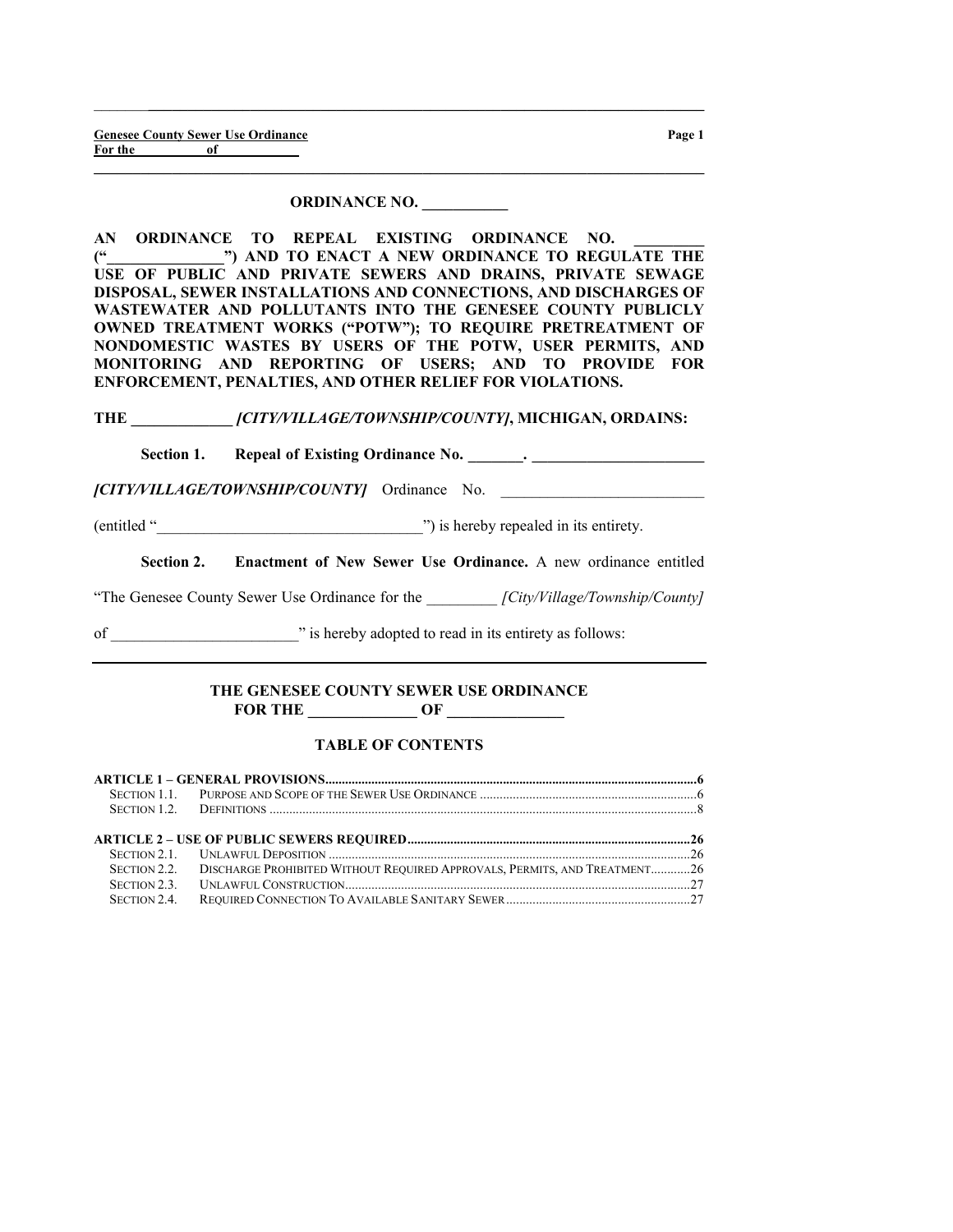|         |    | <b>Genesee County Sewer Use Ordinance</b> |
|---------|----|-------------------------------------------|
| For the | of |                                           |

|--|--|

| SECTION 2.5.        | WASTE DISCHARGE PROHIBITED EXCEPT THROUGH APPROVED SEWER CONNECTION 27 |  |
|---------------------|------------------------------------------------------------------------|--|
|                     |                                                                        |  |
| SECTION 3.1.        |                                                                        |  |
| SECTION 3.2.        |                                                                        |  |
| SECTION 3.3.        |                                                                        |  |
| SECTION 3.4.        |                                                                        |  |
| SECTION 3.5.        |                                                                        |  |
|                     |                                                                        |  |
|                     |                                                                        |  |
| SECTION 4.1.        |                                                                        |  |
| SECTION 4.2.        |                                                                        |  |
| SECTION 4.3.        |                                                                        |  |
| <b>SECTION 4.4.</b> |                                                                        |  |
|                     |                                                                        |  |
| SECTION 5.1.        |                                                                        |  |
| SECTION 5.2.        |                                                                        |  |
| <b>SECTION 5.3.</b> |                                                                        |  |
| SECTION 5.4.        |                                                                        |  |
| SECTION 5.5.        |                                                                        |  |
| SECTION 5.6.        |                                                                        |  |
| SECTION 5.7.        |                                                                        |  |
| SECTION 5.8.        |                                                                        |  |
| SECTION 5.9.        |                                                                        |  |
| SECTION 5.10.       |                                                                        |  |
| SECTION 5.11.       |                                                                        |  |
| SECTION 5.12.       |                                                                        |  |
| SECTION 5.13.       |                                                                        |  |
| SECTION 5.14.       |                                                                        |  |
| SECTION 5.15.       |                                                                        |  |
|                     |                                                                        |  |
|                     |                                                                        |  |
| SECTION 6.1.        |                                                                        |  |
| SECTION 6.2.        |                                                                        |  |
| SECTION 6.3.        |                                                                        |  |
| SECTION 6.4.        |                                                                        |  |
| SECTION 6.5.        |                                                                        |  |
| SECTION 6.6.        |                                                                        |  |
|                     |                                                                        |  |
| SECTION 7.1.        |                                                                        |  |
| SECTION 7.2.        |                                                                        |  |
| SECTION 7.3.        |                                                                        |  |
| SECTION 7.4.        |                                                                        |  |
| SECTION 7.5.        | PERMIT ISSUANCE, DENIAL, OR DETERMINATION THAT PERMIT NOT REQUIRED  60 |  |
| SECTION 7.6.        |                                                                        |  |
| SECTION 7.7.        |                                                                        |  |
|                     |                                                                        |  |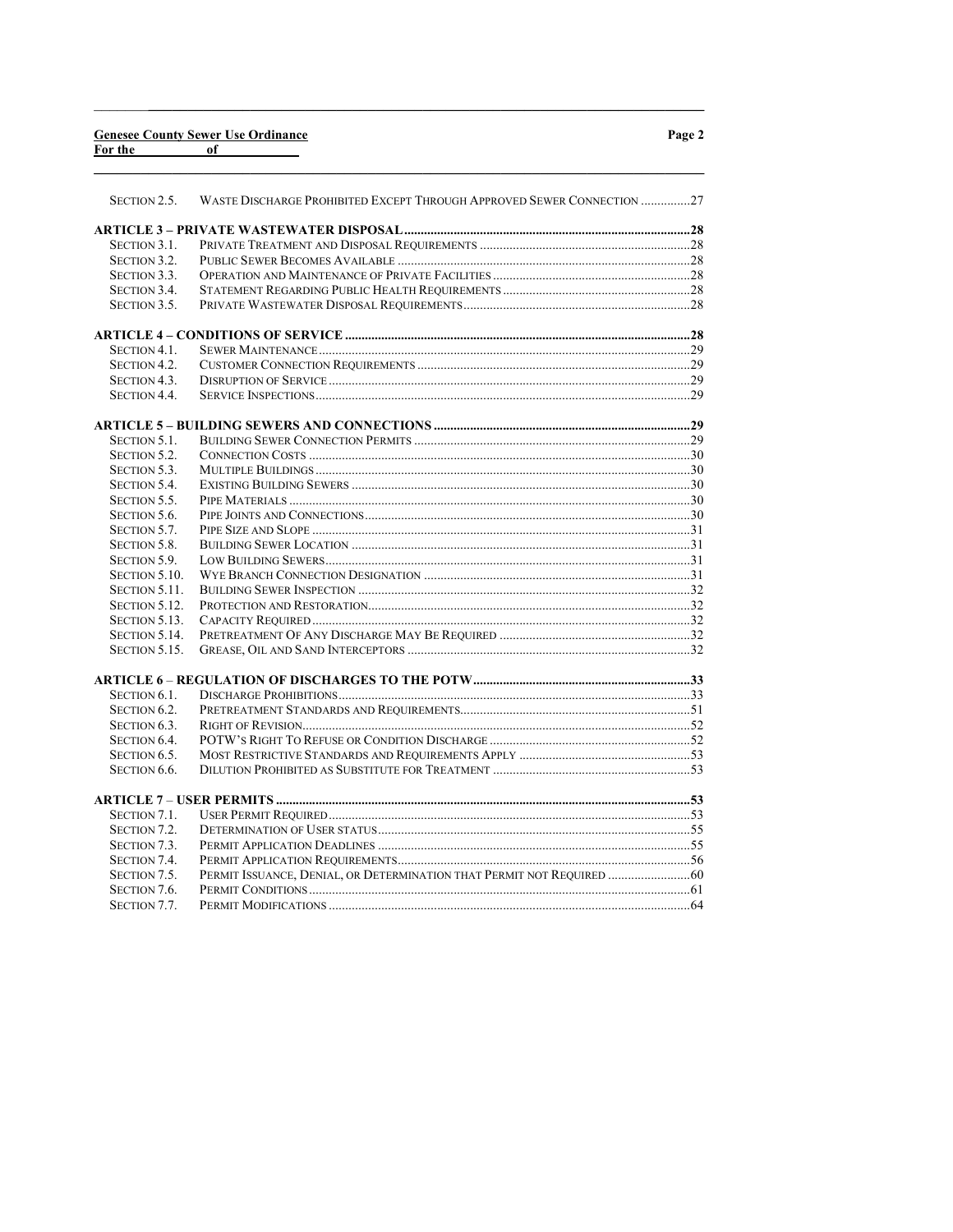#### Genesee County Sewer Use Ordinance For the contract of the contract of the contract of the contract of the contract of the contract of the contract of the contract of the contract of the contract of the contract of the contract of the contract of the contra

| I |  |  |
|---|--|--|
|---|--|--|

| SECTION 7.8.        |                                                                      |  |
|---------------------|----------------------------------------------------------------------|--|
| SECTION 7.9.        |                                                                      |  |
| SECTION 7.10.       |                                                                      |  |
| SECTION 7.11.       |                                                                      |  |
| SECTION 7.12.       |                                                                      |  |
| SECTION 7.13.       |                                                                      |  |
| SECTION 7.14.       |                                                                      |  |
| SECTION 7.15.       |                                                                      |  |
| SECTION 7.16.       |                                                                      |  |
|                     |                                                                      |  |
|                     |                                                                      |  |
| SECTION 8.1.        | REPORTS BY NONDOMESTIC USERS REGARDING CATEGORICAL PRETREATMENT      |  |
|                     |                                                                      |  |
| SECTION 8.2.        | REPORTS REQUIRED FOR NONDOMESTIC USERS NOT SUBJECT TO                |  |
|                     |                                                                      |  |
| SECTION 8.3.        |                                                                      |  |
| SECTION 8.4.        |                                                                      |  |
| SECTION 8.5.        |                                                                      |  |
| SECTION 8.6.        |                                                                      |  |
| SECTION 8.7.        |                                                                      |  |
| <b>SECTION 8.8.</b> | OTHER REPORTS AND NOTICES REQUIRED BY THIS ARTICLE OR BY OTHER       |  |
|                     |                                                                      |  |
| SECTION 8.9.        | REQUIREMENTS APPLICABLE TO ALL REQUIRED REPORTS AND NOTIFICATIONS 74 |  |
| SECTION 8.10.       |                                                                      |  |
|                     |                                                                      |  |
| SECTION 9.1.        |                                                                      |  |
| SECTION 9.2.        |                                                                      |  |
| SECTION 9.3.        |                                                                      |  |
| SECTION 9.4.        |                                                                      |  |
| SECTION 9.5.        |                                                                      |  |
|                     |                                                                      |  |
| SECTION 9.6.        |                                                                      |  |
| SECTION 9.7.        |                                                                      |  |
| SECTION 9.8.        |                                                                      |  |
| SECTION 9.9.        |                                                                      |  |
| SECTION 9.10.       |                                                                      |  |
|                     |                                                                      |  |
| SECTION 10.1.       |                                                                      |  |
| SECTION 10.2.       |                                                                      |  |
| SECTION 10.3.       | DESCRIPTION OF CHEMICALS STORED, USED OR MANUFACTURED BY USER;       |  |
|                     |                                                                      |  |
| SECTION 10.4.       |                                                                      |  |
| SECTION 10.5.       |                                                                      |  |
| SECTION 10.6.       |                                                                      |  |
| SECTION 10.7.       |                                                                      |  |
| SECTION 10.8.       |                                                                      |  |
| SECTION 10.9.       |                                                                      |  |
|                     |                                                                      |  |

 $\_$  ,  $\_$  ,  $\_$  ,  $\_$  ,  $\_$  ,  $\_$  ,  $\_$  ,  $\_$  ,  $\_$  ,  $\_$  ,  $\_$  ,  $\_$  ,  $\_$  ,  $\_$  ,  $\_$  ,  $\_$  ,  $\_$  ,  $\_$  ,  $\_$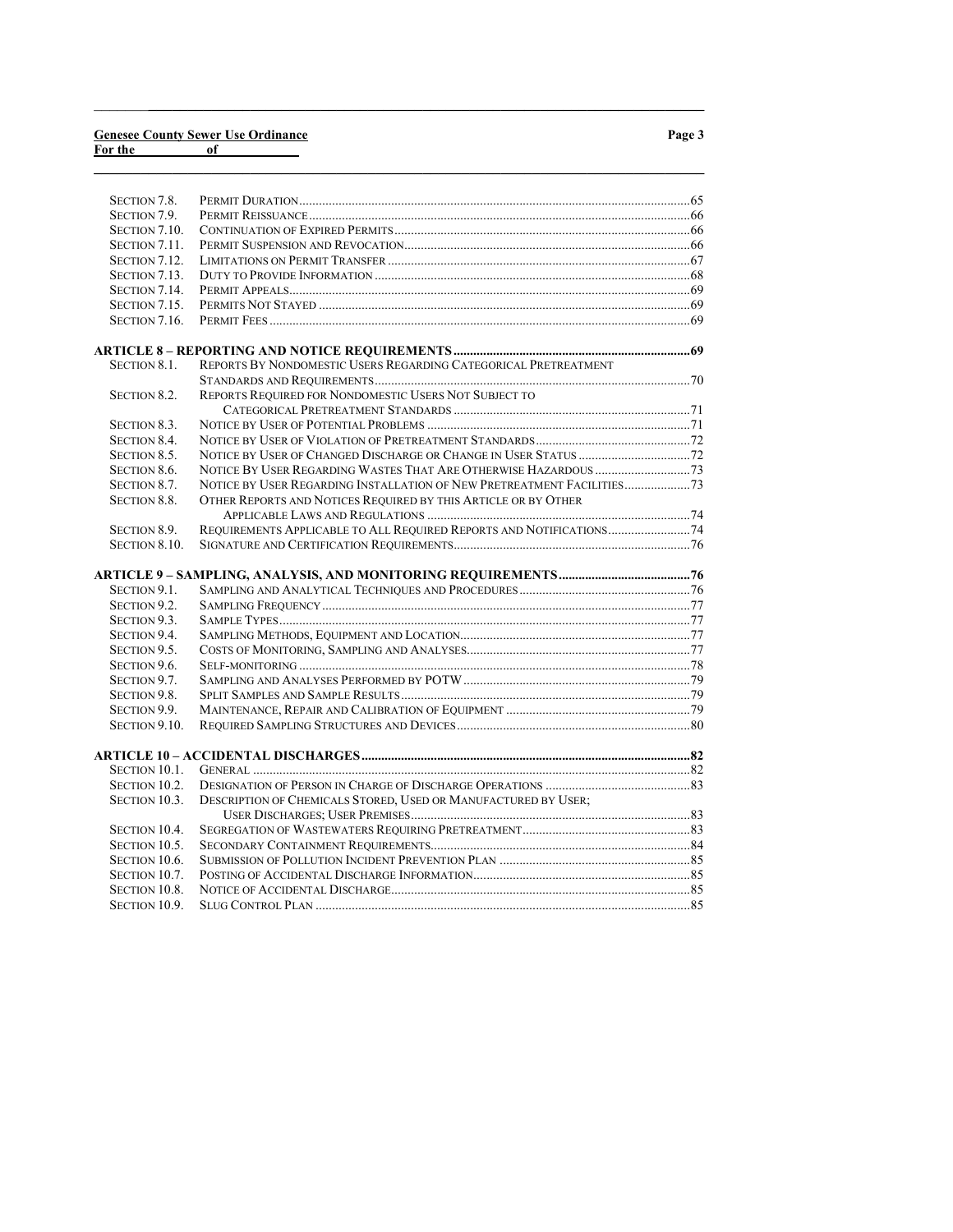# **Genesee County Sewer Use Ordinance**<br>For the of

| SECTION 11.1.        |                                                                           |  |
|----------------------|---------------------------------------------------------------------------|--|
| SECTION 11.2.        |                                                                           |  |
|                      |                                                                           |  |
| SECTION 12.1.        | BYPASS NOT VIOLATING APPLICABLE PRETREATMENT STANDARDS OR REQUIREMENTS 88 |  |
| SECTION 12.2.        |                                                                           |  |
| SECTION 12.3.        |                                                                           |  |
| SECTION 12.4.        |                                                                           |  |
|                      |                                                                           |  |
| Section 13.1.        |                                                                           |  |
|                      |                                                                           |  |
| Section 14.1.        |                                                                           |  |
|                      |                                                                           |  |
| SECTION 15.1.        |                                                                           |  |
| <b>SECTION 15.2.</b> |                                                                           |  |
|                      |                                                                           |  |
| SECTION 16.1.        |                                                                           |  |
| SECTION 16.2.        |                                                                           |  |
| SECTION 16.3.        |                                                                           |  |
| SECTION 16.4.        |                                                                           |  |
| SECTION 16.5.        |                                                                           |  |
| SECTION 16.6.        |                                                                           |  |
| SECTION 16.7.        |                                                                           |  |
| <b>SECTION 16.8</b>  | <b>IMPLEMENTATION OF BEST MANAGEMENT PRACTICES</b>                        |  |
|                      |                                                                           |  |
|                      |                                                                           |  |
| SECTION 17.1.        | POTW INSPECTION, SURVEILLANCE AND MONITORING AUTHORITY; RIGHT OF ENTRY 97 |  |
| SECTION 17.2.        |                                                                           |  |
| SECTION 17.3.        |                                                                           |  |
| SECTION 17.4.        | SERVICE OF NOTICES OF VIOLATIONS, ORDERS AND NOTICES OF ASSESSMENTS  105  |  |
| SECTION 17.5.        |                                                                           |  |
| SECTION 17.6.        |                                                                           |  |
| SECTION 17.7.        |                                                                           |  |
| SECTION 17.8.        |                                                                           |  |
| SECTION 17.9.        |                                                                           |  |
|                      |                                                                           |  |
|                      |                                                                           |  |
|                      |                                                                           |  |
|                      |                                                                           |  |

<u>. . . . . . . . . . . . . . . . . .</u>

 $\overline{\phantom{a}}$  $\frac{1}{2}$ 

# Page 4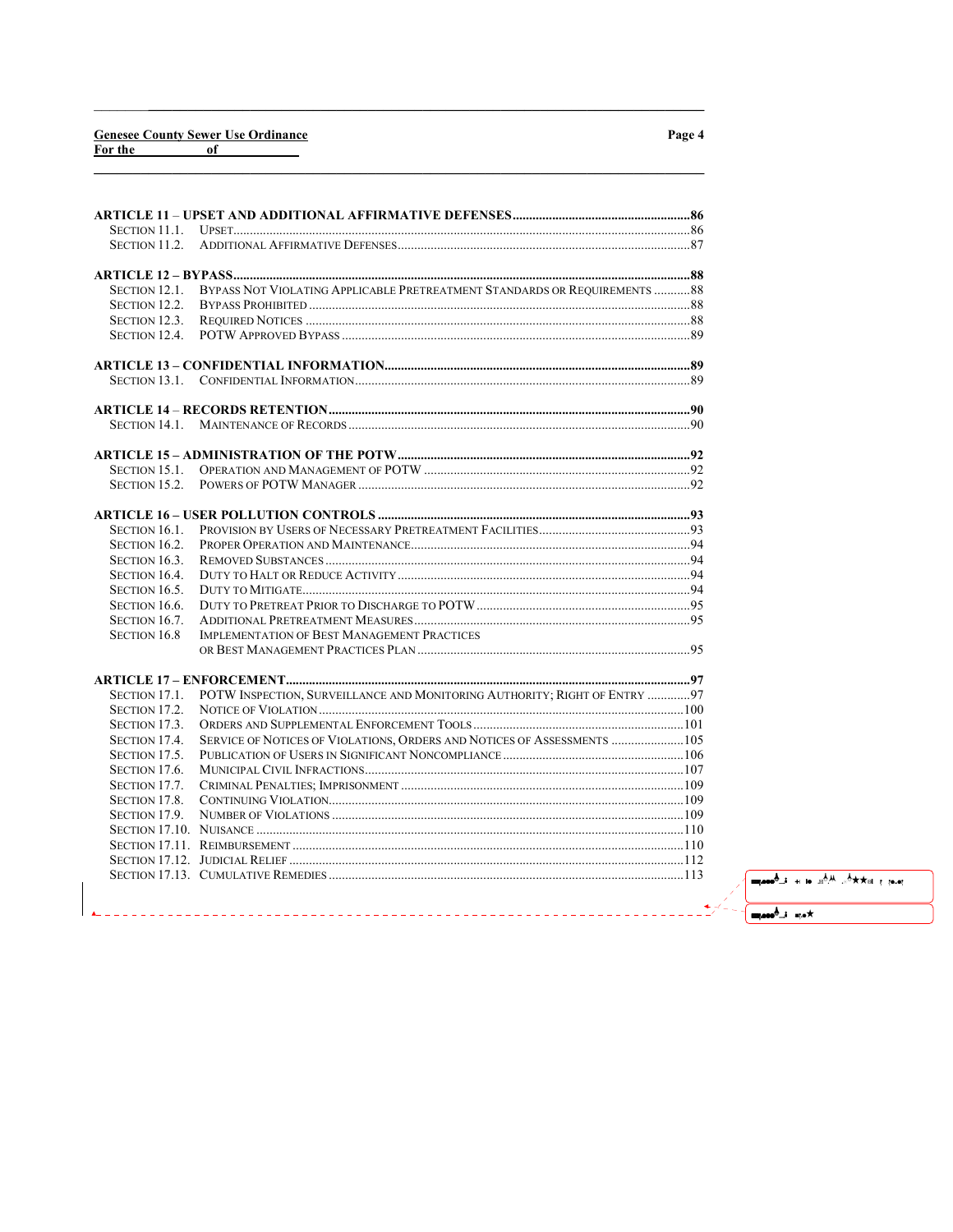#### Genesee County Sewer Use Ordinance For the contract of the contract of the contract of the contract of the contract of the contract of the contract of the contract of the contract of the contract of the contract of the contract of the contract of the contra

| <b>SECTION 18.1.</b> |                                                                      |  |
|----------------------|----------------------------------------------------------------------|--|
| SECTION 18.2.        |                                                                      |  |
| SECTION 18.3.        |                                                                      |  |
| <b>SECTION 18.4.</b> | PAYMENT OF CHARGES, PENALTIES, FINES, AND OTHER COSTS OR FEE         |  |
|                      |                                                                      |  |
| SECTION 18.5.        |                                                                      |  |
| SECTION 18.6.        |                                                                      |  |
|                      |                                                                      |  |
|                      |                                                                      |  |
|                      |                                                                      |  |
| SECTION 21.1.        |                                                                      |  |
| SECTION 21.2.        |                                                                      |  |
| SECTION 21.3.        |                                                                      |  |
| SECTION 21.4.        |                                                                      |  |
| SECTION 21.5.        |                                                                      |  |
|                      |                                                                      |  |
| SECTION 22.1.        |                                                                      |  |
| SECTION 22.2.        |                                                                      |  |
| SECTION 22.3.        |                                                                      |  |
| SECTION 22.4         | REVIEW OF NON-METERED USAGE CHARGES AND CCIF; MANDATORY METERING 120 |  |
| SECTION 22.5         |                                                                      |  |
| SECTION 22.6.        |                                                                      |  |
| SECTION 22.7.        |                                                                      |  |
| SECTION 22.8.        |                                                                      |  |
| SECTION 22.9         | $INSURANCE$ [22]                                                     |  |
|                      | <b>ARTICLE 23 - COUNTY AGENCY REQUESTS FOR INFORMATION REGARDING</b> |  |
|                      |                                                                      |  |
|                      |                                                                      |  |

 $\_$  ,  $\_$  ,  $\_$  ,  $\_$  ,  $\_$  ,  $\_$  ,  $\_$  ,  $\_$  ,  $\_$  ,  $\_$  ,  $\_$  ,  $\_$  ,  $\_$  ,  $\_$  ,  $\_$  ,  $\_$  ,  $\_$  ,  $\_$  ,  $\_$ 

 $\_$  , and the set of the set of the set of the set of the set of the set of the set of the set of the set of the set of the set of the set of the set of the set of the set of the set of the set of the set of the set of th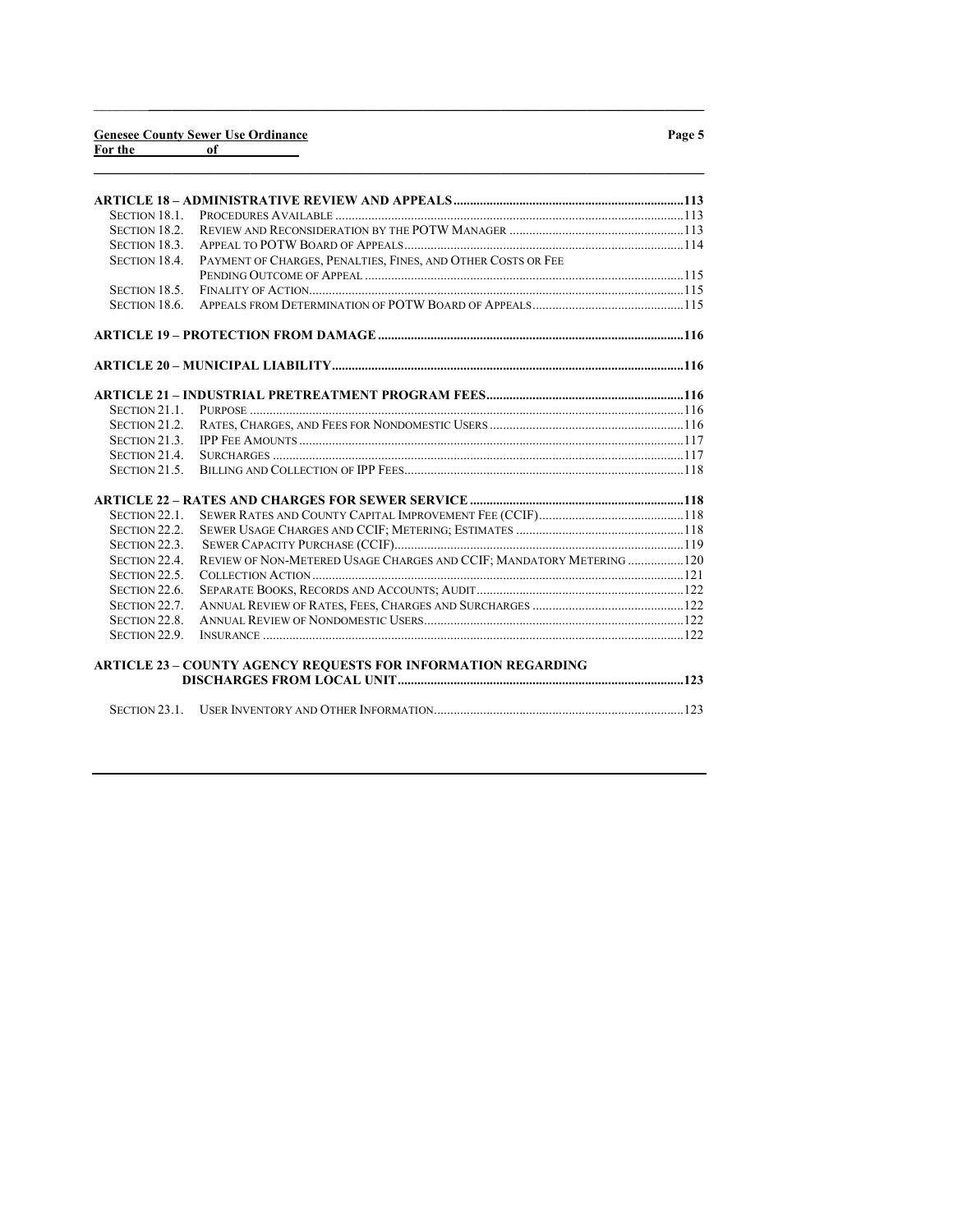#### THE GENESEE COUNTY SEWER USE ORDINANCE FOR THE **OF**

 $\_$  , and the set of the set of the set of the set of the set of the set of the set of the set of the set of the set of the set of the set of the set of the set of the set of the set of the set of the set of the set of th

 $\_$  ,  $\_$  ,  $\_$  ,  $\_$  ,  $\_$  ,  $\_$  ,  $\_$  ,  $\_$  ,  $\_$  ,  $\_$  ,  $\_$  ,  $\_$  ,  $\_$  ,  $\_$  ,  $\_$  ,  $\_$  ,  $\_$  ,  $\_$  ,  $\_$ 

## ARTICLE 1 – GENERAL PROVISIONS

#### Section 1.1. Purpose and Scope of the Sewer Use Ordinance

- A. The purposes of this Ordinance are:
	- 1. To establish uniform requirements for discharges from the of \_\_\_\_\_\_\_\_\_\_ (the "Local Unit") (including discharges by all Users located within the Local Unit) to the Genesee County Publicly Owned Treatment Works ("POTW"), and to enable the Local Unit and the County Agency (also referred to as the "GCWWSD") to comply with applicable State and Federal laws as required by the Federal Water Pollution Control Act (also known as the "Clean Water Act"), as amended, 33 USC 1251, et seq.; the General Pretreatment Regulations (40 CFR part 403); Part 31 of Act 451 of the Public Acts of Michigan of 1994, MCL §§ 324.3101 et seq., as amended ("Water Resources Protection"); and the rules, Michigan Administrative Code, R 323.2301 et seq., as amended, promulgated pursuant to Sections 3103, 3106 and 3109 of Part 31 of Act 451 of the Public Acts of Michigan of 1994, as amended.
	- 2. To prevent the discharge of pollutants into the POTW that do not meet applicable pretreatment standards and requirements; that would interfere with the operation of the POTW; that would pass through the POTW into the receiving waters or the atmosphere, the environment, or otherwise be incompatible with the POTW; that would inhibit or disrupt the POTW's processing, use, or disposal of sludge; that would cause health or safety problems for POTW workers; or that would result in a violation of the POTW's NPDES permit or of other applicable laws and regulations.
	- 3. To improve the opportunity to recycle and reclaim wastewaters and sludges from the POTW.
	- 4. To regulate the discharge of wastewater and/or pollutants to the POTW and to enforce the requirements of this Ordinance through the issuance of permits and through other means as provided by this Ordinance.
	- 5. To authorize and require all inspection, monitoring, reporting and enforcement activities as necessary to insure compliance with applicable pretreatment standards and requirements and other applicable laws and regulations.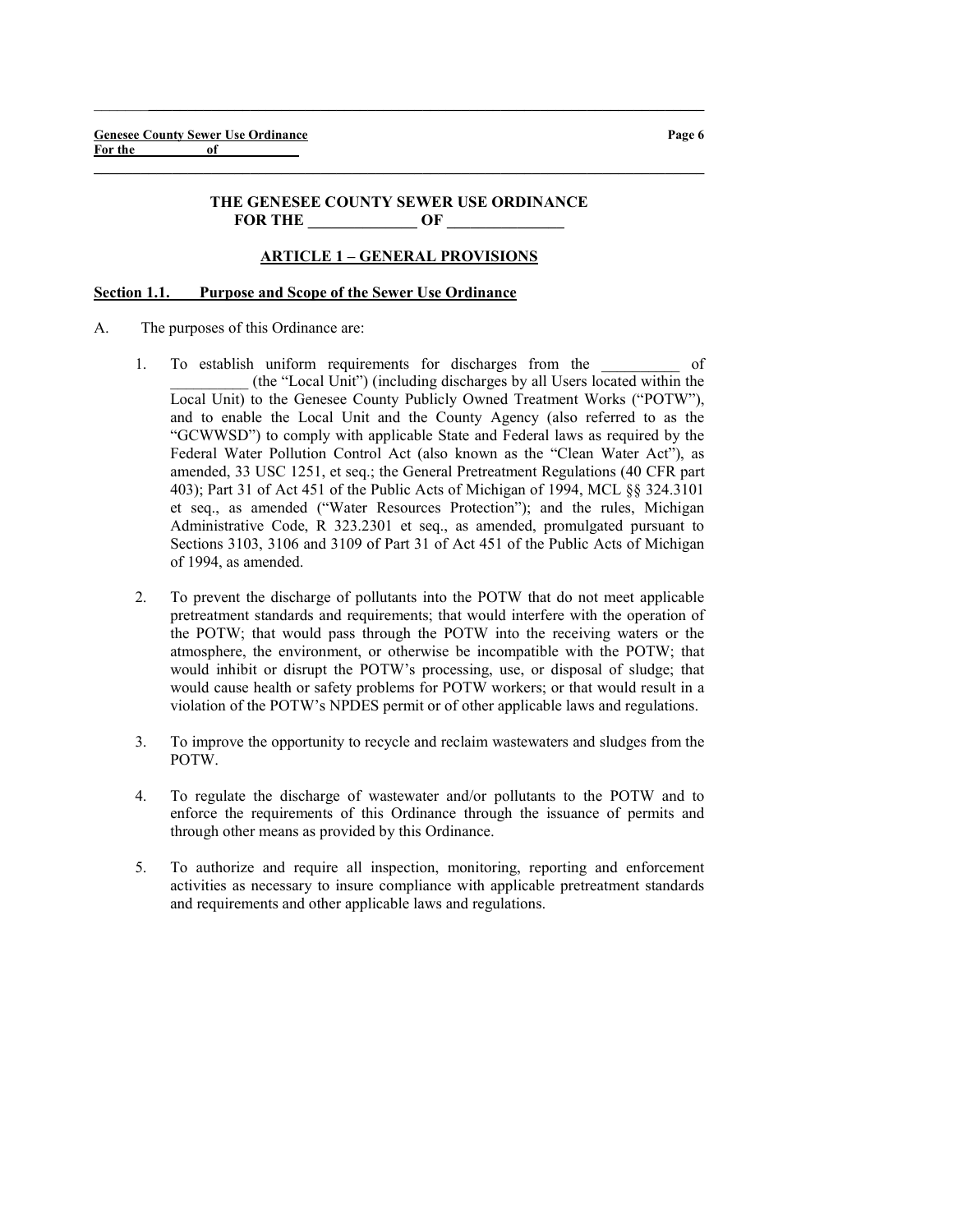- 6. To provide for the equitable distribution and recovery of costs from Users of the POTW sufficient to administer regulatory activities and to meet the costs of the operation, maintenance, improvement and replacement of the POTW.
- B. This Ordinance applies to any person that discharges to the POTW from within the Local Unit. This Ordinance also applies to any person owning, using, constructing or maintaining any private system or facility intended or used for the disposal of sewage or wastewater within the Local Unit.

 $\_$  ,  $\_$  ,  $\_$  ,  $\_$  ,  $\_$  ,  $\_$  ,  $\_$  ,  $\_$  ,  $\_$  ,  $\_$  ,  $\_$  ,  $\_$  ,  $\_$  ,  $\_$  ,  $\_$  ,  $\_$  ,  $\_$  ,  $\_$  ,  $\_$ 

 $\_$  , and the set of the set of the set of the set of the set of the set of the set of the set of the set of the set of the set of the set of the set of the set of the set of the set of the set of the set of the set of th

- C. The County Agency has established and organized the Genesee County Water and Waste Services Division ("GCWWSD") to administer, implement and enforce the provisions of Act 342 and this Ordinance.
- D. As required by Act 342, a contract or agreement between the County Agency and the Local Unit must be entered into before the Local Unit may discharge into the POTW. As a condition or requirement of the contract or agreement, the Local Unit is required to adopt, and to keep continually in force and up to date, an ordinance that, except as specifically approved in advance by the GCWWSD, must be identical to the sewer use ordinance adopted by Genesee County (as that ordinance is amended from time to time by the County upon the recommendation of the County Agency) (the "Genesee County Sewer Use Ordinance"). This Ordinance is being adopted by the Local Unit pursuant to the contract or agreement between the County Agency and the Local Unit and as required by the Genesee County Sewer Use Ordinance and other applicable state and federal laws and regulations.
- E. The Local Unit hereby designates, empowers and authorizes the County Agency, acting through the GCWWSD, to act as the agent and representative of the Local Unit for purposes of administering and enforcing this Ordinance within the Local Unit. This includes, but is not limited to, the power and authority of the GCWWSD, as deemed necessary by the GCWWSD, to immediately and independently investigate, enforce, and prosecute (administratively or judicially, and civilly or criminally) any violation of this Ordinance or of any notice, order, permit, decision or determination promulgated, issued or made by the GCWWSD under this Ordinance or the Genesee County Sewer Use Ordinance, and to otherwise implement the requirements of this Ordinance and the Genesee County Sewer Use Ordinance.
- E. It shall be unlawful for any person to discharge any wastewater or pollutant to the POTW or to any storm sewer or natural outlet within the Local Unit or in any area under the jurisdiction of the Local Unit, except in accordance with the provisions of this Ordinance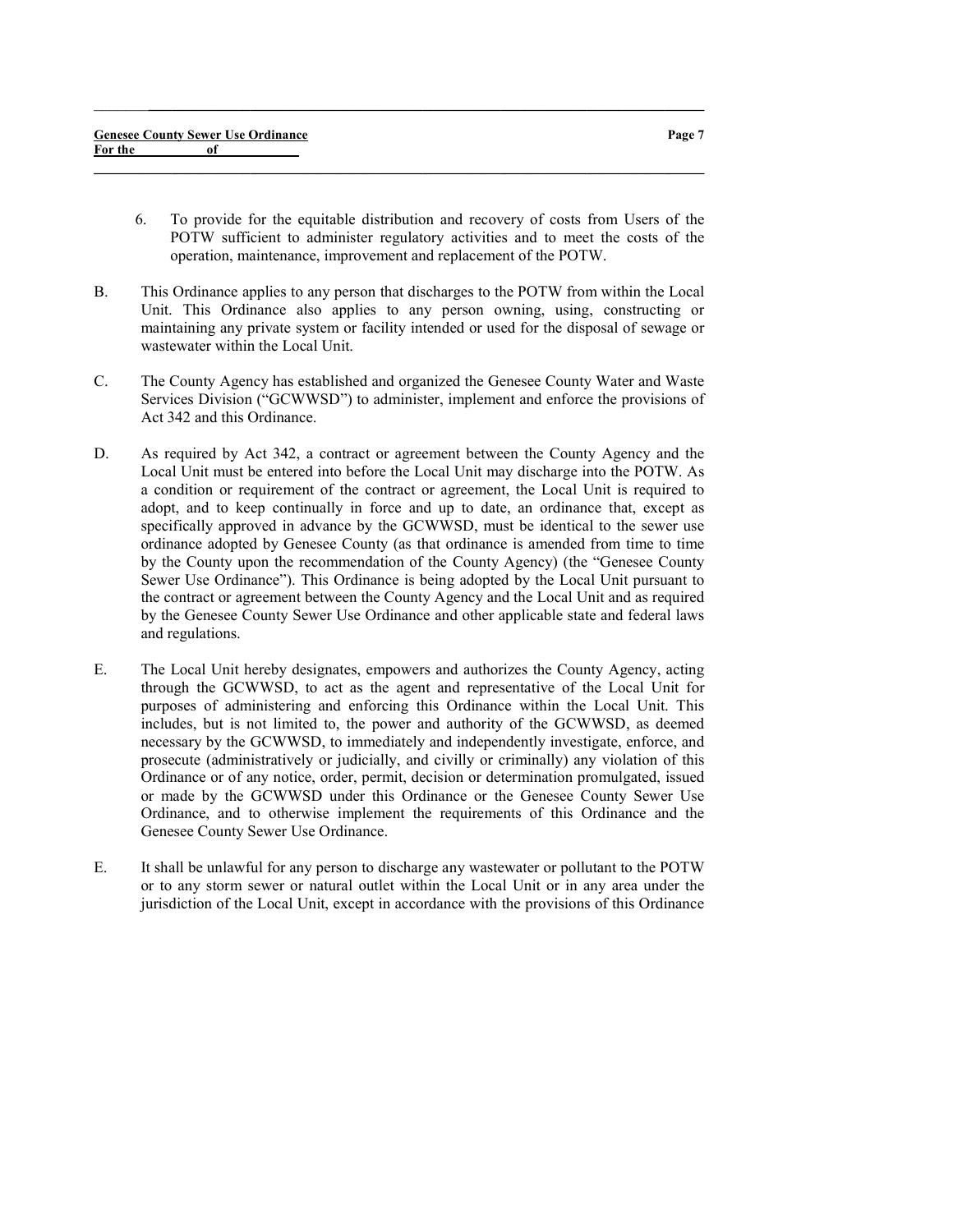and other applicable laws and regulations. If any User discharges or proposes to discharge wastewaters or pollutants that are prohibited or limited by this Ordinance, the County Agency may take any action as provided by this Ordinance or other applicable laws or regulations to assure and require compliance with the provisions of this Ordinance.

## Section 1.2. Definitions

Unless the context specifically indicates otherwise, the following terms shall have the following meanings as used in this Ordinance:

 $\_$  ,  $\_$  ,  $\_$  ,  $\_$  ,  $\_$  ,  $\_$  ,  $\_$  ,  $\_$  ,  $\_$  ,  $\_$  ,  $\_$  ,  $\_$  ,  $\_$  ,  $\_$  ,  $\_$  ,  $\_$  ,  $\_$  ,  $\_$  ,  $\_$ 

 $\_$  , and the set of the set of the set of the set of the set of the set of the set of the set of the set of the set of the set of the set of the set of the set of the set of the set of the set of the set of the set of th

"Act" means Federal Water Pollution Control Act, also known as the Clean Water Act, as amended, 33 USC. 1251, et seq.

"Act 342" means the "County Public Improvement Act of 1939", as amended, being MCLA 46.171 et seq., which act authorizes, in pertinent part, the establishment by the County of a system or systems of sewer, or sewage disposal improvements and services and disposal facilities and services within or between cities, villages, townships, charter townships, or any duly authorized and established combinations thereof, within or without the county, and mains, trunks, connecting lines, and disposal facilities therefore.

"Authorized Representative." When used in reference to a Nondomestic User, "authorized representative" means as follows:

- A. If the User is a corporation, a responsible corporate officer. "Responsible corporate officer" means: a president, secretary, treasurer, or vice president of the corporation in charge of a principal business function, or any other person who performs similar policyor decision-making functions for the corporation; or the principal manager of one or more manufacturing, production, or operation facilities employing more than 250 persons or having gross annual sales or expenditures of more than \$25,000,000.00 in second quarter 1980 dollars, if authority to sign documents has been assigned or delegated to the manager in accordance with corporate procedures.
- B. If the User is a partnership or proprietorship, a general partner or proprietor, respectively.
- C. If the User is a federal, state or local governmental entity, the principal executive officer, ranking elected official, or director having responsibility for the overall operation of the discharging facility.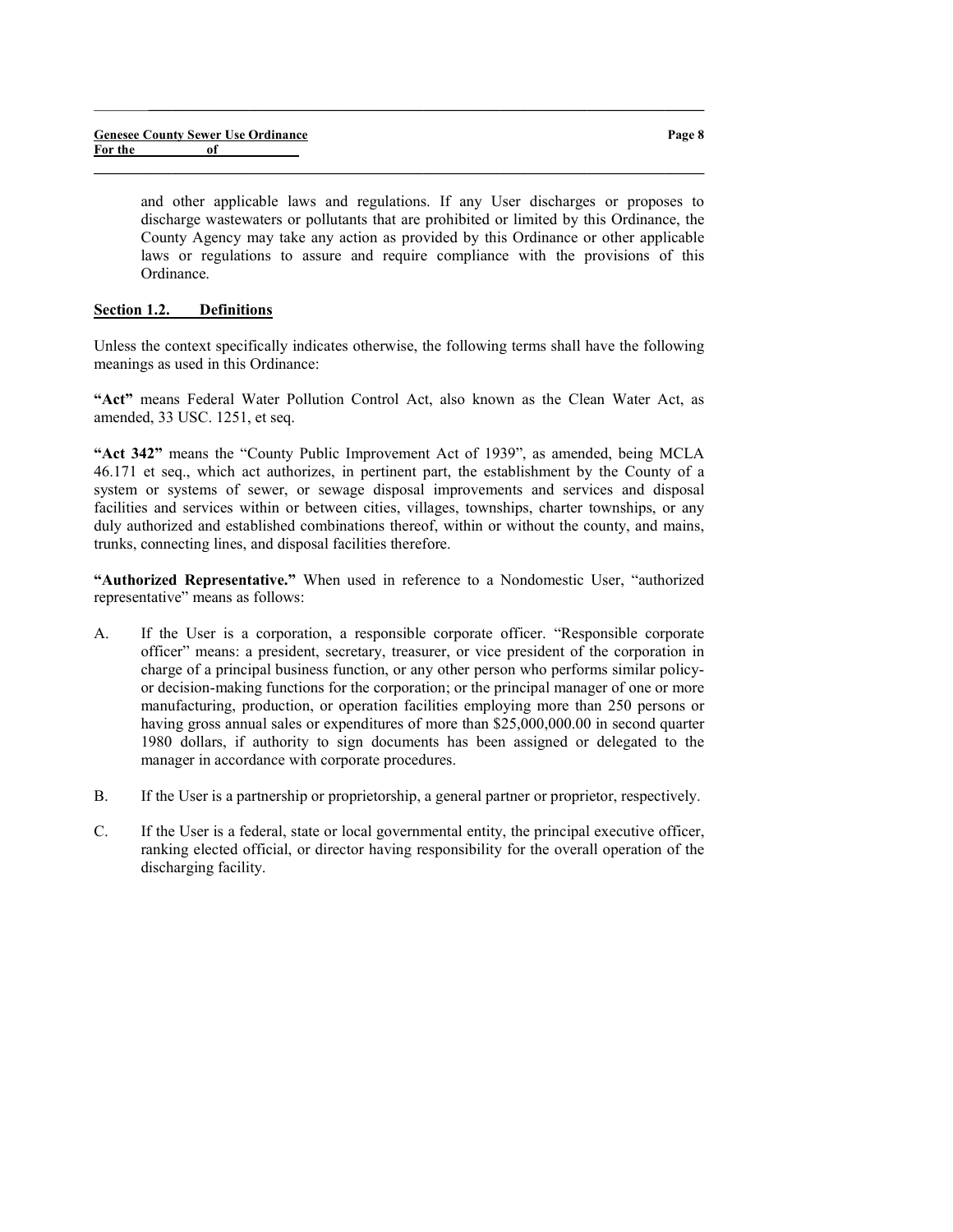D. A duly authorized representative of an individual designated in (A), (C) or (C) above, if the representative is responsible for the overall operation of the facilities from which the discharge to the POTW originates.

 $\_$  , and the set of the set of the set of the set of the set of the set of the set of the set of the set of the set of the set of the set of the set of the set of the set of the set of the set of the set of the set of th

 $\_$  ,  $\_$  ,  $\_$  ,  $\_$  ,  $\_$  ,  $\_$  ,  $\_$  ,  $\_$  ,  $\_$  ,  $\_$  ,  $\_$  ,  $\_$  ,  $\_$  ,  $\_$  ,  $\_$  ,  $\_$  ,  $\_$  ,  $\_$  ,  $\_$ 

- (1) To be considered "duly authorized," the authorization must be made in writing by an individual designated in  $(A)$ ,  $(B)$  or  $(C)$  above. The authorization must specify either an individual or a position having responsibility for the overall operation of the facility (such as the position of plant manager, operator of a well or well field, or a position of equivalent responsibility, or having overall responsibility for the environmental matters for the company or entity). The written authorization must be submitted to the POTW Manager prior to or together with any reports to be signed by the authorized representative.
- (2) If an authorization under  $(D)(1)$  above is no longer accurate because a different individual or position has responsibility for the overall operation of the facility, or overall responsibility for environmental matters for the company or entity, a new written authorization must be submitted to the POTW Manager prior to or together with any reports to be signed by the newly authorized representative.

"Best Management Practice" or "BMP" means any practice, program, procedure, control, technique or measure (used singularly or in combination), that a User is required to adopt or implement to control, contain, treat, prevent, or reduce the discharge of wastewater, pollutants or other substances to the POTW, as determined necessary by the POTW Manager. BMPs include, but are not limited to: schedules of activities; pollution treatment practices or devices; prohibitions of practices; good housekeeping practices; pollution prevention, minimization and reduction measures; educational practices and programs; maintenance procedures; other management programs, practices or devices; treatment requirements; notice, reporting, and record-keeping requirements; and operating procedures and practices to control or contain site runoff, spillage or leaks, batch discharges, sludge or water disposal, or drainage from product and raw materials storage. BMPs may be structural, non-structural, or both. In determining what BMPs will be required of a User in a particular case, the POTW Manager may consider all relevant technological, economic, practical, and institutional considerations as determined relevant and appropriate by the Manager, consistent with achieving and maintaining compliance with the requirements of this Ordinance and other applicable laws and regulations.

"BOD" (denoting Biochemical Oxygen Demand) means the quantity of dissolved oxygen used in the biochemical oxidation of organic matter under standard laboratory procedure in 5 days at 20 degrees C., expressed in milligrams per liter.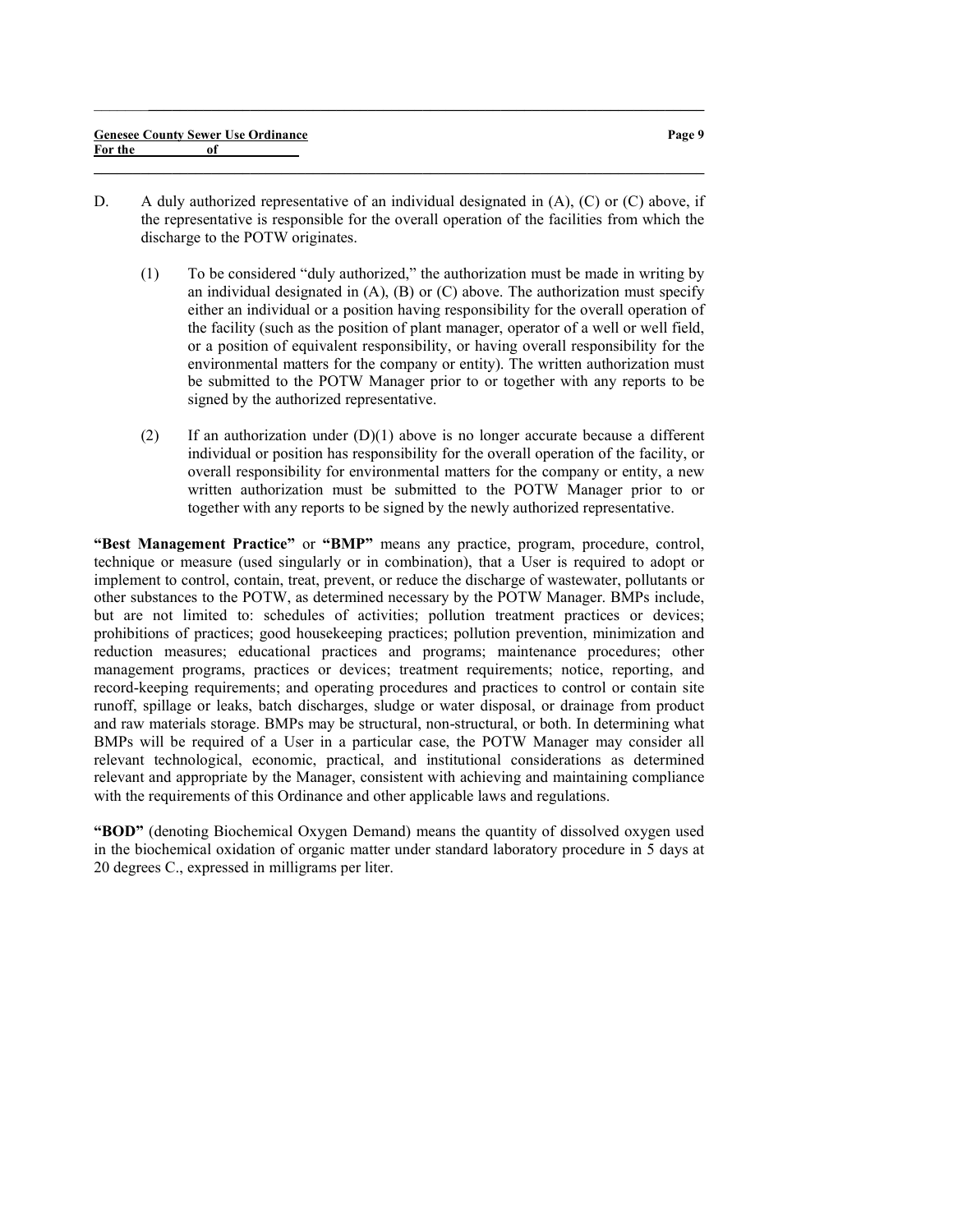|         |    | <b>Genesee County Sewer Use Ordinance</b> |
|---------|----|-------------------------------------------|
| For the | of |                                           |

"Building Drain" means that part of the lowest horizontal piping of a drainage system of a building which receives the discharge from wastewater and other drainage pipes inside the walls of the building and conveys it to the building sewer. The building drain shall be deemed to begin 5 feet outside the inner face of the building wall.

 $\_$  ,  $\_$  ,  $\_$  ,  $\_$  ,  $\_$  ,  $\_$  ,  $\_$  ,  $\_$  ,  $\_$  ,  $\_$  ,  $\_$  ,  $\_$  ,  $\_$  ,  $\_$  ,  $\_$  ,  $\_$  ,  $\_$  ,  $\_$  ,  $\_$ 

 $\_$  , and the set of the set of the set of the set of the set of the set of the set of the set of the set of the set of the set of the set of the set of the set of the set of the set of the set of the set of the set of th

"Building Sewer" means the extension from the building drain to the public sewer or other place of disposal (such as a grinder pump). The Building Sewer shall be deemed to begin 5 feet outside the inner face of the building wall.

"Bypass" means the intentional diversion of waste streams from any portion of a User's treatment process or facility needed for compliance with pretreatment standards or requirements.

"Categorical User" means a User subject to a categorical pretreatment standard.

"Categorical Pretreatment Standard" or "Categorical Standard" means any regulation containing pollutant discharge limits promulgated by the U.S. EPA in accordance with Sections 307(b) and (c) of the Clean Water Act, 33 USC 1317, which apply to a specific category of Users and which appear in 40 CFR Chapter I, Subchapter N, Parts 405-471.

"Cesspool" means an underground pit into which domestic waste is discharged and from which the liquid seeps into the surrounding soil or is otherwise removed.

"CFR" means Code of Federal Regulations.

"Chlorine Demand" means the difference between the amount of chlorine available at the end of the contact time, expressed in mg/l.

"COD." A measure of oxygen-consuming capacity of inorganic and organic matter present in water or wastewater. It is expressed as the amount of oxygen consumed from a chemical oxidant in a specified test. It does not differentiate between stable and unstable organic matter and thus does not necessarily correlate with biochemical oxygen demand. Also known as oxygen consumed (OCR) and dichromate oxygen consumed (DO), respectively.

"Combined Sewer" means a public owned and maintained sewer designed and intended to receive both wastewater and storm water for discharge to the POTW.

"Compatible Pollutant" means a pollutant which, as determined by the POTW Manager, is susceptible to effective treatment by the POTW as designed, and which will not interfere with, or pass through, the POTW, and which is otherwise not incompatible with the treatment processes or in excess of the capacity at the POTW. The term "compatible" is a relative concept that must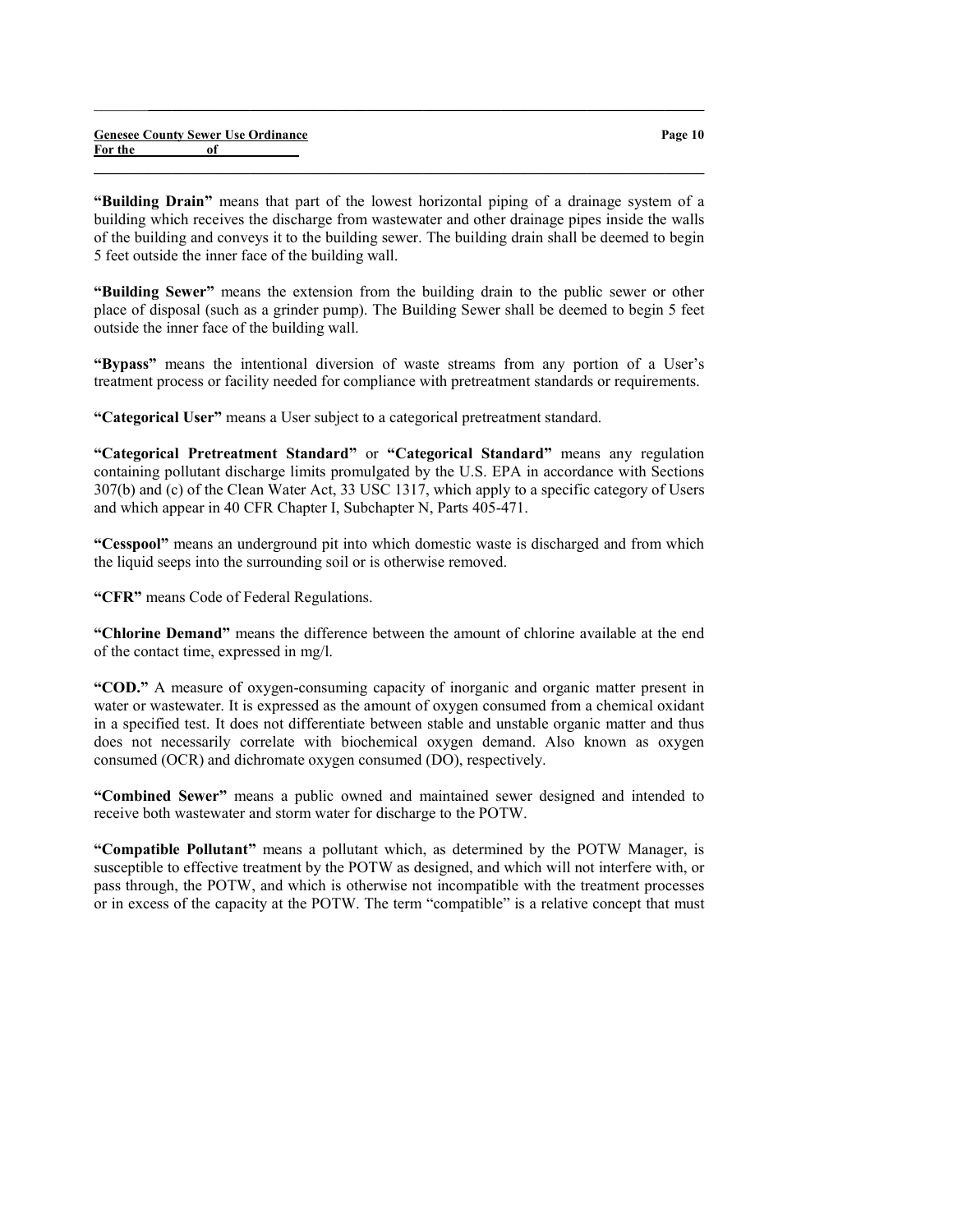#### Genesee County Sewer Use Ordinance For the of

be determined on a case-by-case basis. In determining whether or not a pollutant is compatible with the POTW, the Manager may consider, without limitation, the nature and qualities of the pollutant, and the concentration, mass, and flow rate at which the pollutant is (or is proposed to be) discharged. Thus, for example, even pollutants such as BOD, fats, oils or grease, phosphorous, suspended solids, and fecal coliform bacteria, which are typically considered "compatible" may be determined incompatible, if discharged in concentrations or flows that would cause interference or pass through or exceed the POTW's capacity. Specifically excluded from the definition of compatible pollutant are "heavy" metals, PCBs, and any pollutants that will likely contribute or cause operational or sludge disposal problems or unacceptable discharges to the receiving waters.

 $\_$  ,  $\_$  ,  $\_$  ,  $\_$  ,  $\_$  ,  $\_$  ,  $\_$  ,  $\_$  ,  $\_$  ,  $\_$  ,  $\_$  ,  $\_$  ,  $\_$  ,  $\_$  ,  $\_$  ,  $\_$  ,  $\_$  ,  $\_$  ,  $\_$ 

 $\_$  , and the set of the set of the set of the set of the set of the set of the set of the set of the set of the set of the set of the set of the set of the set of the set of the set of the set of the set of the set of th

"Composite Sample" means a series of individual samples taken at regular intervals over a specific time period and combined into a single sample (formed either by continuous sampling or by mixing discrete samples) representative of the average stream during the sampling period. For categorical sampling, a composite sample shall consist of at least four (4) individual samples taken within a 24 hour period.

"Cooling Water" means water used for cooling purposes only, including both contact and noncontact cooling water.

"Cooling Water (contact)" means water used for cooling purposes only that may become contaminated or polluted either through the use of water treatment chemicals (such as corrosion inhibitors or biocides) or by direct contact with process materials and/or wastewater.

"Cooling Water (non-contact)" means water used for cooling purposes only that has no direct contact with any raw material, intermediate product, final product, or waste, and that does not contain a detectable level of contaminants higher than that of the intake water (for example, the water discharged from uses such as air conditioning, cooling, or refrigeration, or to which the only pollutant added is heat).

"County" means Genesee County, Michigan.

"County Agency" means the public body or official as designated by the Genesee County Board of Commissioners pursuant to the provisions of Public Act 342 of the 1939 Public Acts of Michigan, being MCL 46.171 et seq., as amended (the "County Public Improvement Act"). The County Agency has established and organized the Genesee County Water and Waste Services Division ("GCWWSD") to administer, implement and enforce the provisions of Act 342 and this Ordinance. Accordingly, for purposes of this Ordinance, "GCWWSD" may also be used to refer to the "County Agency."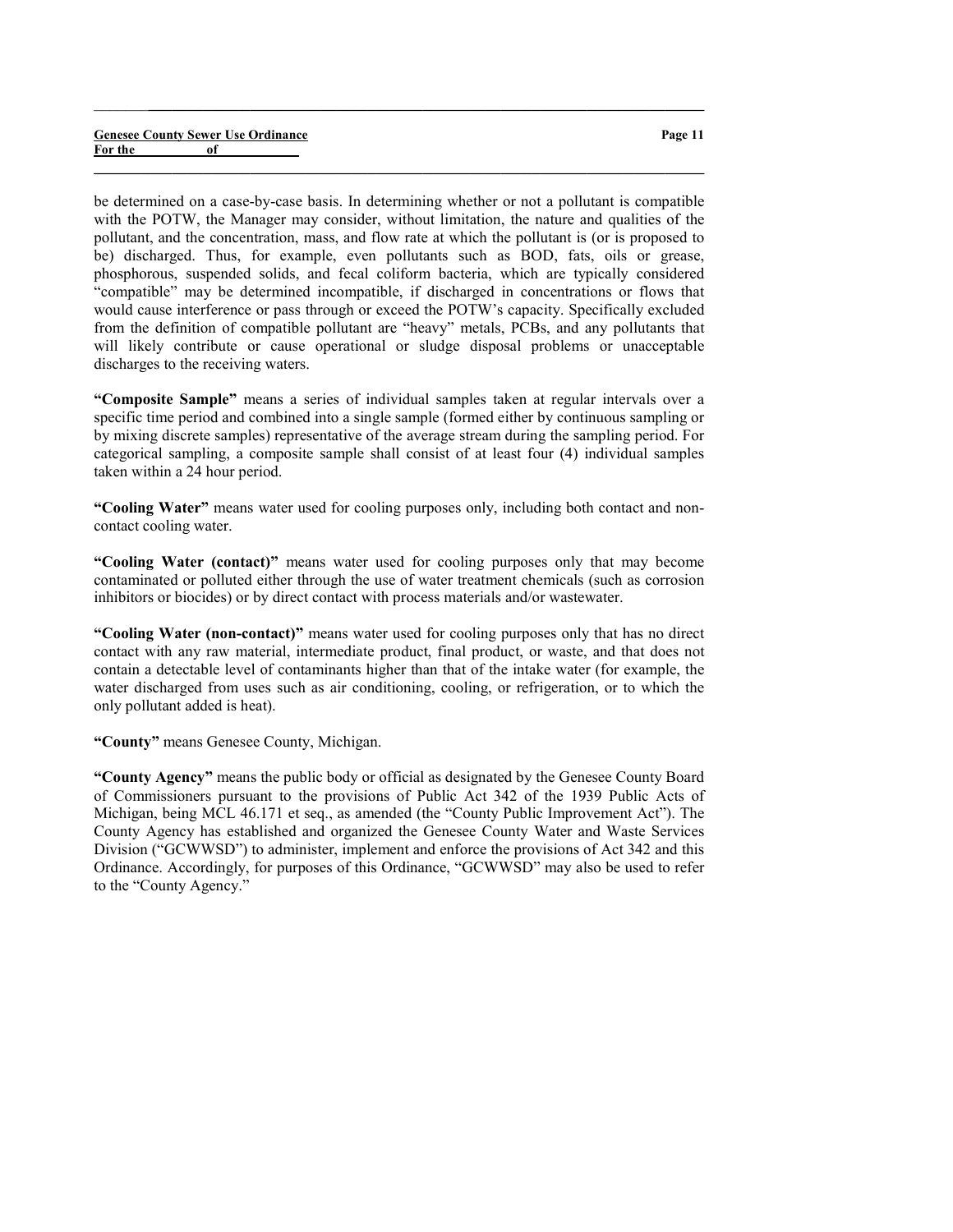|         | <b>Genesee County Sewer Use Ordinance</b> | Page 12 |
|---------|-------------------------------------------|---------|
| For the |                                           |         |
|         |                                           |         |

 $\_$  ,  $\_$  ,  $\_$  ,  $\_$  ,  $\_$  ,  $\_$  ,  $\_$  ,  $\_$  ,  $\_$  ,  $\_$  ,  $\_$  ,  $\_$  ,  $\_$  ,  $\_$  ,  $\_$  ,  $\_$  ,  $\_$  ,  $\_$  ,  $\_$ 

"County Capital Improvement Fee" or "CCIF" refers to the charge authorized to be assessed to all new applicants for a connection permit to the POTW after May 1, 2002, which charge is used to defray the costs of new construction and expenses related thereto for increasing the capacity of the Genesee County sewage disposal, transportation, and/or treatment system components, respectively, to accommodate new Users.

"Daily Maximum" means the maximum discharge of pollutants or flow (expressed in terms of concentration, mass loading, pounds, gallons or other unit of measurement) that shall not be exceeded on any single calendar day. Where daily maximum limitations are expressed in terms of a concentration, the daily discharge is the arithmetic average measurement of the pollutant concentration derived from all measurements taken that day. Where daily maximum limitations are expressed in units of mass, the daily discharge is the total mass discharged during the day. If a composite sample is required for a parameter, the determination whether the daily maximum limitation for that parameter has been exceeded on a single calendar day shall be based on the composite sample collected for that parameter on that calendar day. If grab samples are required for a parameter, the determination whether the daily maximum limitation for that parameter has been exceeded on a calendar day shall be based on the average of all grab samples collected for that parameter on that calendar day. If only one grab sample is collected for a parameter on a given day, the determination whether the daily maximum limitation for that parameter has been exceeded for the day shall be based on the results of that single grab sample.

"Days" means, for purposes of computing a period of time prescribed or allowed by this Ordinance, consecutive calendar days.

"Debt Service Charges" means the charges levied to customers of the wastewater system, which are used to pay principal, interest and administrative costs of retiring the debt incurred for construction of the wastewater system.

"Dilute" means to weaken, thin down or reduce the concentration of pollutants in wastewater.

"Discharge" means the introduction of waste, wastewater, effluent or pollutants into the POTW, whether intentional or unintentional, and whether directly (such as through an approved sewer connection or other approved discharge point as authorized by this Ordinance) or indirectly (including, but not limited to, sources such as inflow and infiltration).

"Domestic Septage" means liquid or solid material removed from a septic tank, cesspool, portable toilet, type III marine sanitation device, or similar storage or treatment works that receives only domestic waste. Domestic septage does not include liquid or solid material removed from a septic tank, cesspool, or similar facility that receives either commercial wastewater or industrial wastewater and does not include grease removed from a grease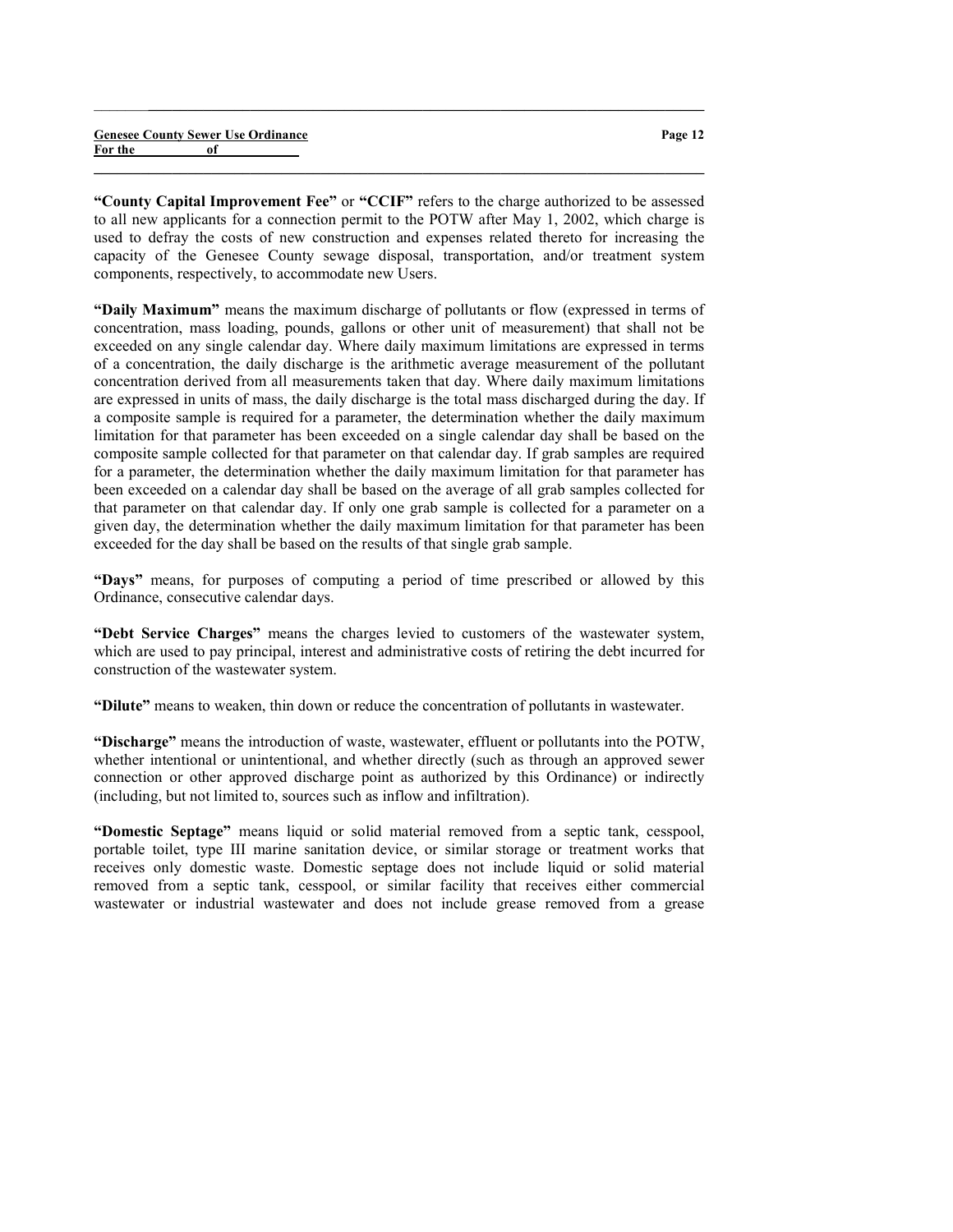interceptor, grease trap, or other appurtenance used to retain grease or other fatty substances contained in restaurant waste.

 $\_$  , and the set of the set of the set of the set of the set of the set of the set of the set of the set of the set of the set of the set of the set of the set of the set of the set of the set of the set of the set of th

 $\_$  ,  $\_$  ,  $\_$  ,  $\_$  ,  $\_$  ,  $\_$  ,  $\_$  ,  $\_$  ,  $\_$  ,  $\_$  ,  $\_$  ,  $\_$  ,  $\_$  ,  $\_$  ,  $\_$  ,  $\_$  ,  $\_$  ,  $\_$  ,  $\_$ 

"Domestic Treatment Plant Septage" means biosolids generated during the treatment of domestic waste in a treatment works and transported to a receiving facility or managed in accordance with a residuals management program approved by the MDEQ.

"Domestic User" means a User that discharges only segregated normal strength domestic waste into the POTW.

"Domestic Waste" means wastewater (or water-carried waste) of human origin generated by personal activities from toilet, kitchen, laundry, or bathing facilities, or by other similar facilities used for household or residential dwelling purposes ("sanitary sewage"). Domestic waste shall not include any waste resulting from industrial or commercial processes, including, without limitation, any hazardous or toxic pollutants. Wastes emanating from sources other than residential dwelling units which are to be considered domestic wastes shall be of the same nature and strength and have the same flow rate characteristics.

"Dwelling Unit." For purposes of assigning Residential Equivalent Units, a "dwelling" unit shall contain, at a minimum, sleeping facilities, a toilet, a bath or shower, and a kitchen.

"Effluent" means wastewater or other liquid, partially or completely treated, flowing from a reservoir, basin treatment process or treatment plant.

"Excessive" means at such a flow, rate, magnitude or amount that, in the judgment of the POTW Manager, it may cause damage to any facility or the POTW; may be harmful to the wastewater treatment processes; may adversely affect the management or operation of the POTW or POTW sludge management or disposal; may cause pass through or interference; may violate any pretreatment standard or requirement; may adversely affect the quality of the receiving waters or the ambient air quality; may endanger worker health and safety; may constitute a public nuisance; may be inconsistent with the requirements, purposes or objectives of this Ordinance; or may otherwise adversely impact the public health, safety or welfare or the environment.

"EPA" means the United States Environmental Protection Agency.

"Existing Source" means any source of discharge that is not a new source as defined by this Ordinance.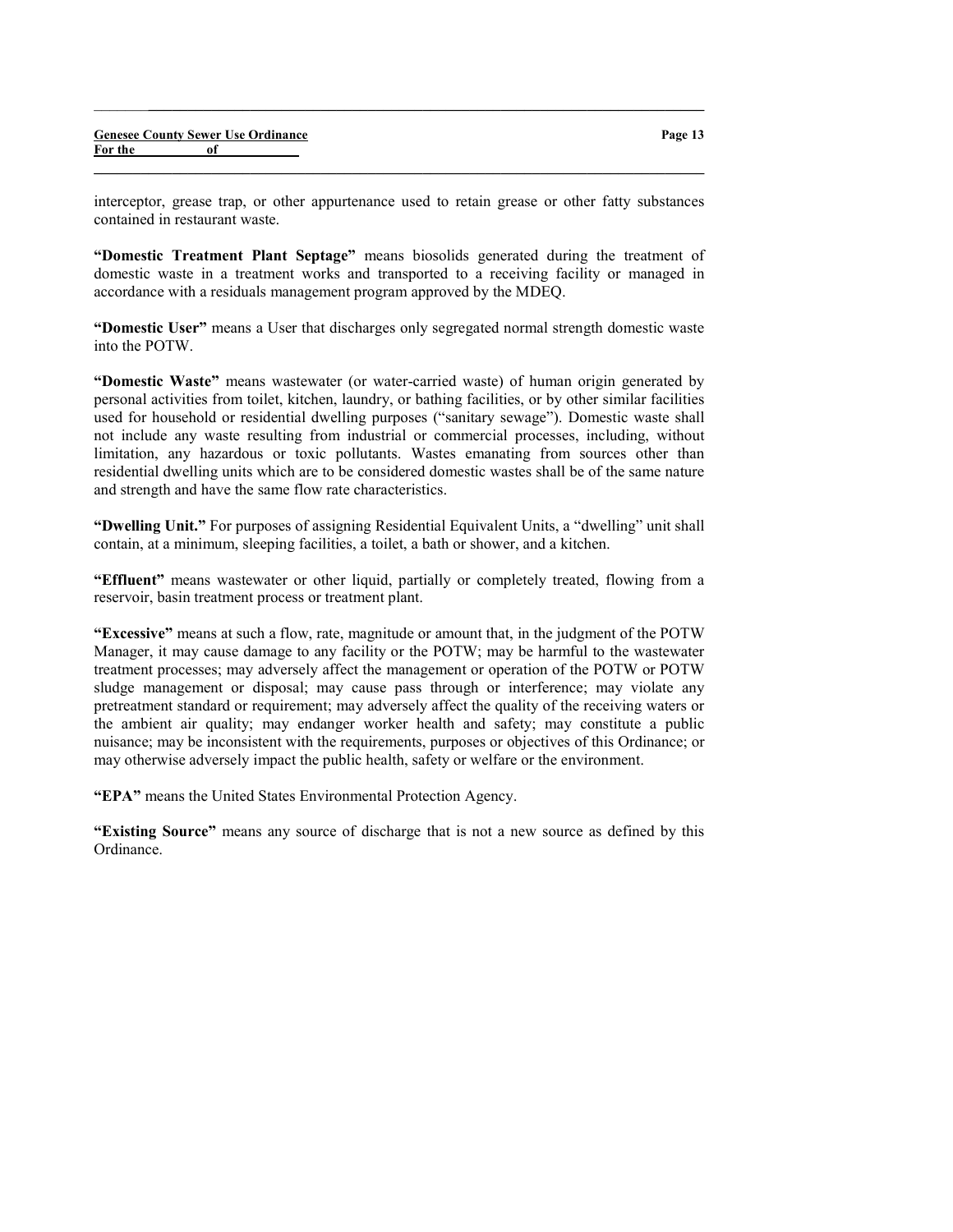|         |    | <b>Genesee County Sewer Use Ordinance</b> |
|---------|----|-------------------------------------------|
| For the | оf |                                           |

Page 14

"Fats" or "FOG" means fats, oil or grease consisting of any hydrocarbons, fatty acids, soaps, fats, waxes, oils, or any other non-volatile material of animal, vegetable or mineral origin that is extractable by solvents in accordance with standard methods.

 $\_$  , and the set of the set of the set of the set of the set of the set of the set of the set of the set of the set of the set of the set of the set of the set of the set of the set of the set of the set of the set of th

 $\_$  ,  $\_$  ,  $\_$  ,  $\_$  ,  $\_$  ,  $\_$  ,  $\_$  ,  $\_$  ,  $\_$  ,  $\_$  ,  $\_$  ,  $\_$  ,  $\_$  ,  $\_$  ,  $\_$  ,  $\_$  ,  $\_$  ,  $\_$  ,  $\_$ 

"Food Establishment Septage" means material pumped from a grease interceptor, grease trap, or other appurtenance used to retain grease or other fatty substances contained in restaurant wastes and which is blended into a uniform mixture, consisting of not more than 1 part of that restaurant-derived material per 3 parts of domestic septage, prior to land application or disposed of at a receiving facility.

"Garbage" means solid wastes from the preparation, cooking, serving, or dispensing of food, from the handling, storage, processing or sale of produce, or from the canning or packaging of food. It is composed largely of putrescible organic matter and its natural or added moisture content.

"GCWWSD" means the Genesee County Water and Waste Services Division (see "County Agency).

"General User Permit" means a permit issued to any User other than a significant industrial User as provided by this Ordinance to control discharges to the POTW and to ensure compliance with applicable pretreatment standards and requirements.

"Genesee County Sewer Use Ordinance" means Ordinance No. 0605 adopted by the Genesee County Board of Commissioners on November 21, 2006, as amended from time to time.

"Grab Sample" means an individual sample that is taken from a wastestream on a one-time basis without regard to the flow in the wastestream and over a period of time not to exceed 15 minutes.

"Grinder Pump" means, in a grinder pump system, the device to which the building sewer connects and which grinds and pumps the sewage to the public sewer for transportation to the POTW.

"Grinder Pump System" means the publicly owned grinder pump, controls and pressure discharge pipe, including all control boards, controls, floats, pumps, storage tanks and appurtenances thereto which provides the connection between the privately owned building sewer and the public sewer system.

"Hazardous Waste" means any substance discharged or proposed to be discharged into the POTW, that (1) if otherwise disposed of would be a hazardous waste under 40 CFR part 261 or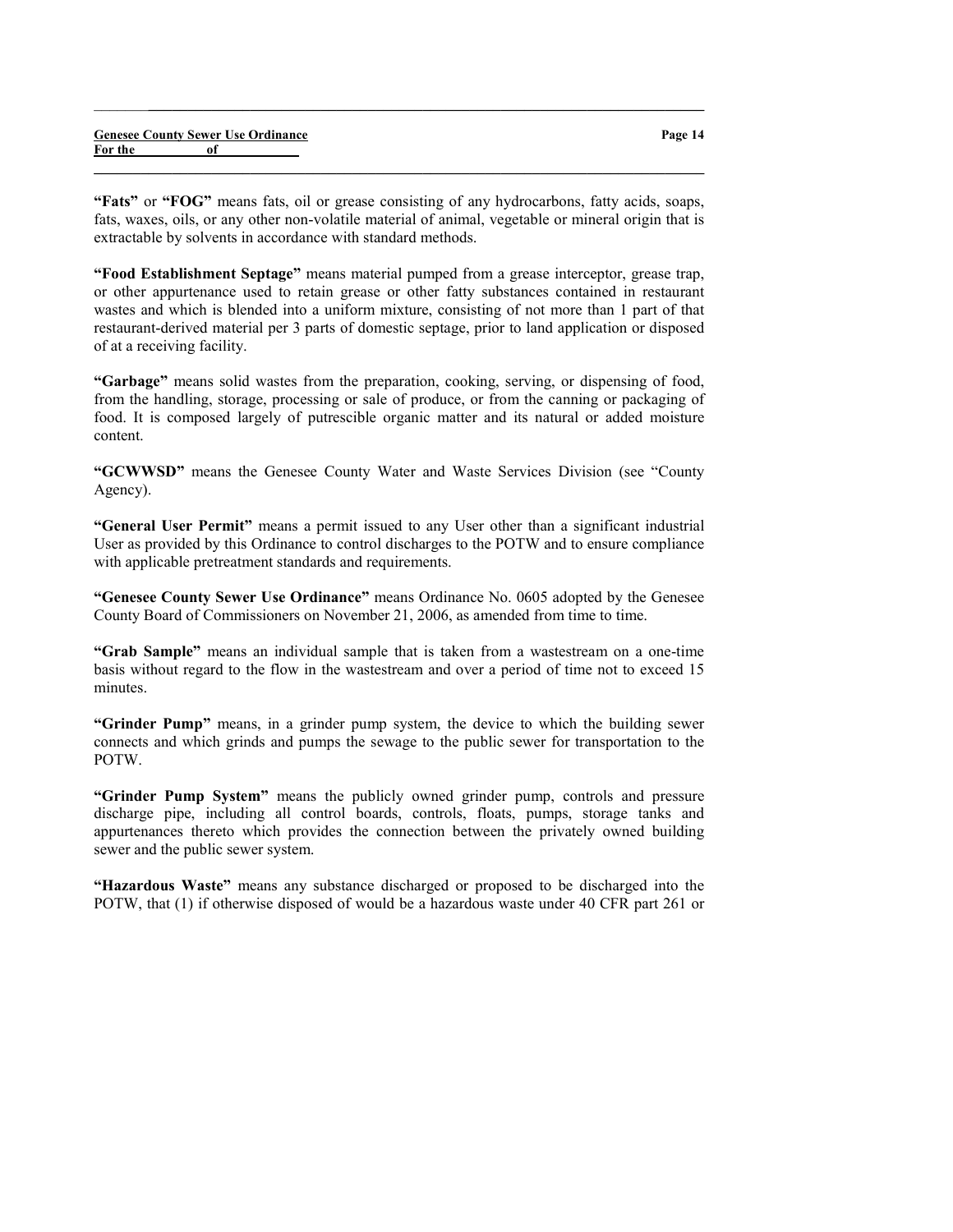#### Genesee County Sewer Use Ordinance For the of

under the rules promulgated under the state hazardous waste management act (Part 111 of Act 451 of the Public Acts of Michigan of 1994, MCL §§ 324.11101 et seq., as amended); or (2) is otherwise a waste or a combination of waste and other discarded material including solid, liquid, semisolid, or contained gaseous material that because of its quantity, quality, concentration, or physical, chemical, or infectious characteristics may cause or significantly contribute to an increase in mortality or an increase in serious irreversible illness or serious incapacitating but reversible illness, or may pose a substantial present or potential hazard to human health or the environment if improperly treated, stored, transported, disposed of, or otherwise managed, as determined by the POTW.

 $\_$  ,  $\_$  ,  $\_$  ,  $\_$  ,  $\_$  ,  $\_$  ,  $\_$  ,  $\_$  ,  $\_$  ,  $\_$  ,  $\_$  ,  $\_$  ,  $\_$  ,  $\_$  ,  $\_$  ,  $\_$  ,  $\_$  ,  $\_$  ,  $\_$ 

 $\_$  , and the set of the set of the set of the set of the set of the set of the set of the set of the set of the set of the set of the set of the set of the set of the set of the set of the set of the set of the set of th

"Holding Tank Waste" means any waste from holding tanks such as vessels, chemical toilets, campers, trailers, septic tanks, and vacuum-pump tank trucks.

"Incompatible Pollutant" means any pollutant that is not a compatible pollutant.

"Industrial User" means any Nondomestic User that, by any means, contributes, causes or permits the contribution, introduction or discharge of wastewater or pollutants into the POTW, whether intentional or unintentional, and whether directly or indirectly.

"Industrial User Permit" means a permit issued to a significant industrial User, or to such other User as determined appropriate by the POTW Manager, as provided by this Ordinance to control discharges to the POTW and to ensure compliance with applicable pretreatment standards and requirements.

"Infiltration" means any waters entering the POTW from the ground through such means as, but not limited to, defective pipes, pipe joints, connections or manhole walls. Infiltration does not include, and is distinguished from, inflow.

"Inflow" means any waters entering the POTW from sources such as, but not limited to, building downspouts; roof leaders; cellar, yard, and area drains; foundation and footing drains; cooling water discharges; drains from springs and swampy areas; manhole covers; cross connections from storm sewers and combined sewers; catch basins; storm waters; surface runoff; street wash waters; or drainage.

"Inspector" means any person (and the person's authorized representatives) designated by the POTW and/or the Local Unit to observe the construction of and connection of building sewers to the public sewer system, to ensure conformance with the sewer connection requirements of this Ordinance, and to otherwise act as provided by this Ordinance.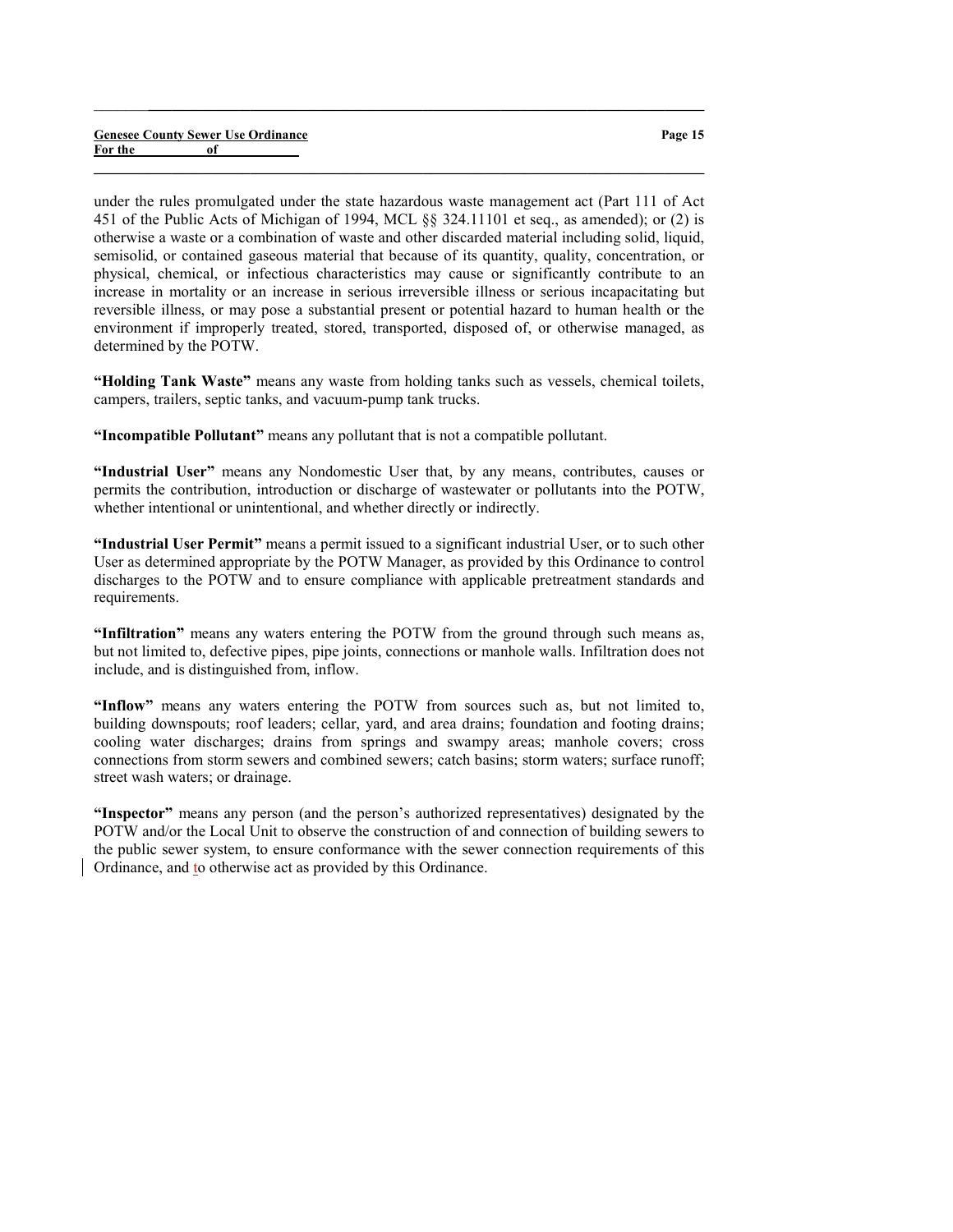|         |    | <b>Genesee County Sewer Use Ordinance</b> |  |
|---------|----|-------------------------------------------|--|
| For the | оf |                                           |  |

Page 16

"Inspection Fee" means the amount charged to each applicant by the Local Unit and/or the POTW at the time an application is made to the Local Unit and/or the POTW solely for permission to connect to the public sewer. This sewer connection inspection fee includes, but is not limited to, covering the routine cost of inspecting and approving the physical connection of a building sewer and service connection to the public sewer, and the issuance of a sewer connection permit.

 $\_$  ,  $\_$  ,  $\_$  ,  $\_$  ,  $\_$  ,  $\_$  ,  $\_$  ,  $\_$  ,  $\_$  ,  $\_$  ,  $\_$  ,  $\_$  ,  $\_$  ,  $\_$  ,  $\_$  ,  $\_$  ,  $\_$  ,  $\_$  ,  $\_$ 

 $\_$  , and the set of the set of the set of the set of the set of the set of the set of the set of the set of the set of the set of the set of the set of the set of the set of the set of the set of the set of the set of th

"Instantaneous Maximum Concentration" means the maximum concentration of a pollutant allowed to be discharged at any instant in time (independent of the flow rate or duration of the sampling event). If the concentration determined by analysis of any grab sample, composite sample, or discrete portion of a composite sample exceeds the instantaneous maximum concentration, the instantaneous maximum concentration shall be deemed to have been exceeded. Any discharge of a pollutant at or above a specified instantaneous maximum concentration is a violation of this Ordinance.

"Interference" means a discharge which, alone or in conjunction with a discharge or discharges from other sources:

- A. Inhibits or disrupts the POTW, its treatment processes or operations, or its sludge processes, use or disposal; or
- B. Is a cause of a violation of any requirement of the POTW's NPDES permit (including an increase in the magnitude or duration of a violation) or of the prevention of sewage sludge use or disposal in compliance with the following statutory provisions and regulations or permits issued thereunder (or more stringent State or local regulations) Section 405 of the Clean Water Act, the Solid Waste Disposal Act (SWDA) (including Title II, more commonly referred to as the Resource Conservation and Recovery Act (RCRA), and including State regulations contained in any State sludge management plan prepared pursuant to Subtitle D of the Solid Waste Disposal Act, the Clean Air Act, the Toxic Substances Control Act, and the Marine Protection, Research and Sanctuaries Act.

"Lateral Sewer" means that portion of the sewer system located under the street or within the public right-of-way from the property line to the trunk line and which collects sewage from a particular property for transfer to the trunk line.

"Local Limits" means a specific enforceable prohibition, standard or requirement (numerical or non-numerical) on discharges by Nondomestic Users established by the POTW to meet the purposes and objectives of this Ordinance and to comply with applicable state and federal laws and regulations.

 $A + b$  the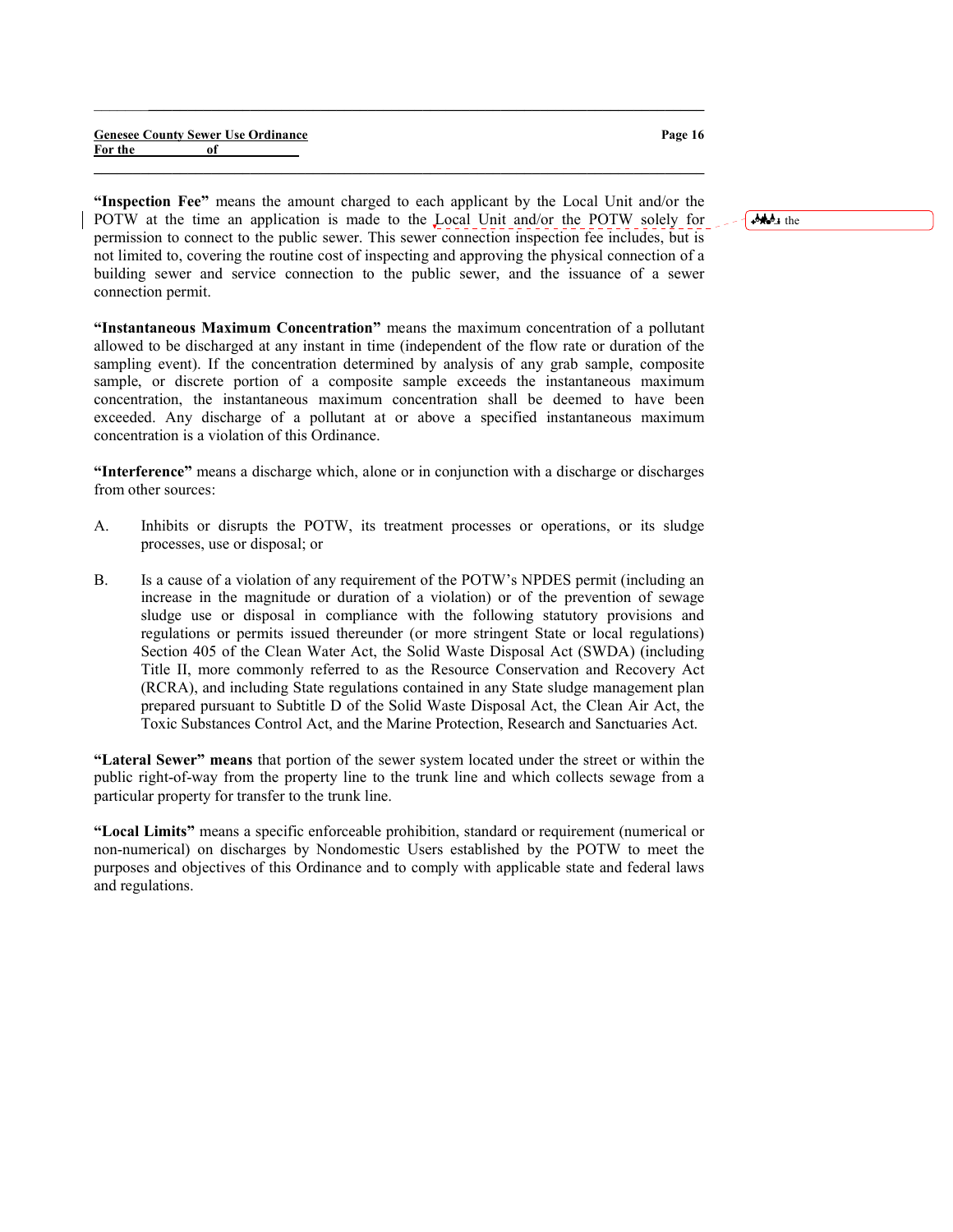"Local Unit" means the  $\qquad \qquad$  of  $\qquad \qquad$  Michigan, acting by and through its duly authorized agents, deputies and representatives.

 $\_$  , and the set of the set of the set of the set of the set of the set of the set of the set of the set of the set of the set of the set of the set of the set of the set of the set of the set of the set of the set of th

 $\_$  ,  $\_$  ,  $\_$  ,  $\_$  ,  $\_$  ,  $\_$  ,  $\_$  ,  $\_$  ,  $\_$  ,  $\_$  ,  $\_$  ,  $\_$  ,  $\_$  ,  $\_$  ,  $\_$  ,  $\_$  ,  $\_$  ,  $\_$  ,  $\_$ 

"May" is permissive.

"MAC" means the Michigan Administrative Code.

"MDEQ" means the Michigan Department of Environmental Quality.

"Medical Waste" means isolation wastes, infectious agents, human blood and blood products, pathological wastes, sharps, body parts, contaminated bedding, surgical wastes, potentially contaminated laboratory wastes, or dialysis wastes, and includes any medical or infectious wastes as defined by the Michigan Department of Environmental Quality.

"mg/l" means milligrams per liter.

"Monthly Average" means the sum of the concentrations (or mass loadings, expressed in terms of pounds per day, or such other unit of measurement) of a pollutant divided by the number of samples taken during a calendar month. The concentrations (or loadings) that are added are single numbers for single calendar days for all days during the calendar month for which analyses are obtained (whether by the User or the POTW), but the concentrations (or loadings) may be based upon a sample or samples taken over either all or part of that day and upon single or multiple analyses for that day, as determined by the POTW Manager. If no samples are taken during particular months because less than monthly sampling is required for a pollutant parameter (e.g., a specified quarterly monitoring period), the monthly average for each month within the specified monitoring period shall be deemed to be the sum of concentrations (or loadings) for the monitoring period divided by number of samples taken during the monitoring period.

"Multiple-Family Residential Dwelling" means any structure used for residential dwelling purposes, other than a single-family detached dwelling.

"NAICS" or "North American Industrial Classification System" means the system of classification for business establishments adopted by the U.S. Office of Management and Budget, as amended.

"Natural Outlet" means any naturally formed outlet into a watercourse, pond, ditch, lake or other body of surface or groundwater.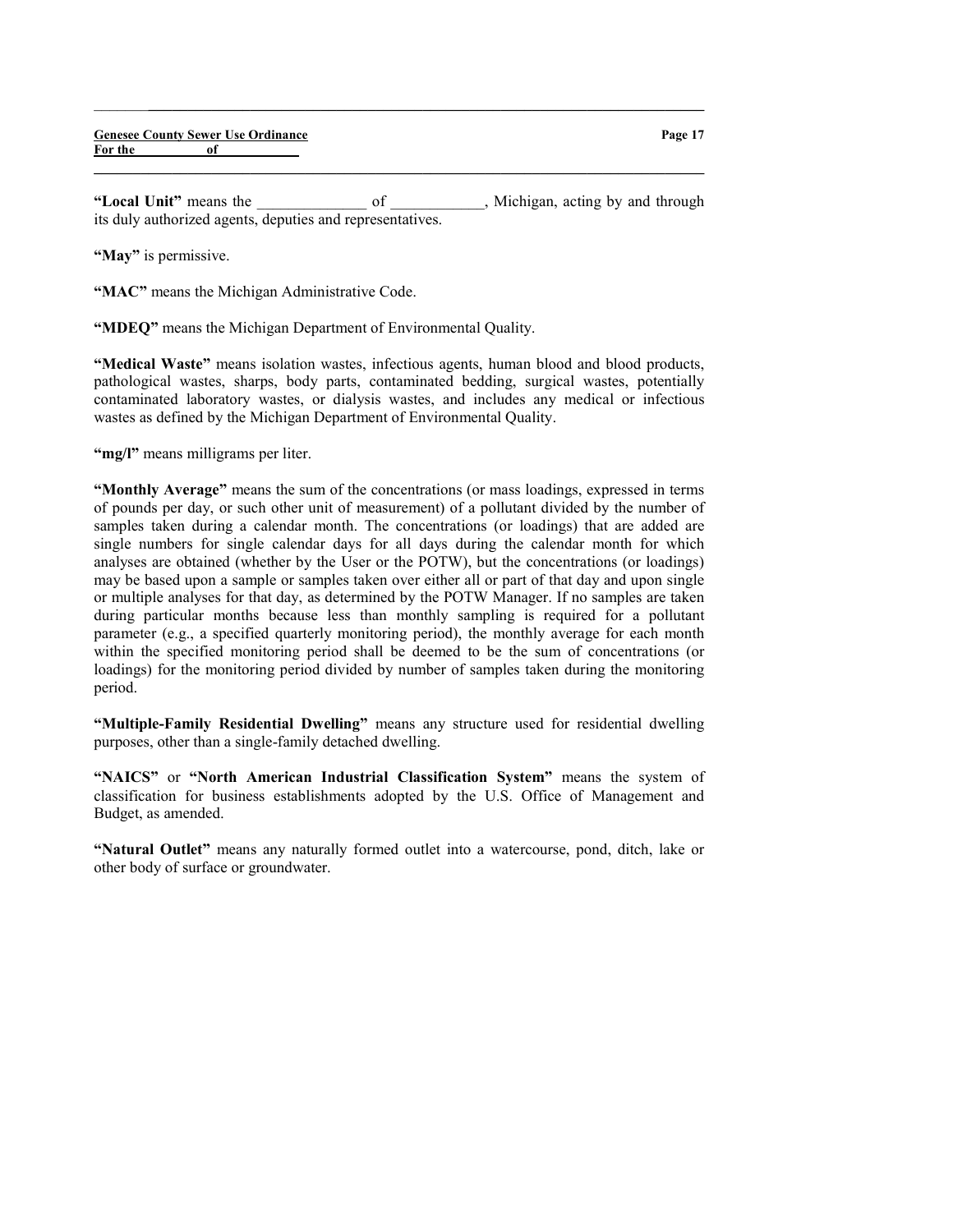|         |    | <b>Genesee County Sewer Use Ordinance</b> |
|---------|----|-------------------------------------------|
| For the | of |                                           |

"New Source" means any building, structure, facility or installation from which there is or may be a discharge of pollutants, the construction of which commenced after the publication of proposed pretreatment standards under Section 307(c) of the Act which will be applicable to such source if such standards are thereafter promulgated in accordance with that Section provided that:

 $\_$  , and the set of the set of the set of the set of the set of the set of the set of the set of the set of the set of the set of the set of the set of the set of the set of the set of the set of the set of the set of th

 $\_$  , and the set of the set of the set of the set of the set of the set of the set of the set of the set of the set of the set of the set of the set of the set of the set of the set of the set of the set of the set of th

- A. The building, structure, facility or installation is constructed at a site at which no other source is located; or
- B. The building, structure, facility or installation totally replaces the process or production equipment that causes the discharge of pollutants at an existing source; or
- C. The production or wastewater generating processes of the building, structure, facility or installation are substantially independent of an existing source at the same site. In determining whether these are substantially independent, factors such as the extent to which the new facility is integrated with the existing plant, and the extent to which the new facility is engaged in the same general type of activity as the existing source should be considered.

Construction on a site at which an existing source is located results in a modification rather than a new source if the construction does not create a new building, structure, facility or installation meeting the criteria of paragraphs (B) or (C) of this Section, above, but otherwise alters, replaces, or adds to existing process or production equipment. Commencement of construction of a new source shall be determined in a manner consistent with 40 CFR 403.3(k)(3).

"Non-contact Cooling Water." See "cooling water (non-contact).

"Nondomestic User" means any User other than a Domestic User (i.e., any User that discharges anything other than segregated normal strength domestic waste into the POTW).

"Nondomestic Waste" means any wastewater (or water- or liquid-carried waste) other than domestic waste.

"Normal Strength Domestic Waste" means a domestic waste flow for which the levels of pollutants (including, without limitation, BOD, TSS, ammonia nitrogen, or phosphorous) are below the surcharge levels for any parameter as established by this Ordinance. Further, to be considered normal strength, the wastewater must have a pH between 6.5 and 8.5, must not exceed any local limit, and must not contain a concentration of other constituents that would interfere with POTW treatment processes.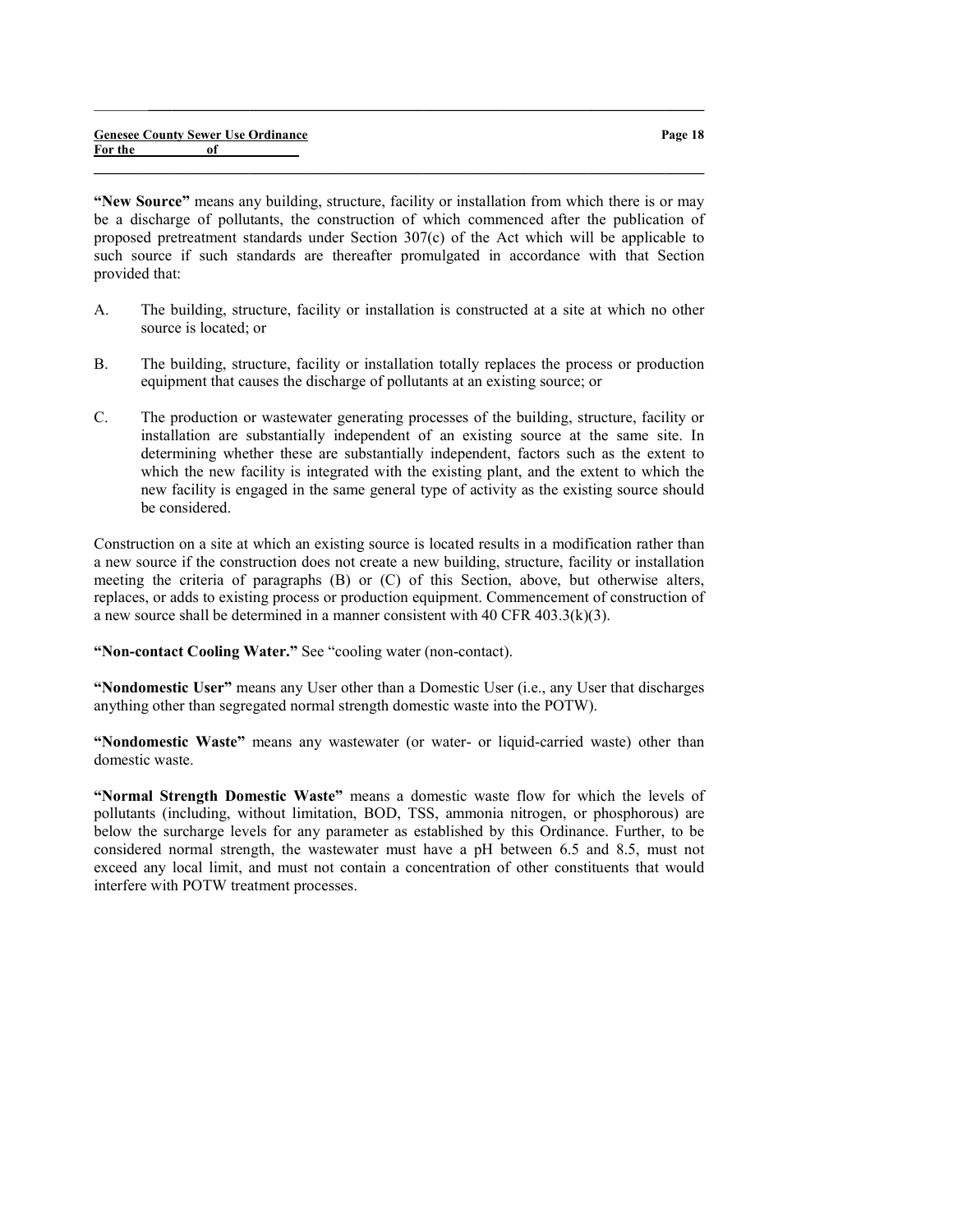"NPDES Permit" means a permit issued pursuant to Section 402 of the Act.

"Operation and Maintenance Costs" means all costs, direct and indirect (other than debt service), necessary to ensure adequate wastewater treatment on a continuing basis, to keep odors under control, to conform with all related federal, state and local requirements, and to assure optimal long-term facility management. Operation & Maintenance costs include depreciation and replacement costs.

 $\_$  , and the set of the set of the set of the set of the set of the set of the set of the set of the set of the set of the set of the set of the set of the set of the set of the set of the set of the set of the set of th

 $\_$  , and the set of the set of the set of the set of the set of the set of the set of the set of the set of the set of the set of the set of the set of the set of the set of the set of the set of the set of the set of th

"Outfall" means the point (or points) of discharge by a User to the POTW, approved by the POTW and specified in a User Permit.

"Pass Through" means a discharge that exits the POTW into waters of the State (or waters of the United States) in quantities or concentrations that, alone or in conjunction with a discharge or discharges from other sources, is a cause of a violation of any requirement of the POTW's NPDES permit or of any requirement of applicable local, state or federal laws and regulations (including an increase in the magnitude or duration of a violation), or otherwise detrimentally impacts the receiving stream.

"Person" means any individual, partnership, co-partnership, firm, company, association, society, corporation, joint stock company, trust, estate, governmental entity, or any other legal entity or their legal representatives, agents or assigns. The masculine gender shall include the feminine, the singular shall include the plural where indicated by the context.

"pH" means the logarithm of the reciprocal of the concentration of hydrogen ions in grams per liter of solution.

"Pollutant" includes, but is not limited to, any of the following:

- A. Any material that is discharged into water or other liquid, including, but not limited to, dredged spoil, solid waste, incinerator residue, sewage, garbage, sewage sludge, munitions, medical wastes, chemical wastes, biological materials, radioactive materials, wrecked or discharged equipment, rock, sand, cellar dirt and industrial, municipal, and agricultural waste.
- B. Properties of materials or characteristics of wastewater, including, but not limited to, pH, heat, TSS, turbidity, color, BOD, COD, toxicity, and odor.
- C. Substances regulated by categorical standards.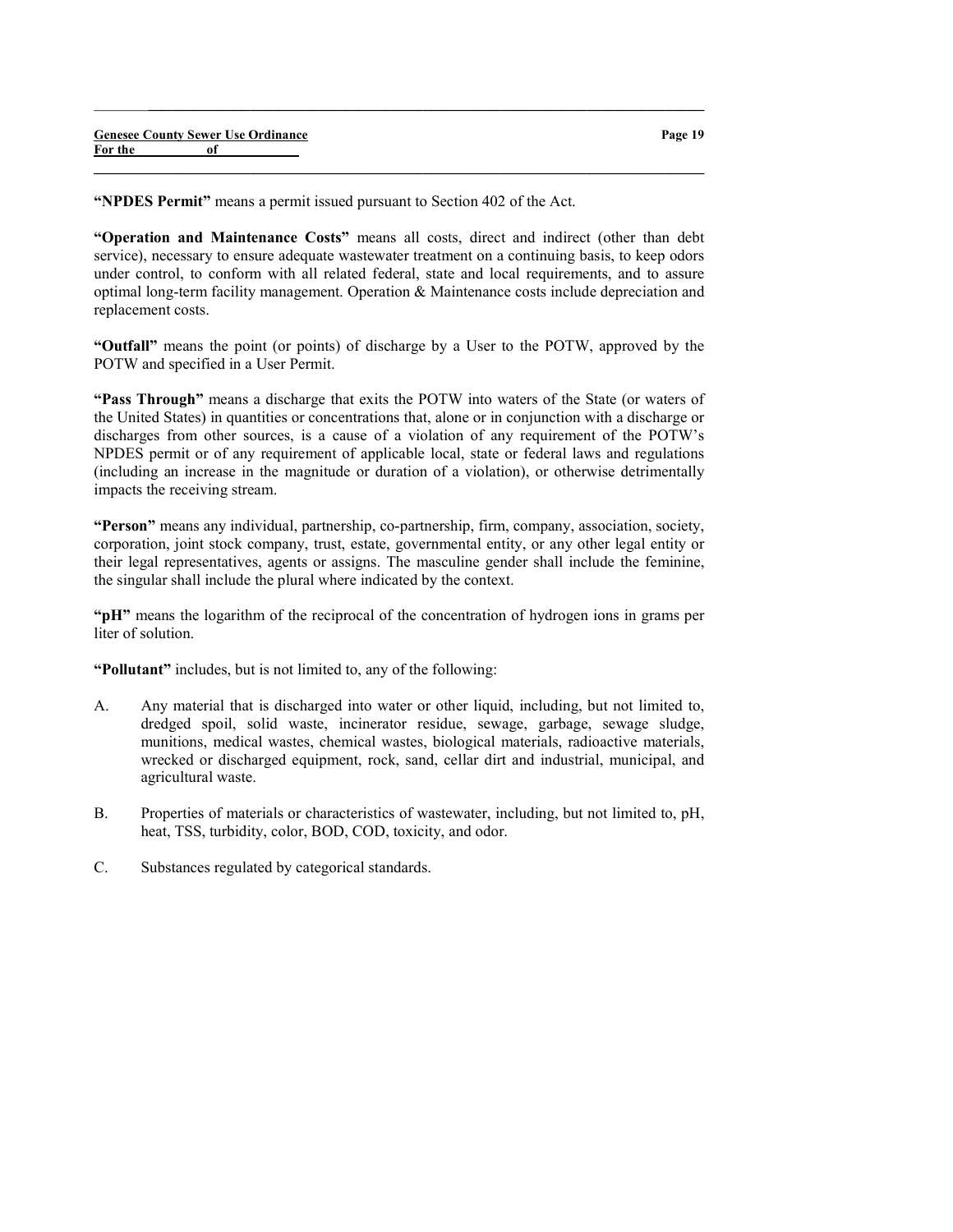|         | <b>Genesee County Sewer Use Ordinance</b> | Page 20 |
|---------|-------------------------------------------|---------|
| For the |                                           |         |
|         |                                           |         |

 $\_$  , and the set of the set of the set of the set of the set of the set of the set of the set of the set of the set of the set of the set of the set of the set of the set of the set of the set of the set of the set of th

- D. Substances discharged to the POTW that are required to be monitored by a User under this Ordinance, that are limited in the POTW's NPDES permit, or that are required to be identified in the POTW's application for an NPDES permit.
- E. Substances for which control measures on Users are necessary to avoid restricting the POTW's residuals management program; to avoid operational problems at the POTW; or to avoid POTW worker health and safety problems.

"POTW" (Publicly Owned Treatment Works). The complete sewage disposal, transportation and treatment system of Genesee County, Michigan, as defined by the Act, the County Public Improvement Act, and this Ordinance, including any devices, processes and systems used in the storage, treatment, recycling or reclamation of wastewater, sewage or sludge, as well as sewers (including all main, lateral and intercepting sewers), pipes and other conveyances used to collect or convey wastewater or sewage to the treatment works, as now or hereafter added to, extended or improved. The term "POTW" shall also include any sewers that convey wastewaters to the POTW from persons who are, by contract or agreement with the County Agency, Users of the POTW. References in this Ordinance to approvals, determinations, reviews, etc., "by the POTW" shall mean by the County Agency, the POTW Manager, or their authorized representatives. The term "POTW" may also be used to refer to the GCWWSD (acting through the County Agency) as the entity that has jurisdiction over the discharges to, and discharges from, the POTW (the "control authority"), as appropriate to the context in which the term is used.

"POTW Board of Appeals" means the three-person panel selected by the County Agency to hear an appeal from any person aggrieved by a decision of the POTW Manager and to make a recommendation to the County Agency as to an appropriate disposition of the appeal.

"POTW Treatment Plant." The portion of the POTW that is designed to provide treatment (including recycling or reclamation) of wastewater.

"POTW Manager" or "Manager" means the person designated by the County Agency as being responsible to administer the POTW's Industrial Pretreatment Program, and who is charged with certain duties and responsibilities as provided by this Ordinance. References to "POTW Manager" or "Manager" shall include the Manager's authorized representatives.

"Premises" means a lot, tract, or parcel of land, or a building or structure, having any connection, directly or indirectly, to the POTW, or from which there is a discharge to the POTW.

"Pretreatment" means the reduction of the amount of pollutants, the elimination of pollutants, or the alteration of the nature of pollutant properties in wastewater before or instead of discharging or otherwise introducing such pollutants into the POTW. The reduction or alteration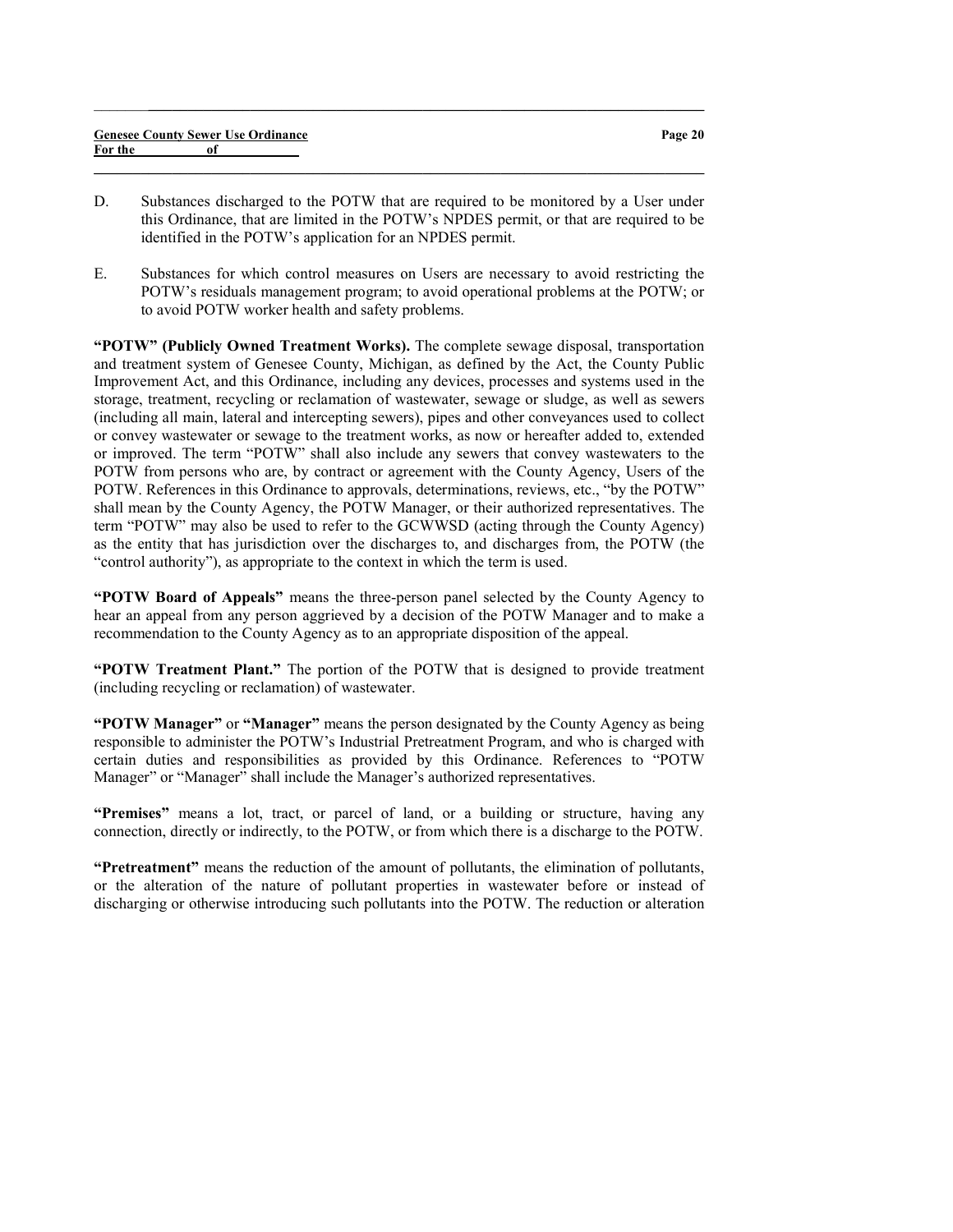|         |    | <b>Genesee County Sewer Use Ordinance</b> |
|---------|----|-------------------------------------------|
| For the | of |                                           |

Page 21

may be obtained by physical, chemical, or biological processes; process changes; or other means, except for the use of dilution (unless expressly authorized by any applicable pretreatment standard or requirement and the POTW Manager). Appropriate pretreatment technology includes control equipment, such as equalization tanks or facilities, for protection against surges or slug loadings, subject to applicable requirements of local, state and federal laws and regulations.

 $\_$  , and the set of the set of the set of the set of the set of the set of the set of the set of the set of the set of the set of the set of the set of the set of the set of the set of the set of the set of the set of th

 $\_$  , and the set of the set of the set of the set of the set of the set of the set of the set of the set of the set of the set of the set of the set of the set of the set of the set of the set of the set of the set of th

"Pretreatment Requirement" means any substantive or procedural requirement related to pretreatment, other than a national pretreatment standard, imposed on a Nondomestic User.

"Pretreatment Standard" means any regulation containing pollutant discharge limits promulgated in accordance with Section 307(b) and (c) of the Act or Part 31 of Act 451 of the Public Acts of Michigan of 1994, MCL §§ 324.3101 et seq., including general and specific prohibitive discharge limits and local limits established in this Ordinance pursuant to MAC R 323.2303, and categorical standards.

"Private Wastewater Disposal System" means a cesspool, septic tank, or similar device which discharges to a suitable drainage field.

"Process Wastewater" means any water which, during manufacturing or processing, comes into direct contact with or results from the production or use of any raw material, intermediate product, finished product, by-product, or waste product.

"Properly Shredded Garbage or Other Solid Material" means garbage or other solid material that has been shredded to such a degree that all particles will be carried freely under the flow conditions normally prevailing in the POTW (or so as to otherwise not result in interference), with no particle greater than  $1/2$  inch in any dimension.

"Public Sewer" means a sewer in which all owners of abutting properties have equal rights, and which is controlled by public authority.

"Reasonable Potential." As used in this Ordinance, a determination of "reasonable potential" by the POTW Manager means a determination made by the Manager that a certain condition, state, result or circumstance exists, or is likely to exist, based upon the quantitative or qualitative factors or information deemed by the Manager to be relevant and appropriate to the determination, consistent with the purposes and objectives of this Ordinance.

"Replacement" means the replacement in whole or in part of any equipment, appurtenances, accessories or facilities in the POTW to ensure continuous treatment of wastewater in accordance with the POTW's NPDES Permit and other applicable local, state and federal laws and regulations.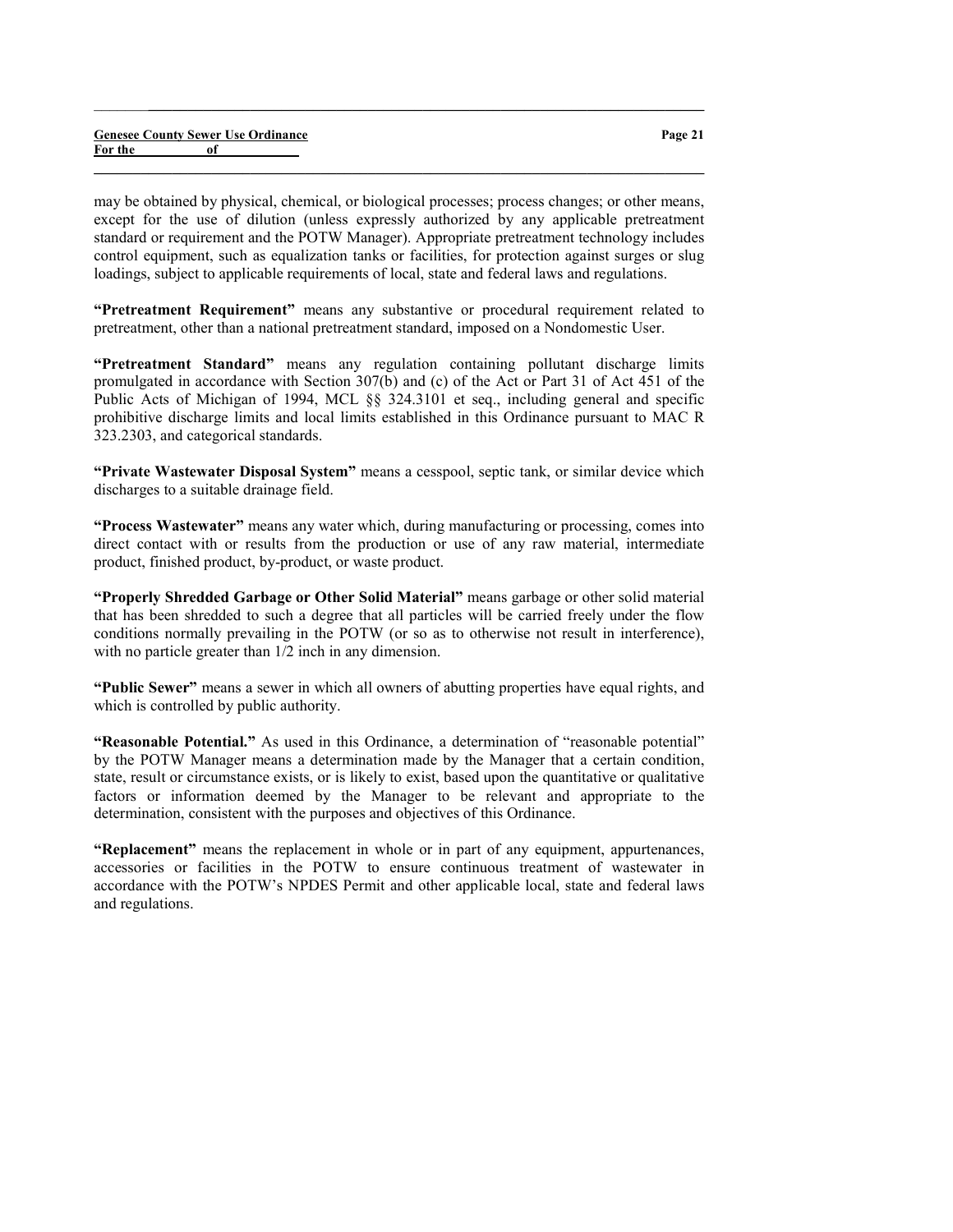"Replacement Costs" means expenditures and costs for obtaining and installing equipment, accessories or appurtenances which are necessary during the service life of the system to maintain the capacity and performance for which the system was designed and constructed.

 $\_$  , and the set of the set of the set of the set of the set of the set of the set of the set of the set of the set of the set of the set of the set of the set of the set of the set of the set of the set of the set of th

 $\_$  , and the set of the set of the set of the set of the set of the set of the set of the set of the set of the set of the set of the set of the set of the set of the set of the set of the set of the set of the set of th

"Residential Dwelling" means any structure designed for habitation, including but not limited to houses, mobile homes, apartment buildings, condominiums, and townhouses.

"Residential Equivalent Unit" or "REU" means a standard basis of measuring the relative quantity of sewage, including the benefits derived from the disposal thereof, arising from the occupancy of a single-family detached residential dwelling (but such term shall not necessarily be related to actual use arising from any particular dwelling). The relative relationships between the various Users of the system shall be as determined by the County Agency. The assignment of REUs to a particular User shall be determined from time to time by the County Agency, based upon the use to which the User's property is put. The assignment of REUs for any use shall, in the sole discretion of the County Agency, be based upon the most similar use and shall be enumerated in a document established, maintained, and, amended, as necessary by the County Agency; a copy of which shall be made available for inspection and copying upon request.

"Sanitary Sewage." See "domestic waste."

"Sanitary Sewer" means a sewer intended to carry liquid and water-carried wastes from residences, commercial buildings, industrial plants and institutions, and to which storm, surface and ground waters are not intentionally admitted.

"Sanitary Sewer Cleanout Septage" means sanitary sewage or cleanout residue removed from a separate sanitary sewer collection system that is not land applied and that is transported by a vehicle licensed under Part 117 of Act 451 of the Public Acts of Michigan of 1994 (MCL §§ 324.11701 et seq., as amended; "Septage Waste Servicers") elsewhere within the same system or to a receiving facility that is approved by MDEQ.

"Seepage Pit" means a cistern or underground enclosure constructed of concrete blocks, bricks or similar material loosely laid with open joints so as to allow the overflow or effluent to be absorbed directly into the surrounding soil.

"Septage Waste" means the fluid mixture of untreated and partially treated sewage solids, liquids, and sludge of human or domestic origin which is removed from a wastewater system. Septage waste consists only of food establishment septage, domestic septage, domestic treatment plant septage, or sanitary sewer cleanout septage, or any combination of these.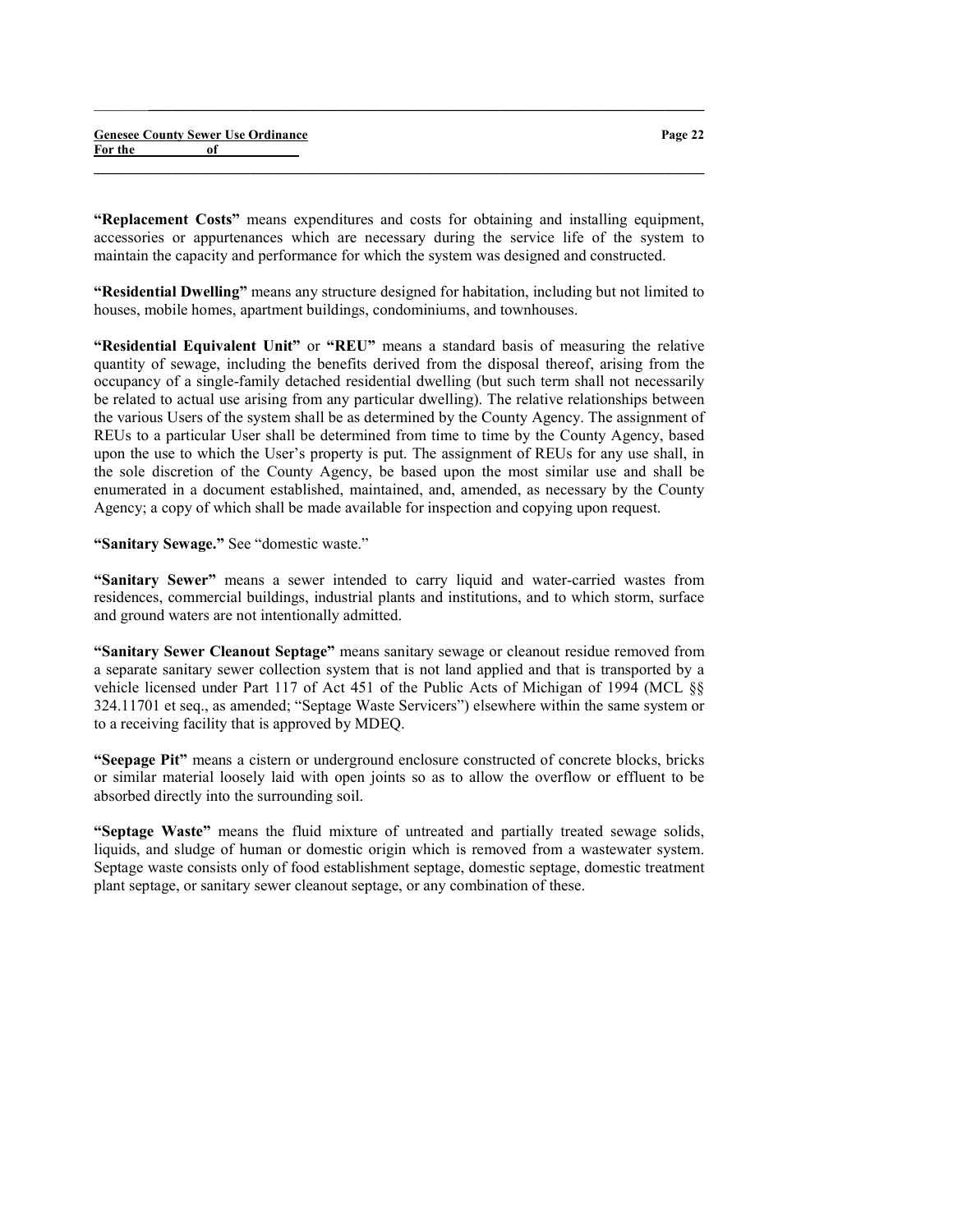|         |    | <b>Genesee County Sewer Use Ordinance</b> |
|---------|----|-------------------------------------------|
| For the | of |                                           |

"Septic Tank" means a watertight receptacle receiving sewage and having an inlet and outlet designed to permit the separation of suspended solids from sewage and to permit such retained solids to undergo decomposition therein.

 $\_$  , and the set of the set of the set of the set of the set of the set of the set of the set of the set of the set of the set of the set of the set of the set of the set of the set of the set of the set of the set of th

 $\_$  , and the set of the set of the set of the set of the set of the set of the set of the set of the set of the set of the set of the set of the set of the set of the set of the set of the set of the set of the set of th

"Service Connection" means the portion of the public sewer which extends either to or onto the parcel of land adjacent to the path of the public sewer, and includes the sewer main, tee/wye, valve, check valve, connector pipes, the sewer lead, the grinder pump system, electrical controls and connections at the electric meter (but not including the meter) and appurtenances, but not including the building sewer.

"Severe Property Damage" means substantial physical damage to property, or damage to treatment facilities which causes them to become inoperable, or substantial and permanent loss of natural resources which can reasonably be expected to occur in the absence of a bypass. Severe property damage does not mean an economic loss caused by delays in production.

"Sewage." See "wastewater."

"Sewer" means any pipe, tile, tube or conduit for carrying wastewater or drainage water.

"Sewer Lead" means that portion of the service connection which connects to the sewer main located in the public right-of-way and extends to the property line.

"Sewer Service Charge" means the sum of the applicable connection fee, inspection fee, User charge, surcharges and debt service charges.

"Shall" is mandatory

"SIC" or "Standard Industrial Classification Code" means a classification pursuant to the Standard Industrial Classification Manual issued by the U.S. Office of Management and Budget.

"Significant Industrial User" or "SIU" means any Nondomestic User:

- A. Subject to categorical pretreatment standards; or
- B. Any other Nondomestic User that:
	- (1) discharges to the POTW an average of 25,000 gallons per day or more of process wastewater (excluding sanitary, non-contact cooling and boiler blow-down wastewater);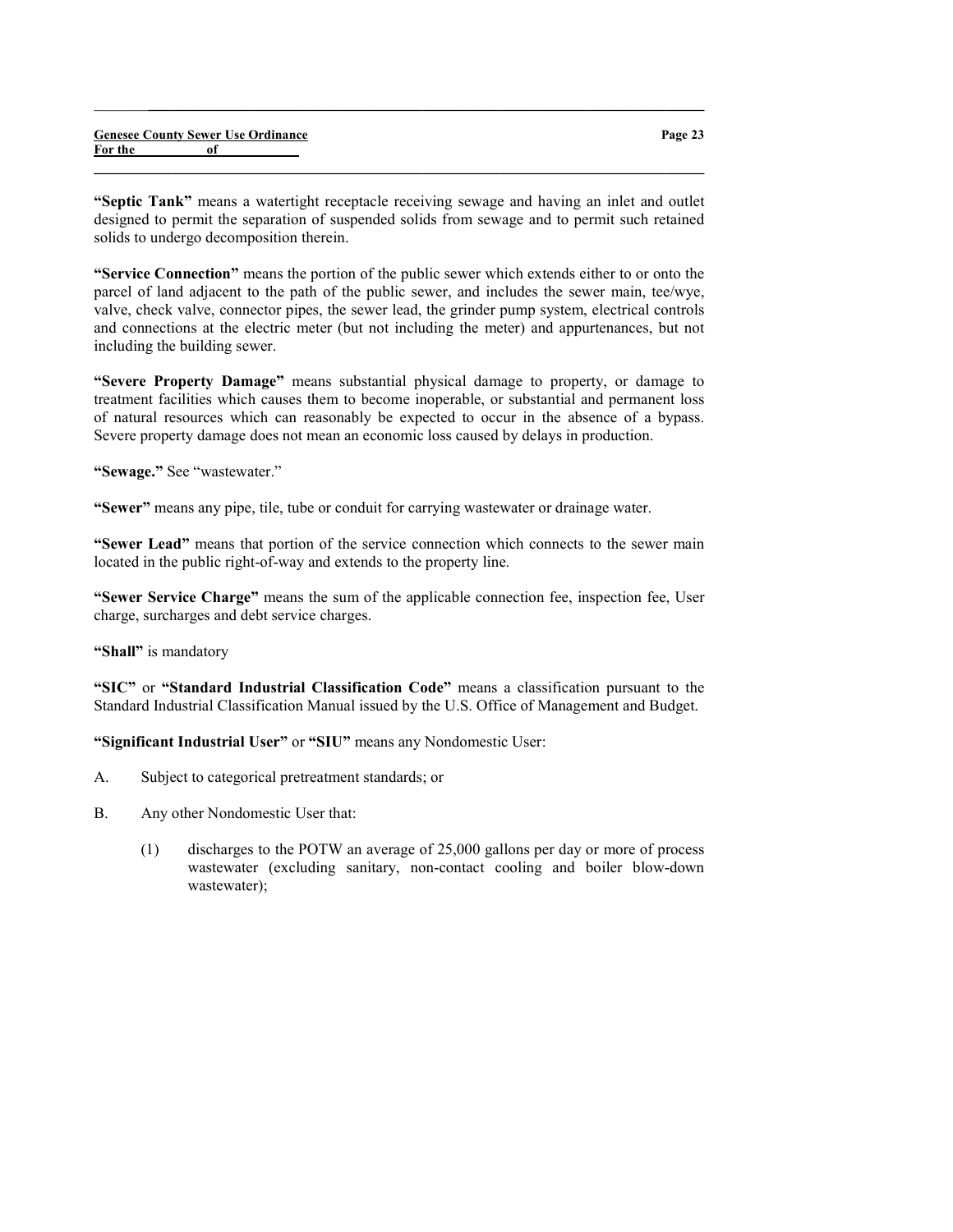|         | <b>Genesee County Sewer Use Ordinance</b> |  |
|---------|-------------------------------------------|--|
| For the | of                                        |  |

(2) contributes a process waste stream that makes up 5% or more of the average dry weather hydraulic or organic capacity of the POTW treatment plant; or

 $\_$  , and the set of the set of the set of the set of the set of the set of the set of the set of the set of the set of the set of the set of the set of the set of the set of the set of the set of the set of the set of th

 $\_$  , and the set of the set of the set of the set of the set of the set of the set of the set of the set of the set of the set of the set of the set of the set of the set of the set of the set of the set of the set of th

(3) is otherwise designated by the POTW as a significant industrial User on the basis that the User has a reasonable potential to adversely affect the operation of the POTW, to violate any pretreatment standard or requirement, or because the POTW determines that an Industrial User Permit for the User's discharge is required to meet the purposes and objectives of this Ordinance.

The POTW Manager may determine that a User that meets the criteria of Subsections (B)(1) and (B)(2) of this definition above is not currently a significant industrial User, if the Manager finds that the User has no reasonable potential to adversely affect the operation of the POTW, to violate any pretreatment standard or requirement, or that a Industrial User Permit is not required to meet the purposes and objectives of this Ordinance. A determination that a User is not a significant industrial User (or that a permit is therefore not required) shall not be binding and may be reversed by the Manager at any time based on changed circumstances, new information, or as otherwise determined necessary by the Manager to meet the purposes and objectives of this Ordinance.

"Single-Family Detached Residential Dwelling" means a stand-alone structure in which only 1 family is intended to reside and that is not attached to any other residential dwelling unit.

"Sludge" means accumulated solid material separated from liquid waste as a result of the wastewater treatment process.

"Slug" means any discharge of a non-routine, episodic nature, including, but not limited to, an accidental spill or a non-customary batch discharge.

"State" means the State of Michigan. The term shall include, where applicable, any administrative agency of the State having jurisdiction in the subject matter of this Ordinance, including (but not limited to) the Michigan Department of Environmental Quality (DEQ).

"Storm Sewer" or "Storm Drain" means a sewer or drain, either natural or artificial, intended to carry storm water, snowmelt, and surface runoff and drainage, but not wastewater.

"Storm Water" means any flow (such as storm water runoff, snow melt runoff, and surface runoff and drainage) occurring during or following, and resulting from, any form of natural precipitation, and is that portion of flow in excess of that which infiltrates into the soil of the drainage area.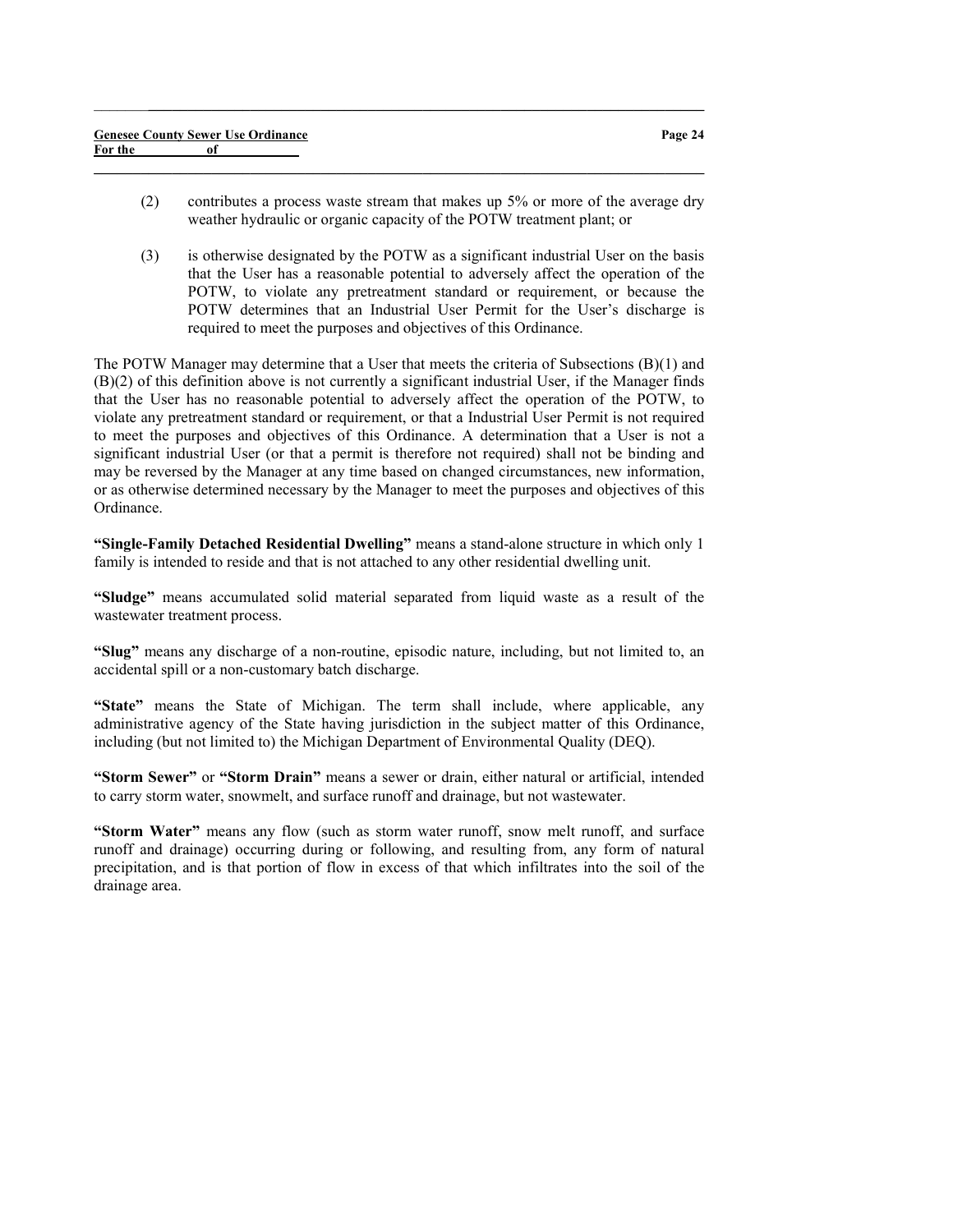for other purposes specified by this Ordinance.

"Suspended Solids" (SS) or "Total Suspended Solids" (TSS) means solids that float on the surface of, or are suspended in, water, wastewater, or other liquids and which can be removed by laboratory filtering or other standard methods.

 $\_$  , and the set of the set of the set of the set of the set of the set of the set of the set of the set of the set of the set of the set of the set of the set of the set of the set of the set of the set of the set of th

 $\_$  , and the set of the set of the set of the set of the set of the set of the set of the set of the set of the set of the set of the set of the set of the set of the set of the set of the set of the set of the set of th

 "Toxic Pollutant" means any pollutant or combination of pollutants that is or can potentially be harmful to the public health, the POTW, or the environment, including, without limitation, those listed in 40 CFR 401.15 as toxic under the provisions of the Clean Water Act, or listed in the Critical Materials Register promulgated by the Michigan Department of Environmental Quality, or as provided by local, state or federal laws, rules or regulations.

"Trucked or Hauled Waste or Pollutants." Any waste proposed to be discharged to the POTW from a mobile source, including, without limitation, holding tank waste.

"Trunk Line" means the main sewer line located under any street or within any public right-ofway which collects and transmits the sewage of the various properties served by the sewer system.

"ug/l" means micrograms per liter.

"Upset" means an exceptional incident in which there is unintentional and temporary noncompliance with categorical pretreatment standards because of factors beyond the reasonable control of the User. An upset does not include noncompliance to the extent caused by operational error, improperly designed treatment facilities, inadequate treatment facilities, lack of preventive maintenance, or careless or improper operation.

"User" means any person who contributes, causes or permits the contribution, introduction or discharge of wastewater into the POTW, whether intentional or unintentional, and whether directly or indirectly.

 "User Debt Retirement Charge" means the charge levied on all Users of the POTW for the cost of any bond debt of which debt repayment is to be met from the revenues of such works.

"User Operating & Maintenance Charge" means the charge levied on all Users of the POTW for the cost of operation and maintenance, including replacement and depreciation of such treatment works.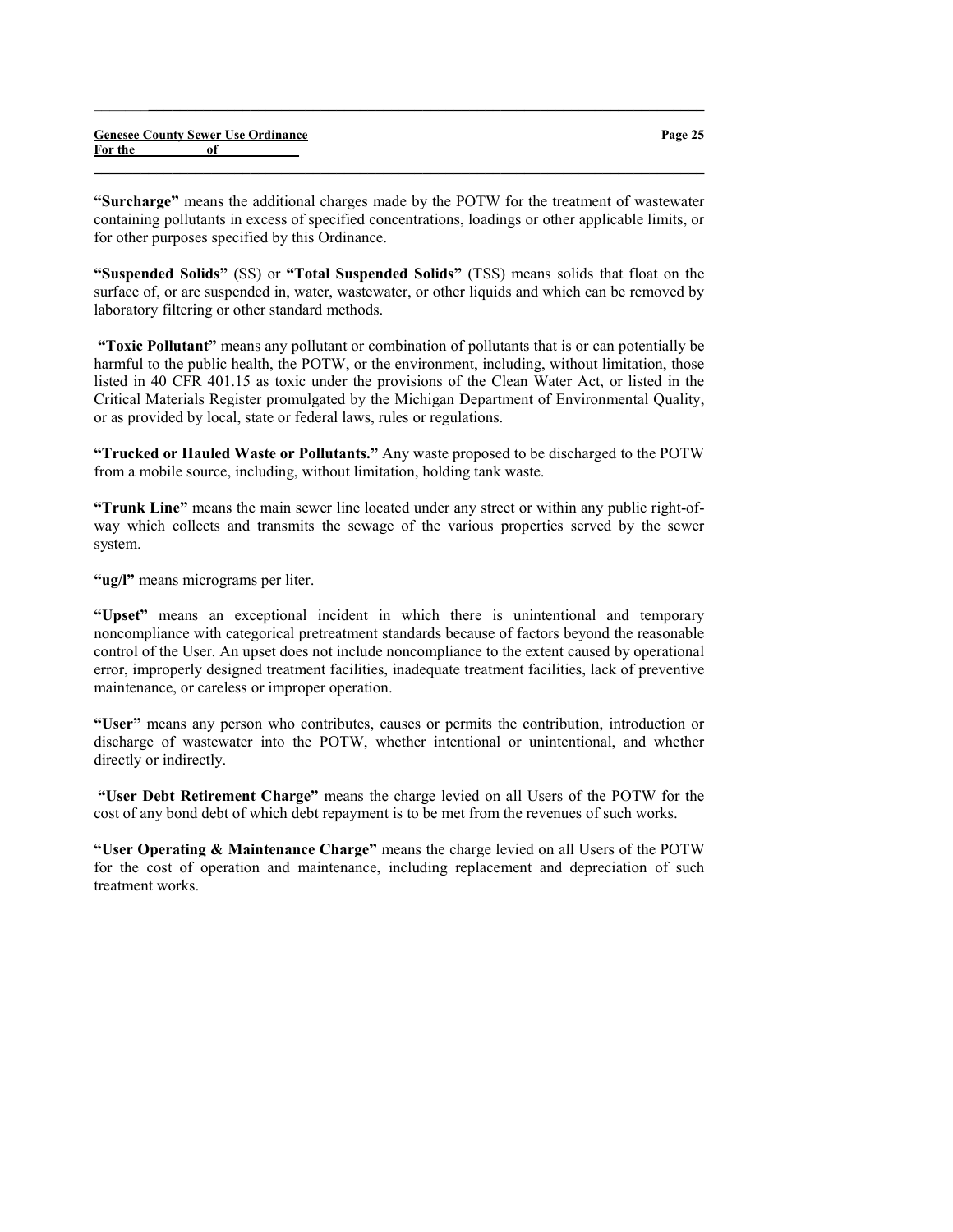"User Permit " means an Industrial User Permit or a General User Permit.

"Wastewater" means the liquid and water-carried industrial or domestic waste from dwellings, commercial buildings, industrial facilities, and institutions (including, without limitation, contaminated groundwater and landfill leachate), whether treated or untreated, that is contributed, introduced or discharged into the POTW. The term includes any water that has in any way been used and degraded or physically or chemically altered.

 $\_$  , and the set of the set of the set of the set of the set of the set of the set of the set of the set of the set of the set of the set of the set of the set of the set of the set of the set of the set of the set of th

 $\_$  , and the set of the set of the set of the set of the set of the set of the set of the set of the set of the set of the set of the set of the set of the set of the set of the set of the set of the set of the set of th

"Watercourse" means a channel in which a flow of water occurs, either continuously or intermittently.

"Waters of the State" means all rivers, streams, lakes, ponds, marshes, watercourses, waterways, wells, springs, reservoirs, aquifers, irrigation systems, drainage systems, and all other bodies or accumulations of water, surface, or underground, natural or artificial, public or private, which are contained within, flow through, or border upon the State of Michigan or any portion thereof, and as otherwise specified by applicable laws and regulations.

"Waters of the United States" means all waters as defined by 40 CFR 122.2 and as otherwise specified by applicable laws and regulations.

"Wye Branch" means a local service connection to the sewer that is made at an angle similar to a "Wye" so that a sewer cleaning rod will not come into the sewer at a right angle and penetrate the far side, but will travel down the course of the sewer.

## ARTICLE 2 – USE OF PUBLIC SEWERS REQUIRED

## Section 2.1. Unlawful Deposition

It shall be unlawful for any person to place, deposit or permit to be deposited, any human or animal excrement, garbage or other waste ordinarily regarded as wastewater, upon or below, the surface of public or private property within the jurisdiction of the Local Unit, except by discharging such wastewater into an approved connection to a public sanitary sewer where available or an approved private wastewater disposal system.

# Section 2.2. Discharge Prohibited Without Required Approvals, Permits, and Treatment

Except as otherwise expressly permitted by local, state and federal laws and regulations, and subject to obtaining all required permits and approvals from governmental agencies (including, without limitation, the Local Unit, the County Agency, the Michigan Department of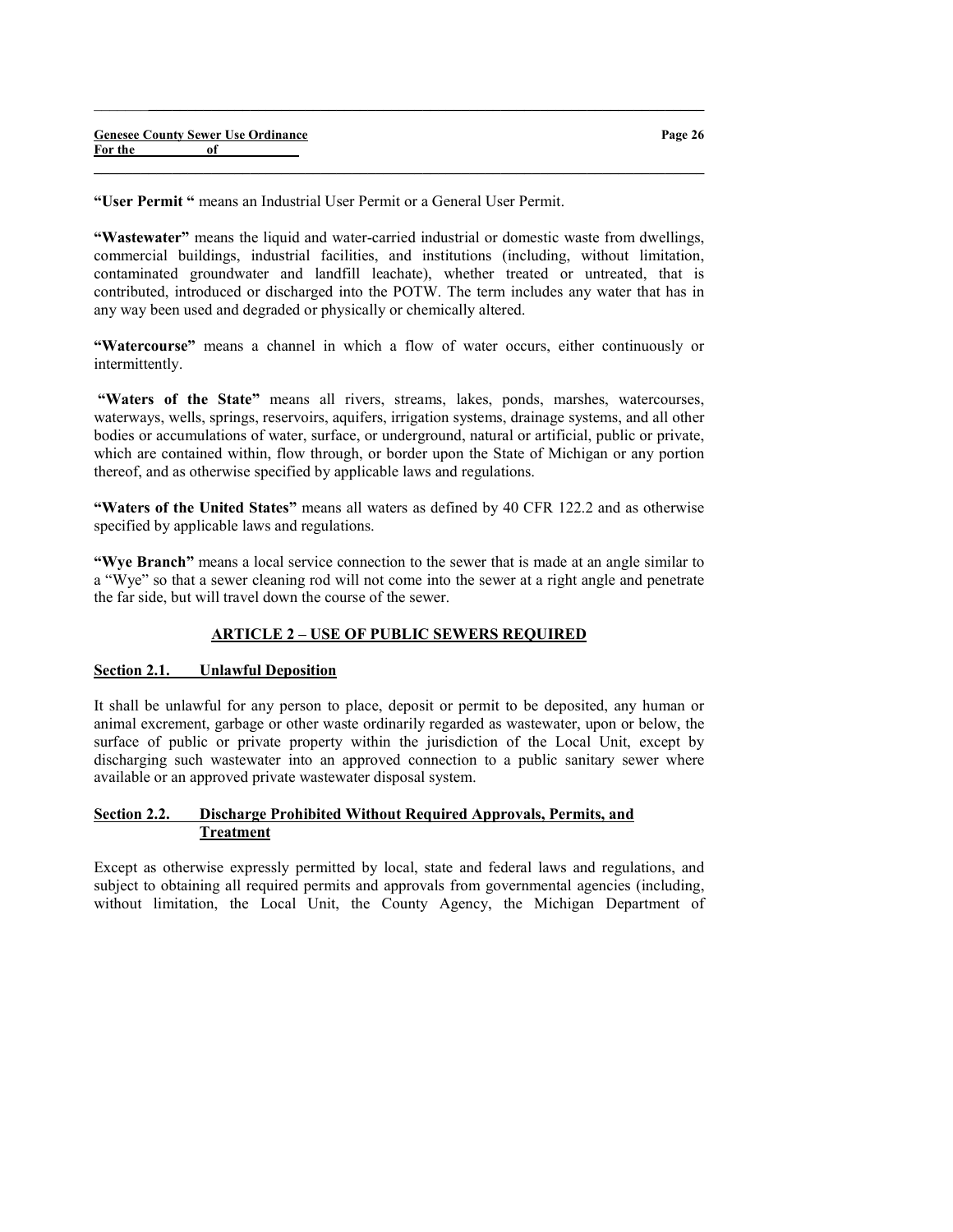| <b>Genesee County Sewer Use Ordinance</b> |  | Page 27 |
|-------------------------------------------|--|---------|
| For the                                   |  |         |
|                                           |  |         |

 $\_$  , and the set of the set of the set of the set of the set of the set of the set of the set of the set of the set of the set of the set of the set of the set of the set of the set of the set of the set of the set of th

Environmental Quality, and the U.S. EPA) and providing any required treatment, it shall be unlawful to discharge, or permit or cause to be discharged, either directly or indirectly:

- A. Polluted water, sewage or wastewater to any natural outlet within the Local Unit, to any waters of the State (or waters of the United States), or to any public sewer; or
- B. Unpolluted water of any kind, including, without limitation, storm water, surface water, groundwater, roof runoff, artesian well water, drainage water (surface or subsurface), industrial non-contact cooling water, air-conditioning water, swimming pool water, or industrial process waters to any sanitary sewer. Unpolluted water may be discharged only to a sewer that is specifically designated as a combined sewer or storm sewer or to a natural outlet, and only if all applicable permits and approvals have first been obtained from the POTW and other governmental bodies or agencies and only if not prohibited by applicable local, state or federal laws or regulations. If any person drains any unpolluted water from his property by means of conductors, eaves troughs, roof downspouts or otherwise, into a combined sewer, storm sewer, or natural outlet in violation of applicable laws or regulations or without securing the prior approval of the POTW, or into a sanitary sewer, the POTW shall order its disconnection at the property owner's expense, and if the property owner refuses to obey the order of the POTW, then the POTW shall disconnect the connection and the costs shall be charged to the property owner.

#### Section 2.3. Unlawful Construction

Except as hereinafter provided, it shall be unlawful to construct or maintain any privy, privy vault, septic tank, cesspool or other facility intended or used for disposal of sewage.

#### Section 2.4. Required Connection To Available Sanitary Sewer

The owner of any house, building, structure, premises, or property used for human occupancy, employment, recreation or other purposes, situated within the County and/or the Local Unit, and abutting on any street, alley or right-of-way, in which there is located, or may in the future be located, a public sewer or combined sewer within 300 feet of the property line, is hereby required, at the owner's expense, to install suitable toilet facilities therein, and to connect such facilities directly with the proper public sewer, in accordance with the provisions of this Ordinance, when given official notice to do so, provided that such connection shall not be required to be made less than 6 months after the sewer is made available for connection thereto nor more than 18 months.

## Section 2.5. Waste Discharge Prohibited Except Through Approved Sewer Connection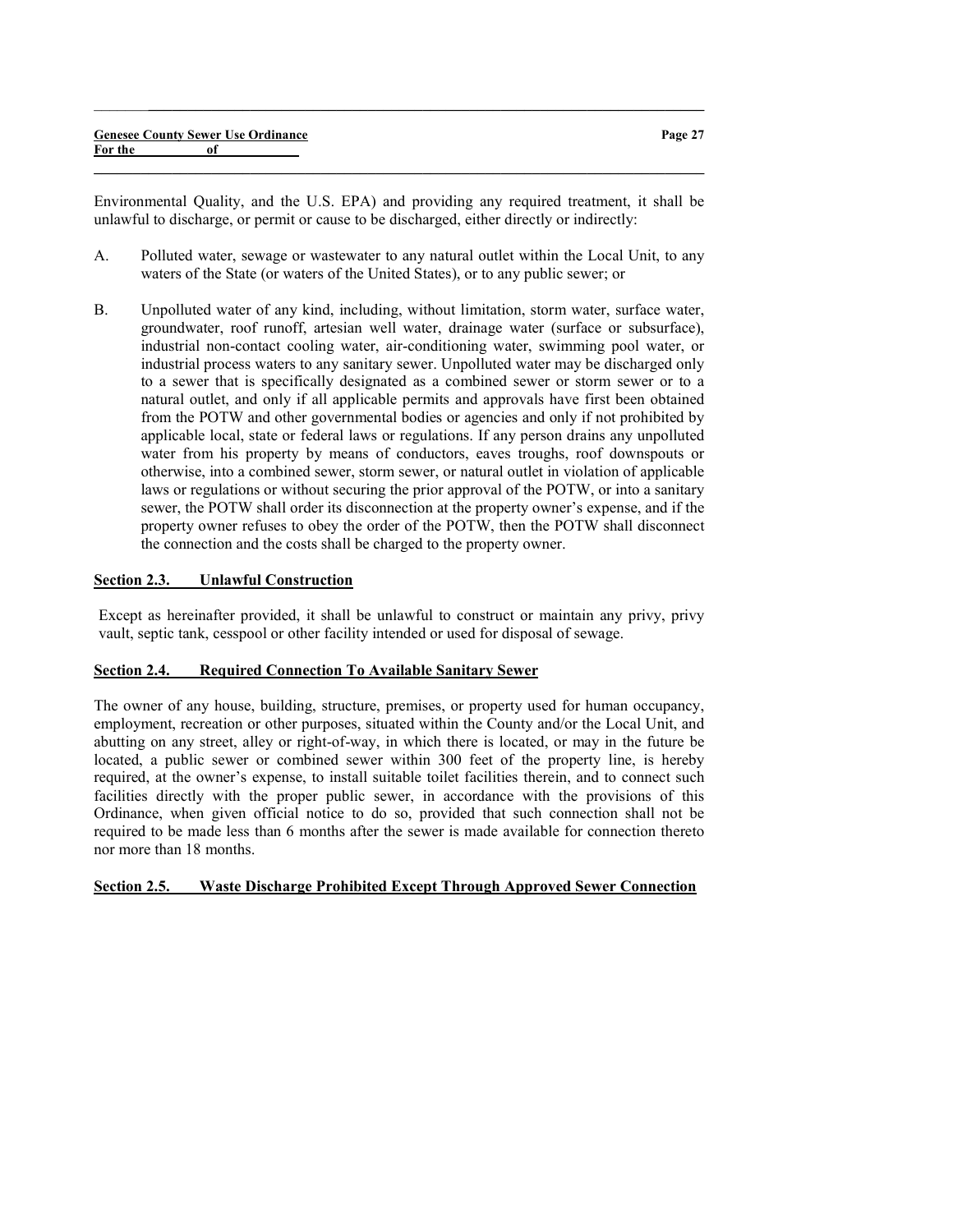All discharges to a sewer shall be through an approved sewer connection or at another discharge point expressly approved by the POTW in accordance with this Ordinance. No person shall discharge any waste or other substances into a manhole, catch basin or inlet.

 $\_$  , and the set of the set of the set of the set of the set of the set of the set of the set of the set of the set of the set of the set of the set of the set of the set of the set of the set of the set of the set of th

 $\_$  , and the set of the set of the set of the set of the set of the set of the set of the set of the set of the set of the set of the set of the set of the set of the set of the set of the set of the set of the set of th

# ARTICLE 3 – PRIVATE WASTEWATER DISPOSAL

#### Section 3.1. Private Treatment and Disposal Requirements

If a public sanitary or combined sewer is not available under the provisions of Article 2, the building sewer shall be connected to a private sewage disposal system complying with all requirements of the County Health Department.

#### Section 3.2. Public Sewer Becomes Available

At such time as a public sewer becomes available to a property served by a private sewage disposal system, as provided in Article 2, a direct connection shall be made to the public sewer in compliance with this Ordinance; and any septic tanks, cesspools and similar sewage disposal facilities shall be abandoned and filled with suitable material.

#### Section 3.3. Operation and Maintenance of Private Facilities

The owner shall operate and maintain the private sewage disposal facilities in a sanitary manner at all times, at no expense to the Local Unit and/or the County Agency.

## Section 3.4. Statement Regarding Public Health Requirements

No statement contained in this Article shall be construed to interfere with any additional requirements that may be imposed by the Michigan Department of Public Health or other governmental agencies.

## Section 3.5. Private Wastewater Disposal Requirements

The type, capacities, location and layout of a private wastewater disposal system shall comply with all local, county, state, and federal requirements. No permit shall be issued for any private wastewater disposal systems employing subsurface soil absorption facilities where the area of the lot is less than determined necessary by the Local Unit and County or State health officials, as applicable. No septic tank, cesspool, subsurface disposal facility or other private sanitary sewer system shall be permitted to discharge to any public sewer or natural outlet.

## ARTICLE 4 – CONDITIONS OF SERVICE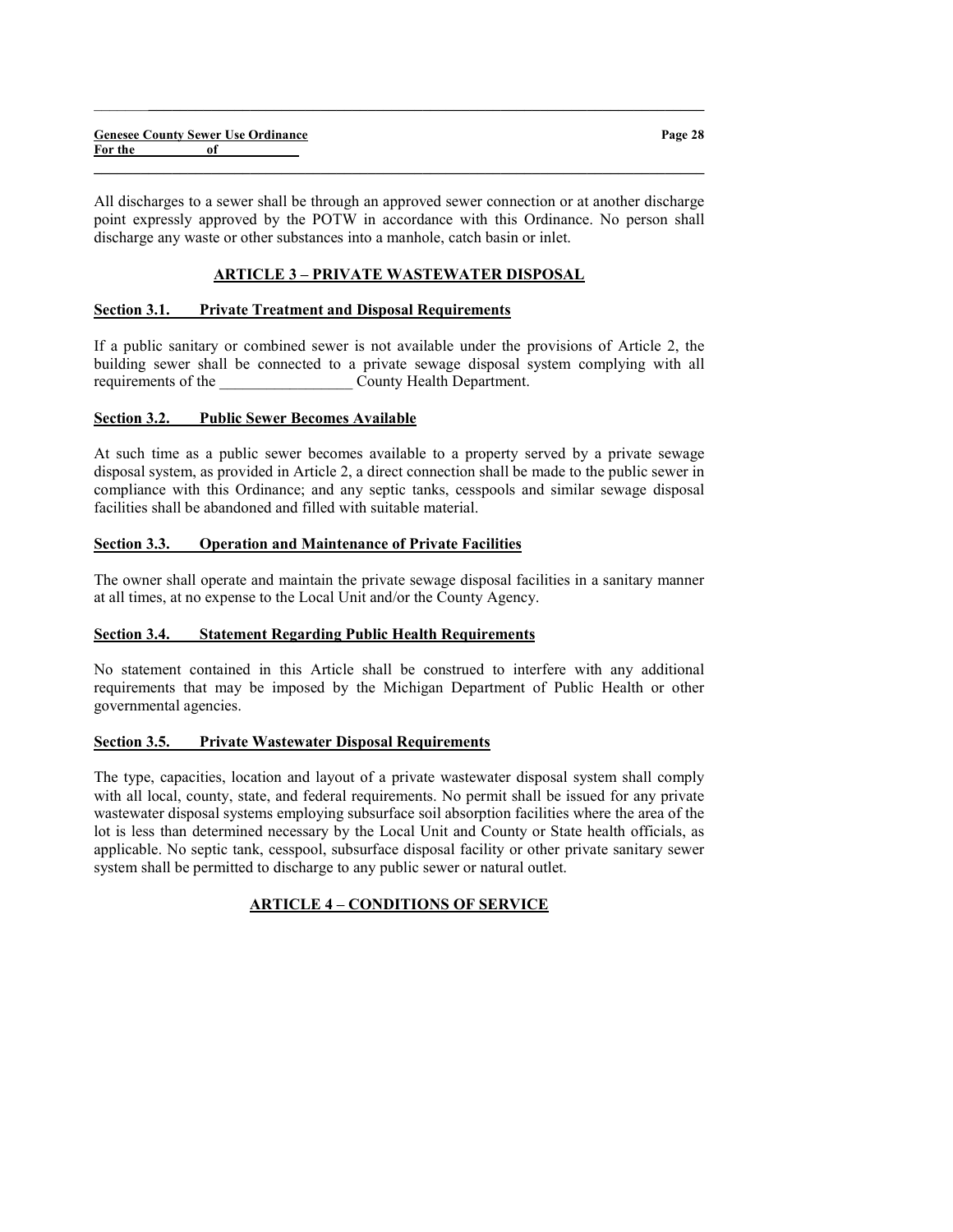#### Section 4.1. Sewer Maintenance

At the time of original construction of the public sewer, the POTW shall install that portion of the building sewer from the public sewer to the lot or easement line off all occupied premises. The POTW shall maintain, at its expense, the public sewer. Those customers making connections at the time of original construction of the public sewer shall install, at their expense, that portion of the building sewer from said lot or easement line to their premises. The customer shall maintain, at his expense, the building sewer.

 $\_$  , and the set of the set of the set of the set of the set of the set of the set of the set of the set of the set of the set of the set of the set of the set of the set of the set of the set of the set of the set of th

 $\_$  , and the set of the set of the set of the set of the set of the set of the set of the set of the set of the set of the set of the set of the set of the set of the set of the set of the set of the set of the set of th

#### Section 4.2. Customer Connection Requirements

Those customers making connections subsequent to the time of original construction of the public sewer shall install, at their expense, that portion of the building sewer from the public sewer to the lot or easement line in addition to that portion of the building sewer from said lot or easement line to their premises.

#### Section 4.3. Disruption of Service

Neither the POTW nor the Local Unit shall be held responsible for claims made against it by reason of the breaking of any mains or service laterals, or by reason of any other interruption of the service caused by the breaking of machinery or stoppage for necessary repairs; and no person shall be entitled to damages nor have any portion of a payment refunded for any interruption.

#### Section 4.4. Service Inspections

The premises receiving sanitary sewer service shall, at all reasonable hours, be subject to inspection by duly authorized personnel of the POTW and/or the Local Unit.

## ARTICLE 5 – BUILDING SEWERS AND CONNECTIONS

#### Section 5.1. Building Sewer Connection Permits

There shall be three classes of building sewer connection permits: (1) Residential, (2) Commercial, and (3) Industrial. In any case, the owner or the owner's agent shall make application on a special form furnished by the POTW. The connection permit application shall be supplemented by any plans, specifications or other information considered necessary and appropriate in the judgment of the POTW. The established CCIF and applicable local connection fees shall be paid to the POTW and the Local Unit, respectively, at the time the application is filed. Agents of the POTW, the Local Unit, Michigan Department of Environmental Quality, or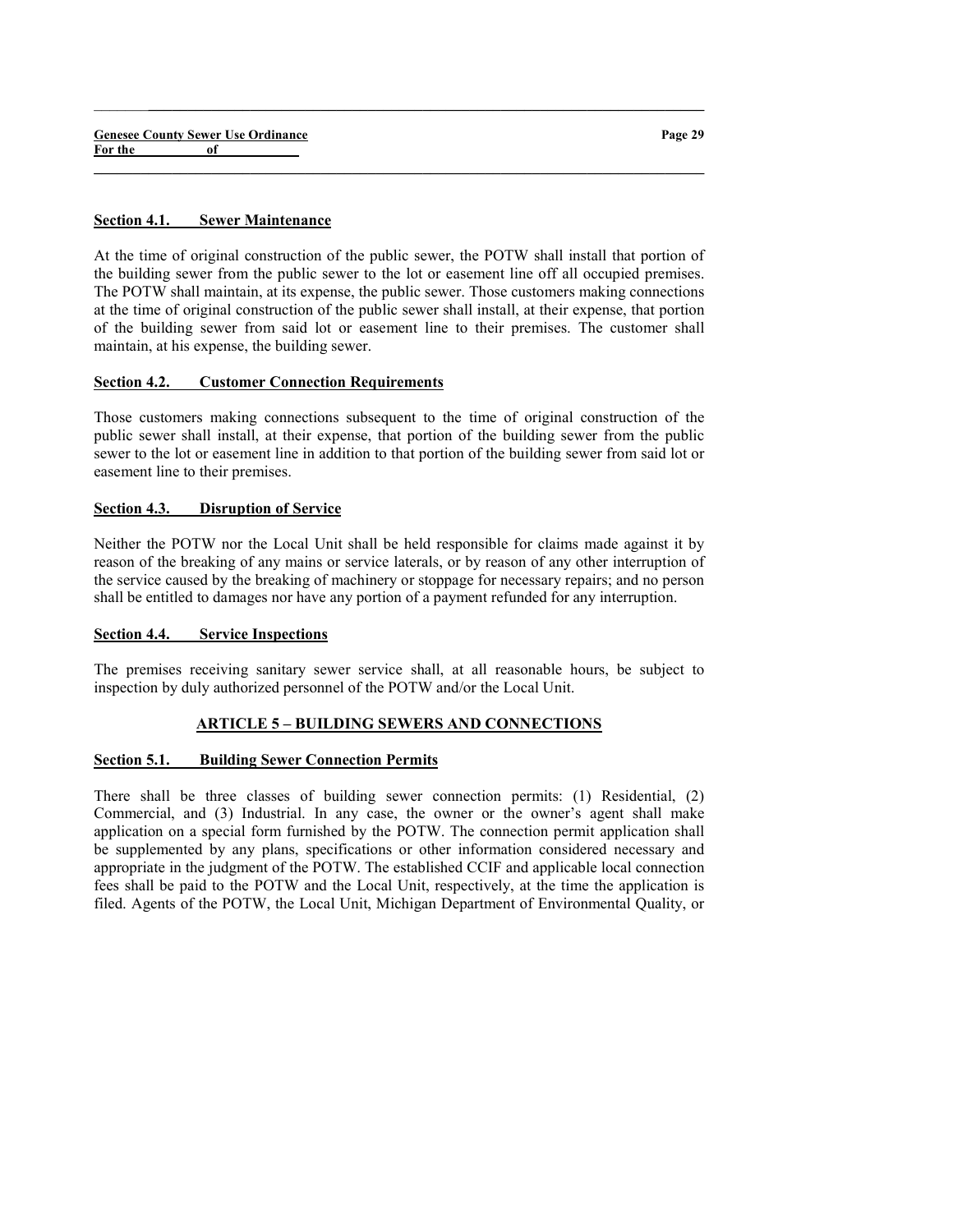|         | <b>Genesee County Sewer Use Ordinance</b> | Page 30 |
|---------|-------------------------------------------|---------|
| For the |                                           |         |
|         |                                           |         |

 $\_$  , and the set of the set of the set of the set of the set of the set of the set of the set of the set of the set of the set of the set of the set of the set of the set of the set of the set of the set of the set of th

U.S. Environmental Protection Agency shall have the right to enter all properties for the purpose of inspecting and copying all records which are required to be kept pursuant to this Ordinance.

## Section 5.2. Connection Costs

All costs and expenses incidental to the installation and connection of the building sewer shall be borne by the owner. The owner or the person installing the building sewer for the owner shall indemnify the POTW and the Local Unit from any loss or damage that may directly or indirectly be occasioned by the installation of the building sewer.

#### Section 5.3. Multiple Buildings

A separate and independent building sewer shall be provided for every building, except where one building stands at the rear of another on an interior lot and no private sewer is available or can be constructed to the rear building through an adjoining alley, court, yard or driveway, the building sewer from the front building may be extended to the rear building and the whole considered as one building sewer. Other exceptions will be allowed only by special permission granted by the Inspector.

#### Section 5.4. Existing Building Sewers

Old building sewers or portions thereof may be used in connection with new buildings only when they are found, on examination and testing by the Inspector, to meet all requirements of this Ordinance.

#### Section 5.5. Pipe Materials

The building sewer shall be constructed of either of the following types of pipe meeting the current ASTM specifications:

A. Plastic (PVC) ASTM D 3034-SDR 26

C. Ductile Iron, ANSI/AWWA C151/A2.51-02

If installed in filled or unstable ground, the building sewer shall be of Ductile Iron as specified above, except that other types of pipe may be used if laid on a suitable improved bed or cradle as approved by the Inspector.

## Section 5.6. Pipe Joints and Connections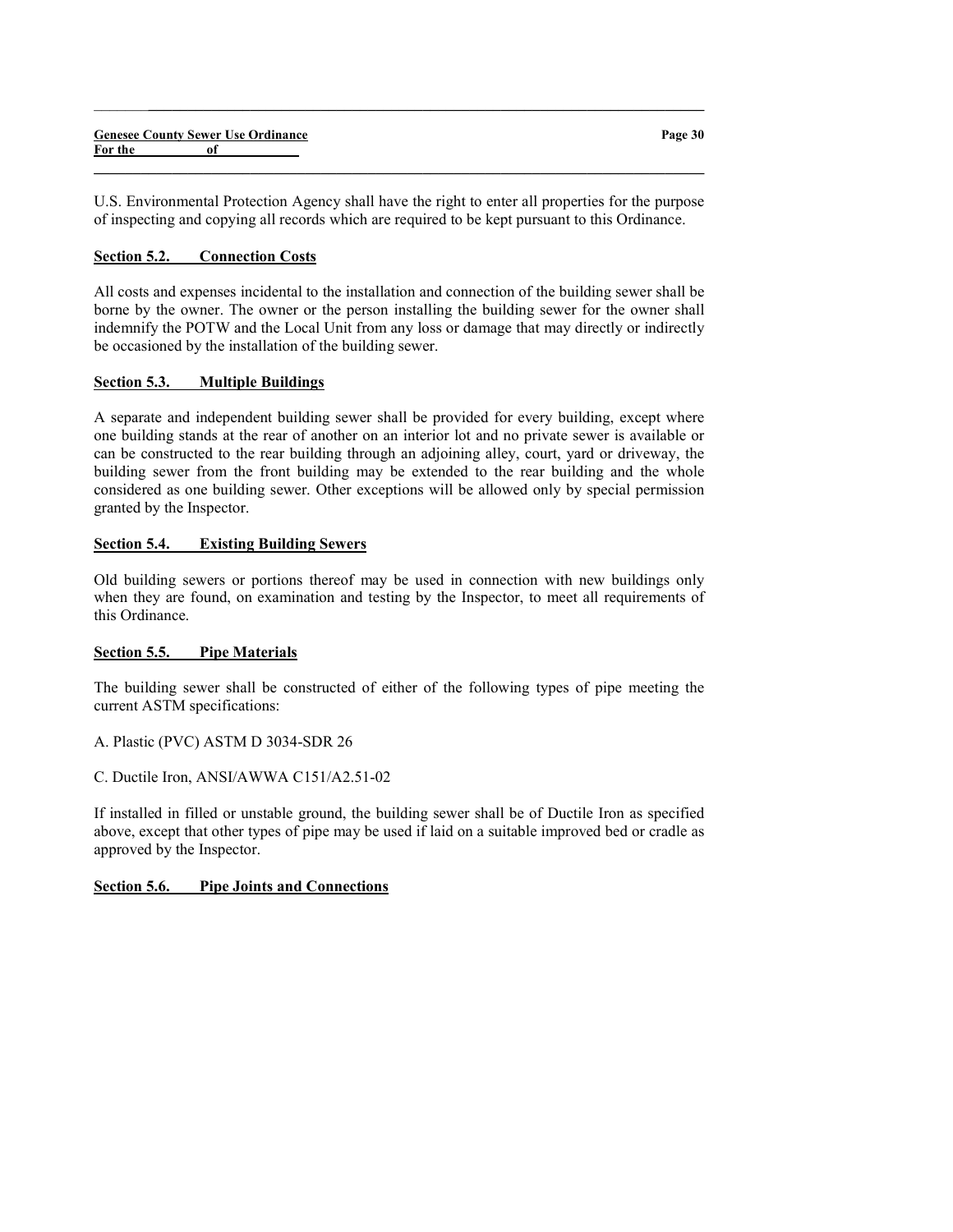|         | <b>Genesee County Sewer Use Ordinance</b> |  |
|---------|-------------------------------------------|--|
| For the | оf                                        |  |

All building sewer joints and connections shall be made gas tight and watertight and shall conform to the requirements of the current building and plumbing codes. The joints shall be of rubber ring, flexible compression type, similar and equal to joints specified for pipe. The joints and connections shall conform to the manufacturer's recommendations.

 $\_$  , and the set of the set of the set of the set of the set of the set of the set of the set of the set of the set of the set of the set of the set of the set of the set of the set of the set of the set of the set of th

 $\_$  , and the set of the set of the set of the set of the set of the set of the set of the set of the set of the set of the set of the set of the set of the set of the set of the set of the set of the set of the set of th

## Section 5.7. Pipe Size and Slope

The size and slope of the building sewer shall be subject to the approval of the Inspector, but in no event shall the diameter be less than four inches. Minimum grade shall be as follows:

Residential Installation

6-inch pipe  $-1/8$ " per foot or 1" per 8 feet  $(1\%)$ 4-inch pipe  $-1/4$ " per foot or 2" per 8 feet (2%)

Commercial Installation

6-inch pipe – .72" per 8 feet (.75%) or 1.5" per 16 feet

#### Section 5.8. Building Sewer Location

Whenever possible, the building sewer shall be brought to the buildings at an elevation below the basement floor. No building sewer shall be laid parallel to, or within three feet of, any bearing wall that might thereby be weakened. The depth shall be sufficient to afford protection from frost. All excavations required for the installation of a building sewer shall be open trench work unless otherwise approved by the Inspector. Pipe laying and backfill shall be performed in accordance with current ASTM specifications, except that no backfill shall be placed until the work has been inspected by the Inspector.

#### Section 5.9. Low Building Sewers

In all buildings in which any building sewer is too low to permit gravity flow to the public sewer, sanitary sewage carried by such drains shall be lifted by artificial means and discharged to the building sewer, subject to approval by the Inspector.

#### Section 5.10. Wye Branch Connection Designation

The connection of the building sewer into the public sewer shall be made at the wye branch designated for the property if such branch is available at a suitable location. Any connection not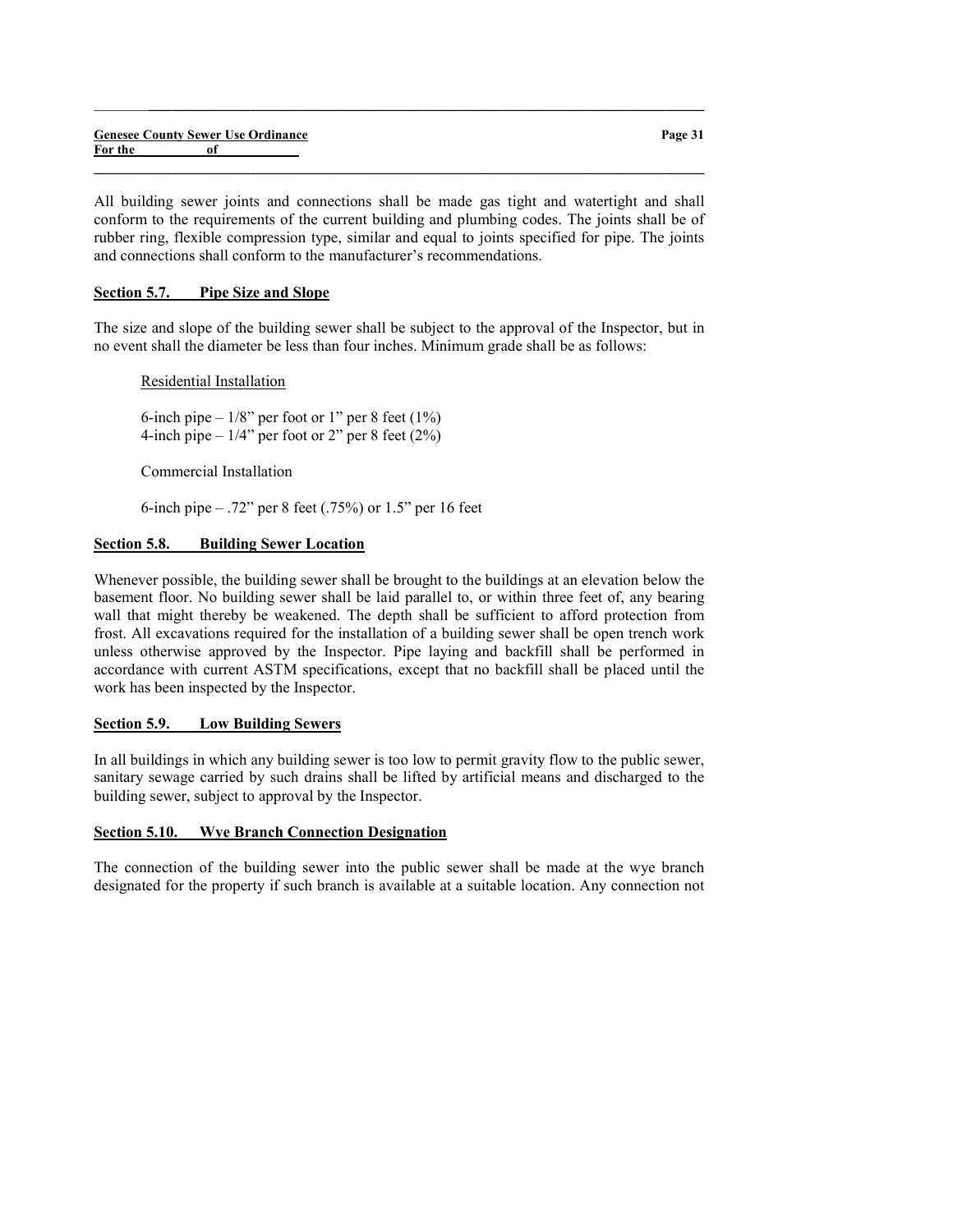made at the designated wye branch in the main sewer shall be made only as directed by the Inspector.

 $\_$  , and the set of the set of the set of the set of the set of the set of the set of the set of the set of the set of the set of the set of the set of the set of the set of the set of the set of the set of the set of th

 $\_$  , and the set of the set of the set of the set of the set of the set of the set of the set of the set of the set of the set of the set of the set of the set of the set of the set of the set of the set of the set of th

## Section 5.11. Building Sewer Inspection

The applicant for the building sewer shall notify the Inspector when the building sewer is ready for inspection and connection to the public sewer. The connection shall be made under the supervision of the Inspector.

## Section 5.12. Protection and Restoration

All excavations for building sewer installation shall be adequately guarded with barricades and lights so as to protect the public from hazard. Streets, sidewalks, parkways and other public property disturbed in the course of the work shall be restored in a manner satisfactory to the GCWWSD and the Local Unit.

## Section 5.13. Capacity Required

No connection to a public sewer will be required or allowed unless there is capacity available (in both wastewater volume and strength) in all downstream sewers, pump stations, interceptors, and force mains, including, but not limited to, adequate capacity to accept, treat and dispose of BOD, TSS, or similar materials as required by applicable local, state or federal laws, rules or regulations, as determined by the POTW.

# Section 5.14. Pretreatment Of Any Discharge May Be Required

Pretreatment of any discharge to the public sewer, including, but not limited to, grease, oil, and sand interceptors, shall be provided when, in the opinion of the POTW Manager, they are necessary.

## Section 5.15. Grease, Oil and Sand Interceptors

A grease, oil and sand interceptor (trap) shall be installed and maintained in continuously efficient operating condition at the expense of the property owner when, in the determination of the POTW Manager, an interceptor is necessary for the proper handling of liquid wastes containing grease in excessive amounts or any flammable waste, sand, or other harmful ingredient. An interceptor shall be required for every restaurant, fast food outlet, automotive repair shop or garage, car wash, or any other type of establishment or use as determined necessary by the POTW Manager. An interceptor shall not be required for a single-family detached residential or multiple-family residential dwelling unit when used solely for residential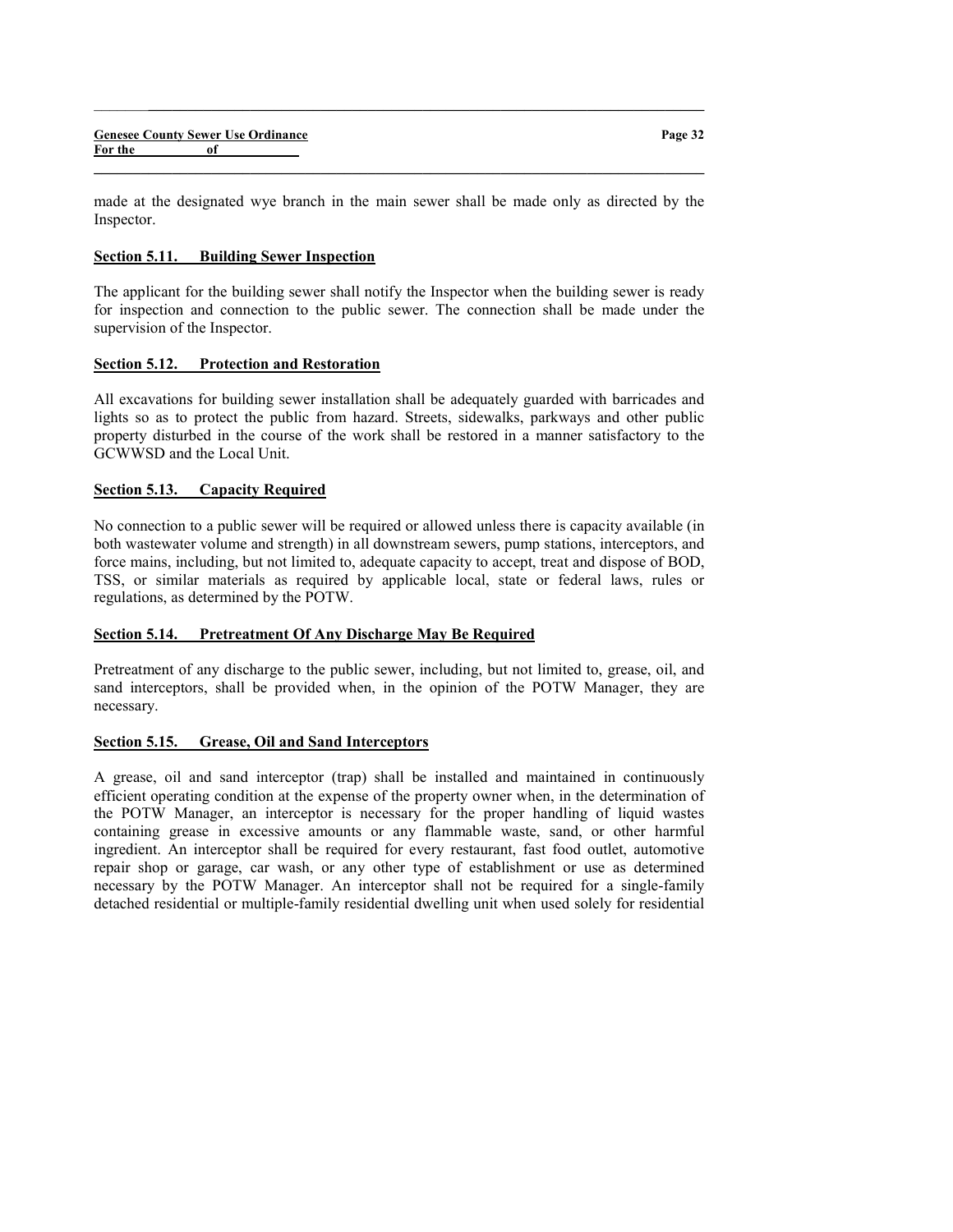|         |    | <b>Genesee County Sewer Use Ordinance</b> |  |
|---------|----|-------------------------------------------|--|
| For the | of |                                           |  |

Page 33

living purposes. All interceptors shall be of a type and capacity approved by the POTW Manager, and shall be located so as to be readily and easily accessible for cleaning and inspection. Interceptors shall be constructed of impervious materials capable of withstanding abrupt and extreme changes in temperature, and shall be of substantial construction, watertight, and equipped with easily removable covers which when in place shall be gas-tight and watertight.

 $\_$  , and the set of the set of the set of the set of the set of the set of the set of the set of the set of the set of the set of the set of the set of the set of the set of the set of the set of the set of the set of th

 $\_$  , and the set of the set of the set of the set of the set of the set of the set of the set of the set of the set of the set of the set of the set of the set of the set of the set of the set of the set of the set of th

#### ARTICLE 6 – REGULATION OF DISCHARGES TO THE POTW

#### Section 6.1. Discharge Prohibitions

The general discharge prohibitions under Section 6.1(A) and the specific discharge prohibitions under Section 6.1(B) apply to every User whether or not the User is subject to any other national, state or local pretreatment standards or requirements, and whether or not the discharge is made pursuant to a User Permit issued pursuant to this Ordinance.

- A. General Prohibitions. No User shall contribute or cause to be contributed, directly or indirectly to the POTW, any pollutant or wastewater that will pass through or interfere with the operation or performance of the POTW.
- B. Specific Prohibitions. No User shall discharge or contribute to the POTW, directly or indirectly, any of the pollutants, substances, or wastewater as provided by this Subsection. This Subsection sets forth the minimum requirements for a User's discharges to the POTW. Additional or more restrictive requirements may be required of particular Users by a User Permit, or as otherwise authorized or required by this Ordinance or other applicable laws and regulations.
	- (1) Pollutants in concentrations that exceed the daily maximum or monthly average concentrations listed below in this Subsection:

| Parameter      | MC (mg/l) <sup>1</sup> | Daily Max. $(mg/l)^1$ | Monthly Avg. $(mg/l)^1$ |
|----------------|------------------------|-----------------------|-------------------------|
| Arsenic        |                        | 0.62                  |                         |
| Cadmium        |                        | 0.11                  |                         |
| Chromium (T)   |                        | 4.1                   |                         |
| Copper         |                        | 1.0                   |                         |
| Cyanides $(T)$ | 0.22                   | ---                   |                         |
| Lead           |                        | 1.8                   |                         |
| Mercury        |                        | $NO^2$                |                         |

(a) Discharges to Anthony Ragnone Treatment Plant: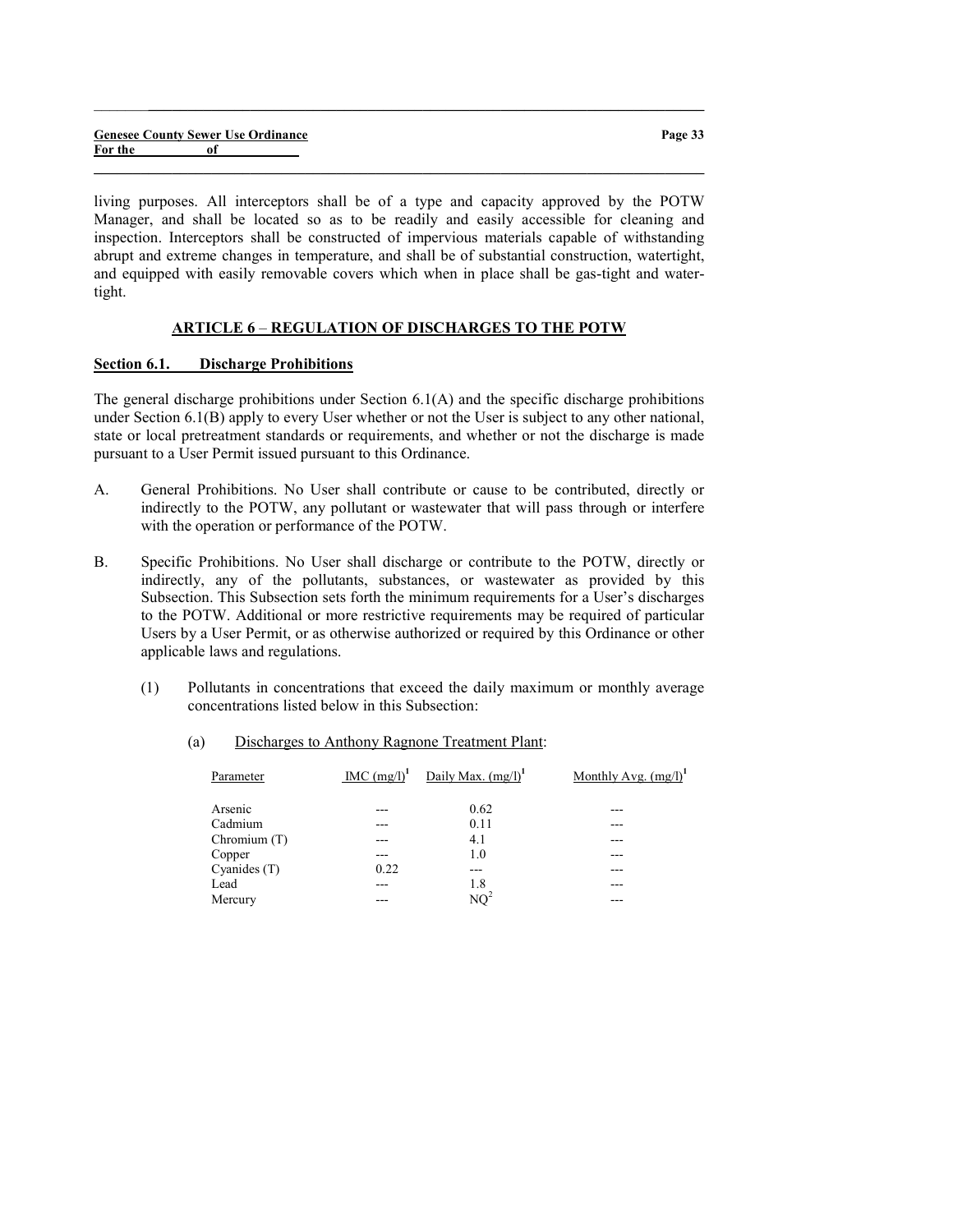#### Genesee County Sewer Use Ordinance

For the contract of the contract of the contract of the contract of the contract of the contract of the contract of the contract of the contract of the contract of the contract of the contract of the contract of the contra

| --- | 1.7      | ---       |  |
|-----|----------|-----------|--|
| --- | 1.6      |           |  |
| --- | 0.23     |           |  |
|     | 0.16     |           |  |
|     | 1.14     | ---       |  |
|     | ---      |           |  |
| 105 | ---      |           |  |
|     |          |           |  |
|     |          |           |  |
|     | $1000^4$ |           |  |
|     | $100^5$  |           |  |
| --- | $1000^6$ | ---       |  |
|     | $100^7$  |           |  |
|     | 60       | $100^{3}$ |  |

Notes for Section  $6.1(B)(1)(a)$  follow Section  $6.1(B)(1)(c)$ , below.

# (b) Discharges to District 3 (Linden) Wastewater Treatment Plant:

 $\_$  , and the set of the set of the set of the set of the set of the set of the set of the set of the set of the set of the set of the set of the set of the set of the set of the set of the set of the set of the set of th

| Parameter           | IMC $(mg/l)^1$ | Daily Max. $(mg/l)^1$ | Monthly Avg. $(mg/l)^1$ |
|---------------------|----------------|-----------------------|-------------------------|
| Arsenic             |                | 0.24                  |                         |
| Cadmium             |                | 0.11                  |                         |
| Chromium (T)        |                | 4.1                   |                         |
| Copper              |                | 0.63                  |                         |
| Cyanides $(T)$      | 0.22           | ---                   |                         |
| Lead                |                | 1.8                   |                         |
| Mercury             |                | $NQ^2$                |                         |
| Molybdenum          |                | 0.32                  |                         |
| Nickel              |                | 1.6                   |                         |
| Selenium            |                | 0.23                  |                         |
| Silver              |                | 0.11                  |                         |
| Zinc                |                | 1.14                  |                         |
| Acetone             | 60             |                       |                         |
| Methyl Ethyl Ketone | 105            |                       |                         |
| Ammonia Nitrogen    |                |                       |                         |
| (NH3 as N)          |                | $100^3$               |                         |
| BOD <sub>5</sub>    |                | $1000^4$              |                         |
| Phosphorous         |                | $100^{5}$             |                         |
| <b>TSS</b>          |                | $1000^6$              |                         |
| FOG                 |                | $100^{7}$             |                         |

Notes for Section  $6.1(B)(1)(b)$  follow Section  $6.1(B)(1)(c)$ , below.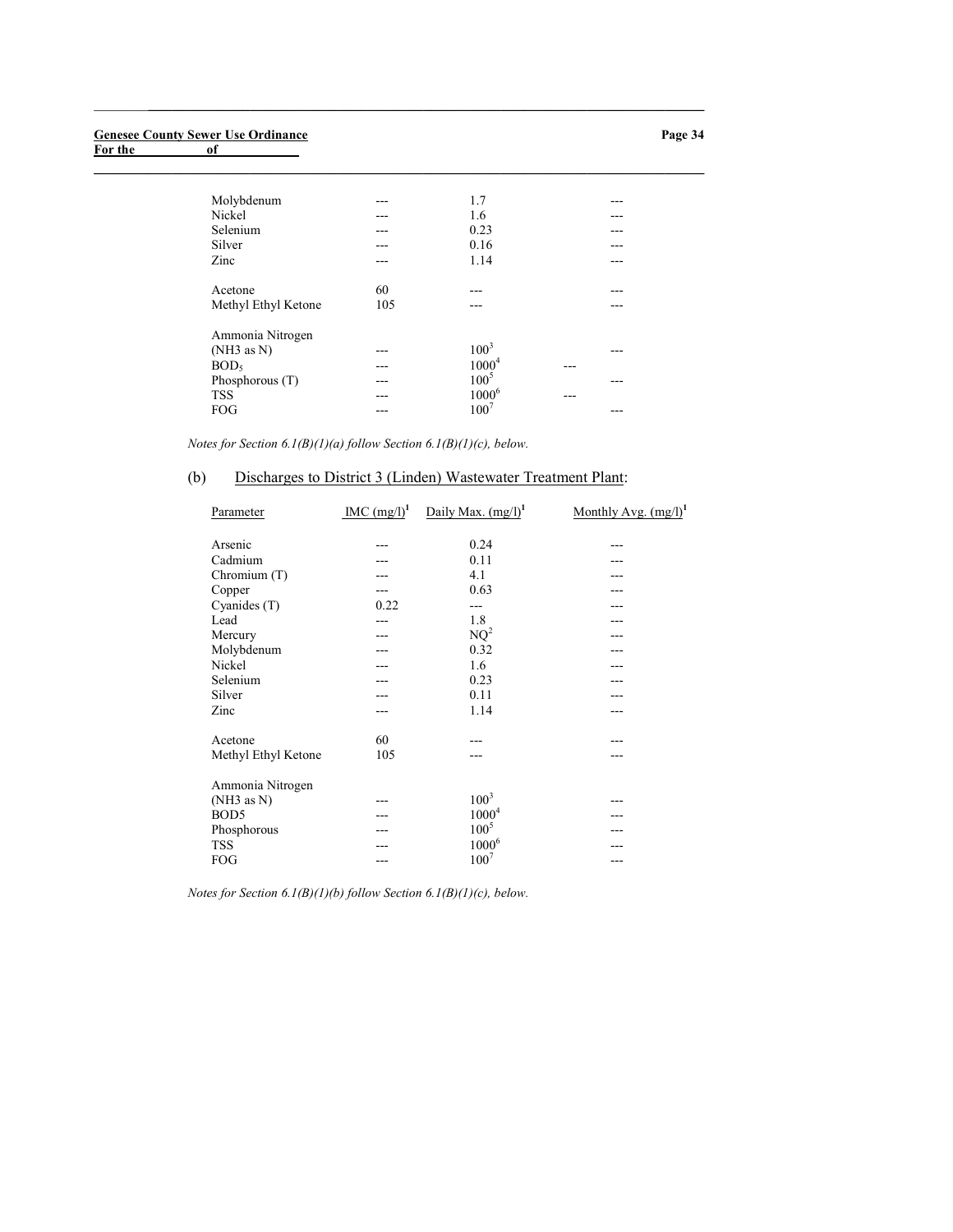| Parameter           | MC (mg/l) <sup>1</sup> | Daily Max. $(mg/l)^1$ | Monthly Avg. $(mg/l)^{1}$ |
|---------------------|------------------------|-----------------------|---------------------------|
| Arsenic             |                        | 0.14                  |                           |
| Cadmium             |                        | 0.11                  |                           |
| Chromium (T)        |                        | 4.1                   |                           |
| Copper              |                        | 0.63                  |                           |
| Cyanides (T)        | 0.22                   | ---                   |                           |
| Lead                |                        | 0.33                  |                           |
| Mercury             |                        | $NQ^2$                |                           |
| Molybdenum          |                        | 0.18                  |                           |
| Nickel              |                        | 1.3                   |                           |
| Selenium            |                        | 0.23                  |                           |
| Silver              |                        | 0.11                  |                           |
| Zinc                |                        | 1.14                  |                           |
| Acetone             | 60                     |                       |                           |
| Methyl Ethyl Ketone | 105                    |                       |                           |
| Ammonia Nitrogen    |                        |                       |                           |
| (NH3 as N)          |                        | $43^{3}$              |                           |
| BOD <sub>5</sub>    |                        | $860^{4}$             |                           |
| Phosphorous         |                        | $23^{5}$              |                           |
| <b>TSS</b>          |                        | $540^{6}$             |                           |
| FOG                 |                        | $100^{7}$             |                           |

#### (c) Discharges to District 7 (Argentine) Wastewater Sewage Lagoon:

 $\_$  , and the set of the set of the set of the set of the set of the set of the set of the set of the set of the set of the set of the set of the set of the set of the set of the set of the set of the set of the set of th

 $\_$  , and the set of the set of the set of the set of the set of the set of the set of the set of the set of the set of the set of the set of the set of the set of the set of the set of the set of the set of the set of th

Notes applicable to Sections  $6.1(B)(1)(a)$ , (b) and (c), above, are as follows:

IMC = Instantaneous Maximum Concentration.  $T = Total$ 

- 1 Discharges which contain more than one pollutant which may contribute to fume toxicity shall be subject to more restrictive limitations, as determined necessary by the POTW. The more restrictive discharge limits will be calculated based on the additive fume toxicity of all compounds identified or reasonably expected to be present in the discharge, including, without limitation, the specific compounds, if any, listed in Section 6.1.B of this Ordinance.
- $2$  NQ = Non-quantifiable concentration, defined as at or above the quantification level of 0.2 ug/l using U.S. EPA Method 245.1 (or at or above other quantification levels applicable under alternative test methods required by the POTW or by other applicable laws or regulations). Mercury sampling procedures, preservation and handling, and analytical protocol for compliance monitoring of a User's discharge shall be in accordance with U.S. EPA method 245.1, unless the POTW Manager requires U.S. EPA Method 1631 (or other appropriate method). The quantification level shall be 0.2 ug/l for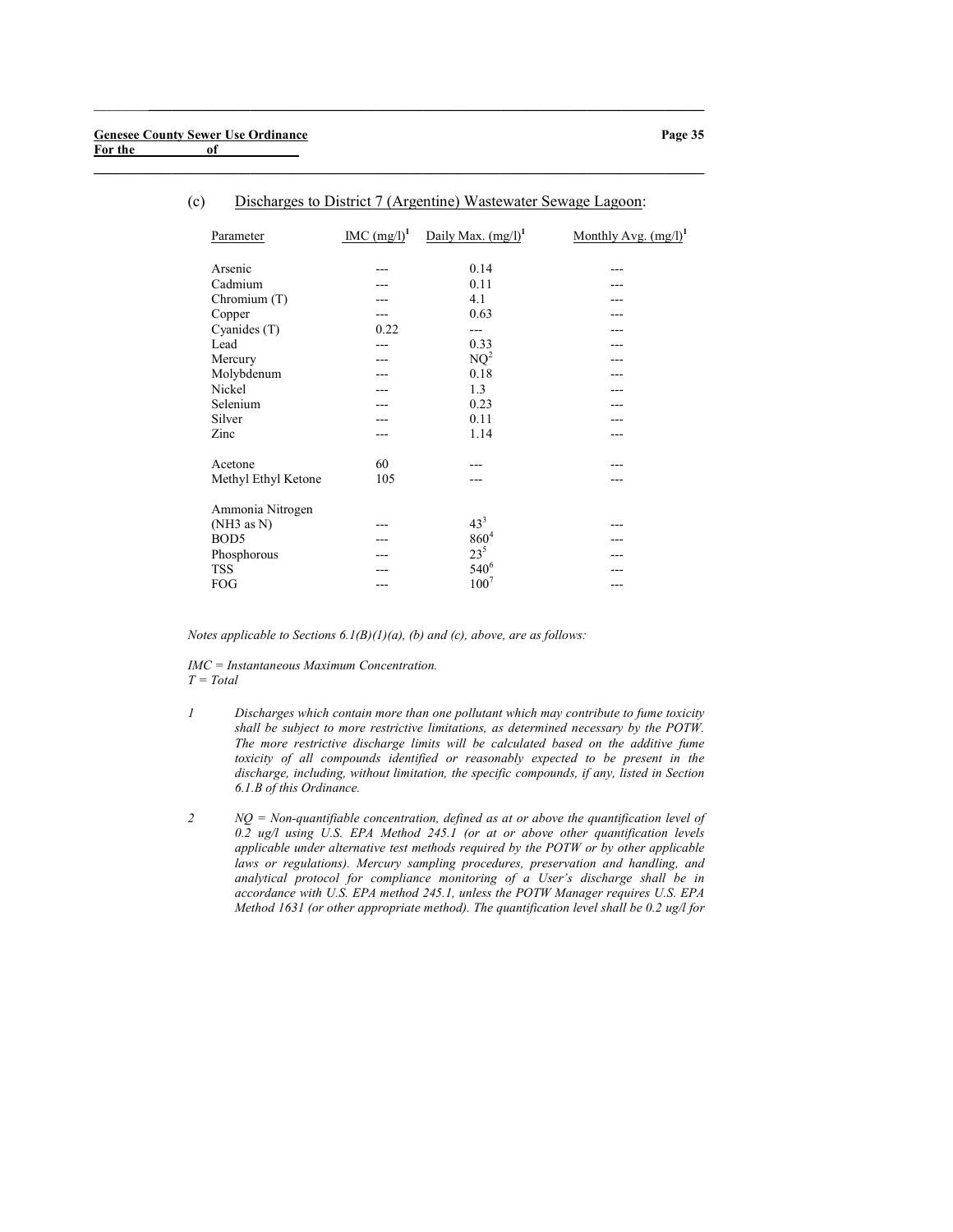Page 36

Method 245.1 or 0.5 ng/l for Method 1631, unless higher levels are approved by the POTW Manager because of sample matrix interference.

3. Any discharge of ammonia nitrogen in excess of 20 mg/l shall be subject to surcharge as provided by this Ordinance.

 $\_$  , and the set of the set of the set of the set of the set of the set of the set of the set of the set of the set of the set of the set of the set of the set of the set of the set of the set of the set of the set of th

 $\_$  , and the set of the set of the set of the set of the set of the set of the set of the set of the set of the set of the set of the set of the set of the set of the set of the set of the set of the set of the set of th

- 4. Any discharge of BOD in excess of 250 mg/l shall be subject to surcharge as provided by this Ordinance.
- 5. Any discharge of phosphorous (T) in excess of 20 mg/l shall be subject to surcharge as provided by this Ordinance.
- 6. Any discharge of TSS in excess of 300 mg/l shall be subject to surcharge as provided by this Ordinance.
- 7. Any discharge of FOG in excess of 100 mg/l shall be subject to surcharge as provided by this Ordinance.

The IMC, daily maximum, and monthly average limits listed above in this Section  $6.1(B)(1)$  (or as listed elsewhere in this Ordinance or in any User Permit or Order) for each pollutant parameter are the concentrations which may not be exceeded and at which enforcement begins. The surcharge threshold concentrations as specified in notes 3 through 7 (above) are the concentrations above which surcharges may be imposed. Discharges exceeding the surcharge thresholds, but which are less than the IMC, daily maximum, and monthly average limits (and which do not violate any other applicable prohibitions, limitations, standards, or requirements), are not violations of this Ordinance, but are subject to surcharges as provided by this Ordinance. All violations of applicable discharge prohibitions and limitations and all instances of noncompliance with applicable discharge requirements constitute a violation of this Ordinance, subject to applicable fines, penalties and other enforcement actions. In no event shall the imposition of a surcharge for a discharge which does not meet the applicable prohibitions, limitations or requirements be construed as authorizing the illegal discharge or otherwise excuse a violation of this Ordinance.

- (2) For any discharge that would otherwise be prohibited by Section  $6.1(B)(1)$ , above, the POTW may impose a Specific Alternative Limit (SAL) for all or any portion of the discharge (or for all or any pollutant parameter thereof) pursuant to a User Permit or by POTW order. Each SAL must be approved in advance by the POTW Manager. The following conditions and requirements shall apply to all SALs:
	- (a) The POTW shall not be required to approve or require a SAL, but may do so at its sole discretion. The POTW may terminate or modify the SAL, and/or require compliance with different or additional discharge standards or requirements as determined necessary or appropriate at any time.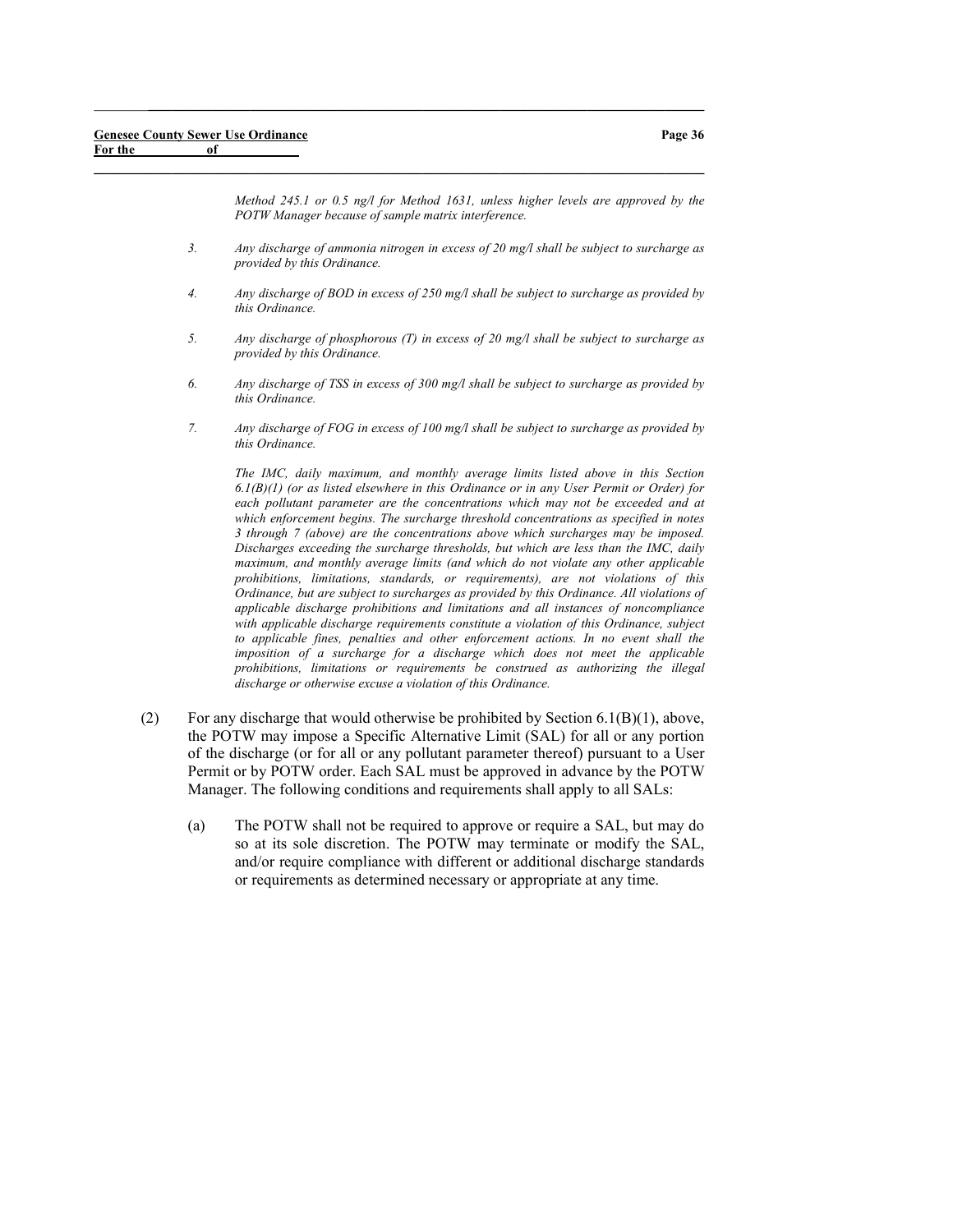(b) A SAL shall not create any property rights or privilege of any kind whatsoever, nor shall it be construed to authorize any injury to private or public property or any invasion of personal rights, nor any violation of local, state or federal laws or regulations.

 $\_$  ,  $\_$  ,  $\_$  ,  $\_$  ,  $\_$  ,  $\_$  ,  $\_$  ,  $\_$  ,  $\_$  ,  $\_$  ,  $\_$  ,  $\_$  ,  $\_$  ,  $\_$  ,  $\_$  ,  $\_$  ,  $\_$  ,  $\_$  ,  $\_$ 

- (c) A SAL may include any terms, conditions or requirements determined necessary and appropriate by the POTW Manager, including, but not limited to, terms, conditions and requirements regarding sampling, analysis, fees, reimbursement, surety, indemnification, and insurance.
- (d) The POTW shall establish each SAL based on an allocation of the amount of remaining available loading from the POTW's Maximum Allowable Industrial Loading (MAIL) for a given pollutant at the time when the SAL is approved and assigned. Each SAL may also be subject to a maximum (not-to-exceed) concentration as determined necessary by the POTW to protect the receiving sewer, the POTW, public health and safety, the environment, or to otherwise achieve the purposes, objectives and requirements of this Ordinance. The MAILs and not-to-exceed concentrations for pollutants of concern are set forth in Section 6.1(B)(2) (f) and (g), below. All SAL allocations shall be in the amounts, and subject to the terms, conditions and requirements, as deemed necessary and appropriate by the POTW.
- (e) Violation of any SAL (or of any of the terms, conditions or requirements of a SAL) shall be a violation of this Ordinance and subject to applicable fines, penalties, and other enforcement actions.
- (f) The total mass of a pollutant of concern allocated to septage wastes, trucked wastes, and all other Nondomestic Users (and taking into account all SALs that have been assigned by the POTW at the time), shall not exceed the following MAILs in the aggregate:
	- (i) Anthony Ragnone Treatment Plant:

| Daily Max. (lbs./day) |
|-----------------------|
| 6.64                  |
| 5.00                  |
| 213                   |
| 38.2                  |
|                       |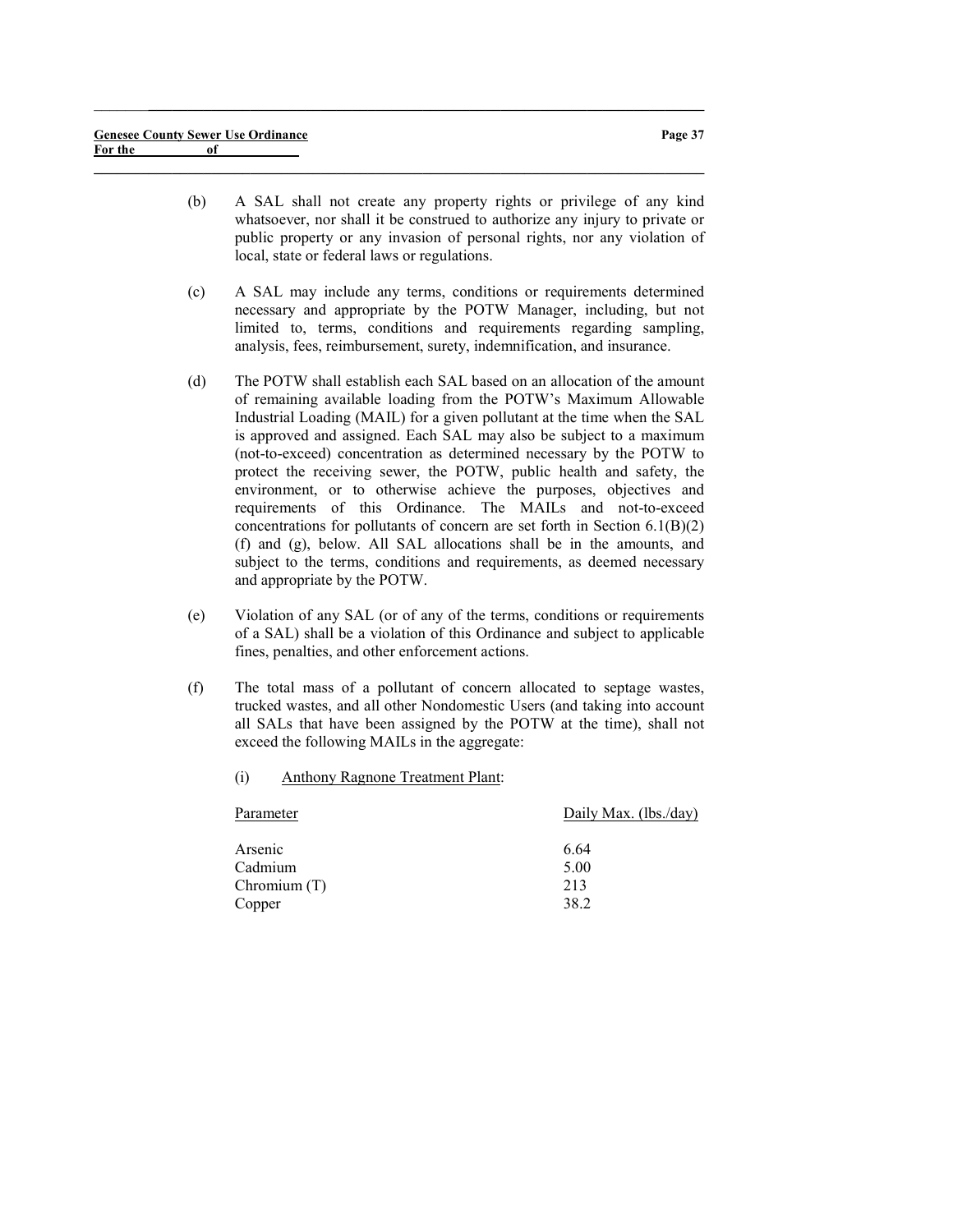| Cyanides (T)                | 3.84  |
|-----------------------------|-------|
| Lead                        | 56.1  |
| Mercury                     | *     |
| Molybdenum                  | 13.3  |
| Nickel                      | 39.1  |
| Selenium                    | 2.27  |
| Silver                      | 4.91  |
| Zinc                        | 95.1  |
|                             |       |
| Acetone                     | 1230  |
| Methyl Ethyl Ketone         | 2500  |
|                             |       |
| Ammonia Nitrogen (NH3 as N) | 1720  |
| BOD <sub>5</sub>            | 17700 |
| Phosphorous $(T)$           | 1540  |
| <b>TSS</b>                  | 17200 |
| FOG                         | 1100  |
|                             |       |

 $\_$  ,  $\_$  ,  $\_$  ,  $\_$  ,  $\_$  ,  $\_$  ,  $\_$  ,  $\_$  ,  $\_$  ,  $\_$  ,  $\_$  ,  $\_$  ,  $\_$  ,  $\_$  ,  $\_$  ,  $\_$  ,  $\_$  ,  $\_$  ,  $\_$ 

 $\_$  , and the set of the set of the set of the set of the set of the set of the set of the set of the set of the set of the set of the set of the set of the set of the set of the set of the set of the set of the set of th

Notes: The notes for Section  $6.1(B)(2)(f)(i)$  follow Section  $6.1(B)(2)(f)(iii)$ , below.

# (ii) District 3 (Linden) Wastewater Treatment Plant:

| Parameter           | Daily Max. (lbs./day) |
|---------------------|-----------------------|
| Arsenic             | 0.321                 |
| Cadmium             | 0.309                 |
| Chromium (T)        | 7.26                  |
| Copper              | 1.80                  |
| Cyanides (T)        | 0.529                 |
| Lead                | 3.42                  |
| Mercury             | $\ast$                |
| Molybdenum          | 0.406                 |
| Nickel              | 2.36                  |
| Selenium            | 0.316                 |
| Silver              | 0.124                 |
| Zinc                | 13.2                  |
| Acetone             | 224                   |
| Methyl Ethyl Ketone | 293                   |
|                     |                       |

### Page 38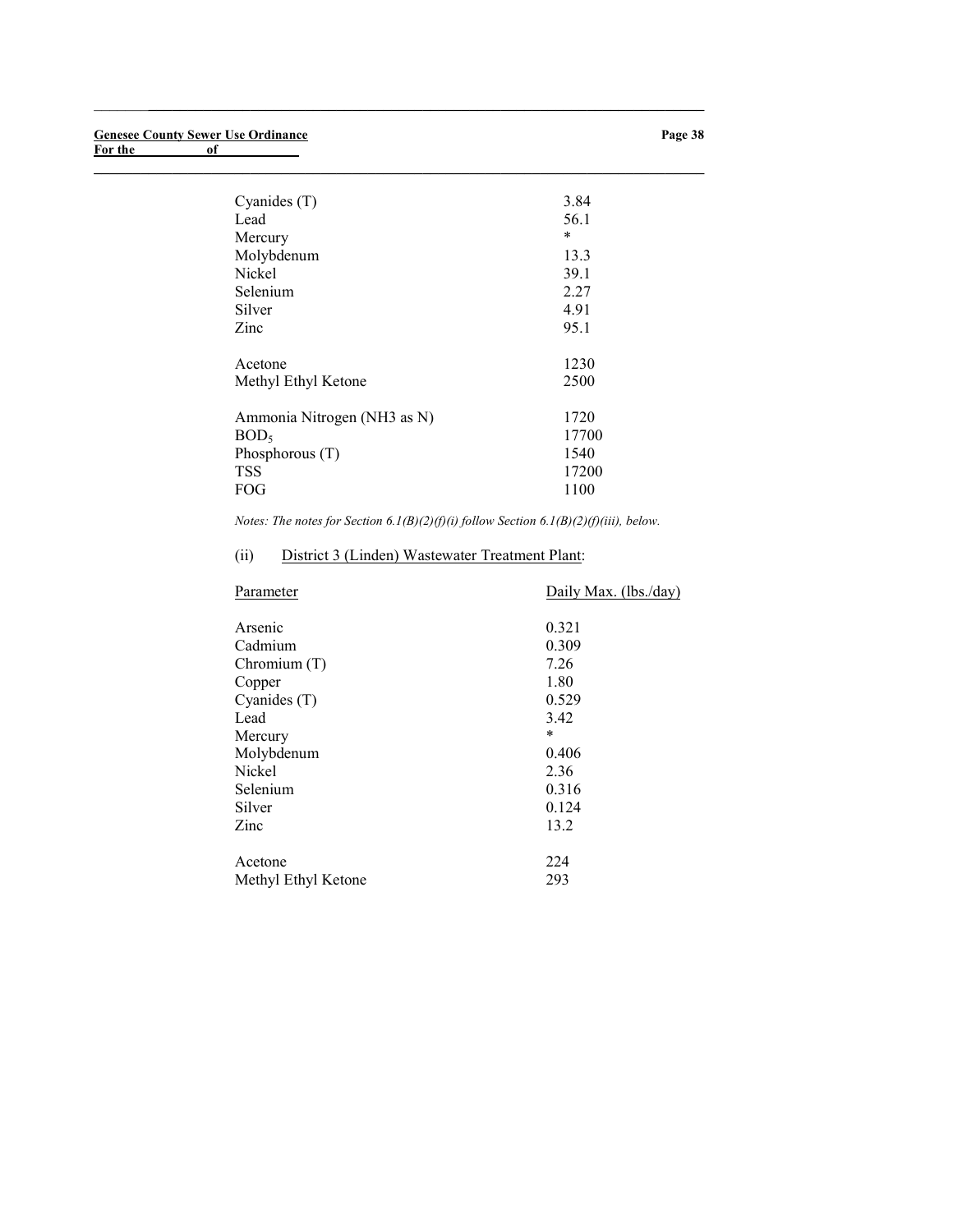| 1480  |
|-------|
| 6880  |
| 231   |
| 10200 |
| 1750  |
|       |

Notes: The notes for Section 6.1(B)(2)(f)(ii) follow Section 6.1(B)(2)(f)(iii), below.

# (iii) District 7 (Argentine) Wastewater Sewage Lagoon:

 $\_$  ,  $\_$  ,  $\_$  ,  $\_$  ,  $\_$  ,  $\_$  ,  $\_$  ,  $\_$  ,  $\_$  ,  $\_$  ,  $\_$  ,  $\_$  ,  $\_$  ,  $\_$  ,  $\_$  ,  $\_$  ,  $\_$  ,  $\_$  ,  $\_$ 

 $\_$  , and the set of the set of the set of the set of the set of the set of the set of the set of the set of the set of the set of the set of the set of the set of the set of the set of the set of the set of the set of th

| Parameter                                                                              | Daily Max. (lbs./day)              |
|----------------------------------------------------------------------------------------|------------------------------------|
| Arsenic                                                                                | 0.0247                             |
| Cadmium                                                                                | 0.0377                             |
| Chromium (T)                                                                           | 1.99                               |
| Copper                                                                                 | 1.24                               |
| Cyanides (T)                                                                           | 0.174                              |
| Lead                                                                                   | 0.0581                             |
| Mercury                                                                                | *                                  |
| Molybdenum                                                                             | 0.0318                             |
| Nickel                                                                                 | 0.236                              |
| Selenium                                                                               | 0.125                              |
| Silver                                                                                 | 0.751                              |
| Zinc                                                                                   | 3.32                               |
| Acetone                                                                                | 121                                |
| Methyl Ethyl Ketone                                                                    | 108                                |
| Ammonia Nitrogen<br>(NH3 as N)<br>BOD <sub>5</sub><br>Phosphorous<br><b>TSS</b><br>FOG | 17.6<br>230<br>6.18<br>143<br>78.2 |

Notes for Sections  $6.1(B)(2)(f)(i)$ , (ii), and (iii), above, are as follows:

 $T = Total$ 

\* The mercury MAIL shall be determined by the MDEQ's Level Currently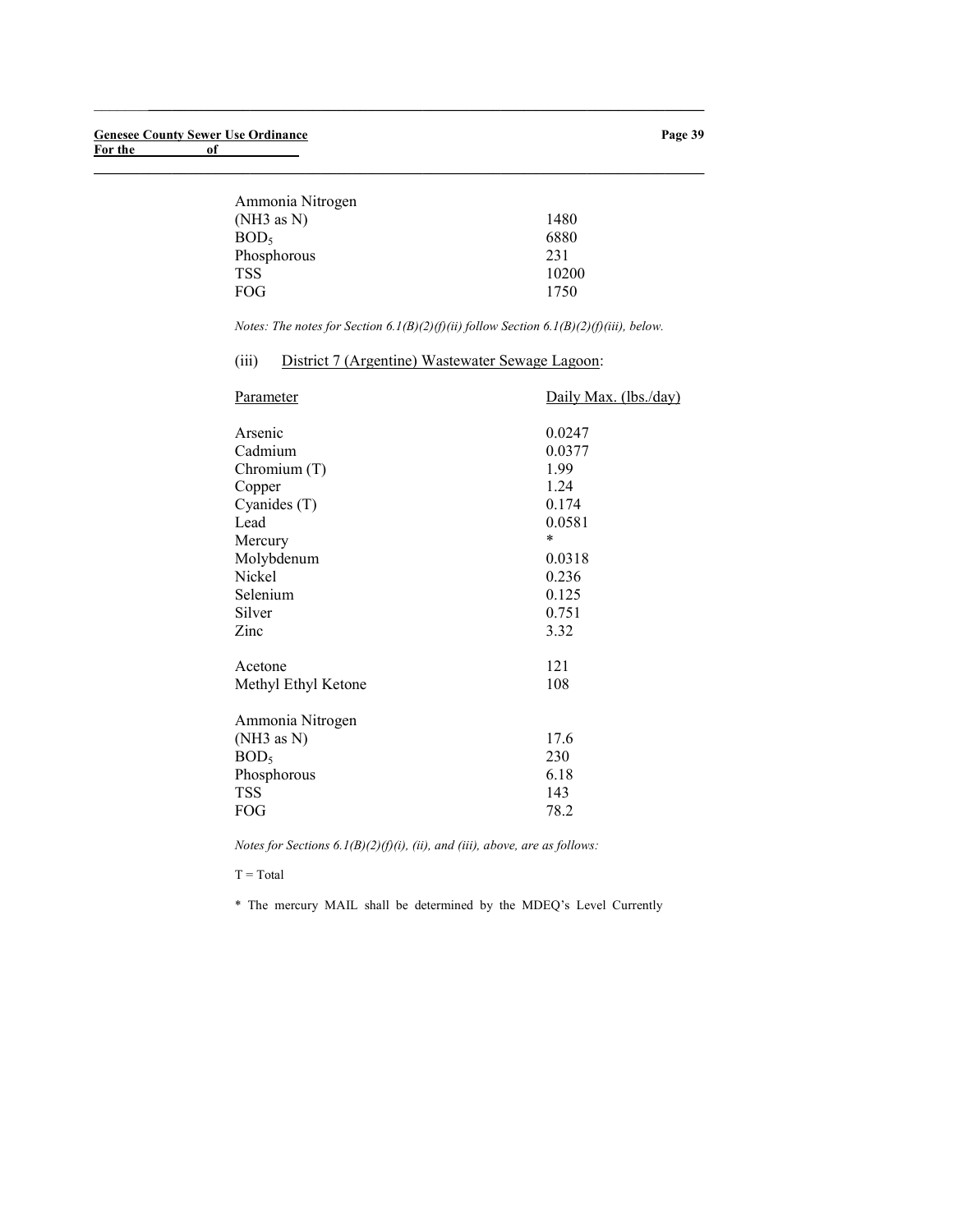Achievable (LCA) for mercury currently in effect, as follows:

 $\_$  , and the set of the set of the set of the set of the set of the set of the set of the set of the set of the set of the set of the set of the set of the set of the set of the set of the set of the set of the set of th

 $\_$  ,  $\_$  ,  $\_$  ,  $\_$  ,  $\_$  ,  $\_$  ,  $\_$  ,  $\_$  ,  $\_$  ,  $\_$  ,  $\_$  ,  $\_$  ,  $\_$  ,  $\_$  ,  $\_$  ,  $\_$  ,  $\_$  ,  $\_$  ,  $\_$ 

| $LCA$ , mg/L | MAIL, lb/day          |
|--------------|-----------------------|
| 0.000010     | $3.01 \times 10^{-2}$ |
| 0.000005     | $1.29 \times 10^{-2}$ |
| 0.0000025    | $4.34 \times 10^{-3}$ |
| 0.0000013    | $2.16x10^{-4}$        |

The LCA is established by the MDEQ as part of its U.S. EPA-approved Mercury Permitting Strategy. However, the POTW Manager, at the POTW Manager's discretion, may apply a lower MAIL such as in association with the County's Mercury Minimization Program.

(g) SALs shall not exceed Federal standards applicable to categorical industries; nor shall any SAL exceed the following maximum concentrations, and subject to any other local, state and federal standards and requirements:

| Parameter                      | $IMC (mg/L)^1$ |
|--------------------------------|----------------|
| Arsenic                        |                |
| Cadmium                        |                |
| Chromium $(T)$                 |                |
| Copper                         |                |
| Cyanides (T)                   | 2.0            |
| Lead                           | ---            |
| Mercury                        | 0.020          |
| Molybdenum                     |                |
| Nickel                         |                |
| Selenium                       |                |
| Silver                         |                |
| Zinc                           |                |
| Acetone<br>Methyl Ethyl Ketone | 1300<br>270    |
| Ammonia Nitrogen (NH3 as N)    | $-2$           |
| BOD <sub>5</sub>               | $-2$<br>$---2$ |
| Phosphorous $(T)$              |                |
| <b>TSS</b>                     | $-2$           |
| FOG                            | $500^2$        |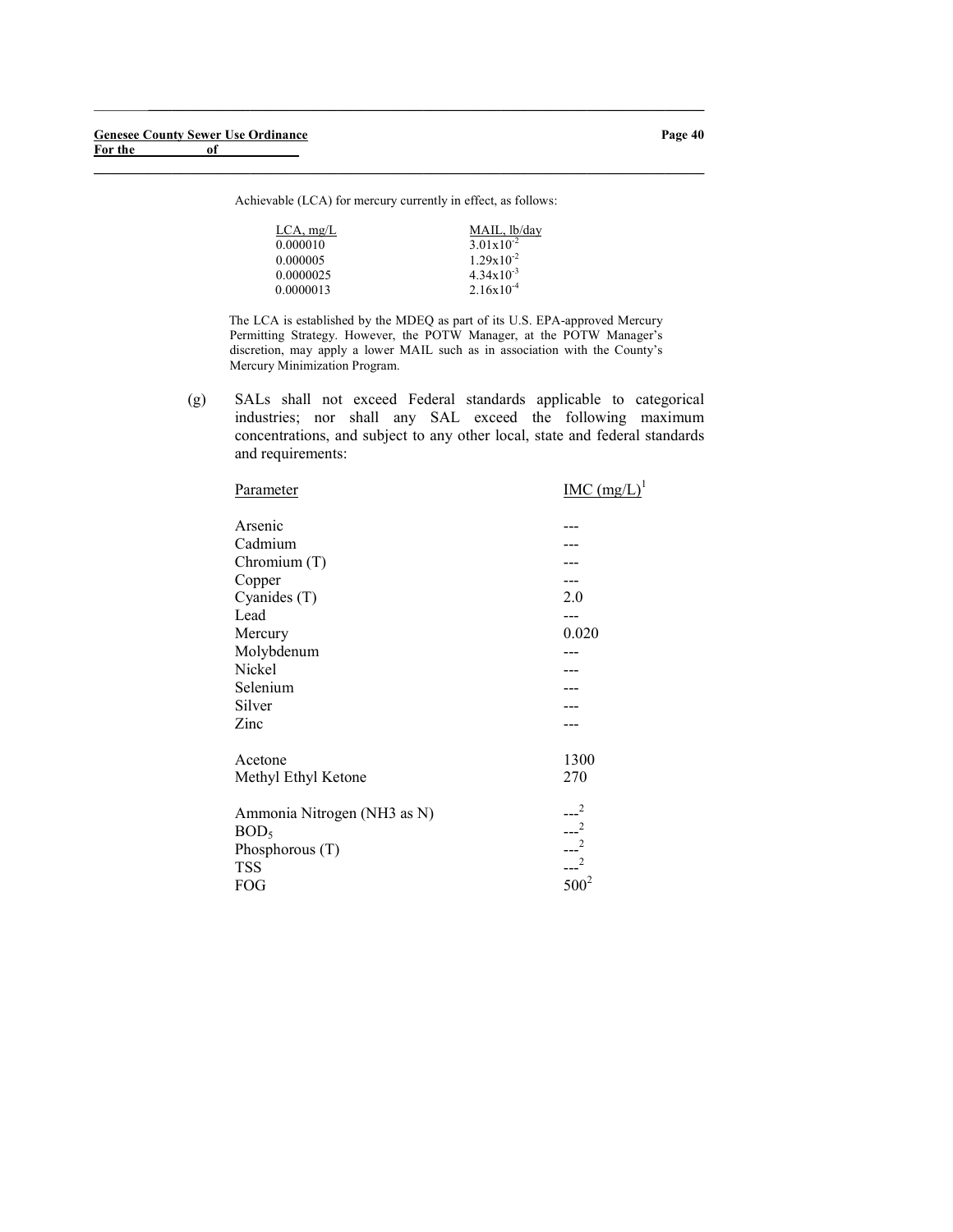Notes:

 $T = Total$ 

IMC = Instantaneous Maximum Concentration.

 $\_$  ,  $\_$  ,  $\_$  ,  $\_$  ,  $\_$  ,  $\_$  ,  $\_$  ,  $\_$  ,  $\_$  ,  $\_$  ,  $\_$  ,  $\_$  ,  $\_$  ,  $\_$  ,  $\_$  ,  $\_$  ,  $\_$  ,  $\_$  ,  $\_$ 

 $\_$  , and the set of the set of the set of the set of the set of the set of the set of the set of the set of the set of the set of the set of the set of the set of the set of the set of the set of the set of the set of th

- 1 Discharges which contain two or more pollutants that contribute to fire/explosion potential or fume toxicity may be subject to more restrictive IMCs, as determined to be necessary by the POTW Manager. The corresponding concentrations will be calculated based on the additive effects of all compounds identified or reasonably expected to be present in the discharge.
- 2 Subject to application of applicable surcharge thresholds and payment of surcharges as provided by Section 6.1(B)(1).
- (3) Pollutants in concentrations that exceed the instantaneous maximum, daily maximum or monthly average concentrations listed below in this Subsection:

#### Parameter:

PCBs: The instantaneous maximum concentration, daily maximum and monthly average discharge limit for PCBs is non-detect. Except as otherwise required by the POTW Manager, compliance with this limit shall be determined as follows:

A compliance limit of "non-detect" shall be used for instantaneous maximum concentration, daily maximum and monthly average. Any discharge of PCBs at or above the quantification level is a specific violation of this Ordinance.

PCB sampling procedures, preservation and handling, and analytical protocol for compliance monitoring of a User's discharge shall be in accordance with U.S. EPA method 608. The quantification level shall be 0.1 ug/l, unless higher levels are determined appropriate by the POTW Manager because of sample matrix interference. Total PCBs shall be defined as the sum of the Aroclors 1016, 1221, 1232, 1242, 1248, 1254 and 1260. In addition, any detected Aroclor-specific measurements shall be reported.

- (4) Any liquid, solid, gas or other pollutant (including, but not limited to, gasoline, benzene, naphtha, fuel or fuel oil) which by reason of its nature or quantity is sufficient either alone or by interaction with other substances to create a fire or explosion hazard or be injurious in any other way to persons, the POTW, or to the operation of the sewerage system, including, but not limited to, wastestreams with a closed cup flashpoint of less than 140º F or 60º C using test methods specified in 40 CFR 261.21.
- (5) Pollutants that may cause corrosive structural damage to the POTW, or that due to their corrosive properties are capable of causing injury to persons or POTW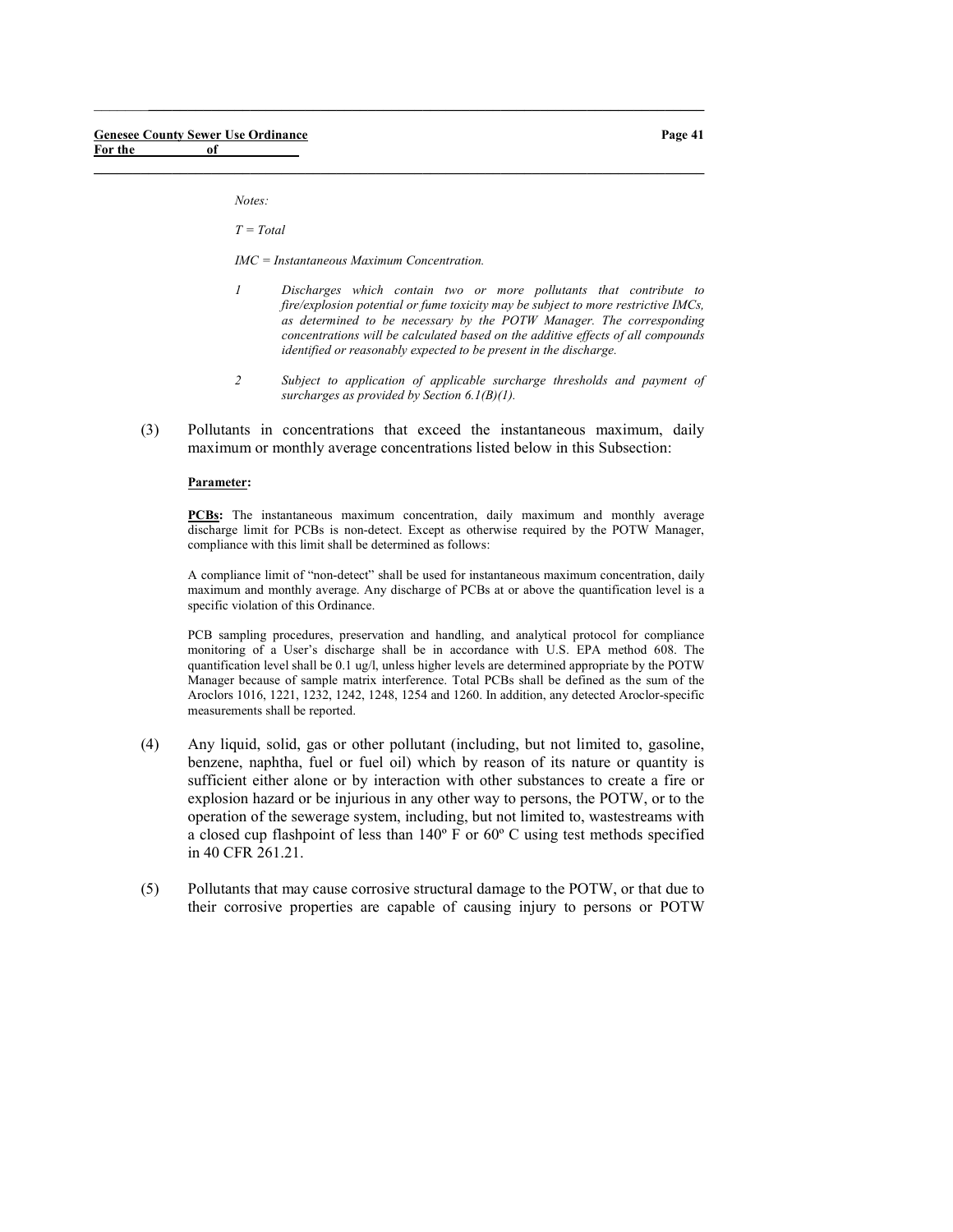personnel or harm to fish, animals or the environment. Discharges that have a pH lower than 6.5 or greater than 9.5 shall not be discharged.

(6) Any solid, insoluble or viscous substance in concentrations or quantities which may cause obstruction to the flow in the POTW, may create an encumbrance to the POTW operations, or which otherwise may result in interference, including, but not limited to, grease, animal entrails or tissues, bones, hair, hides or fleshings, whole blood, feathers, ashes, cinders, sand, cement, spent lime, stone or marble dust, metal, glass, straw, shavings, grass clippings, rags, strings, fibers, spent grains, spent hops, wastepaper, wood, plastics, tar, asphalt residues, residues from refining or processing of fuel or lubricating oil, mud or glass grinding or polishing wastes or tumbling and deburring stones.

 $\_$  ,  $\_$  ,  $\_$  ,  $\_$  ,  $\_$  ,  $\_$  ,  $\_$  ,  $\_$  ,  $\_$  ,  $\_$  ,  $\_$  ,  $\_$  ,  $\_$  ,  $\_$  ,  $\_$  ,  $\_$  ,  $\_$  ,  $\_$  ,  $\_$ 

- (7) Any pollutant, including, but not limited to, oxygen demanding pollutants (BOD, etc.), released at a flow rate and/or pollutant concentration that may cause pass through or interference with the POTW or constitute a slug load, or is otherwise discharged to the POTW in excessive amounts.
- (8) Wastewater (or vapor) having a temperature that will inhibit biological activity in the POTW resulting in interference, or heat in such quantities that the temperature at the POTW treatment plant exceeds 104º Fahrenheit (40º C). No discharge to the POTW shall have a temperature less than  $32^{\circ}$  Fahrenheit ( $0^{\circ}$  C) or greater than 150º Fahrenheit (65.7º C), unless approved in advance by the POTW Manager.
- (9) Petroleum oil, non-biodegradable cutting oil, or products of mineral oil origin in amounts that will cause interference or pass through.
- (10) Pollutants that result in the presence of toxic gases, vapors or fumes within the POTW in a quantity that may cause acute worker health and safety problems. This prohibition includes, but is not limited to, wastewaters which contain liquids, solids or gases that cause gases, vapors or fumes from the discharge to exceed 10% of the immediately dangerous to life and health (IDLH) concentration. Discharges which contain more than one pollutant which may contribute to fume toxicity shall be subject to more restrictive limitations, as determined necessary by the POTW. The more restrictive discharge limits shall be calculated based on the additive fume toxicity of all compounds identified or reasonably expected to be present in the discharge.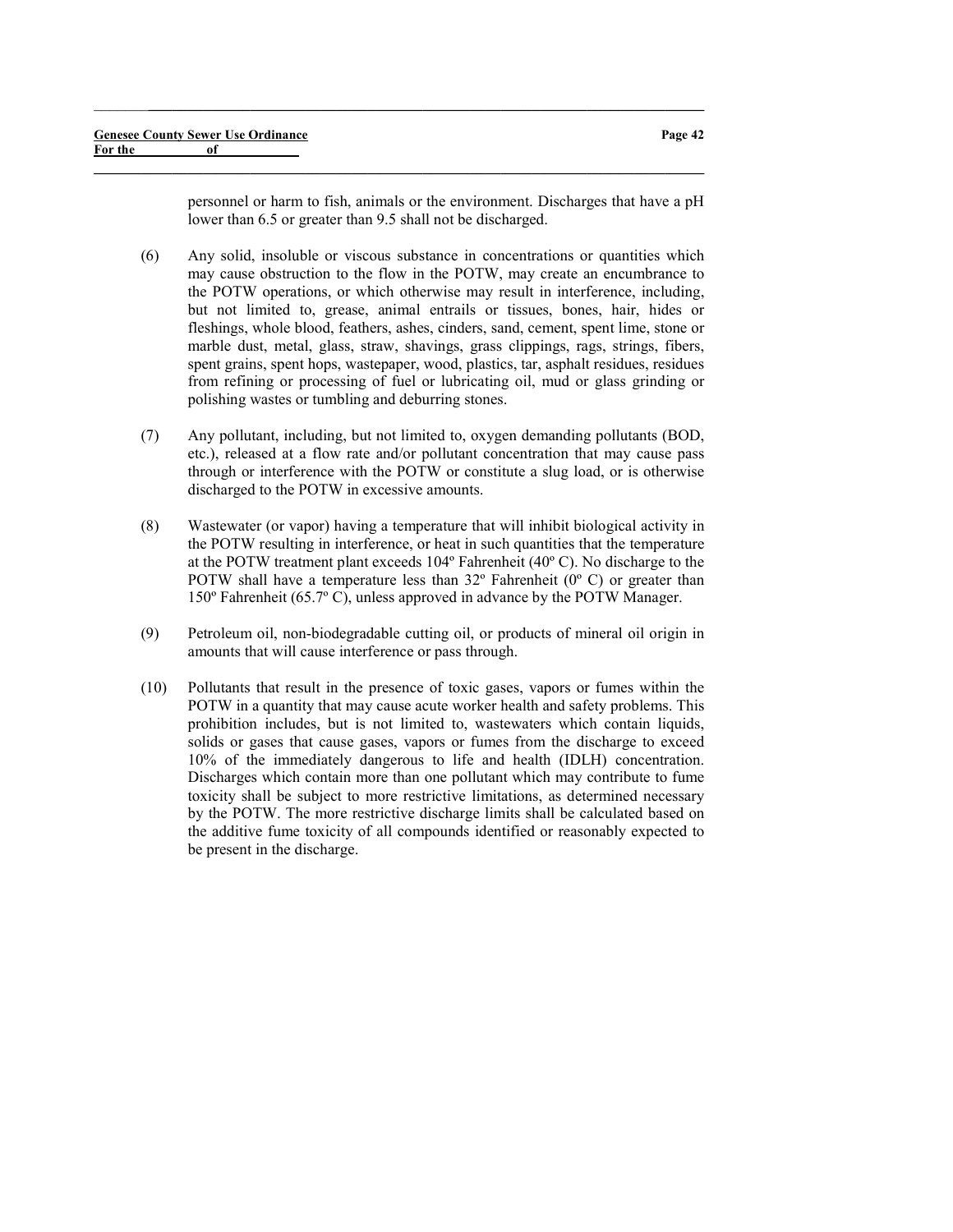(11) Trucked or hauled pollutants, except those introduced into the system at discharge points designated by the POTW, subject to the prior approval of the POTW Manager and prior issuance of a User Permit.

 $\_$  ,  $\_$  ,  $\_$  ,  $\_$  ,  $\_$  ,  $\_$  ,  $\_$  ,  $\_$  ,  $\_$  ,  $\_$  ,  $\_$  ,  $\_$  ,  $\_$  ,  $\_$  ,  $\_$  ,  $\_$  ,  $\_$  ,  $\_$  ,  $\_$ 

- (a) The POTW Manager shall determine whether to allow the discharge of trucked or hauled pollutants based on the particular nature, character or quantity of the proposed discharge in accordance with the discharge prohibitions, limitations and requirements provided by this Article.
- (b) The POTW Manager may impose any conditions on the discharge determined necessary to ensure compliance with this Article, including, without limitation, conditions regarding the time, place, and manner of discharge, restrictions on the quantity and quality of the discharge, and sampling requirements.
- (c) The discharge shall not commence without prior notice to, and authorization from, the POTW Manager, and a representative of the POTW shall be present at all times during the discharge.
- (d) All trucked or hauled wastes to be discharged to the POTW must be accompanied by a completed waste manifest form signed by the permittee and the hauler as provided by the minimum requirements of this Section. The permittee shall certify in writing on the manifest as to the source of all wastes in the load proposed to be discharged and that the wastes have been pretreated as required by applicable pretreatment standards and requirements. The hauler shall certify in writing on the manifest that no wastes other than those listed on the manifest have been accepted by the hauler. The manifest must be reviewed by the POTW Manager prior to commencing discharge of the load. Failure to accurately record every load, falsification of data, or failure to transmit the form to the POTW Manager for review prior to discharge shall constitute a violation of the permit and may result in revocation of the permit and/or the imposition of fines and penalties as provided by this Article.
- (e) The permittee's discharge of hauled wastes shall be subject to sampling by the POTW at any time, including, without limitation, prior to and during discharge. The POTW Manager may require the permittee to refrain from, or suspend, discharging until the sample analysis is complete.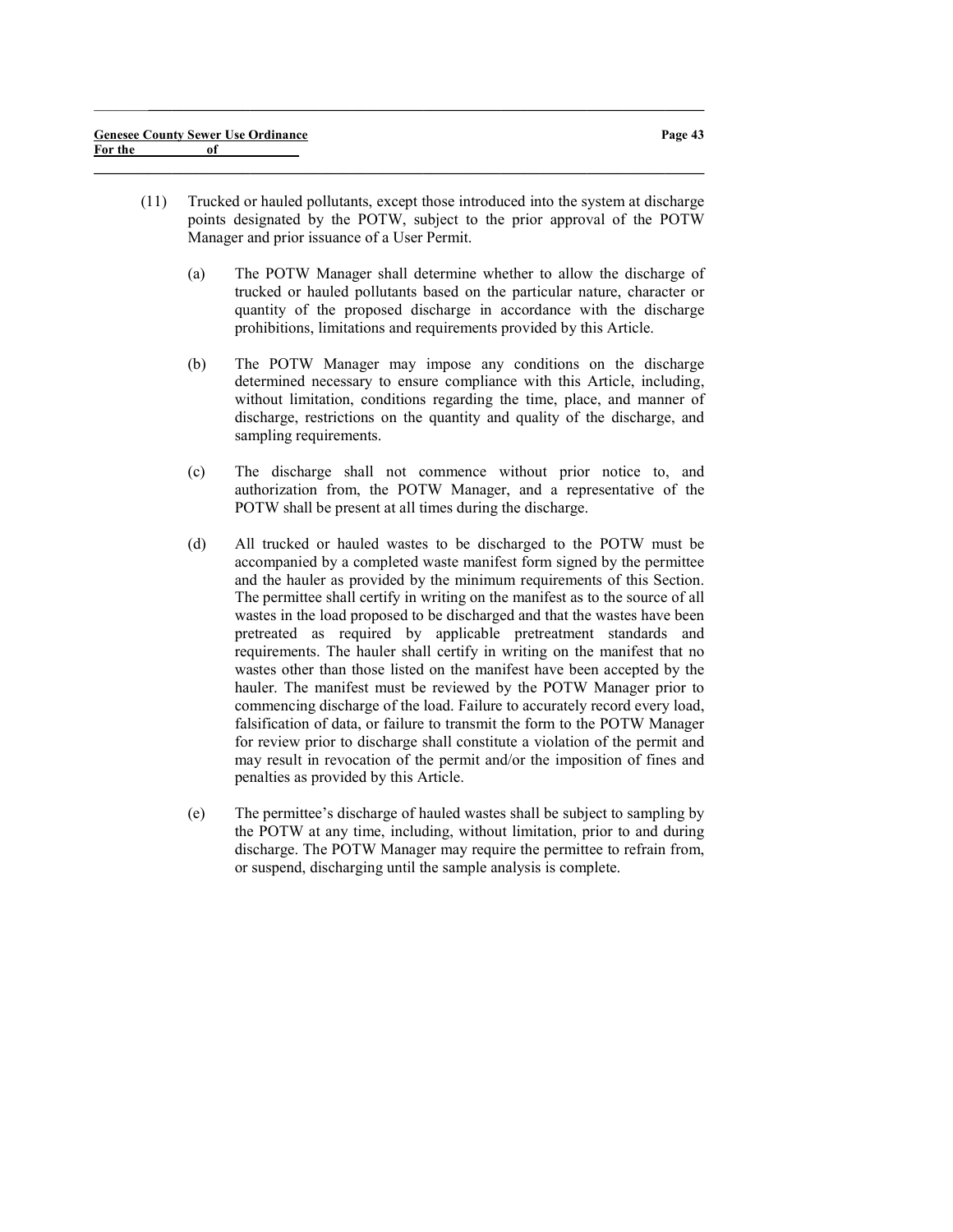(f) Trucked or hauled pollutants will be accepted only if transported to the POTW in compliance with state and federal hazardous waste and liquid industrial waste laws.

 $\_$  , and the set of the set of the set of the set of the set of the set of the set of the set of the set of the set of the set of the set of the set of the set of the set of the set of the set of the set of the set of th

- (g) Each discharge of trucked or hauled pollutants will be accepted only after payment to the POTW of a trucked or hauled pollutant discharge fee to cover the POTW's administrative expenses and any additional treatment, handling or inspection expenses incurred by the POTW in connection with the discharge. The fee shall be established, paid, and collected as provided for IPP fees by Article 21. This discharge fee shall be in addition to any sewer rates, fees, charges, or surcharges otherwise required by this Ordinance.
- (h) Prior to accepting a proposed discharge of trucked or hauled pollutants, the POTW may be required to evaluate the capacity of the POTW to accept such wastes by means, including, but not limited to, a headworks analysis or treatability study, as determined necessary by the POTW. All such evaluation and analysis shall be at the sole cost of the User proposing the discharge and shall be paid in full by the User whether or not the discharge of the trucked or hauled pollutants is ultimately approved by the POTW. The POTW may require the User to post a deposit or other form of surety, as determined sufficient and appropriate by the POTW, to ensure payment by the User of all such costs.
- (12) Wastewater with objectionable color or light absorbency characteristics that may interfere with treatment processes or analytical determinations, including, without limitation, dye wastes and vegetable tanning solutions.
- (13) Any garbage or other solid material that has not been properly shredded.
- (14) Solvent extractibles, including, without limitation, oil, grease, wax, or fat, whether emulsified or not, in excess of applicable local limits; or other substances that may solidify or become viscous (with a viscosity of 110% of water) at temperatures between 32º Fahrenheit and 150º Fahrenheit in amounts that may cause obstruction to the flow in sewers or other interference with the operation of the POTW.
- (15) Soluble substances in a concentration that may increase the viscosity to greater than 10% over the viscosity of the water or in amounts that will cause obstruction to the flow in the POTW resulting in interference.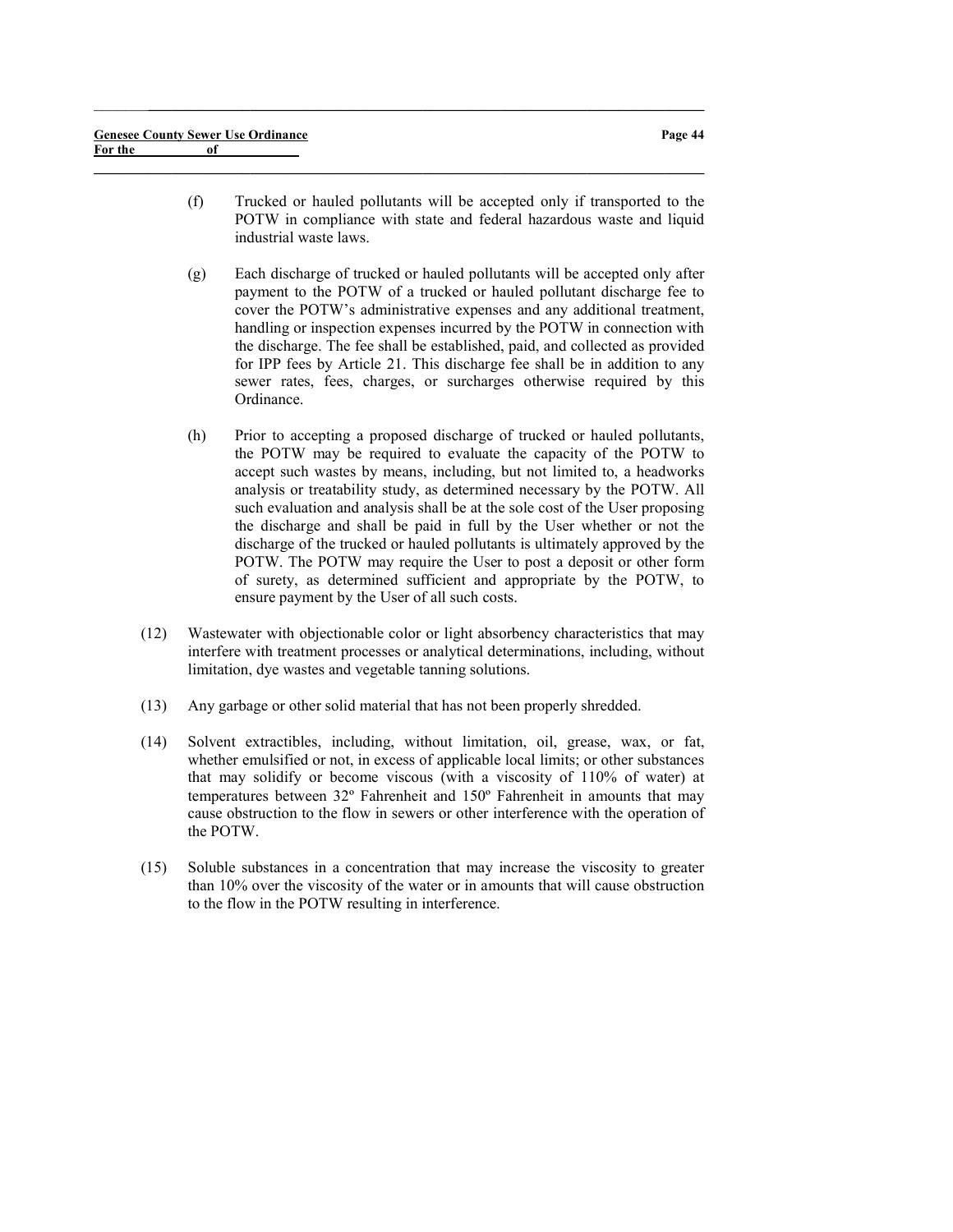(16) Any substance which exerts or causes a high or unusual concentration of inert suspended solids, including, but not limited to, lime slurries, diatomaceous earth and lime residues.

 $\_$  , and the set of the set of the set of the set of the set of the set of the set of the set of the set of the set of the set of the set of the set of the set of the set of the set of the set of the set of the set of th

- (17) Any wastewater which contains suspended solids of such character, quantity or concentration that special attention is required, or additional expense incurred, to process such materials at the POTW.
- (18) Any substance which exerts or causes a high or unusual concentration of dissolved solids, including, but not limited to, sodium chloride or sodium sulfate.
- (19) Noxious or malodorous liquids, gases, or solids that either singly or by interaction with other wastes are sufficient to create a public nuisance or hazard to life or are sufficient to prevent entry into the sewers for maintenance and repair.
- (20) Any radioactive wastes or isotopes of a half-life or concentration that may exceed limits established by applicable state or federal laws, rules or regulations.
- (21) Any pollutant that results in excess foaming during the treatment process. Excess foaming is any foam that, in the opinion of the POTW Manager, may interfere with the treatment process.
- (22) Wastewater containing toxic pollutants in sufficient quantity, either singly or by interaction with other pollutants, to injure or interfere with any wastewater treatment process, constitute a hazard to humans or animals, create a toxic effect in the receiving waters of the POTW, or to exceed the limitation set forth in a categorical pretreatment standard.
- (23) Any hazardous waste as defined by this Ordinance.
- (24) Any medical or infectious wastes, as defined by the Michigan Department of Environmental Quality.
- (25) Any substance that may cause the POTW's effluent or any other product of the POTW such as residues, sludges, or scums, to be unsuitable for reclamation, reuse or disposal, or otherwise interfere with the reclamation, reuse, or disposal process. In no case shall a substance discharged to the POTW cause the POTW to be in non-compliance with sludge use or disposal criteria, guidelines or regulations developed under Section 405 of the Act; under the Solid Waste Disposal Act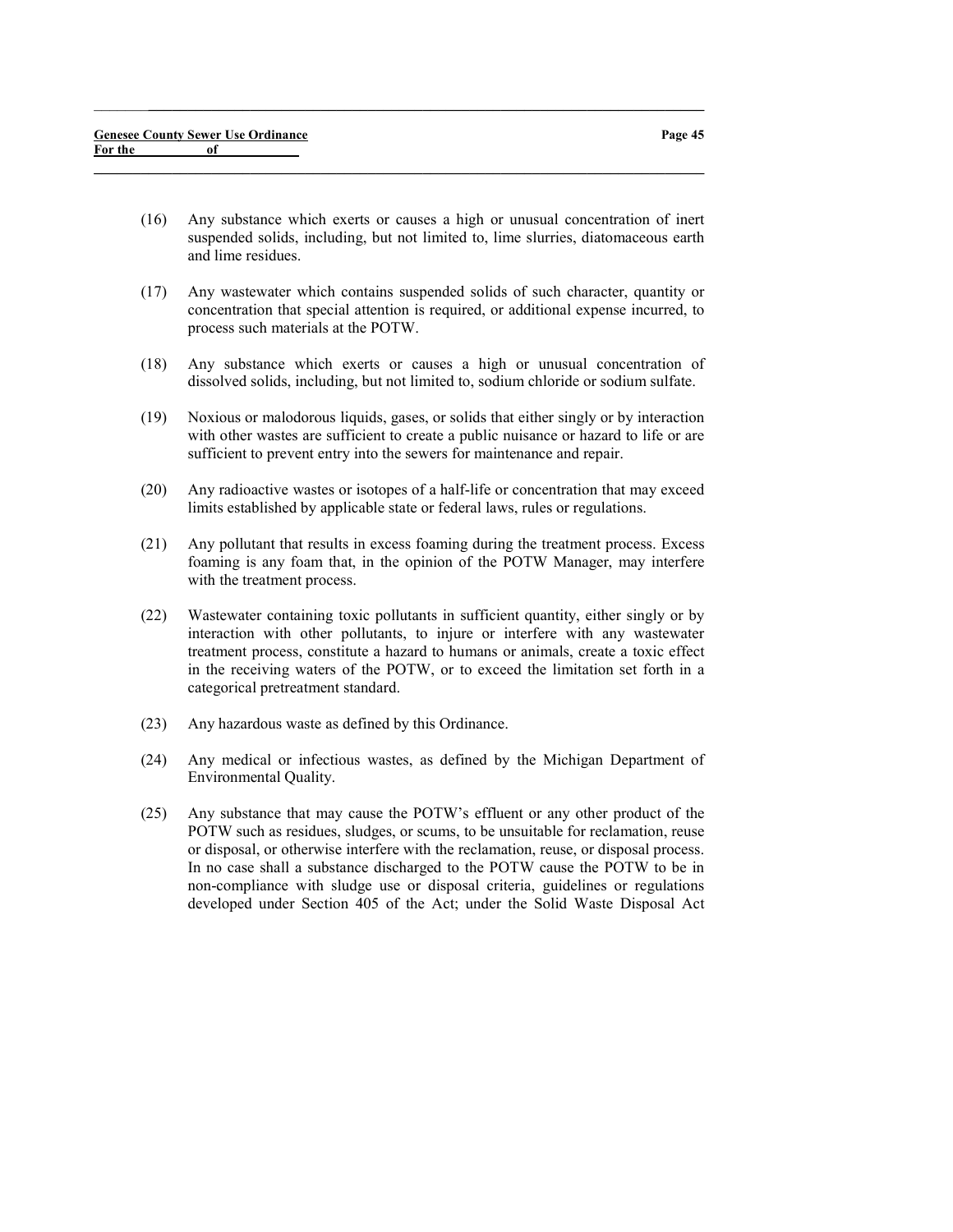(SWDA) (including Title II, more commonly referred to as RCRA, and including State regulations contained in any State sludge management plan prepared pursuant to Subtitle D of the SWDA); the Clean Air Act; the Toxic Substances Control Act; the Marine Protection, Research, and Sanctuaries Act; or any more stringent state or local regulations, as applicable.

(26) Any unpolluted water, non-contact cooling water, storm water, surface water, groundwater, roof runoff or subsurface drainage (except to a storm sewer or a combined sewer as authorized by this Ordinance and other applicable laws and regulations and subject to the prior approval of the POTW Manager).

 $\_$  , and the set of the set of the set of the set of the set of the set of the set of the set of the set of the set of the set of the set of the set of the set of the set of the set of the set of the set of the set of th

- (27) Any contaminated groundwater or landfill leachate determined by the POTW to have a reasonable potential to adversely affect the operation of the POTW, to result in pass through or interference, or to violate any pretreatment standard or requirement.
- (28) Any substance that will cause the POTW to violate its NPDES permit, the receiving water quality standards, or associated local, state or federal laws, rules or regulations.
- (29) Any substance which causes a high chlorine demand, including, but not limited to, nitrite, cyanide, thiocyanate, sulfite and thiosulfate.
- (30) Any wastewater which exceeds applicable categorical pretreatment standards, requirements or limits prescribed by local, state or federal laws, rules or regulations.
- (31) Any compatible or incompatible pollutant in excess of the allowed limits as determined by applicable local, state or federal laws, rules or regulations.
- (32) Any sludge, precipitate or waste resulting from any industrial or commercial treatment or pretreatment of any person's wastewater or air pollutants.
- (33) Residue (total on evaporation) in an amount that will cause obstruction to the flow in the POTW resulting in interference.
- (34) Water or wastes containing substances which are not amenable to treatment or reduction by the sewage treatment processes employed, or are amenable to treatment to only such degree that the sewage treatment plant effluent cannot meet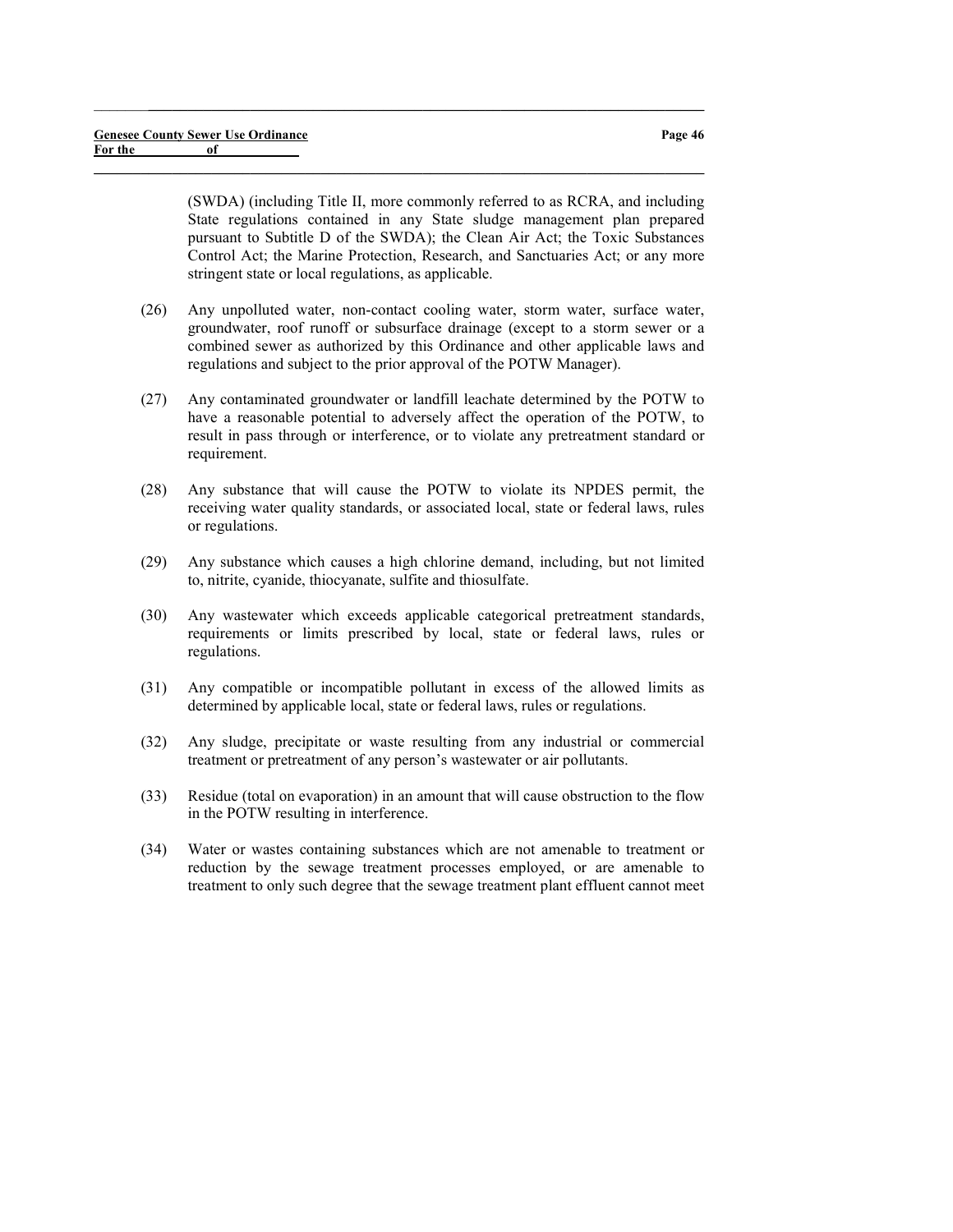the requirements of other agencies having jurisdiction over discharge to the receiving waters.

(35) Any pollutant, substance, or wastewater that, either directly or indirectly, and either singly or by interaction with other pollutants, has a reasonable potential to:

 $\_$  , and the set of the set of the set of the set of the set of the set of the set of the set of the set of the set of the set of the set of the set of the set of the set of the set of the set of the set of the set of th

- (a) create a chemical reaction with any materials of construction to impair the strength or durability of sewer structures;
- (b) cause a mechanical action that will damage or destroy sewer structures;
- (c) impede or restrict the hydraulic capacity of the POTW;
- (d) interfere with normal inspection or maintenance of sewer structures;
- (e) place unusual demands upon the wastewater treatment equipment or processes by biological, chemical or physical means; or
- (f) cause a hazard to human life or create a public nuisance.
- C. Pollutant Reduction Plans. If determined necessary by the POTW Manager to prevent interference or pass through, to protect the POTW, to comply with applicable federal or state laws or regulations, to comply with the POTW's NPDES permit, or to otherwise meet the purposes and objectives of this Ordinance, any User determined by the POTW Manager to have a reasonable potential to discharge any regulated pollutant (including, but not limited to, mercury or PCBs) to the POTW may be required to develop, submit for approval, and implement a Reduction Plan ("RP") for the pollutant, as provided by this Section. The RP may be imposed as a condition to a User Permit, or may be required independently and even if a User Permit has not been issued to the User.
	- (1) At a minimum, the RP shall contain such requirements and conditions, as determined necessary by the POTW Manager to ensure that the pollutant reduction efforts will be effective in achieving the goals of this Ordinance (including, but not limited to, requirements and conditions regarding User source identification; best management practices; schedules of compliance; monitoring, sampling and analysis; reporting; treatment system for removal of the pollutant from the discharged wastewater; written procedures for disposal of contaminated wastes and wastewater; employee training, and on-going employee training requirements regarding pollutant related issues; elimination, if feasible, of any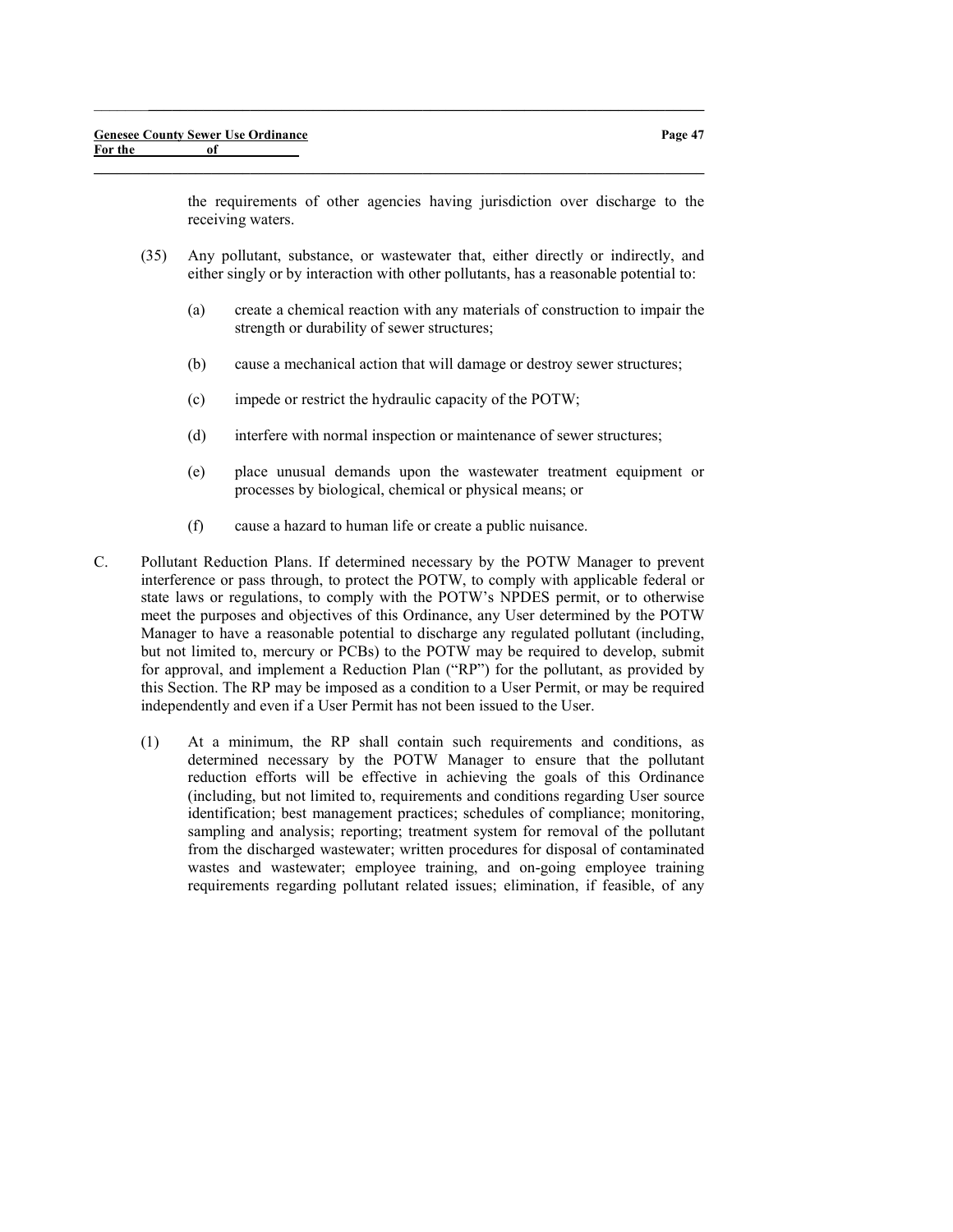purchased materials containing the pollutant; and any other elements determined necessary and appropriate under the circumstances by the POTW Manager).

(2) The goal of an RP shall be to maintain the amount of one or more pollutants or substances at or below the applicable discharge limits or levels, or such other goals as required by the POTW. The POTW Manager may, in the POTW Manager's discretion, consider cost-effectiveness during the development and implementation of an RP.

 $\_$  , and the set of the set of the set of the set of the set of the set of the set of the set of the set of the set of the set of the set of the set of the set of the set of the set of the set of the set of the set of th

- (3) The POTW Manager may require any User to submit an RP that describes the control strategy designed to proceed toward achievement of the specified goal and shall at a minimum include, but shall not be limited to, all of the following as determined necessary by the POTW Manager on a case-by-case basis:
	- a. Periodic monitoring for the pollutant in the User's discharge.
	- b. Periodic monitoring of the potential sources of the pollutant in the User's discharge.
	- c. A commitment by the User that reasonable control measures and/or best management practices will be implemented when sources of the pollutant are discovered. Factors to be considered by the POTW may include the following:
		- (i) Significance of sources.
		- (ii) Economic considerations.
		- (iii) Technical and treatability considerations.
		- (iv) Such other factors as determined appropriate by the POTW Manager.
	- d. An annual status report. The report shall be sent by the User to the POTW and shall include, at a minimum, all of the following:
		- (i) All RP monitoring results for the previous year.
		- (ii) A list of potential sources of the pollutant in the User's discharge.
		- (iii) A summary of all actions taken by the User to reduce or eliminate the identified sources of the pollutant or substance.
- (4) As determined necessary by the POTW Manager, the Manager may require a User to develop, submit and implement an RP for any pollutant or substance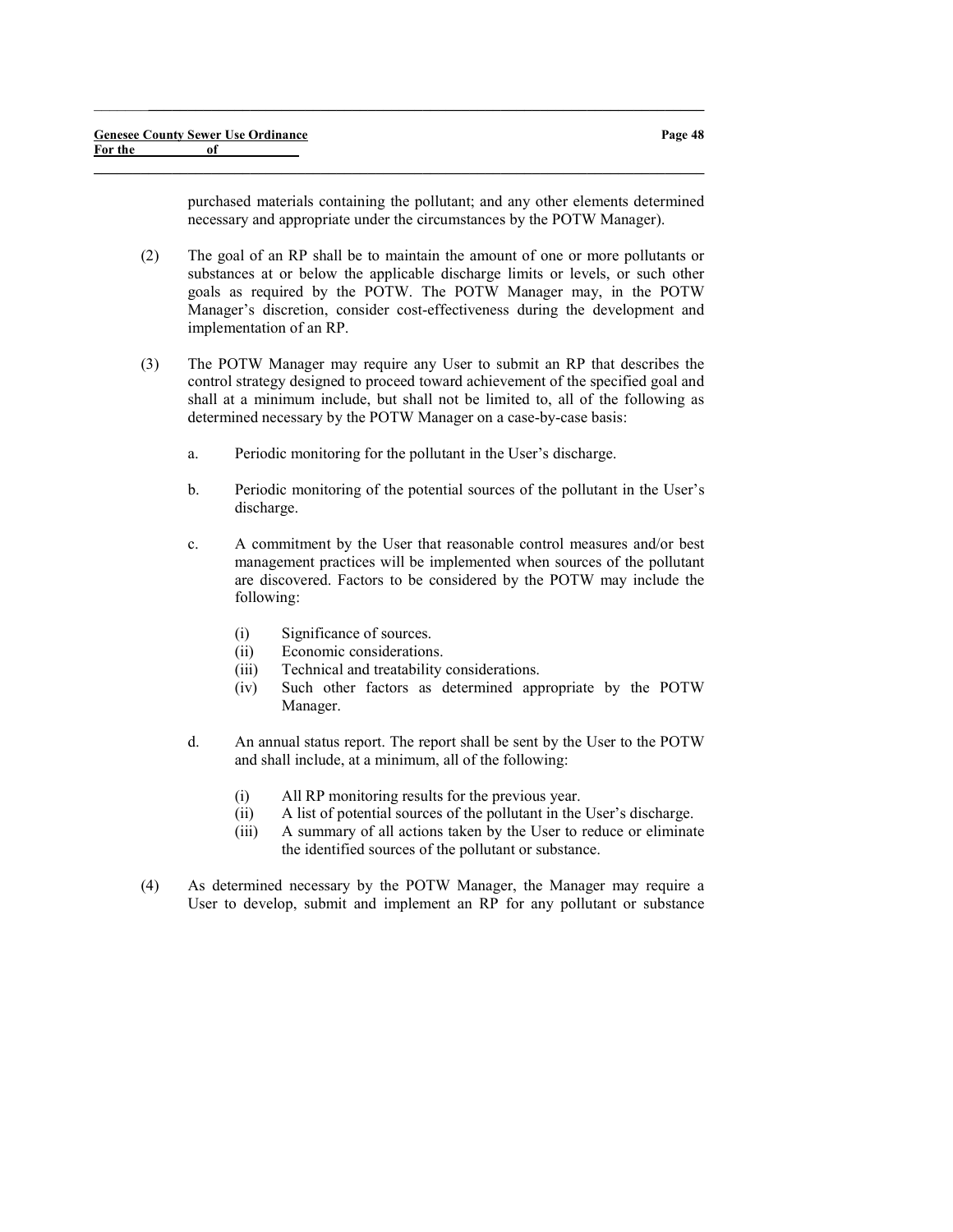regulated by this Ordinance. The POTW Manager may also modify an approved RP at any time as determined necessary by the POTW Manager to meet the goals and objectives of this Ordinance.

(5) Failure to submit an approvable RP within the specified deadlines or to fully and timely comply with any condition or requirement of an approved RP shall constitute a violation of this Ordinance, subject to the fine, penalty, and other enforcement provisions of this Ordinance.

 $\_$  , and the set of the set of the set of the set of the set of the set of the set of the set of the set of the set of the set of the set of the set of the set of the set of the set of the set of the set of the set of th

- (6) Holding enforcement action in abeyance. If the effluent sample analysis results of a User's discharge exceeds the applicable discharge limit, detection level, or quantification level for a pollutant, the POTW Manager may, in the POTW Manager's sole discretion, nevertheless allow that discharge to continue and may hold any enforcement action regarding the prohibited discharge in abeyance, subject to the terms, conditions, and requirements of this subsection  $6.1(C)(6)$ , as follows:
	- a. If an approved RP is already in place: If effluent sample analysis results exceeds the applicable discharge limit, detection level, or quantification level for a pollutant for which an approved RP is already in place, then the POTW Manager may, in the POTW Manager's sole discretion, nevertheless allow that discharge to continue and may hold any enforcement action regarding the prohibited discharge in abeyance for the period that the sample represents if the RP (and all terms, conditions and requirements thereof) is being fully and continually performed in good faith by the User, as determined by the POTW Manager, and subject to all of the requirements and conditions of subsection  $6.1(C)(6)(c)$ .
	- b. If an approved RP is not already in place: If effluent sample analysis results exceeds the applicable discharge limit, detection level, or quantification level for a pollutant for which an approved RP is not already in place, then the POTW Manager may, in the POTW Manager's sole discretion, nevertheless allow that discharge to continue and may hold any enforcement regarding the prohibited discharge in abeyance, subject to all of the requirements and conditions of subsection  $6.1(C)(6)(c)$ , and provided further as follows: The User with the non-compliant discharge shall develop and implement an RP approved by the POTW Manager to minimize the User's discharges of the pollutant in question to the POTW. The RP shall meet all of the requirements of this Section 6.1(C).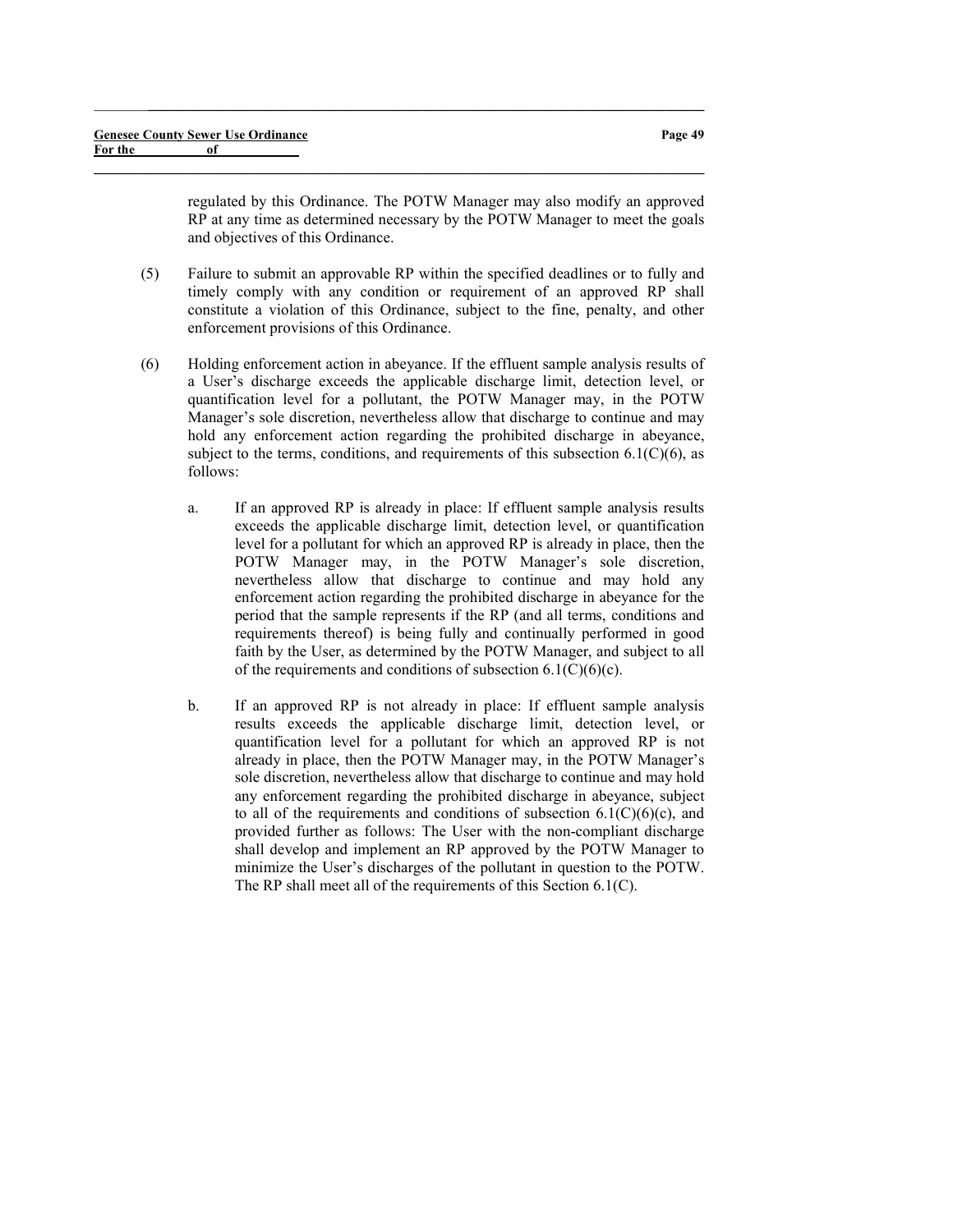c. The following requirements and conditions shall apply to any situation under this subsection  $6.1(C)(6)$  in which an enforcement action is held in abeyance as provided by this subsection (regardless of whether or not an RP was in place at the time of the non-compliance):

 $\_$  , and the set of the set of the set of the set of the set of the set of the set of the set of the set of the set of the set of the set of the set of the set of the set of the set of the set of the set of the set of th

- (i) The User with the non-compliant discharge shall have a POTWaccessible point for monitoring all discharges from the User to the POTW, as approved by the POTW. All costs and expenses for and related to the installation and maintenance of this monitoring point and any required sampling devices shall be paid for solely by the User.
- (ii) The User with the non-compliant discharge shall routinely selfmonitor its discharges to the POTW for the pollutant in question using the sampling methods, procedures, preservation and handling, and analytical protocol required by the POTW Manager and at the frequency specified by the POTW Manager. All costs and expenses of this sampling and analysis shall be paid for solely by the User.
- (iii) The POTW may collect any additional samples of the User's discharge as determined necessary by the POTW Manager, all costs and expenses to be paid for by the User.
- (iv) If the User complies with all of the requirements and conditions for the RP as specified by the POTW Manager, and if the POTW Manager determines that all reasonable and cost-effective actions based on the economic, technical, and treatability considerations, including, but not limited to, all elements of the User's RP, have been, and continue to be, fully and satisfactorily implemented by the User, then the POTW may, in its discretion, hold enforcement action in abeyance and allow the User to continue the noncompliant discharge.
- (v) Notwithstanding any provision of this subsection  $6.1(C)(6)$  to the contrary, and regardless of whether a User fully complies with all requirements and conditions of this Section and/or of an approved RP, the POTW Manager shall have the unconditional right to prohibit and terminate any non-compliant discharge at any time and without prior notice, and to take any enforcement action in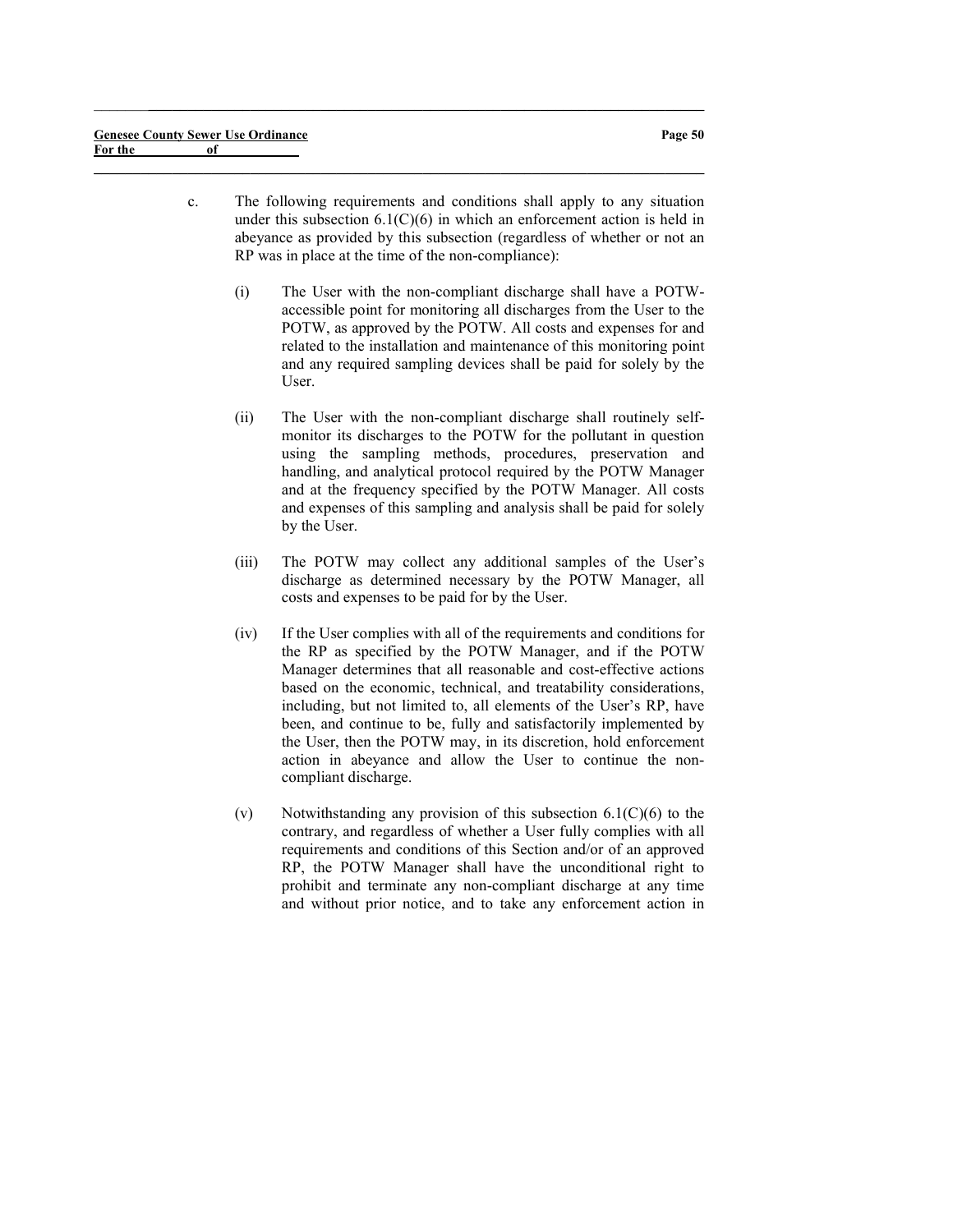response thereto, including any enforcement action that had previously been held in abeyance under this subsection 6.1(C)(6).

(vi) Notwithstanding any provision of this subsection  $6.1(C)(6)$  to the contrary, the POTW Manager shall not hold an enforcement action in abeyance as provided by this subsection unless the POTW Manager has first obtained approval from the MDEQ to do so for the specific pollutant parameter in question; provided that such prior approval shall not be required for discharges of mercury or PCBs.

#### Section 6.2. Pretreatment Standards and Requirements

A. Compliance with applicable standards and requirements. The national categorical pretreatment standards as established for specific industries under 40 CFR chapter I, subchapter N are hereby made a part of the requirements of this Ordinance in accordance with federal and state laws and regulations, and are incorporated by reference as if fully set forth in this Ordinance. A User shall comply with all categorical pretreatment standards and any other pretreatment requirements established under the Act that are applicable to that User. A User shall also comply with all other applicable pretreatment standards and requirements established under this Ordinance or under state and federal laws and regulations.

 $\_$  , and the set of the set of the set of the set of the set of the set of the set of the set of the set of the set of the set of the set of the set of the set of the set of the set of the set of the set of the set of th

- B. Deadlines for compliance. Compliance by existing sources with categorical pretreatment standards shall be within 3 years of the date the standard is effective unless a shorter compliance time is specified by 40 CFR chapter I, subchapter N. Existing sources that become industrial Users subsequent to promulgation of an applicable categorical pretreatment standard shall be considered existing industrial Users except where such sources meet the definition of "new source." New sources shall install and have in operating condition, and shall start-up all pollution control equipment required to meet applicable pretreatment standards and requirements before beginning to discharge. Within the shortest feasible time (not to exceed 90 days), new sources must meet all applicable pretreatment standards and requirements.
- C. Alternative categorical limits. Categorical pretreatment standards shall apply to a User subject to categorical standards, unless an enforceable alternative limit to the corresponding national categorical standards is derived using any of the methods specified in MAC R 323.2313 (regarding removal credits, fundamentally different factor variances, net/gross calculations, equivalent mass per day limitations, and combined wastestream formula alternative limitations). The use of any alternative categorical limit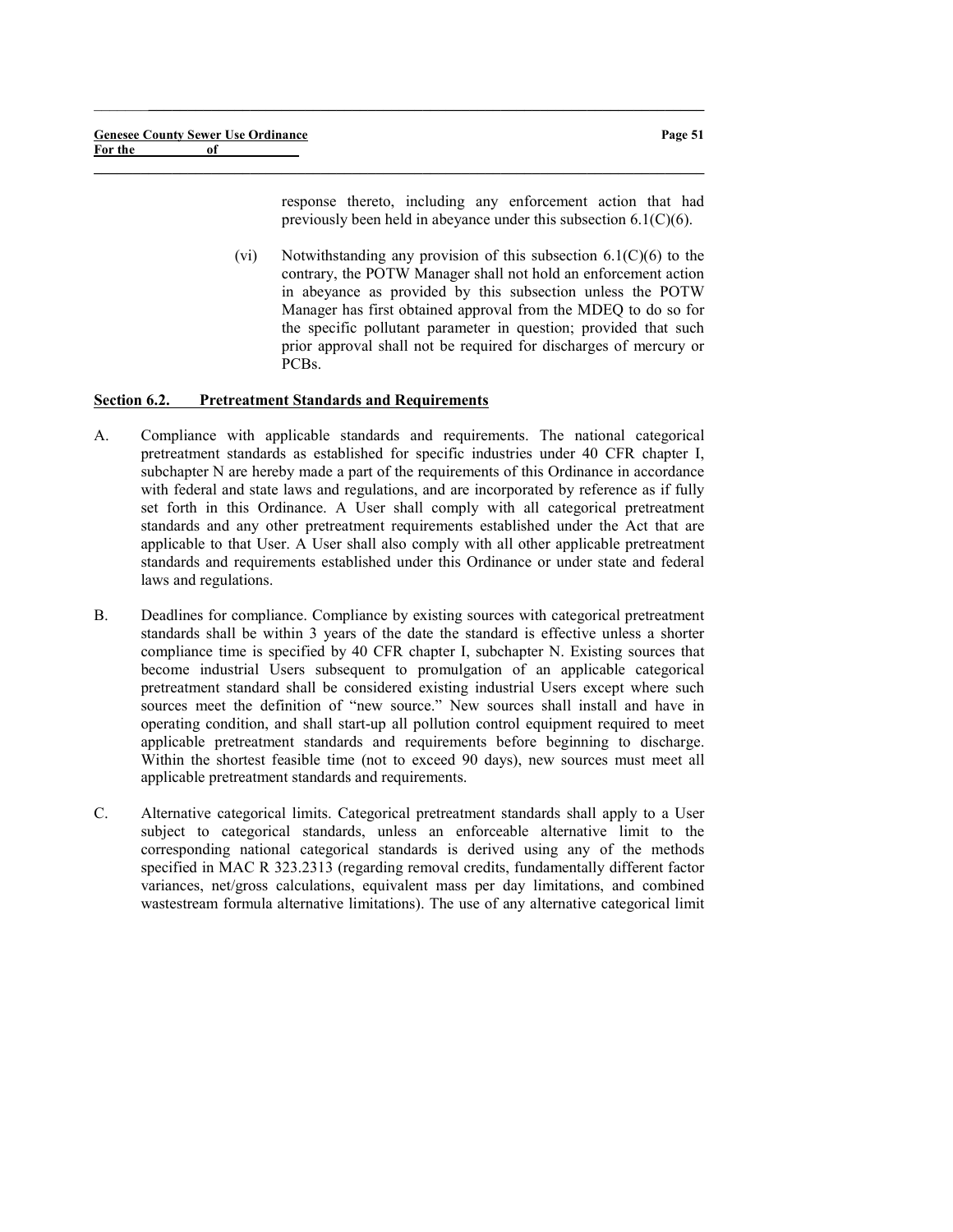shall be subject to the prior approval of the POTW Manager. If local limits are more stringent than derived alternative categorical limits, the local limits shall control.

D. Compliance with other applicable laws and regulations. Users of the POTW shall comply with all local, state and federal laws and regulations that may apply to their discharges to the POTW, including, but not limited to, Article II, Air Pollution Control, Part 55 of Act 451 of the Public Acts of Michigan of 1994 (the Natural Resources and Environmental Protection Act).

 $\_$  , and the set of the set of the set of the set of the set of the set of the set of the set of the set of the set of the set of the set of the set of the set of the set of the set of the set of the set of the set of th

 $\_$  , and the set of the set of the set of the set of the set of the set of the set of the set of the set of the set of the set of the set of the set of the set of the set of the set of the set of the set of the set of th

## Section 6.3. Right of Revision

The POTW reserves the right to establish more restrictive prohibitions, limitations and requirements for discharges to the POTW to prevent interference or pass through, to protect the POTW, to comply with applicable federal or state laws or regulations, to comply with the POTW's NPDES permit, or as otherwise determined necessary by the POTW Manager.

### Section 6.4. POTW's Right To Refuse or Condition Discharge

The POTW may refuse to accept, or may condition its acceptance of, all or any portion of any proposed or existing discharge to the POTW from any person, regardless of whether or not a User Permit has been issued for the discharge, if the POTW Manager determines that the discharge has a reasonable potential to: adversely affect the operation of the POTW; result in pass through or interference; violate any pretreatment standard or requirement; cause the POTW to violate its NPDES permit; or if the impacts of the discharge on the POTW or the POTW's discharge are uncertain or unknown (because, for example, no local limits or headworks analysis has been conducted for particular pollutants in the discharge). If the POTW Manager denies any person permission to commence or continue all or any portion of a discharge to the POTW, the person shall refrain from commencing to discharge or shall immediately terminate the discharge to the POTW and shall not thereafter recommence discharge without written authorization from the POTW Manager. Similarly, if the POTW Manager denies any person permission to commence or continue all or any portion of a discharge to the POTW except subject to conditions determined necessary and appropriate by the POTW Manager, the person shall refrain from commencing or continuing the discharge except in full compliance with those conditions. This includes, but is not limited to, the POTW's right to revise or revoke User Permits; and to require a Local Unit to revise the Local Unit's ordinance consistent with any revisions made by the County to this Ordinance, as a condition to discharge.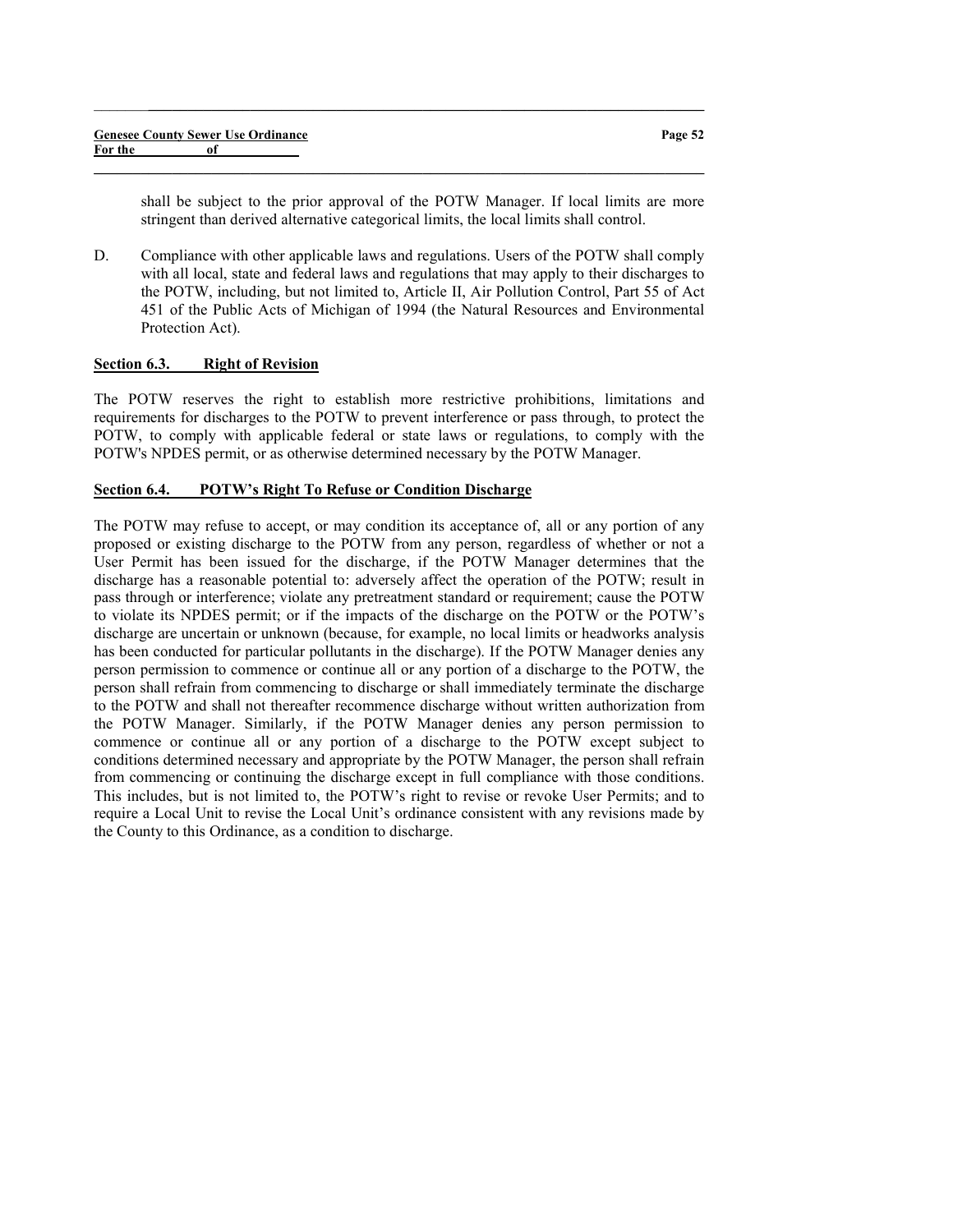#### Section 6.5. Most Restrictive Standards and Requirements Apply

Notwithstanding any provision of this Ordinance to the contrary, the most stringent or restrictive standard or requirement applicable to a User's discharge shall control, whether established by this Ordinance, by any notice, order, permit, decision or determination promulgated, issued or made by the POTW under this Ordinance, by state laws or regulations, including the POTW's NPDES permit, or by federal laws or regulations. Further, if state or federal laws or regulations provide for standards and requirements not covered by this Ordinance that are otherwise applicable to a User's discharge, those standards and requirements shall apply to the User in addition to those required by this Ordinance, and the most restrictive of those additional standards or requirements shall control and shall be complied with by the User within the time period required by the law or regulation.

 $\_$  , and the set of the set of the set of the set of the set of the set of the set of the set of the set of the set of the set of the set of the set of the set of the set of the set of the set of the set of the set of th

 $\_$  , and the set of the set of the set of the set of the set of the set of the set of the set of the set of the set of the set of the set of the set of the set of the set of the set of the set of the set of the set of th

### Section 6.6. Dilution Prohibited as Substitute for Treatment

Unless expressly authorized to do so by an applicable pretreatment standard or requirement and subject to the prior approval of the POTW Manager, no User shall ever increase the use of process water, mix separate wastestreams, or in any other way attempt to dilute a discharge as a partial or complete substitute for adequate treatment to achieve compliance with a federal, state or local standard, requirement or limitation. The POTW may impose mass limitations on Nondomestic Users that are using dilution to meet applicable pretreatment standards or requirements and in other cases where the imposition of mass limitations is appropriate. Combining a User's wastestream or modulating the release of pollutants upstream of the sampling point prior to the point of discharge into the public sewer shall not be construed as dilution, except as otherwise restricted by National Categorical Pretreatment Standards or requirements. No User intending to use dilution as a substitute for treatment shall do so without the prior approval of the POTW Manager consistent with the requirements of this Section.

#### ARTICLE 7 – USER PERMITS

#### Section 7.1. User Permit Required

- A. Industrial User Permits. It is unlawful for any significant industrial User (SIU), or any other User as determined necessary by the POTW Manager to carry out the purposes of this Ordinance, to discharge to the POTW without an Industrial User Permit as provided by this Article.
- B. General User Permits. The POTW Manager may require any User other than a SIU to obtain a General User Permit to discharge to the POTW, subject to such terms and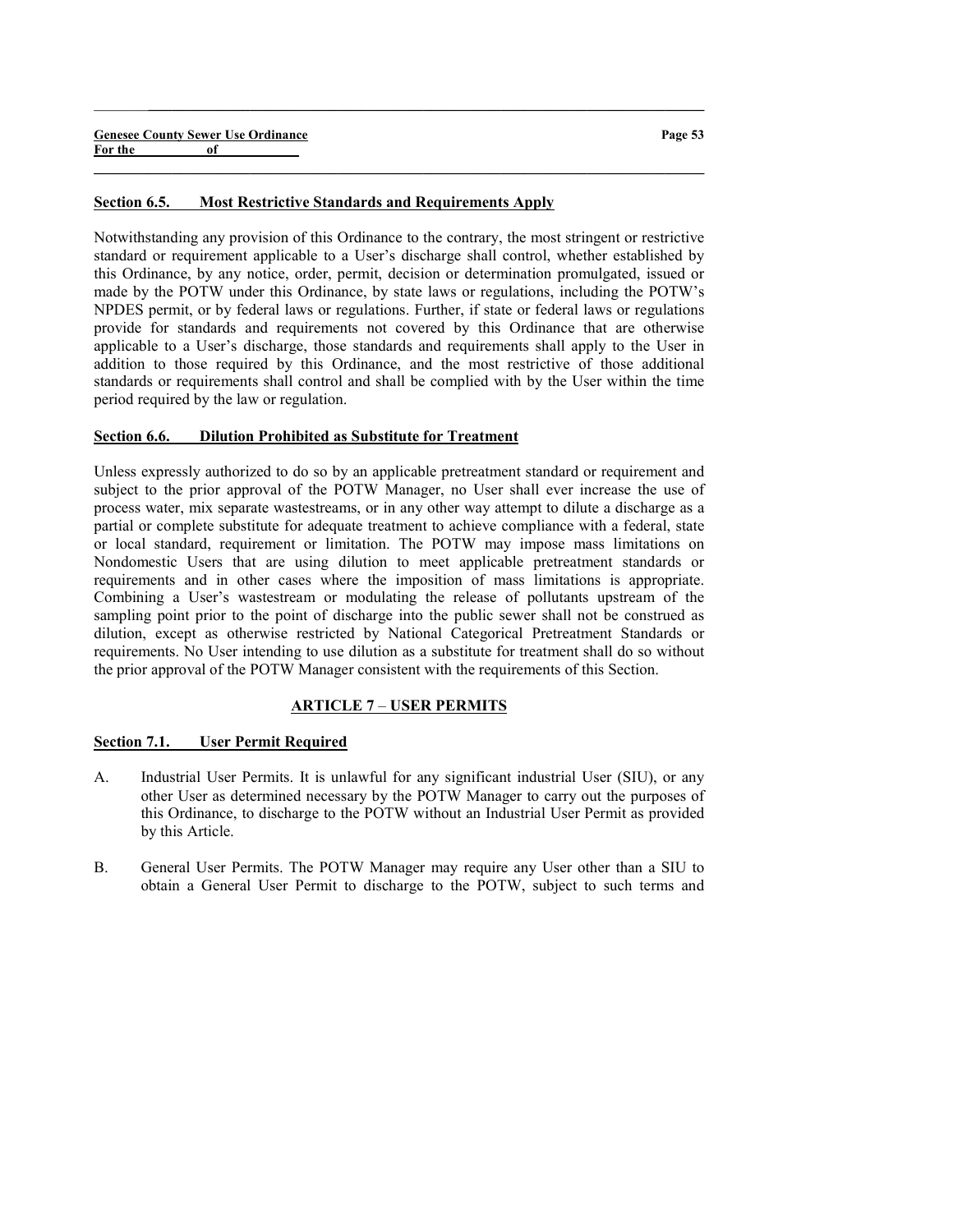conditions as are determined necessary and appropriate by the POTW to achieve the purposes, policies and objectives of this Ordinance.

 $\_$  , and the set of the set of the set of the set of the set of the set of the set of the set of the set of the set of the set of the set of the set of the set of the set of the set of the set of the set of the set of th

- (1) A General User Permit may contain, but shall not be required to contain, any of the terms and conditions that would apply to an Industrial User Permit issued to a SIU as provided by this Article to comply with the general and specific discharge prohibitions of this Ordinance, including, but not limited to, discharge limitations, and requirements regarding sampling and monitoring; pretreatment; pollution prevention, minimization or reductions plans; accidental discharge, spill prevention, and containment requirements; flow equalization; and implementation of best management practices or a best management practices plan.
- (2) To the extent determined appropriate by the POTW Manager on a case-by-case basis, a General User Permit issued under this Subsection shall be subject to provisions otherwise applicable to permits for SIUs. However, all General User Permits shall be non-transferable, and are subject to the permit fee and permit appeals provisions of this Ordinance.
- (3) It is unlawful for any User required by the POTW Manager to obtain a General User Permit to discharge to the POTW without a General User Permit as provided by this Article.
- (4) Failure to comply with a General User Permit issued under this Subsection constitutes a violation of this Ordinance.
- (5) In no case shall a General User Permit be construed to authorize the illegal discharge or otherwise excuse a violation of this Ordinance.
- C. Any violation of the terms or conditions of a User Permit is a violation of this Ordinance, subject to the fine, penalty, and other enforcement provisions of this Ordinance. Obtaining a User Permit shall not relieve a User of its obligation to obtain other permits or approvals that may be required by other local, state or federal laws or regulations.
- D. The issuance of a User Permit shall not convey to a User any property rights or privilege of any kind whatsoever, nor shall it be construed to authorize any injury to private or public property or any invasion of personal rights, nor any violation of local, state or federal laws or regulations.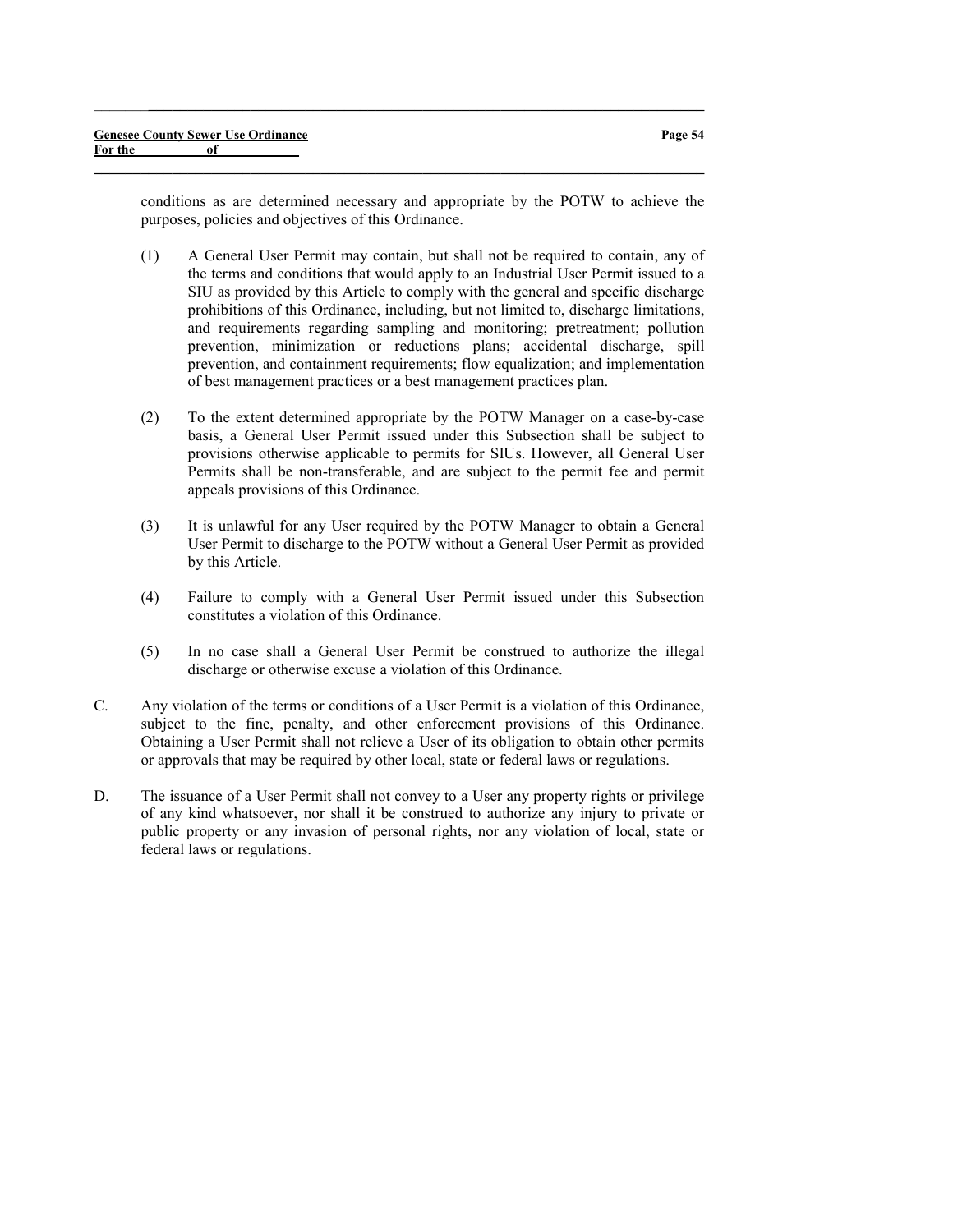#### Section 7.2. Determination of User status

A. The POTW may require any User to submit information to the POTW for its use in determining whether the User's status, including, but not limited to, whether the User is a SIU, as well as to determine changes or the absence or inadequacy of changes in a User's facilities.

 $\_$  , and the set of the set of the set of the set of the set of the set of the set of the set of the set of the set of the set of the set of the set of the set of the set of the set of the set of the set of the set of th

 $\_$  , and the set of the set of the set of the set of the set of the set of the set of the set of the set of the set of the set of the set of the set of the set of the set of the set of the set of the set of the set of th

- B. The POTW shall notify a Nondomestic User of the POTW's belief that the User is, or may be, a SIU. Upon such notification, the User must complete and submit an application for an Industrial User Permit on a form furnished by the POTW. The failure of the POTW to so notify a Nondomestic User shall not relieve any SIU of the duty to obtain a permit as required by this Ordinance.
- C. Upon determination that User Permit is required, no connection to the POTW shall be made and no discharge thereto shall occur until a permit is duly issued; provided, however, that the POTW may at its discretion issue a written authorization in place of a permit, which authorization shall be valid for a period not to exceed 60 days.

### Section 7.3. Permit Application Deadlines

Each User must file an application for a User Permit on the form provided by the POTW within the following deadlines:

- A. Existing SIUs: Any SIU discharging into the POTW as of the effective date of this Ordinance shall submit a completed permit application form to the POTW as provided by this Article within 60 days of being so directed and provided a form by the POTW.
- B. Proposed New SIUs: Any SIU proposing to commence (or recommence) discharging into the POTW after the effective date of this Ordinance shall, at least 90 days prior to the anticipated date on which discharging will commence, request a permit application form and submit the completed application to the POTW.
- C. Categorical Users Subject to New Standard: A User which becomes subject to a new or revised national categorical pretreatment standard, and which has not previously submitted an application for a permit as required herein, shall apply to the POTW for an Industrial User Permit within 90 days after the promulgation of the applicable national categorical pretreatment standard. The POTW may also initiate this action; however, the failure of the POTW so to do shall not relieve a User of its obligation to obtain a permit.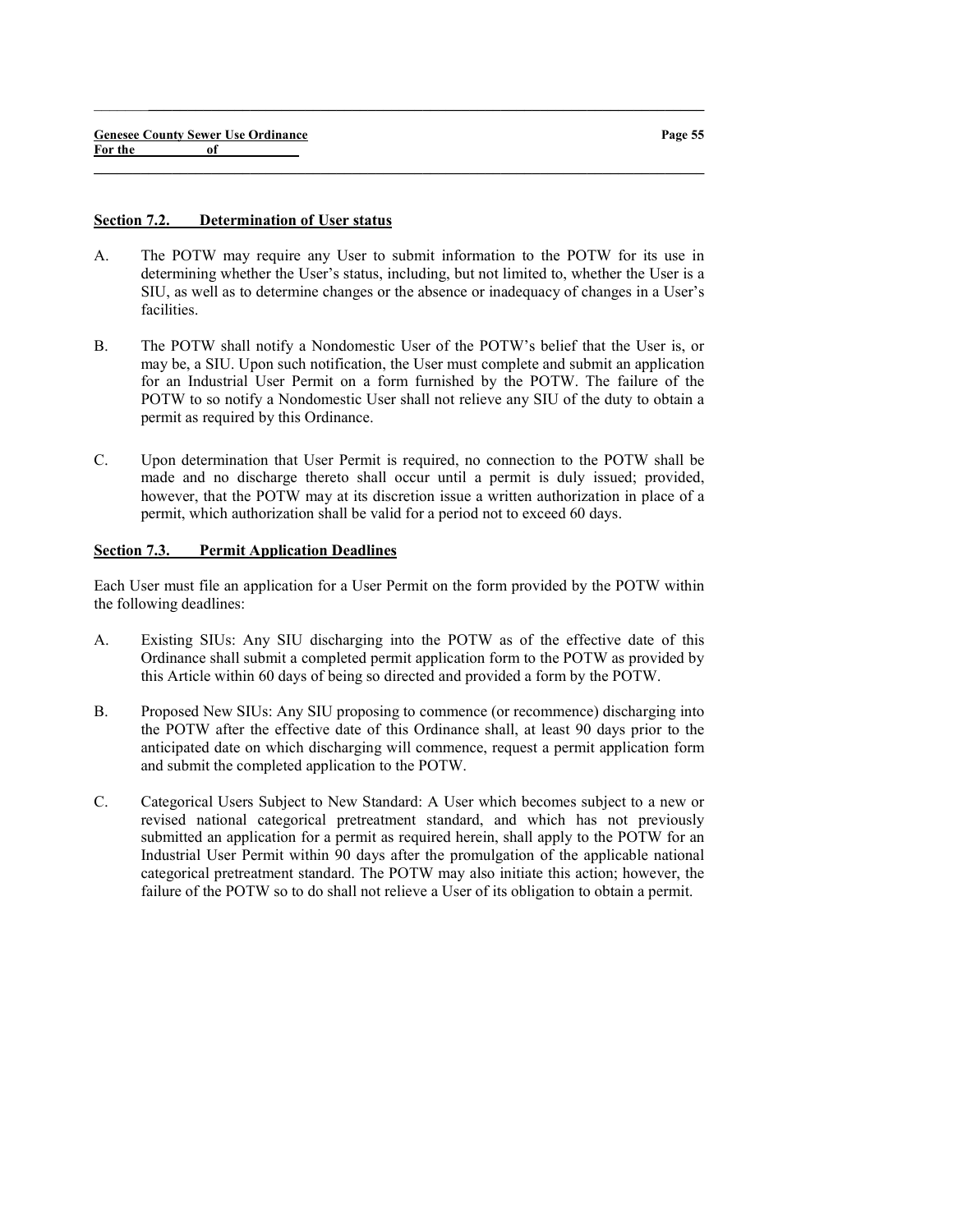$\_$  , and the set of the set of the set of the set of the set of the set of the set of the set of the set of the set of the set of the set of the set of the set of the set of the set of the set of the set of the set of th

 $\_$  , and the set of the set of the set of the set of the set of the set of the set of the set of the set of the set of the set of the set of the set of the set of the set of the set of the set of the set of the set of th

### Section 7.4. Permit Application Requirements

All Users shall submit the information required by this Section on the User Permit application form supplied by the POTW (or attached thereto) at a level of detail and in units and terms as determined necessary by the POTW to adequately evaluate the application, accompanied by payment of a permit application review fee. A separate application and supporting documentation shall be submitted for each separate location for which a User Permit is required.

- A. The name, address, and location of the facility or premises from which discharge will be made, including the names of the owner(s) and operator(s) of the facility or premises.
- B. Corporate or individual name, federal employer identification number, address and telephone number of the applicant.
- C. Whether the User is a corporation, partnership, proprietorship, or other type of entity, and the name of the person(s) responsible for discharges by the User.
- D. Name and title of the local authorized representative of the User who will have the authority to bind the applicant financially and legally, and who is authorized by the applicant as its agent to accept service of legal process, and the address and telephone number of such representative.
- E. The Standard Industrial Classification (SIC) numbers of all processes at the location for which application is made, according to the Standard Industrial Classification Manual, as amended (or, if applicable, the North American Industrial Classification System (NAICS) designation).
- F. Actual or proposed wastewater constituents and characteristics for each parameter listed in the permit application, including, but not limited to, any pollutants that are limited or regulated by any federal, state, or local standards or requirements. The information provided for such parameters shall include all of the following:
	- (1) Pollutants having numeric or narrative limitations as provided by this Ordinance.
	- (2) Pollutants limited by National Categorical Pretreatment Standards regulations for similar industries.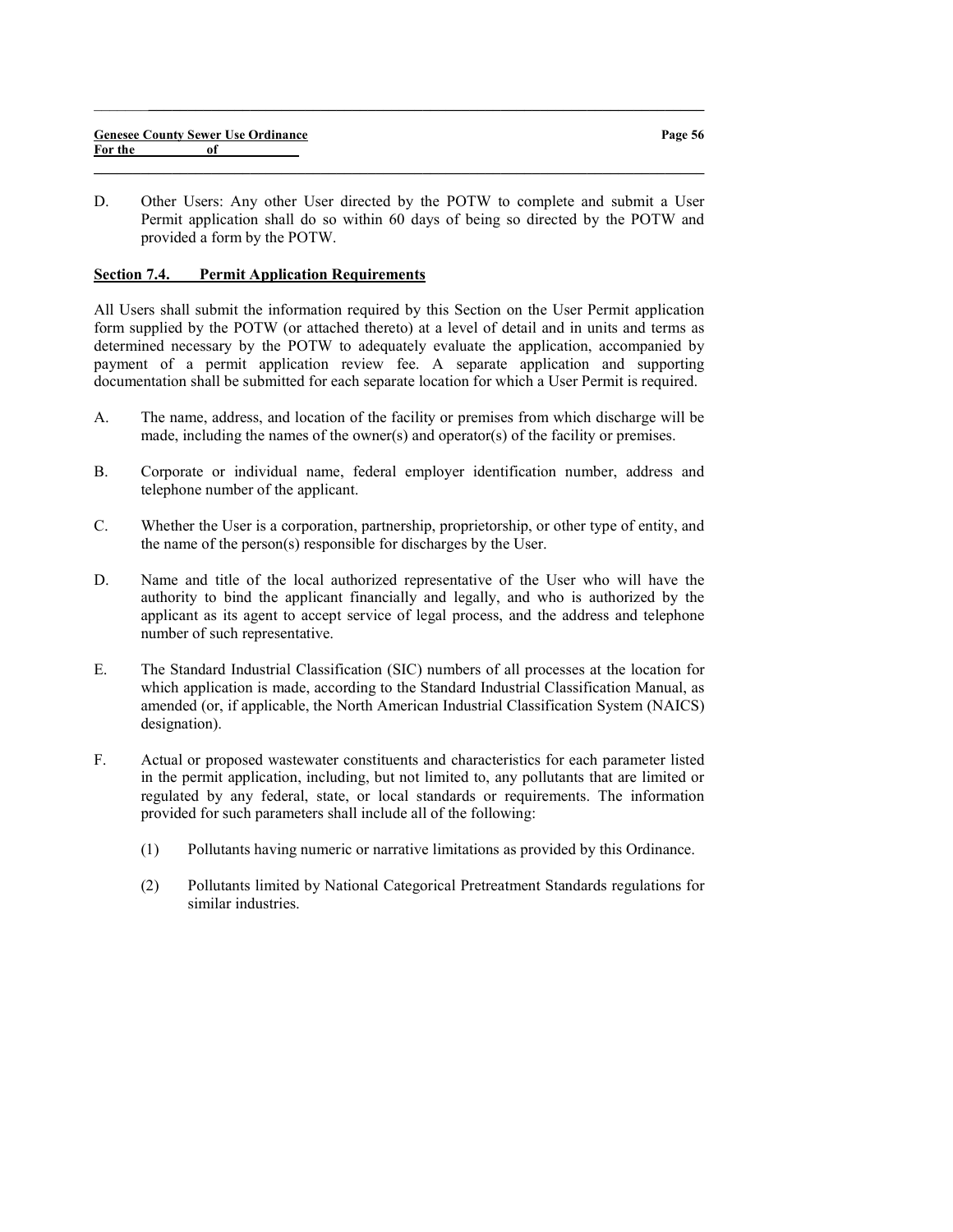(3) For each parameter, the expected or experienced maximum and average concentrations during a one year period shall be provided.

 $\_$  , and the set of the set of the set of the set of the set of the set of the set of the set of the set of the set of the set of the set of the set of the set of the set of the set of the set of the set of the set of th

- (4) For industries subject to National Categorical Pretreatment Standards or requirements, the data required shall be separately shown for each categorical process wastestream.
- (5) Combined wastestreams proposed to be regulated by the combined wastestream formula shall be specified.
- G. For purposes of information required by the application, sampling and analysis shall be performed in accordance with the following: Procedures established by EPA pursuant to Section 304 (g) of the Act and as contained in 40 CFR 136, as amended. If 40 CFR 136 does not include a sampling or analytical technique for the pollutant in question, sampling and analysis shall be performed in accordance with the procedures in EPA publication "Sampling and Analysis Procedures for Screening of Industrial Effluents for Priority Pollutants," April 1977, and amendments or revisions thereto, or where appropriate and applicable, in accordance with any other sampling and analytic procedures approved by EPA.
- H. A listing and description of the following: plant activities, plant facilities, and plant processes on the premises for which the permit is being applied for. Processes which are subject to National Categorical Pretreatment Standards or requirements shall be so designated, and identification of which pollutants are associated with each process shall be stated.
- I. A listing of raw materials and chemicals that are either used in the manufacturing process or could yield the pollutants referred to in this Section. Any User claiming immunity from having to provide such information for reasons of national security shall furnish acceptable proof of such immunity.
- J. A statement containing information on the spill containment and prevention of Accidental/Spill Discharges program for each of the pollutants referred to in this Section. The information provided shall include the following:
	- (1) The approximate average and maximum quantities of such substances kept on the premises in the form of the following: (a) raw materials; (b) chemicals; and/or (c) wastes therefrom; and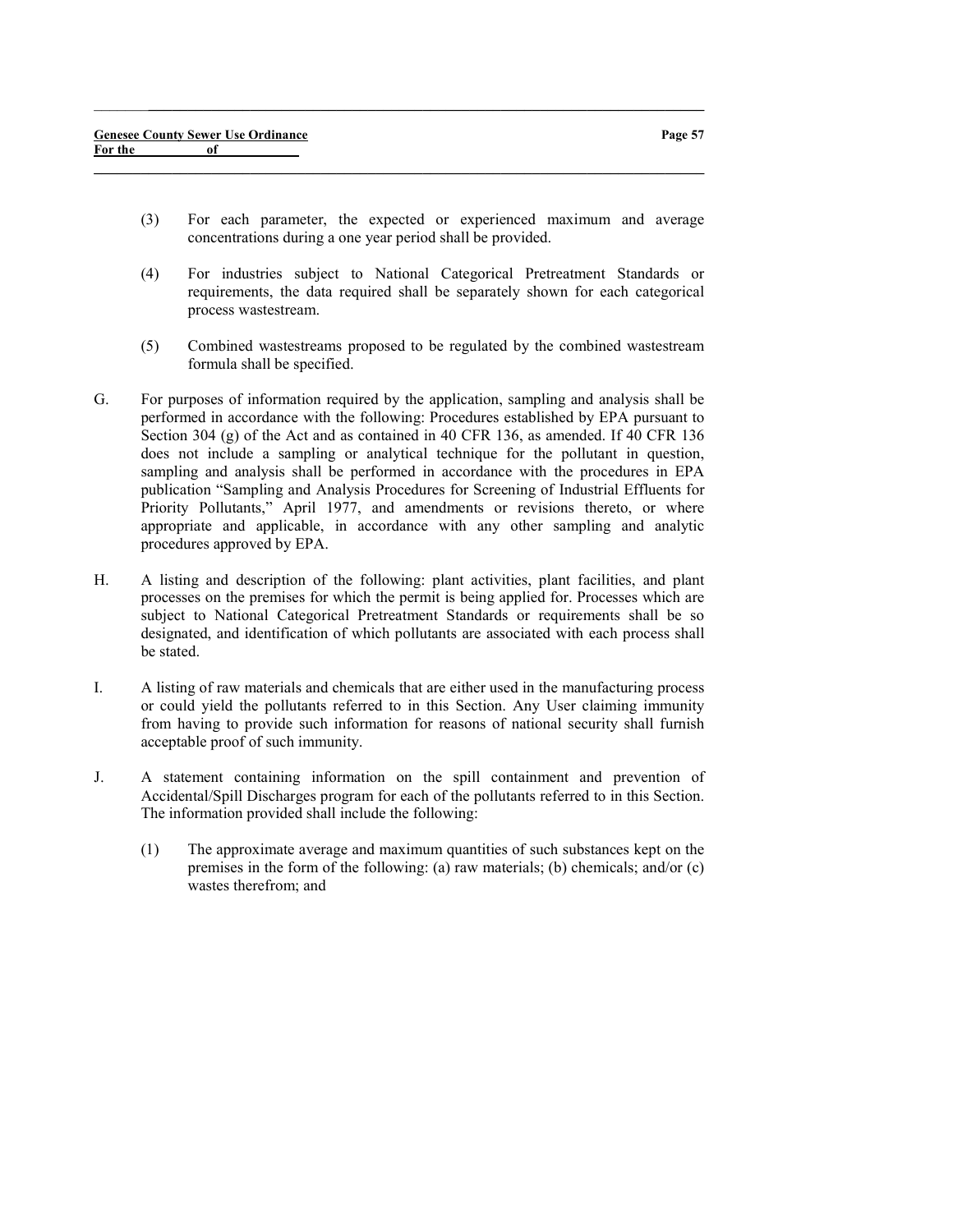(2) The containment capacity for each of the above items.

The following requirements apply for purposes of the spill containment and prevention statement required by this Subsection:

 $\_$  , and the set of the set of the set of the set of the set of the set of the set of the set of the set of the set of the set of the set of the set of the set of the set of the set of the set of the set of the set of th

 $\_$  , and the set of the set of the set of the set of the set of the set of the set of the set of the set of the set of the set of the set of the set of the set of the set of the set of the set of the set of the set of th

For raw materials, chemical solutions or waste materials that do not contain any substance on the Critical Materials Register promulgated by the Michigan Department of Environmental Quality, only substances which are in a form which could readily be carried into the sewerage system and which constitute a concentration of 5% or greater on a dry weight basis in the raw material, chemical solution or waste material are required to be included in the statement. Volumes of less than 55 gallons or the equivalent need not be included unless lesser quantities could cause interference or pass through to the sewerage system.

For raw materials, chemical solutions or waste materials that contain any amount of any substance on the Critical Materials Register promulgated by the Michigan Department of Environmental Quality, the statement shall include the name of the substance and the expected concentration so that the POTW Manager can determine whether or not it may constitute a threat to the POTW if a spill occurs.

- K. The name and address of each laboratory performing analytical work for the User submitting the application.
- L. A description of typical daily and weekly operating cycles for each process in terms of starting and ending times for each of the 7 days of the week.
- M. Average and maximum 24 hour wastewater flow rates, including daily, monthly and seasonal variations, if any; and a list of each national categorical process wastestream flow rate and the cooling water, sanitary water and storm water flow rates separately for each connection to the POTW, and list showing each combined wastestream.
- N. A drawing showing all sewer connections and sampling manholes by the size, location, elevation and points or places of discharges into the POTW;
- O. A flow schematic drawing showing which connections receive each national categorical process wastestream or other process wastestreams, and which connections receive storm water, sanitary water or cooling water;
- P. A schematic drawing showing which sewers handle each combined wastestream.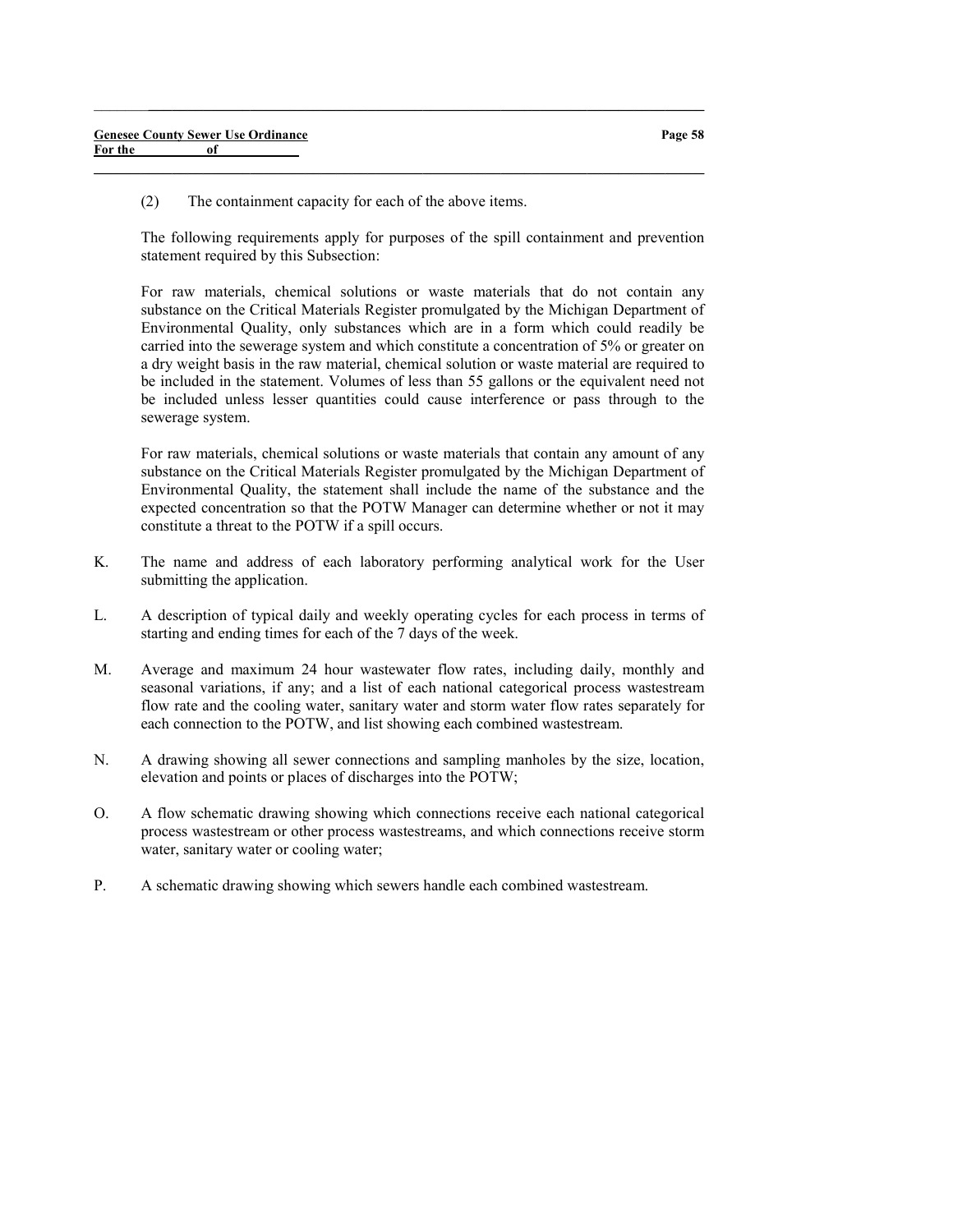Q. Each product produced by type, amount, process or processes and the rate of production as pertains to processes subject to production-based limits under national categorical standards or requirements shall be specified.

 $\_$  , and the set of the set of the set of the set of the set of the set of the set of the set of the set of the set of the set of the set of the set of the set of the set of the set of the set of the set of the set of th

- R. Actual or proposed hours of operation of each pretreatment system for each production process.
- S. A description and schematic drawing showing each pretreatment facility, identifying whether each such facility is of the batch type or continuous process type.
- T. If other than potable water is used, identification of the User's source of intake water together with the types of usage and disposal method of each water source and the estimated wastewater volume from each source.
- U. A statement regarding whether the requirements of this Ordinance and the national categorical pretreatment standards and requirements are being met on a consistent basis; and if not, what additional operation and maintenance work and/or additional construction is required for the User to comply with applicable standards and requirements.
- V. A list of all environmental permits (and, if requested by the POTW Manager, a copy of any environmental permit) held by the User applicable to the premises for which the User Permit is being sought.
- W. Whether additional operation and maintenance (O&M) and/or additional pretreatment is required for the User to meet all applicable federal, state and local pretreatment standards and requirements. If additional O&M or additional pretreatment will be required to meet the applicable standards and requirements, then the User shall indicate the shortest time schedule necessary to accomplish installation or adoption of the additional O&M and/or pretreatment. The completion date in this schedule shall not be longer than the compliance date established for the applicable pretreatment standard. The following conditions shall apply to this schedule:
	- (1) The schedule shall contain progress increments in the form of dates for the commencement and completion of major events leading to the construction and operation of additional pretreatment required for the User to meet the applicable pretreatment standards (including, without limitation, hiring an engineer, completing preliminary plans, completing final plans, executing contracts for major components, commencing construction, completing construction, beginning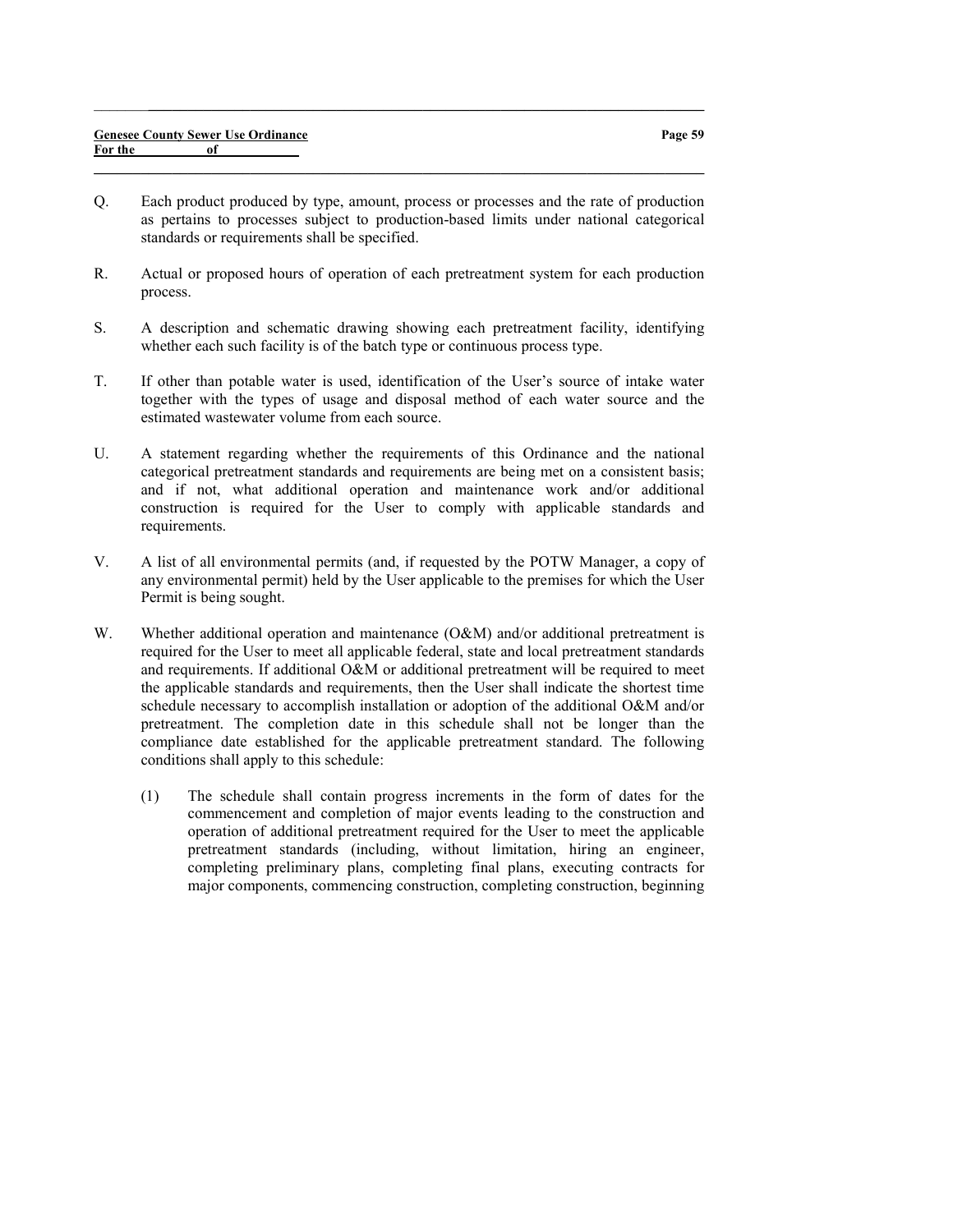operation, and conducting routine operation). No increment referred to above shall exceed 9 months, nor shall the total compliance period exceed 18 months.

- (2) No later than 14 days following each date in the schedule and the final date for compliance, the User shall submit a progress report to the POTW including, at a minimum, whether or not it complied with the increment of progress, the reason for any delay, and if appropriate, the steps being taken by the User to return to the established schedule. In no event shall more than nine months elapse between submission of the progress reports to the POTW.
- X. Any other information determined necessary by the POTW to adequately evaluate the application. To the extent that actual data is not available for a new source, the applicant shall supply estimated or expected information.

 $\_$  , and the set of the set of the set of the set of the set of the set of the set of the set of the set of the set of the set of the set of the set of the set of the set of the set of the set of the set of the set of th

 $\_$  , and the set of the set of the set of the set of the set of the set of the set of the set of the set of the set of the set of the set of the set of the set of the set of the set of the set of the set of the set of th

Y. All applications shall be signed and certified by an "authorized representative" of the User as defined by this Ordinance.

### Section 7.5. Permit Issuance, Denial, or Determination that Permit not Required

- A. The POTW shall evaluate the application information furnished by a User and may require additional information as necessary to complete and properly review the application. No action shall be taken by the POTW on an application (and the 120 day review period as provided by this subsection shall not begin to run) until the application is determined to be complete by the POTW Manager. Within 120 days after the submission of a complete application (unless the POTW and the applicant agree to extend this time period), the POTW shall either issue a User Permit subject to terms and conditions provided by this Ordinance, deny the application, or determine that a permit is not required as provided by this Ordinance.
- B. A User Permit may be denied by the POTW:
	- (1) If the POTW determines that the proposed discharge, or continued discharge, will not comply with all applicable standards and requirements of this Ordinance;
	- (2) If the User refuses, fails or declines to accept the terms and conditions of a permit as proposed to be issued by the POTW;
	- (3) For any reason that would support a suspension or revocation of the permit as provided by this Ordinance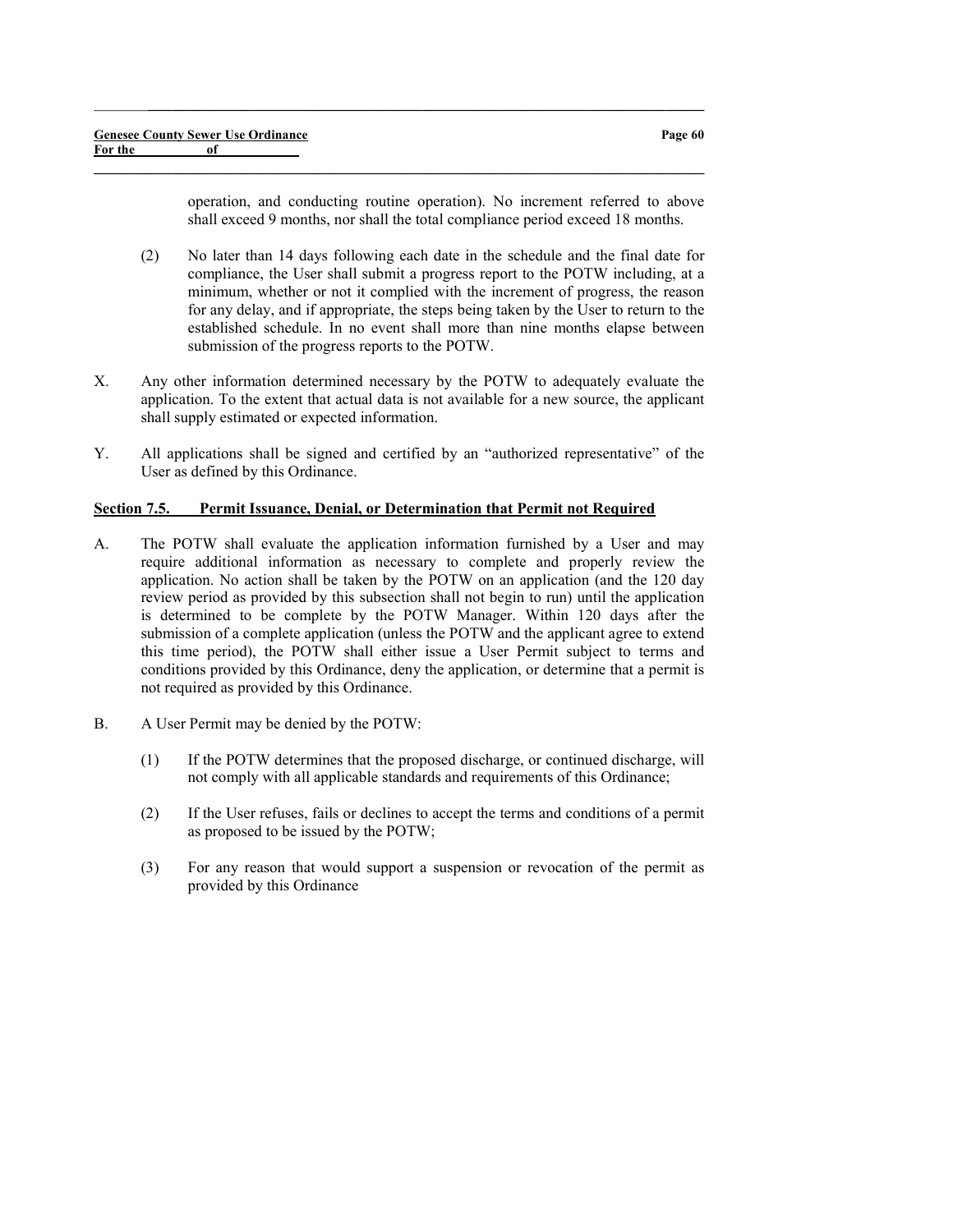(4) If the POTW determines that the POTW cannot adequately or reasonably treat the User's discharge (due to insufficient capacity, the quality or quantity of the pollutants, available POTW resources etc.);

 $\_$  , and the set of the set of the set of the set of the set of the set of the set of the set of the set of the set of the set of the set of the set of the set of the set of the set of the set of the set of the set of th

 $\_$  , and the set of the set of the set of the set of the set of the set of the set of the set of the set of the set of the set of the set of the set of the set of the set of the set of the set of the set of the set of th

- (5) If the POTW is not satisfied that the User has not taken all reasonable steps to prevent, minimize or reduce pollutants in the User's discharge;
- (6) To prevent the discharge of pollutants into the POTW, singly or in combination with other pollutants, for which there is a reasonable potential, as determined by the POTW Manager, to:
	- (a) Not meet applicable pretreatment standards and requirements;
	- (b) Interfere with the operation of the POTW;
	- (c) Pass through the POTW into the receiving waters or the atmosphere;
	- (d) Inhibit or disrupt the POTW's processing, use, or disposal of sludge;
	- (e) Cause health or safety problems for POTW workers; or
	- (f) Result in a violation of the POTW's NPDES permit or of other applicable laws and regulations;
- (7) If the POTW determines that there is not, or will not be, sufficient capacity available (in both wastewater volume and strength) for a proposed discharge in all downstream sewers, pump stations, interceptors, and force mains, including, but not limited to, adequate capacity to accept, treat and dispose of BOD, TSS, or similar materials as required by applicable local, state or federal laws, rules or regulations; or
- (8) For any other reason determined by the POTW Manager as necessary and appropriate to protect the POTW or to meet the purposes and intent of this Ordinance.

## Section 7.6. Permit Conditions

A. User Permits shall be subject to all provisions of this Ordinance and all other applicable regulations, User charges, and fees established by the POTW. Further, User Permits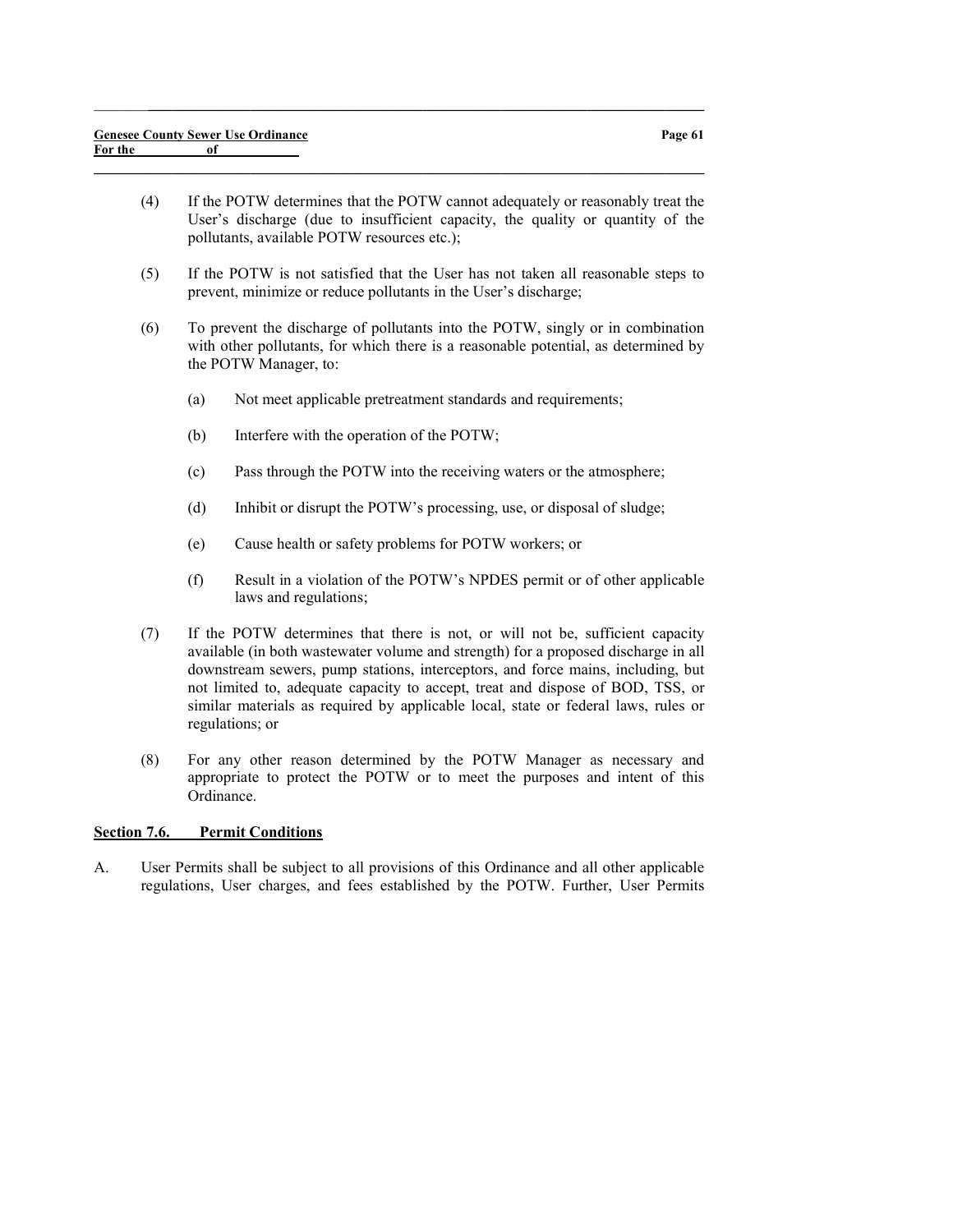incorporate by reference all provisions, regulations and requirements of the Ordinance without setting them forth in full therein.

B. Industrial User Permits shall at a minimum include all of the conditions required by MAC 323.2306(a)(iii). In addition, User Permits shall include any conditions determined reasonably necessary by the POTW Manager to prevent pass through or interference, to protect the quality of the receiving waters, to protect worker health and safety, to facilitate POTW sludge management and disposal, to protect ambient air quality, to protect against damage to the POTW, or to otherwise achieve the objectives of this Ordinance, including, but not limited to, the following:

 $\_$  , and the set of the set of the set of the set of the set of the set of the set of the set of the set of the set of the set of the set of the set of the set of the set of the set of the set of the set of the set of th

- (1) Limits on the average and/or maximum rate of discharge, time of discharge, and/or requirements for flow regulation and equalization.
- (2) Limits on the average and/or maximum concentration, mass, or other measure of identified wastewater constituents or properties.
- (3) Requirements for installation of pretreatment technology or construction of appropriate containment devices, or similar requirements designed to reduce, eliminate, or prevent the introduction of pollutants into the treatment works.
- (4) Development and implementation of spill control plans or other special conditions, including additional management practices necessary to adequately prevent accidental or unanticipated discharges.
- (5) Requirements for installation, maintenance, repair, calibration and operation of inspection and sampling facilities and discharge flow monitors.
- (6) Specifications for monitoring programs which shall include, but are not limited to, sampling locations, frequency of sampling, number, types, and standards for tests, and reporting schedules.
- (7) Compliance schedules.
- (8) Requirements for submission of technical reports or discharge reports.
- (9) Requirements for maintaining and retaining plant records relating to wastewater discharge as specified by the POTW and affording the POTW access to those records.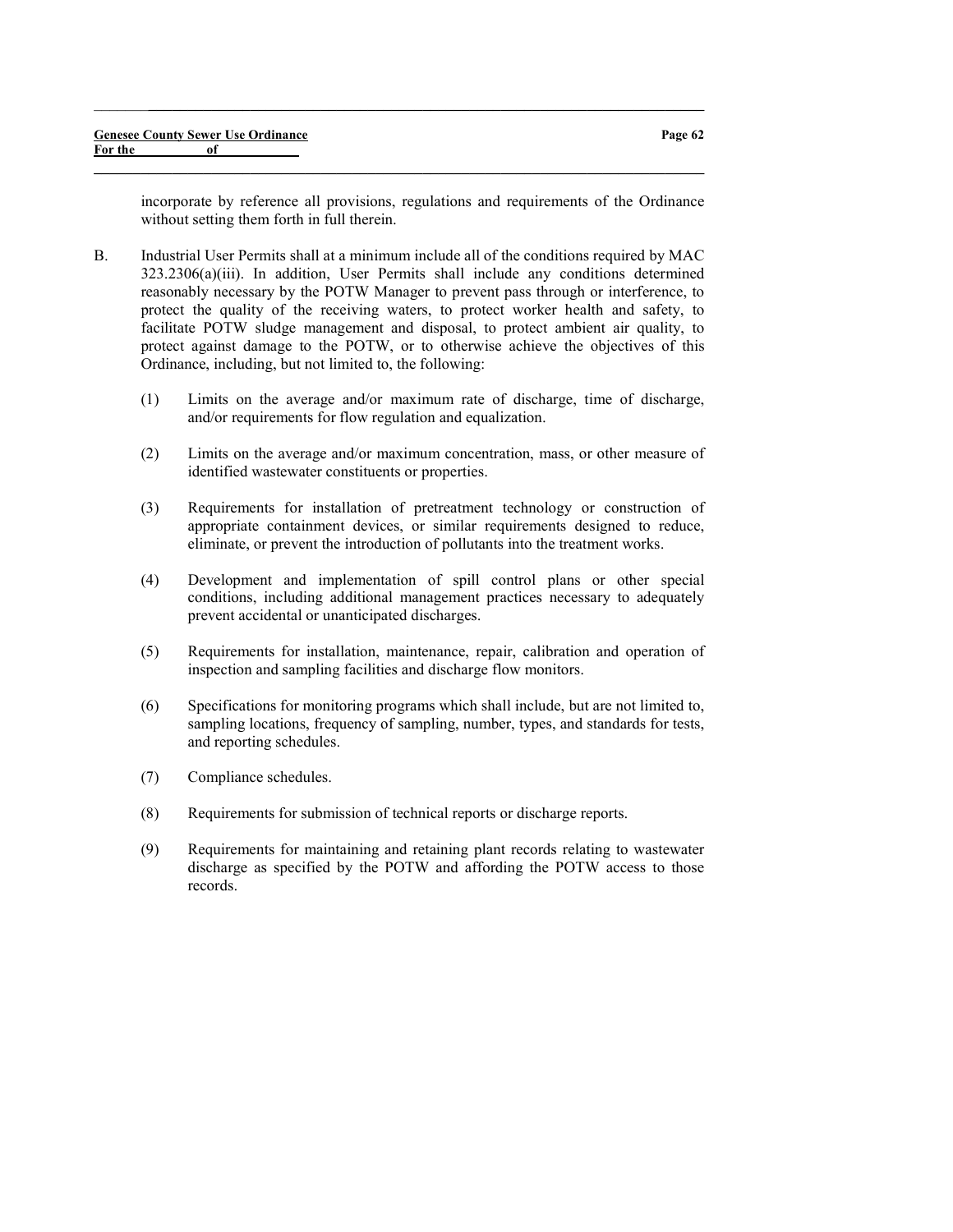(10)) Requirements for notifying the POTW if self-monitoring indicates a violation as provided by Section 8.4 of this Ordinance, and for repeat sampling and analysis as provided by Section 9.6 of this Ordinance.

 $\_$  , and the set of the set of the set of the set of the set of the set of the set of the set of the set of the set of the set of the set of the set of the set of the set of the set of the set of the set of the set of th

- (11) Requirements for notification of any new introductions of wastewater constituents or of any substantial change in the volume or character of the wastewater being introduced into the POTW, including listed or characteristic hazardous waste for which the User has submitted initial notification under MAC R 323.2310(15).
- (12) Requirements for the notification of any change in the manufacturing and/or pretreatment process used by the permittee.
- (13) Requirements for notification of accidental or slug discharges, or discharges that exceed a discharge prohibition.
- (14) Requirements for notification and need for prior approval from the POTW Manager for any proposed change in a sampling location.
- (15) A statement regarding limitations on transferability of the permit.
- (16) A statement of the duration of the permit.
- (17) A statement that compliance with the permit does not relieve the permittee of responsibility for compliance with all applicable pretreatment standards and requirements, including those that become effective during the term of the permit.
- (18) Requirements for a written certification signed by the permittee that acknowledges that the permittee has read and fully understands all terms and conditions of the permit; and acknowledges that the permittee accepts all of the terms and conditions of the permit as written and accepts full responsibility for complying with the permit as approved.
- (19) A statement of applicable civil and criminal penalties for violation of discharge limitations, pretreatment standards and requirements, and compliance schedules.
- (20) Requirements regarding development by a User of a pollutant prevention, minimization or reduction plan (e.g., for mercury or PCBs) or requirements regarding use of best management practices to control, contain, treat, prevent, or reduce the discharge of wastewater, pollutants or other substances to the POTW, or otherwise meet the purposes, policies and objectives of this Ordinance.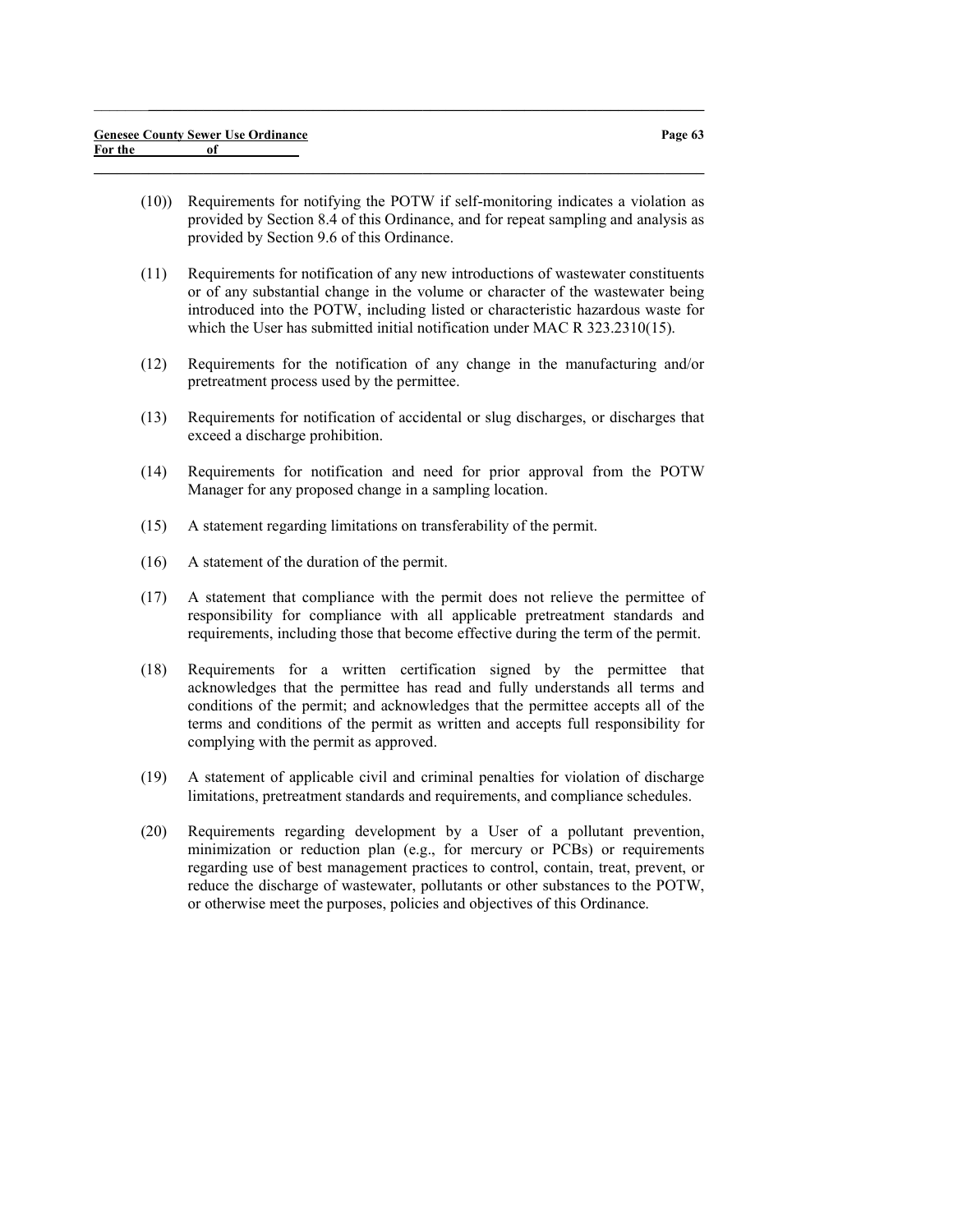(21) Other conditions as determined necessary by the POTW Manager to ensure compliance with this Ordinance and other applicable laws, rules and regulations.

 $\_$  , and the set of the set of the set of the set of the set of the set of the set of the set of the set of the set of the set of the set of the set of the set of the set of the set of the set of the set of the set of th

 $\_$  , and the set of the set of the set of the set of the set of the set of the set of the set of the set of the set of the set of the set of the set of the set of the set of the set of the set of the set of the set of th

If the POTW determines that a User is discharging substances of a quality, in a quantity, or in a location that may cause problems to the POTW or the receiving stream, the POTW has the authority to develop and enforce effluent limits applicable to the User's discharge.

#### Section 7.7. Permit Modifications

A User Permit may be modified by the POTW at any time and for any reason determined necessary by the POTW Manager to assure compliance with the requirements of this Ordinance and other applicable laws and regulations, including, without limitation, any of the following reasons:

- A. To incorporate any new or revised federal, state or local pretreatment standards or requirements, or other applicable requirement of law or regulation.
- B. Material or substantial changes or additions to the permittee's operations, processes, or the character or quality of discharge that were not considered in drafting or issuing the existing permit. It shall be the duty of a User to request an application form and to apply for a modification of the permit within 30 days of any such change(s). The POTW may modify a permit on its own initiative based on its findings or upon reasonable cause to believe that any such change(s) has occurred or threatens to occur.
- C. A change in any condition in the permittee's discharge, facility, production or operations, or in the POTW, that requires either a temporary or permanent reduction or elimination of the permittee's discharge to assure compliance with applicable laws, regulations or the POTW's NPDES permit.
- D. Information indicating that the permitted discharge poses a threat to collection or treatment systems; the POTW's processing, use, or disposal of sludge; POTW personnel; or the receiving waters.
- E. Violation of any terms or conditions of the User's permit.
- F. Misrepresentation or failure to disclose fully all relevant facts in the permit application or in any required report or notice.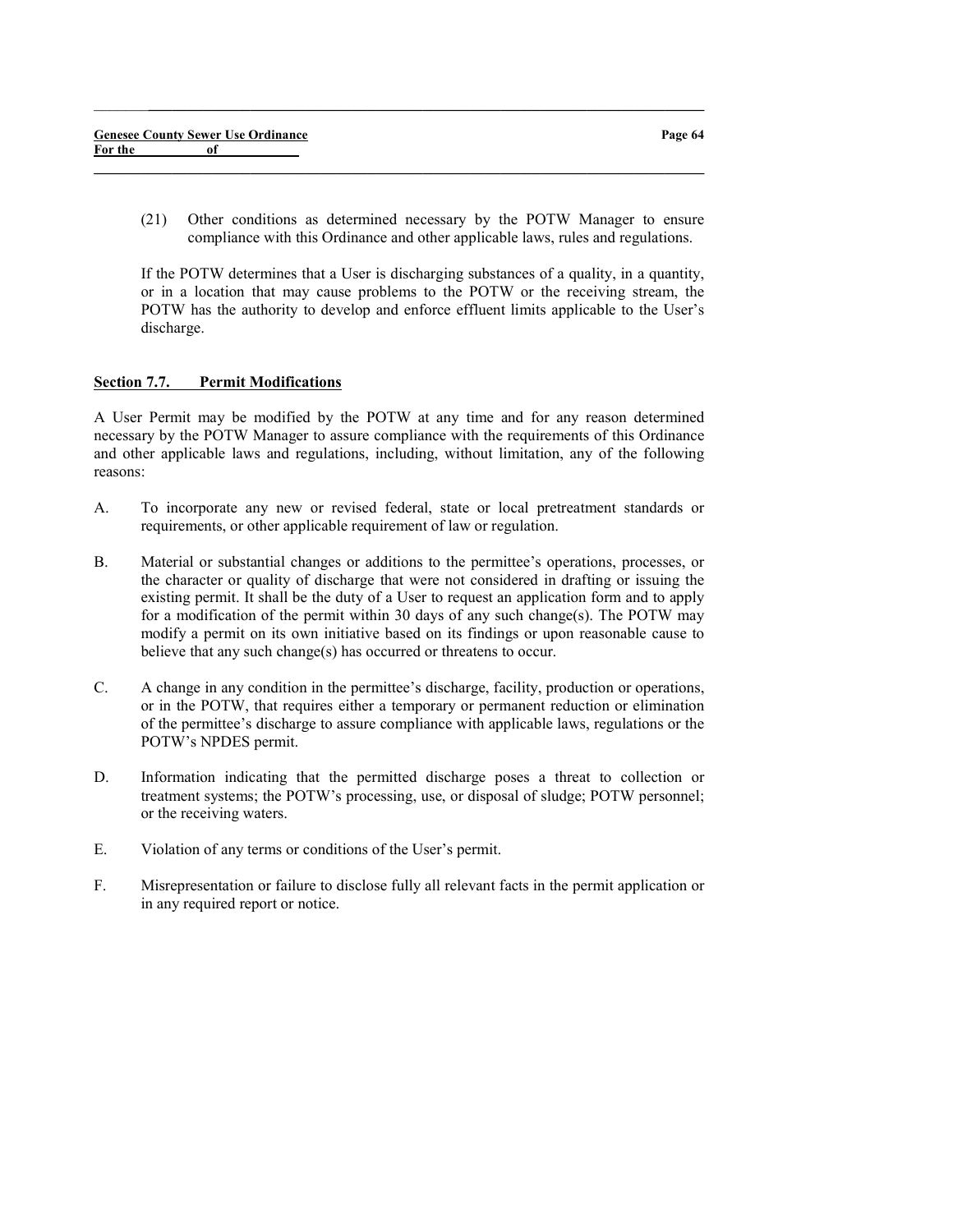G. Revision of, or a grant of a variance from, applicable categorical standards pursuant to 40 CFR 403.13.

 $\_$  , and the set of the set of the set of the set of the set of the set of the set of the set of the set of the set of the set of the set of the set of the set of the set of the set of the set of the set of the set of th

 $\_$  , and the set of the set of the set of the set of the set of the set of the set of the set of the set of the set of the set of the set of the set of the set of the set of the set of the set of the set of the set of th

- H. To correct typographical or other errors in the permit.
- I. To reflect transfer of the facility ownership and/or operation to a new owner or operator.
- J. To add or revise a compliance schedule for the permittee.
- K. To reflect changes or revisions in the POTW's NPDES permit.
- L. To ensure POTW compliance with applicable sludge management requirements promulgated by EPA.
- M. To incorporate any new or revised requirements resulting from reevaluation of the POTW's local limits.
- N. To incorporate a request for modification by the permittee, as determined appropriate by the POTW and provided the request does not create a violation of any applicable requirement, standard, law, rule or regulation.

The permittee shall be informed of any changes in the permit at least 30 days prior to the effective date of the change, unless a shorter time is determined necessary by the POTW to meet applicable laws, to protect human health or the environment, or to facilitate an enforcement action.

### Section 7.8. Permit Duration

- A. Industrial User Permits shall be issued for a specified time period, not to exceed 5 years, subject to modification, reissuance, suspension or revocation as provided by this Article. At the discretion of the POTW, an Industrial User Permit may be issued for a period less than 5 years and may be stated to expire on a specific date.
- B. General User Permits may be issued for any time period determined appropriate by the POTW Manager, subject to modification, reissuance, suspension or revocation as provided by this Article.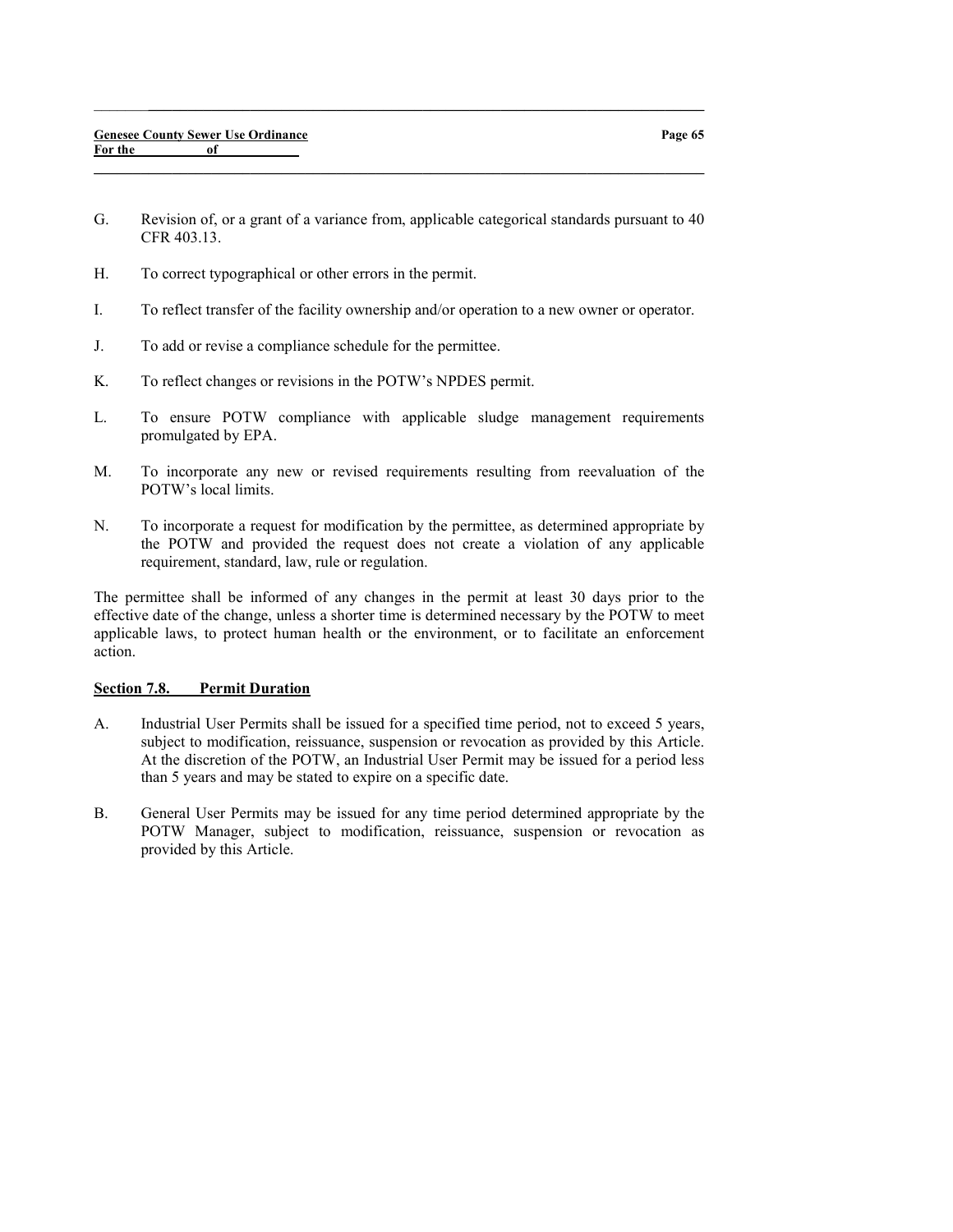#### Section 7.9. Permit Reissuance

A. To apply for reissuance of an existing User Permit, a User must submit a complete permit application to the POTW accompanied by payment of an application fee at least 90 days prior to the expiration of the User's existing permit. The application shall be submitted in a form prescribed by the POTW. It shall be the responsibility of the User to make a timely application for reissuance.

 $\_$  , and the set of the set of the set of the set of the set of the set of the set of the set of the set of the set of the set of the set of the set of the set of the set of the set of the set of the set of the set of th

 $\_$  , and the set of the set of the set of the set of the set of the set of the set of the set of the set of the set of the set of the set of the set of the set of the set of the set of the set of the set of the set of th

B. All User Permits issued to a particular User are void upon the issuance of a new User Permit to that User.

#### Section 7.10. Continuation of Expired Permits

An expired User Permit will continue to be effective until the permit is reissued only if: (a) the User has submitted a complete permit application at least 90 days prior to the expiration date of the User's existing permit; and (b) the failure to reissue the permit, prior to expiration of the previous permit, is not due to any act or failure to act on the part of the User. In all other cases, discharge to the POTW following expiration of a permit is unlawful.

### Section 7.11. Permit Suspension and Revocation

User Permits may be suspended or permanently revoked by the POTW for any reason determined necessary by the POTW to assure compliance with the requirements of this Ordinance, the POTW's NPDES permit, or other applicable laws and regulations, including, without limitation, any of the following reasons:

- A. Falsifying self-monitoring reports.
- B. Tampering with monitoring equipment.
- C. Failure to allow timely and reasonable access to the permittee's premises and records by representatives of the POTW for purposes authorized by this Ordinance, including, without limitation, inspection or monitoring.
- D. Failure to meet effluent limitations.
- E. Failure to pay fines or penalties.
- F. Failure to pay sewer charges.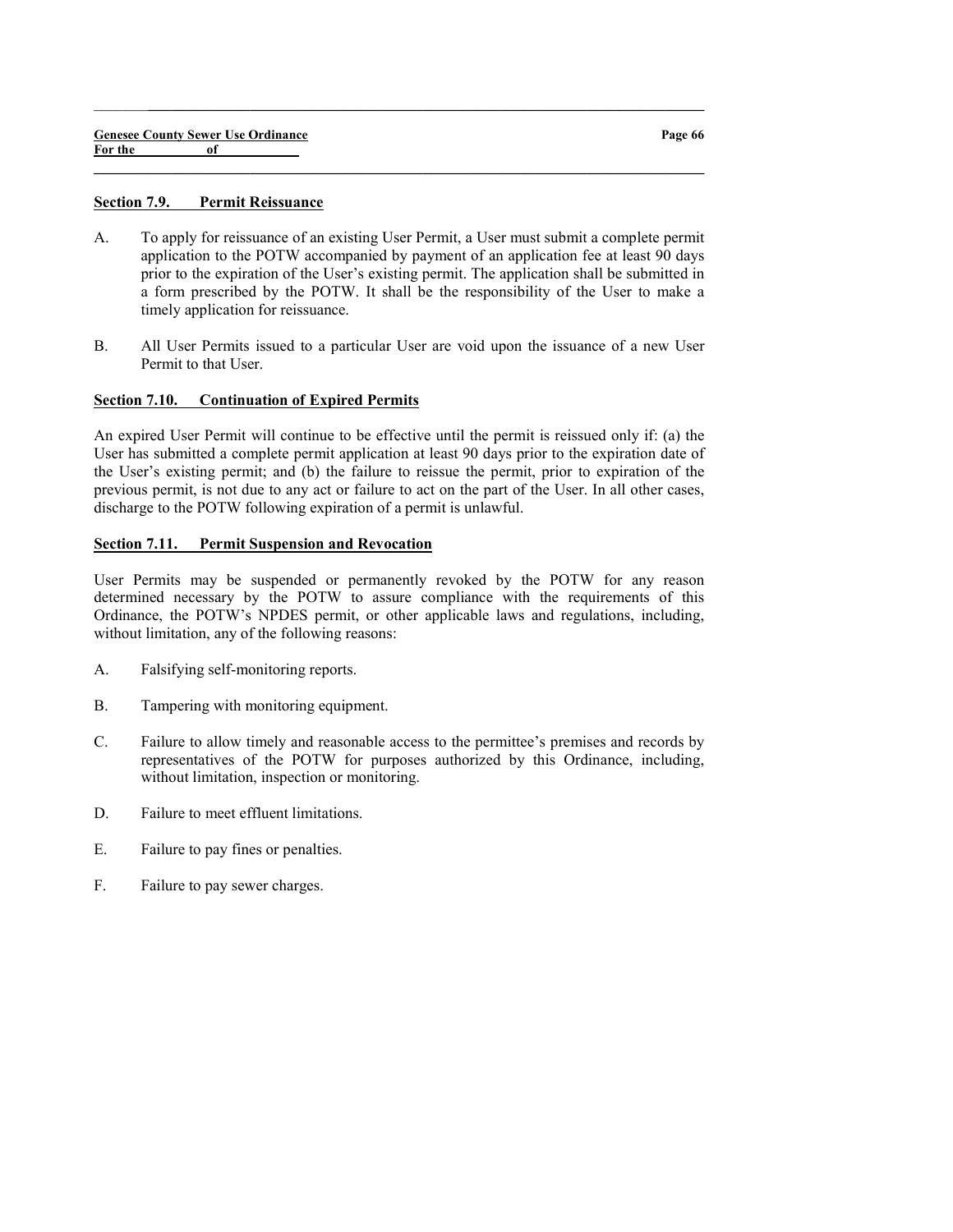- G. Failure to pay permit fees.
- H. Failure to meet compliance schedules.
- I. Failure to comply with any term or condition of the permit, an order, the requirements of this Ordinance, or any final judicial order entered with respect thereto.

 $\_$  , and the set of the set of the set of the set of the set of the set of the set of the set of the set of the set of the set of the set of the set of the set of the set of the set of the set of the set of the set of th

 $\_$  , and the set of the set of the set of the set of the set of the set of the set of the set of the set of the set of the set of the set of the set of the set of the set of the set of the set of the set of the set of th

- J. Failure to comply with any reporting or notice requirement.
- K. Failure to disclose fully all relevant facts in the permit application or during the permit issuance process, or misrepresentation of any relevant fact at any time.
- L. Failure to complete a wastewater survey or the User Permit application.
- M. As determined by the POTW, the discharge permitted by the permit has a reasonable potential to endanger human health or the environment and the threat can be abated only by suspension or revocation of the permit.

Upon suspension or revocation of a permit, a User shall immediately terminate its discharge to the POTW and shall not thereafter recommence discharge without further authorization from the POTW Manager as provided by this Ordinance. The POTW may reissue a revoked permit upon a showing satisfactory to the POTW Manager that the permittee has corrected the violation or condition that led to the revocation. A person who has had a permit revoked may apply for a new permit.

### Section 7.12. Limitations on Permit Transfer

- A. A User Permit is issued to a specific User for discharge from a specific facility and operation and shall not be assigned or transferred or sold to a new or different owner, operator, User, discharger, facility or premises, or to a new or changed facility or operation, without the prior written approval of the POTW. If the transfer of a permit is approved, any succeeding transferee permittee must also comply with the terms and conditions of the existing permit. The POTW shall approve the transfer of a permit only if all of the following conditions are met:
	- (1) The transferor (permittee) shall give at least 30 days advance notice to the POTW of the proposed transfer of the permit (unless a shorter notice period is approved by the POTW in advance). The notice shall include a written certification signed by the proposed transferee that (a) states that the transferee has no present intent to change the facility's operations and processes; (b) identifies the specific date on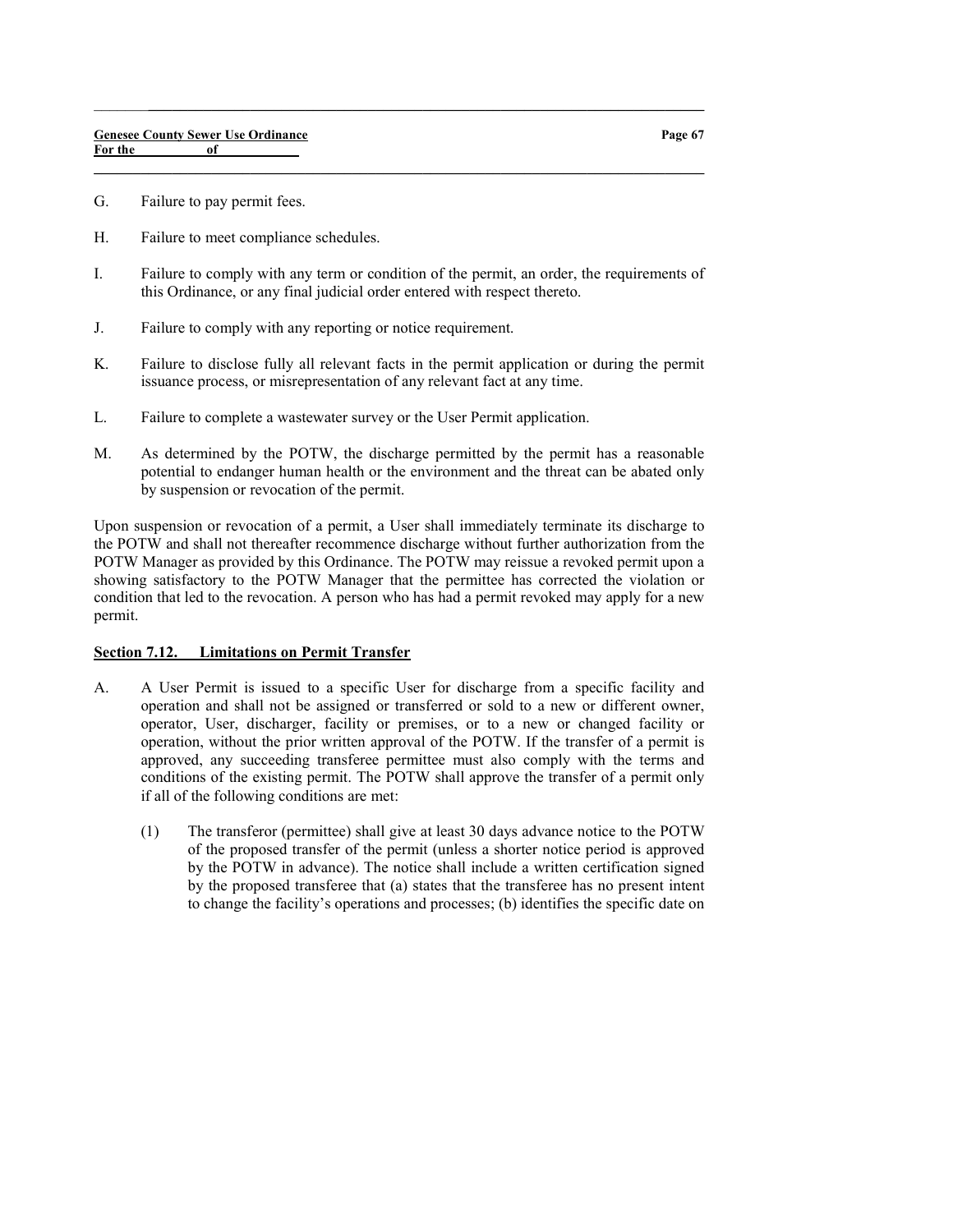which the transfer is to occur; (c) acknowledges that the transferee has read and fully understands all terms and conditions of the permit; and (d) acknowledges that the transferee accepts all of the terms and conditions of the permit as written and accepts full responsibility for complying with the existing permit if the transfer is approved.

(2) As of the date of the proposed transfer, there are no unpaid charges, fines, penalties or fees of any kind due to the POTW and/or the Local Unit from the transferor or the transferee related to use of the POTW.

 $\_$  ,  $\_$  ,  $\_$  ,  $\_$  ,  $\_$  ,  $\_$  ,  $\_$  ,  $\_$  ,  $\_$  ,  $\_$  ,  $\_$  ,  $\_$  ,  $\_$  ,  $\_$  ,  $\_$  ,  $\_$  ,  $\_$  ,  $\_$  ,  $\_$ 

 $\_$  , and the set of the set of the set of the set of the set of the set of the set of the set of the set of the set of the set of the set of the set of the set of the set of the set of the set of the set of the set of th

- (3) Except as to the identity of the new discharger (the transferee), the application materials for the permit to be transferred as originally filed by the transferor, as well as the terms and conditions of the permit itself, are completely accurate with respect to, and fully applicable to, the discharge, facilities, and activities of the transferee.
- B. If the transfer of a permit is approved, the POTW shall make the necessary minor modifications to the permit to show the transferee as the permittee, and a copy of the permit shall be provided to the transferee for signature and certification by the transferee as provided by Section 8.10 of this Ordinance. The transferor (permittee) shall remain liable for any discharges to the POTW from the facility (along with any other persons actually discharging from the facility to the POTW) until a transfer of the permit has been approved as provided by this Section.
- C. This Section is not intended to, and shall not be construed to, limit in any way the transfer of ownership of the property involved.
- D. Any attempt to transfer a User Permit that does not comply with the requirements of this Section renders the permit void as of the date of the invalid transfer.

#### Section 7.13. Duty to Provide Information

Users shall furnish to the POTW any available information that the POTW requests to determine whether cause exists for modifying, revoking and reissuing, or terminating a User Permit, to determine compliance with a permit, to determine whether a permit is required, or as otherwise determined necessary by the POTW. Users shall also, upon request, furnish to the POTW copies of any records required to be kept by a permit. The information and records requested by the POTW shall be provided by the User to the POTW within 24 hours of the request, unless an alternative time frame is specified by the POTW when making the request or unless the POTW allows additional time for the User to submit the requested information based on a showing by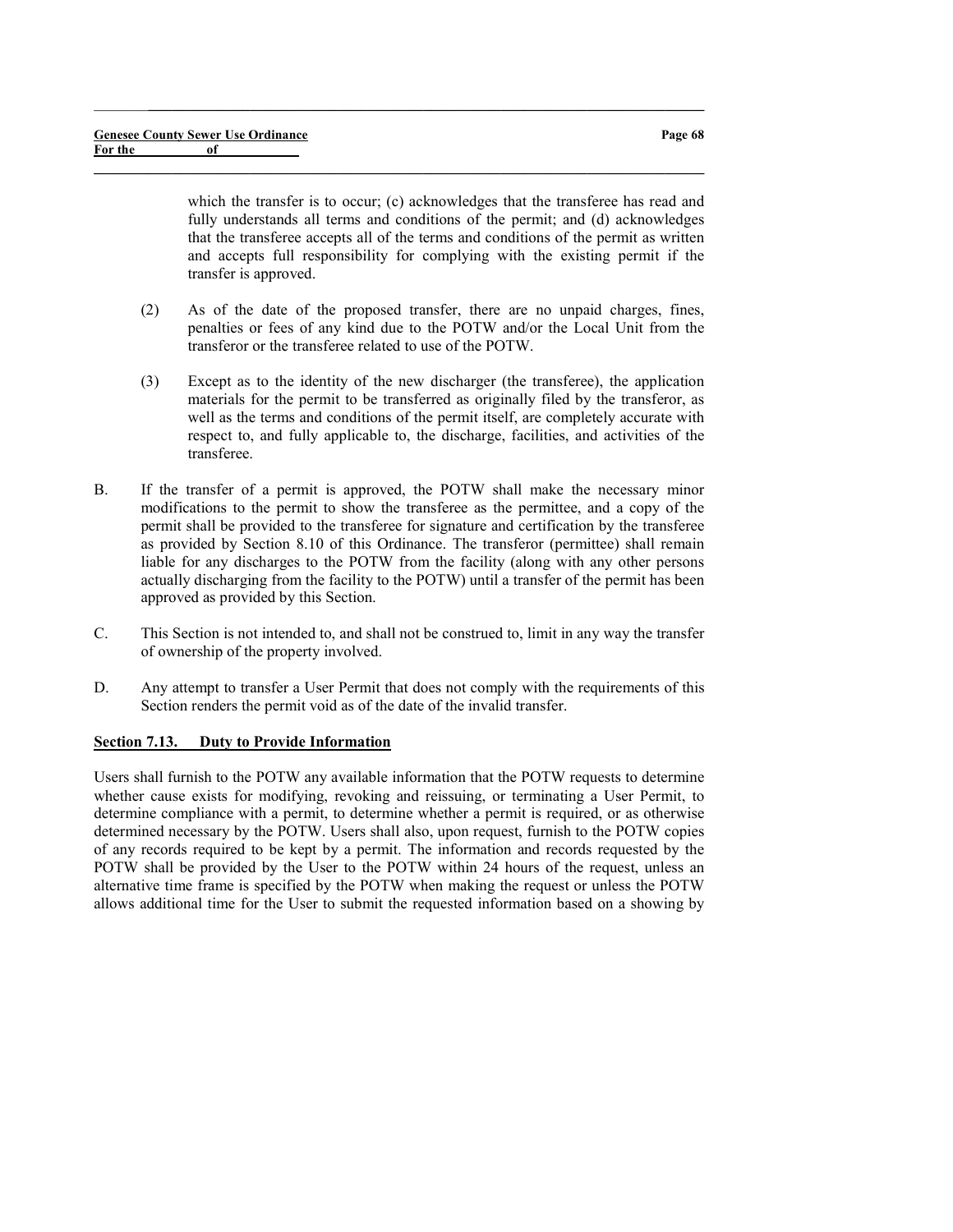|         | <b>Genesee County Sewer Use Ordinance</b> | Page 69 |
|---------|-------------------------------------------|---------|
| For the |                                           |         |
|         |                                           |         |

the User of good cause for any delay. The User's failure to submit the requested information to the POTW within 24 hours (or within any alternate time period approved by the POTW as provided by this Section) shall constitute a violation of this Ordinance.

 $\_$  ,  $\_$  ,  $\_$  ,  $\_$  ,  $\_$  ,  $\_$  ,  $\_$  ,  $\_$  ,  $\_$  ,  $\_$  ,  $\_$  ,  $\_$  ,  $\_$  ,  $\_$  ,  $\_$  ,  $\_$  ,  $\_$  ,  $\_$  ,  $\_$ 

# Section 7.14. Permit Appeals

Except as otherwise provided by this Section, an appeal to the POTW Board of Appeals of any final decision made by the POTW Manager in connection with issuing or implementing a User Permit shall be governed by Article 18 of this Ordinance. An appealing party must specify in its notice of appeal the action of the POTW being appealed and the grounds for the appeal. If a particular permit provision is objected to, the notice of appeal must specify the reasons for the objection, and the alternative provision, if any, sought to be placed in the permit. The effectiveness of a permit or any final decision made by the POTW Manager shall not be stayed pending a decision by the POTW Board of Appeals. If, after considering the record on appeal including any statements provided by the POTW in response to the appeal, the POTW Board of Appeals determines that a permit or any provision of a permit should be reconsidered, the Board shall remand the matter to the POTW Manager for further action as determined appropriate by the Board. Specific provisions of a permit that are remanded by the POTW Board of Appeals for reconsideration by the POTW Manager shall be stayed pending further final action taken by the POTW Manager as required by the decision of the Board. A decision of the POTW Board of Appeals not to remand any matter shall be considered final administrative action for purposes of judicial review.

## Section 7.15. Permits Not Stayed

Except as otherwise expressly provided by Section 7.14, no action taken or request filed by any permittee shall operate to stay the effect of any permit or of any provision, term or condition of any permit, including, without limitation, a request for permit modification, reissuance, or transfer, or a notification of planned changes or anticipated noncompliance.

## Section 7.16. Permit Fees

User Permit fees shall be established, paid and collected as provided by this Article and Article 21.

## ARTICLE 8 – REPORTING AND NOTICE REQUIREMENTS

All Nondomestic Users (and any other User as required by the POTW Manager) shall comply with the minimum reporting and notice requirements provided by this Article, as follows: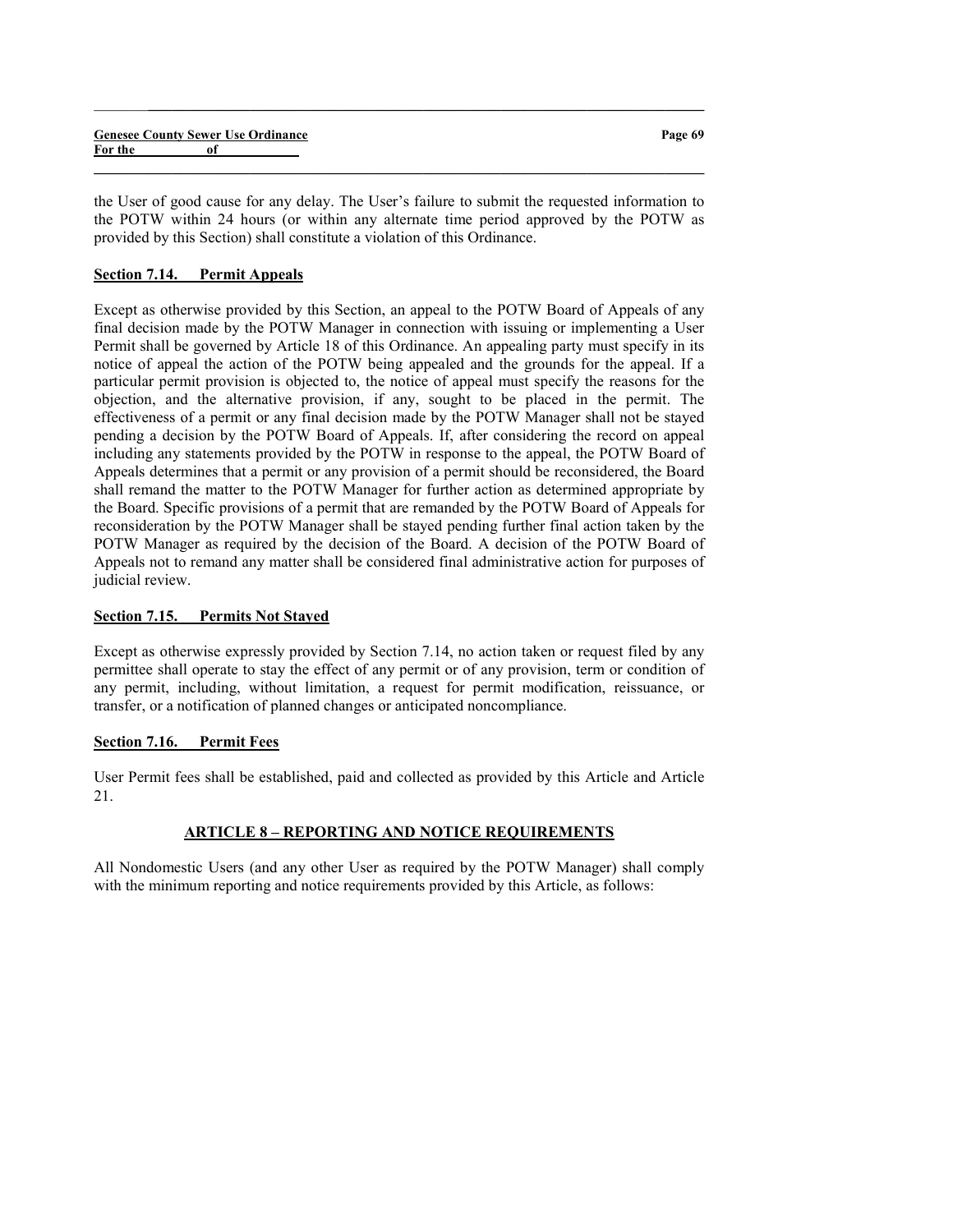#### Section 8.1. Reports By Nondomestic Users Regarding Categorical Pretreatment Standards and Requirements

 $\_$  ,  $\_$  ,  $\_$  ,  $\_$  ,  $\_$  ,  $\_$  ,  $\_$  ,  $\_$  ,  $\_$  ,  $\_$  ,  $\_$  ,  $\_$  ,  $\_$  ,  $\_$  ,  $\_$  ,  $\_$  ,  $\_$  ,  $\_$  ,  $\_$ 

- A. Baseline Monitoring Reports. Within 180 days after the effective date of a categorical pretreatment standard, or 180 days after the final administrative decision made upon a category determination submission under MAC R 323.2311(2) whichever is later, an existing Nondomestic User subject to the categorical pretreatment standards and that currently discharges or is scheduled to discharge to the POTW shall submit a report to the POTW as required by MAC R 323.2310(2). At least 90 days prior to commencement of discharge, new sources, and sources that become Nondomestic Users subsequent to the promulgation of an applicable categorical pretreatment standard shall submit the reports to the POTW as required by MAC R 323.2310(2). Any changes to the information required to be submitted by a Nondomestic User pursuant to MAC R 323.2310(2)(a) through (e) shall be submitted by the User to the POTW within 60 days of when the User becomes aware of the change.
- B. Reports on Compliance with Categorical Pretreatment Standard Deadline. Within 90 days following the date for final compliance with applicable categorical pretreatment standard or, in the case of a new source, following commencement of the discharge to the POTW, any Nondomestic User subject to categorical pretreatment standards and requirements shall submit the reports to the POTW required by MAC R 323.2310(3).
- C. Periodic Reports on Continued Compliance. Any Nondomestic User subject to a categorical pretreatment standard, after the compliance date of the categorical pretreatment standard, or, in the case of a new source, after commencement of the discharge into the public sewer or POTW, shall submit the periodic reports to the POTW required by MAC R 323.2310(4). These periodic reports shall be submitted at least once every 6 months (during the months of April and October unless alternate months are approved by the POTW), unless required more frequently by the applicable pretreatment standard, by the POTW, or by the State. The reports shall include a record of all average and maximum daily flows during the reporting period, except that the POTW may require more detailed reporting of flows. All flows shall be reported on the basis of actual measurement unless the POTW agrees, due to cost or nonfeasibility, to accept reports of average and maximum flows estimated using techniques approved by the POTW. The combined wastestream formula may be used for reporting purposes after the initial information has been furnished to the POTW, provided there has been no change to the elements composing the combined wastestream. The results of sampling of the discharge and analysis of pollutants appearing in the report shall be cross-referenced to the related flow and mass to determine compliance with National Categorical Pretreatment Standards.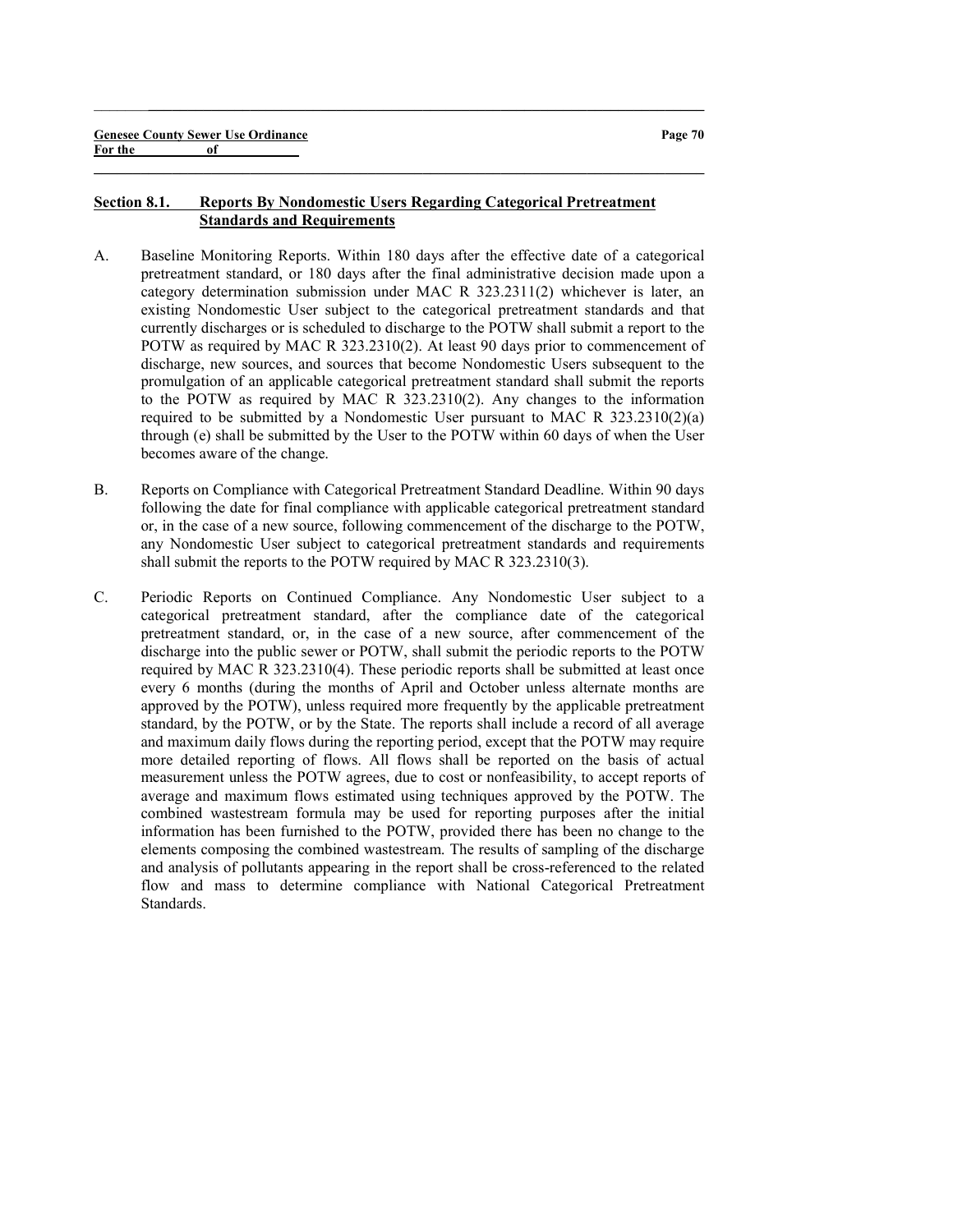### Section 8.2. Reports Required for Nondomestic Users Not Subject to Categorical Pretreatment Standards

A. All Nondomestic Users not subject to categorical pretreatment standards shall submit to the POTW periodic reports providing information regarding the quality and quantity of wastewater and pollutants discharged into the POTW (including, without limitation, information regarding the nature, concentration (or mass), and flow of the discharge). These reports shall be based on sampling and analysis performed in the period covered by the report in accordance with the sampling, analysis and monitoring requirements provided by Article 9 of this Ordinance.

 $\_$  ,  $\_$  ,  $\_$  ,  $\_$  ,  $\_$  ,  $\_$  ,  $\_$  ,  $\_$  ,  $\_$  ,  $\_$  ,  $\_$  ,  $\_$  ,  $\_$  ,  $\_$  ,  $\_$  ,  $\_$  ,  $\_$  ,  $\_$  ,  $\_$ 

 $\_$  , and the set of the set of the set of the set of the set of the set of the set of the set of the set of the set of the set of the set of the set of the set of the set of the set of the set of the set of the set of th

- B. For significant industrial Users, the reports shall be submitted at least once every 6 months for the preceding 6 months (during the months of April and October unless alternate months are specified by the POTW), unless required more frequently by the POTW.
- C. If required by the POTW for Nondomestic Users other than significant industrial Users, the reports shall be submitted at least once every 12 months for the preceding 12 months (during the month of October unless an alternate month is specified by the POTW), unless required more frequently by the POTW.
- D. The reports for all Nondomestic Users shall be submitted on forms provided by (or in a format required by) the POTW, and shall include, without limitation, the volume of wastewater; the concentration of pollutants; the names of all person(s) responsible for operating and maintaining any pretreatment equipment, pretreatment processes, or responsible for wastewater management at the User's facilities, with a brief description of each person's duties; information regarding materials or substances that may cause interference or pass through; and any other information deemed necessary by the POTW to assess and assure compliance with applicable discharge requirements or to safeguard the operation of the POTW.

### Section 8.3. Notice by User of Potential Problems

All Nondomestic Users, whether or not subject to categorical pretreatment standards, shall notify the POTW immediately by telephone of all discharges by the User that could cause problems to the POTW, including, without limitation, accidental discharges, slug loadings, discharges of a non-routine, episodic nature, non-customary batch discharge, or discharges that exceed a discharge prohibition or limitation provided by this Ordinance. The notification shall include available information regarding the location of the discharge, its volume, duration, constituents,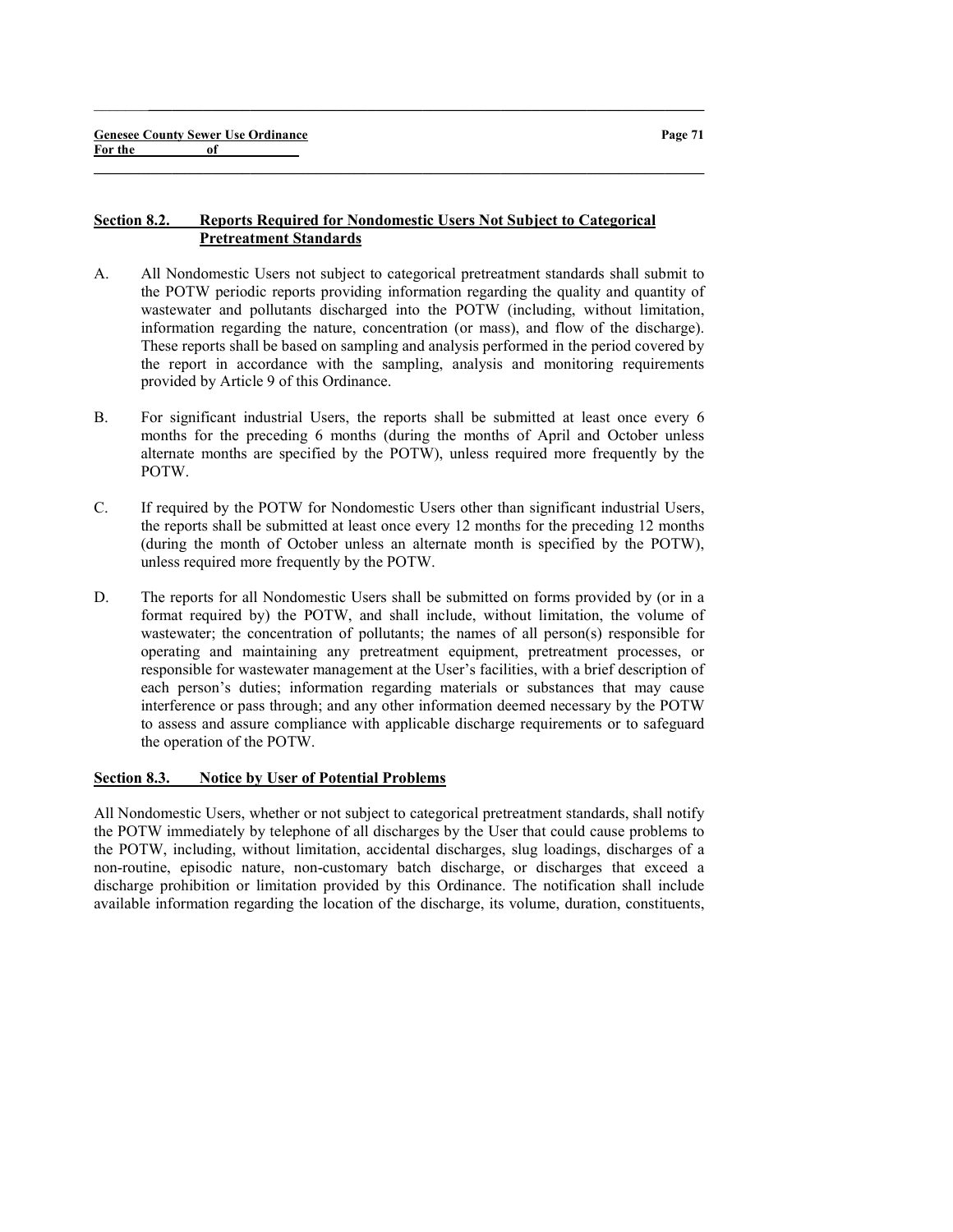|         |    | <b>Genesee County Sewer Use Ordinance</b> |
|---------|----|-------------------------------------------|
| For the | оf |                                           |

loading and concentrations, corrective actions taken and required, and other available information as necessary to determine what impact the discharge may have on the POTW. A detailed written report providing the same and any additional available information (including specifying the measures that will be taken by the User to prevent similar future discharges) shall also be provided by the User to be received by the POTW Manager within 5 days of the incident.

 $\_$  ,  $\_$  ,  $\_$  ,  $\_$  ,  $\_$  ,  $\_$  ,  $\_$  ,  $\_$  ,  $\_$  ,  $\_$  ,  $\_$  ,  $\_$  ,  $\_$  ,  $\_$  ,  $\_$  ,  $\_$  ,  $\_$  ,  $\_$  ,  $\_$ 

 $\_$  , and the set of the set of the set of the set of the set of the set of the set of the set of the set of the set of the set of the set of the set of the set of the set of the set of the set of the set of the set of th

### Section 8.4. Notice by User of Violation of Pretreatment Standards

If sampling performed by an Nondomestic User indicates a violation, the User shall notify the POTW within 24 hours of becoming aware of the violation (and shall comply with other applicable requirements provided by Section 9.6 regarding repeat sampling and analysis).

### Section 8.5. Notice by User of Changed Discharge or Change in User Status

- A. A Nondomestic User shall promptly notify the POTW in advance of any substantial change in the volume or character of pollutants in its discharge, or of any facility expansion, production increase, or process modifications that could result in a substantial change in the volume or character of pollutants in its discharge.
- B. For purposes of this Section, "promptly" means as soon as reasonably possible, but in no event less than 60 days before the change.
- C. For purposes of this Section, "substantial change" includes, without limitation, any of the following:
	- (1) The discharge of any amount of a pollutant not identified in the User's permit application or in the permit issued.
	- (2) An increase in concentration (or degree) of any pollutant that exceeds 10% of the concentration (or degree) for the pollutant as indicated in any report required under Section 8.1 or 8.2;.
	- (3) An increase in discharge volume that exceeds 10% of the volume as indicated in any report required under Section 8.1 or 8.2.
	- (4) Any increase in the amount of any hazardous wastes discharged, including, without limitation, the hazardous wastes for which the User has submitted initial notification under Section 8.6 of this Ordinance.
	- (5) The discharge of any ground waters purged for a removal or remedial action.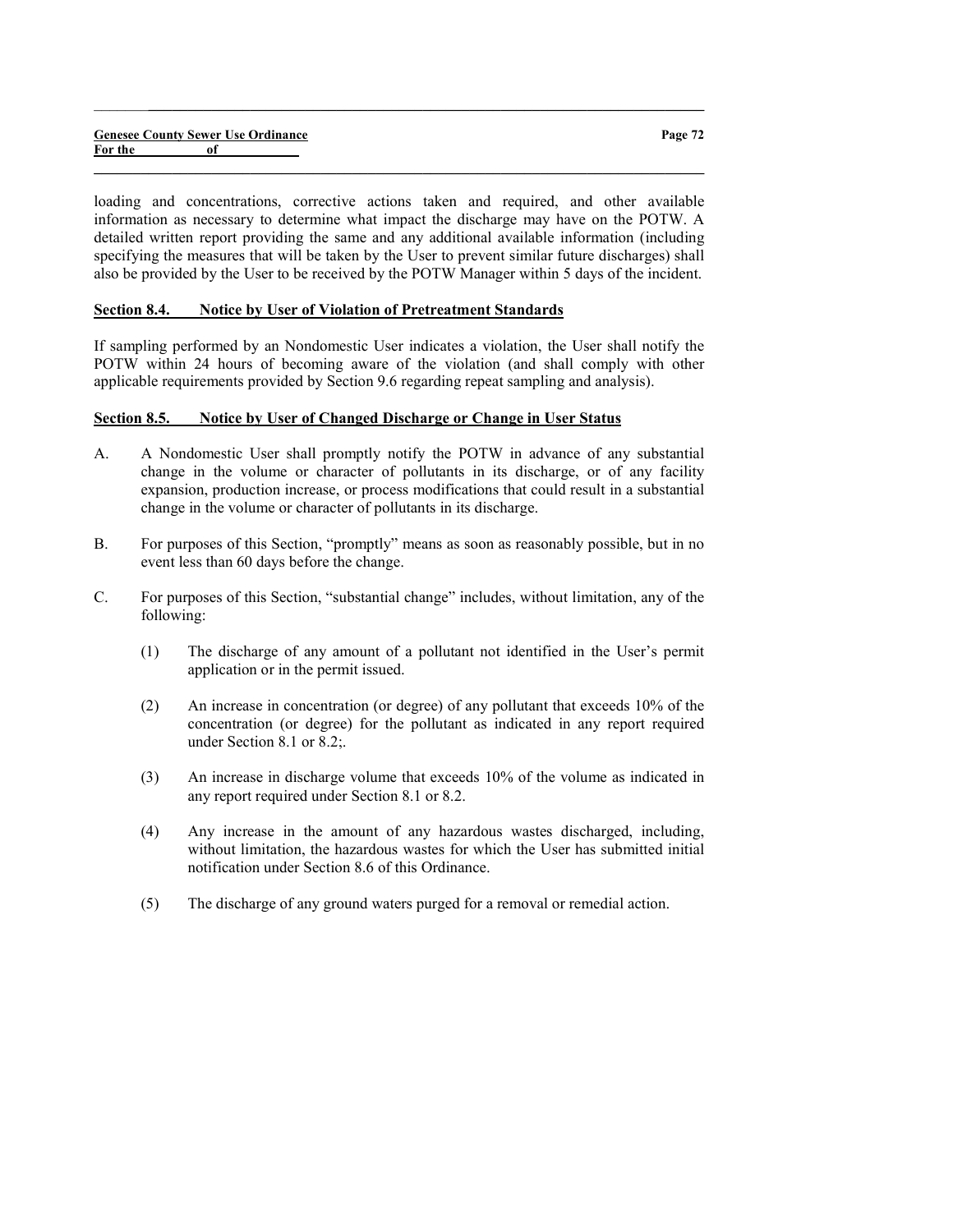(6) The discharge of any pollutants that are present in the discharge due to infiltration.

 $\_$  ,  $\_$  ,  $\_$  ,  $\_$  ,  $\_$  ,  $\_$  ,  $\_$  ,  $\_$  ,  $\_$  ,  $\_$  ,  $\_$  ,  $\_$  ,  $\_$  ,  $\_$  ,  $\_$  ,  $\_$  ,  $\_$  ,  $\_$  ,  $\_$ 

 $\_$  , and the set of the set of the set of the set of the set of the set of the set of the set of the set of the set of the set of the set of the set of the set of the set of the set of the set of the set of the set of th

- (7) A change in discharge that may convert a Nondomestic User into a significant industrial User, or a Nondomestic User into a categorical User.
- (8) A change in discharge that would cause a change in the categorical standards that apply to the User.
- D. In determining whether to accept any changed discharge, or, if so, under what conditions, the POTW shall evaluate the changed discharge pursuant to the general and specific discharge prohibitions under Section 6.1 and other applicable provisions of this Ordinance. The User may be required to submit such information as may be deemed necessary to evaluate the changed condition, including the submission of a User Permit application.
- E. No User shall implement the planned changed conditions until and unless the POTW Manager or his/her designee has responded to the User's notice.
- F. This Section shall not be construed to authorize a discharge that exceeds a discharge prohibition or limitation provided by this Ordinance or a permit.

### Section 8.6. Notice By User Regarding Wastes That Are Otherwise Hazardous

Any Nondomestic User that discharges to the POTW a substance that, if disposed of other than by discharge to the POTW, would be a hazardous waste under 40 CFR part 261 or under the rules promulgated under the state hazardous waste management act (Part 111 of Act 451 of the Public Acts of Michigan of 1994, MCL §§ 324.11101 et seq., as amended) shall notify the POTW Manager, the U.S. EPA Region V Waste Management Article Director, and the Chief of the Waste Management Section of the Michigan Department of Environmental Quality, of the discharge as required by MAC R 323.2310(15).

#### Section 8.7. Notice by User Regarding Installation of New Pretreatment Facilities

Within 5 days after completing installation of new pretreatment facilities, the User shall notify the POTW Manager in writing of the time and date when it intends to commence operation of the new facilities, and the identity of the person who will conduct any tests to be performed. The pretreatment facilities shall not be placed in regular operation until adequate tests have been conducted to establish that the discharges will comply with the requirements of this Ordinance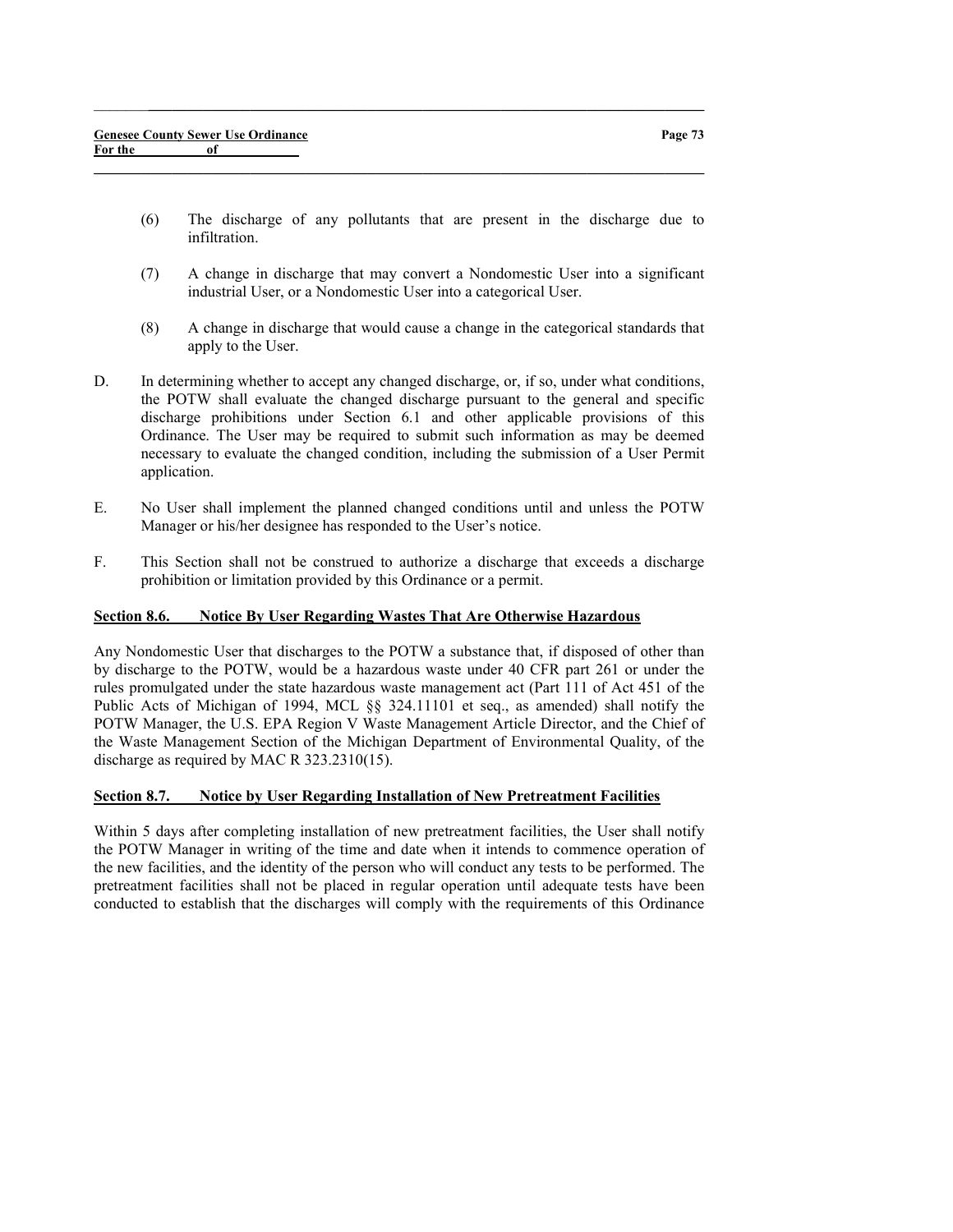and other applicable laws and regulations. Upon prior written request by the POTW Manager, the User shall allow a representative of the POTW to observe the tests at the time they are conducted. The cost of the tests shall be paid by the User.

 $\_$  , and the set of the set of the set of the set of the set of the set of the set of the set of the set of the set of the set of the set of the set of the set of the set of the set of the set of the set of the set of th

 $\_$  ,  $\_$  ,  $\_$  ,  $\_$  ,  $\_$  ,  $\_$  ,  $\_$  ,  $\_$  ,  $\_$  ,  $\_$  ,  $\_$  ,  $\_$  ,  $\_$  ,  $\_$  ,  $\_$  ,  $\_$  ,  $\_$  ,  $\_$  ,  $\_$ 

# Section 8.8. Other Reports and Notices Required by this Article or by Other Applicable Laws and Regulations

Users shall comply with all other reporting or notice requirements as provided by this Ordinance, by any notice, order or permit issued under this Ordinance, or as required by any other applicable law or regulation, including, without limitation, the reporting and notice requirements in connection with accidental discharge (Article 10), upset (Article 11), bypass (Article 12), and any other reports or notice requirements determined necessary by the POTW to assess and assure compliance with the requirements of this Ordinance.

### Section 8.9. Requirements Applicable to All Required Reports and Notifications

All reports and notifications submitted by a User to the POTW as required by this Ordinance (or by any order, permit or determination issued or made pursuant to this Ordinance) shall meet the following requirements:

- A. All reports required by this Ordinance shall be based upon data obtained through appropriate sampling and analysis performed during the period covered by the report. The data shall be representative of conditions occurring during the applicable reporting period.
- B. If a User monitors any pollutant (or measures flow) more frequently than required by this Ordinance or a User Permit, using the monitoring, sampling and analytical procedures as required by Section 9.1, the results of all such additional monitoring shall be included in any report or notification submitted pursuant to this Ordinance.
- C. The POTW Manager may require that reports, notifications, and other required documents and data be submitted in a standardized format, as specified by the POTW Manager.
- D. If the POTW instead of a User collects all of the information, including flow data, required for a report required by Sections 8.1 or 8.2, the POTW Manager may in his or her discretion waive the requirement that the report be submitted by the User.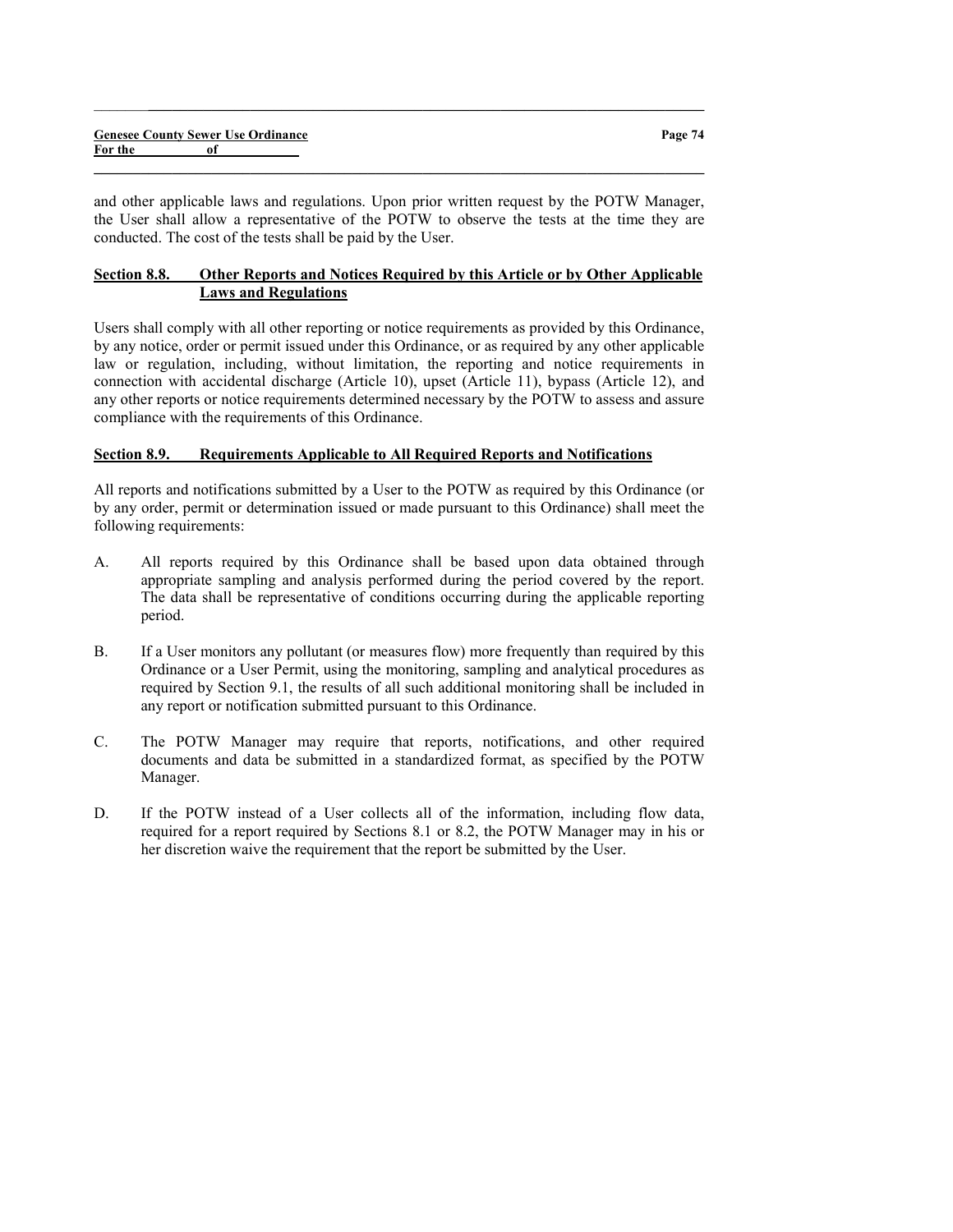$\_$  , and the set of the set of the set of the set of the set of the set of the set of the set of the set of the set of the set of the set of the set of the set of the set of the set of the set of the set of the set of th

 $\_$  ,  $\_$  ,  $\_$  ,  $\_$  ,  $\_$  ,  $\_$  ,  $\_$  ,  $\_$  ,  $\_$  ,  $\_$  ,  $\_$  ,  $\_$  ,  $\_$  ,  $\_$  ,  $\_$  ,  $\_$  ,  $\_$  ,  $\_$  ,  $\_$ 

- F. Written reports and notifications will be deemed to have been submitted to the POTW, unless otherwise specified by the POTW Manager, as follows:
	- 1. If mailed, on the date postmarked.
	- 2. The date of receipt of the report shall govern for reports or notifications which are not mailed, postage prepaid, into a mail facility serviced by the United States Postal Service, including, but not limited to, reports or notifications that are handdelivered, faxed, or emailed.
	- 3. Written reports and notifications may be submitted to the POTW by fax or email (or by any means other than mail or hand-delivery) only with the prior approval of the POTW on a case-by-case basis. The report or notification shall be sent to the fax number or email address specified by the POTW.
- G. All written reports and notifications submitted by mail or hand-delivery shall be sent or delivered to the following address:

POTW Manager Anthony Ragnone WWTP 9290 Farrand Road Montrose, MI 48457

H. Failure to provide the reports and notifications required by this Ordinance constitutes an independent violation of this Ordinance. However, compliance with applicable reporting and notification requirements shall not relieve a User of any expense, loss, damage, or other liability that may be incurred as a result of damage to the POTW, fish kills, or any other damage to person or property; nor shall such report or notification relieve a User of any fines, penalties, or other liability that may be imposed by applicable laws or regulations. Further, the reporting and notification requirements required by this Ordinance shall not be construed to authorize a discharge that exceeds a discharge prohibition or limitation under this Ordinance or other applicable laws or regulations.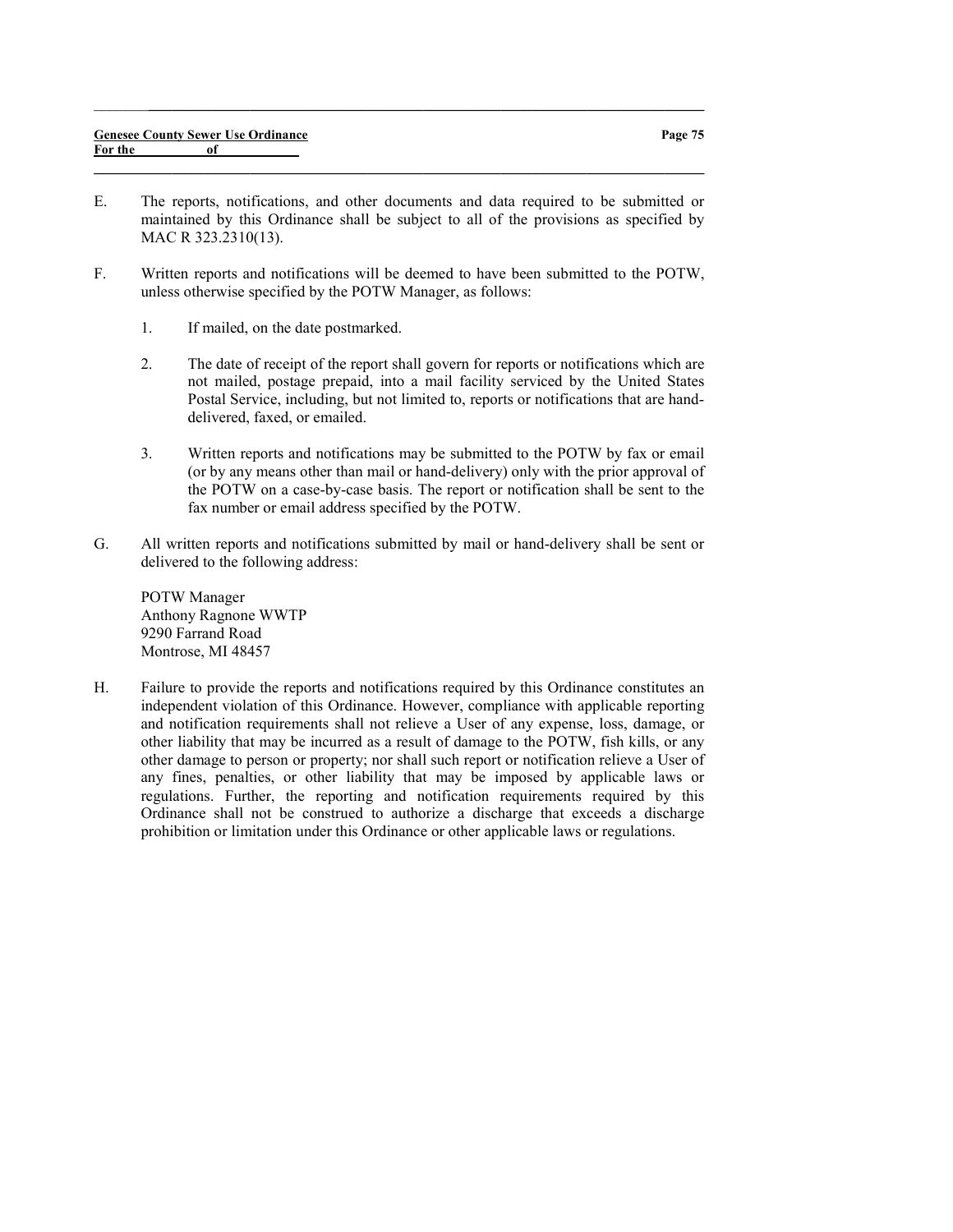#### Section 8.10. Signature and Certification Requirements

All written reports and notifications required by this Ordinance shall be signed and certified as follows:

 $\_$  ,  $\_$  ,  $\_$  ,  $\_$  ,  $\_$  ,  $\_$  ,  $\_$  ,  $\_$  ,  $\_$  ,  $\_$  ,  $\_$  ,  $\_$  ,  $\_$  ,  $\_$  ,  $\_$  ,  $\_$  ,  $\_$  ,  $\_$  ,  $\_$ 

 $\_$  , and the set of the set of the set of the set of the set of the set of the set of the set of the set of the set of the set of the set of the set of the set of the set of the set of the set of the set of the set of th

- A. Required Signatures. The reports and notifications shall be signed by an "authorized representative" of the User as defined in Section 1.2 of this Ordinance.
- B. Required Certification. The reports and notifications shall include the following certification statement:

"I certify under penalty of law that this document and all attachments were prepared under my direction or supervision in accordance with a system designed to assure that qualified personnel properly gather and evaluate the information submitted. Based on my inquiry of the person or persons who manage the system, or those persons directly responsible for gathering the information, the information submitted is, to the best of my knowledge and belief, true, accurate, and complete. I am aware that there are significant penalties for submitting false information, including the possibility of fine and imprisonment for knowing violations."

C. Exception. If the POTW elects to perform instead of the User all or any portion of the sampling or analysis otherwise required for a report or notification, the User will not be required to comply with the certification requirements for the sampling and analysis (or portion thereof) performed by the POTW.

### ARTICLE 9 – SAMPLING, ANALYSIS, AND MONITORING REQUIREMENTS

This Article provides the sampling, analysis and monitoring requirements applicable to Users of the POTW. It does not apply to Domestic Users except as may be determined appropriate in a specific case by the POTW. All Users required by this Ordinance (or by any permit, order, decision or determination issued or made under this Ordinance) to sample, monitor and analyze their discharges to the POTW shall do so according to the minimum requirements provided by this Article. Additional or more restrictive sampling, analytical or monitoring requirements may be required for a particular User by a permit, order, decision or determination issued or made under this Ordinance.

#### Section 9.1. Sampling and Analytical Techniques and Procedures

All sampling, measurements, tests, and analyses of the characteristics of discharges to the POTW shall be performed in accordance with the procedures approved by the U.S. EPA contained in 40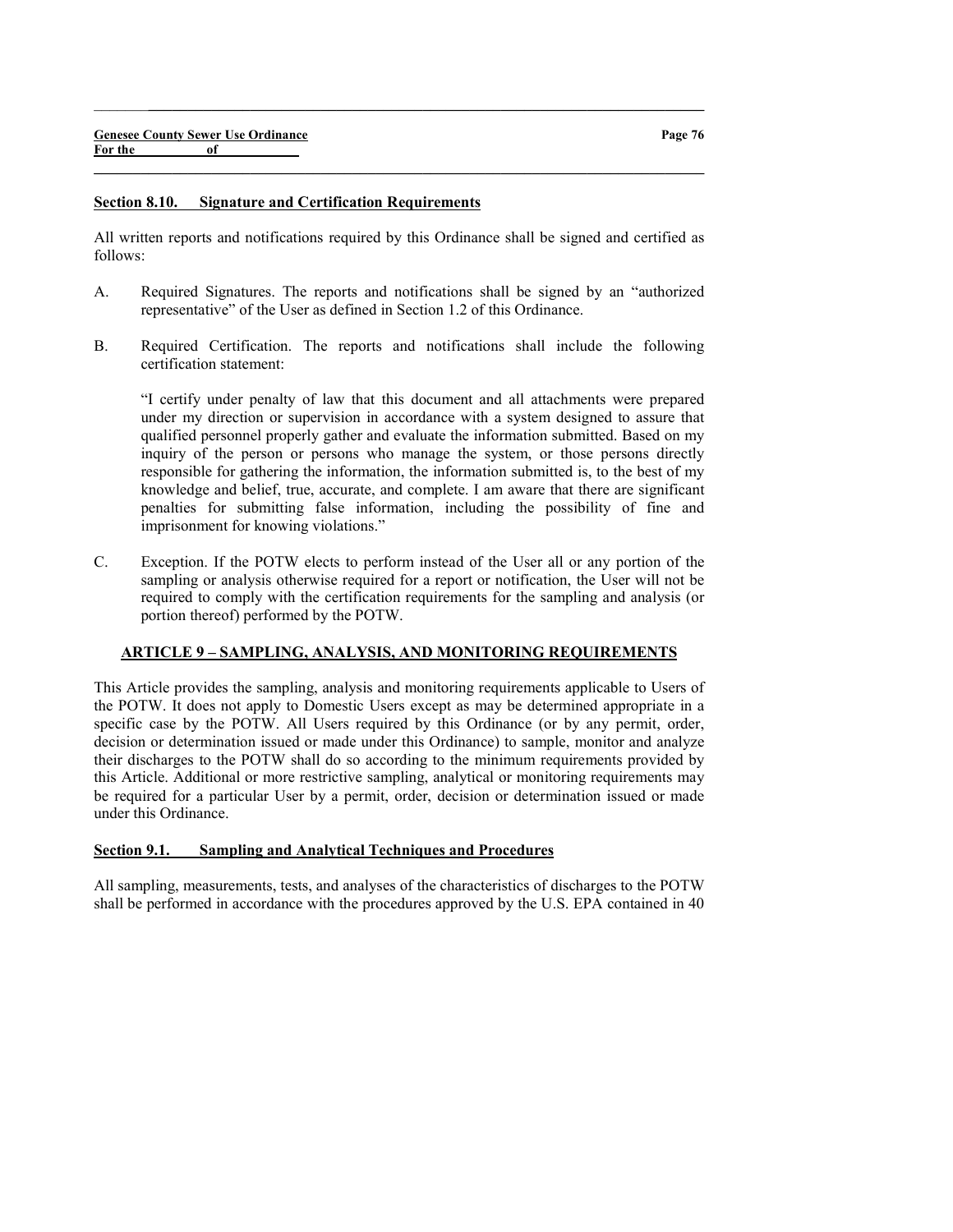|         | <b>Genesee County Sewer Use Ordinance</b> |  |
|---------|-------------------------------------------|--|
| For the | of                                        |  |

Page 77

CFR part 136. If, as determined by the POTW Manager, the sampling and analytical techniques contained in 40 CFR part 136 are not available, do not apply to the discharge or pollutants in question, are not appropriate under the circumstances for application to the discharge or pollutants in question, or where one or more alternate techniques are available under 40 CFR part 136, sampling and analysis shall be performed using validated sampling and analytical methods and procedures approved or required by the POTW Manager.

 $\_$  ,  $\_$  ,  $\_$  ,  $\_$  ,  $\_$  ,  $\_$  ,  $\_$  ,  $\_$  ,  $\_$  ,  $\_$  ,  $\_$  ,  $\_$  ,  $\_$  ,  $\_$  ,  $\_$  ,  $\_$  ,  $\_$  ,  $\_$  ,  $\_$ 

 $\_$  , and the set of the set of the set of the set of the set of the set of the set of the set of the set of the set of the set of the set of the set of the set of the set of the set of the set of the set of the set of th

### Section 9.2. Sampling Frequency

Users shall sample their discharges to the POTW at a frequency necessary to assess and assure compliance with the requirements of this Ordinance, any permit or order issued pursuant to this Ordinance, all applicable pretreatment standards and requirements, other applicable state and federal laws and regulations, or as otherwise determined necessary by the POTW Manager consistent with the purposes and intent of this Ordinance. At a minimum, all significant industrial Users shall sample their effluent 2 times per year (once every 6 months) or as often as provided by their permits, whichever is more frequent, and report the results to the POTW. Each discharge point to the POTW shall be sampled and reported individually.

# Section 9.3. Sample Types

Where representative samples are required to be taken, a User shall take a minimum of 4 grab samples for pH, temperature, cyanide, phenols (T), residual chlorine, oil and grease, sulfide, and volatile organics (and any other parameters designated by the POTW Manager), unless a lesser or greater number of grab samples is approved or required in advance by the POTW Manager. Grab samples may be required to show compliance with instantaneous maximum discharge limits. For all other pollutants and sampling, 24-hour composite samples must be obtained through flow-proportional composite sampling techniques. The POTW Manager may waive flow-proportional composite sampling for any User that demonstrates to the satisfaction of the POTW Manager that flow-proportional sampling is infeasible. If flow-proportional sampling is waived, samples may instead be obtained through time-proportional composite sampling techniques, or through a minimum of 4 grab samples, if the User demonstrates to the satisfaction of the Manager that this will provide a representative sample of the effluent being discharged.

# Section 9.4. Sampling Methods, Equipment and Location

A User shall use the sampling methods, sampling equipment, and sampling location specified by the User's User Permit, or, in the absence of a permit, as required by the POTW Manager.

# Section 9.5. Costs of Monitoring, Sampling and Analyses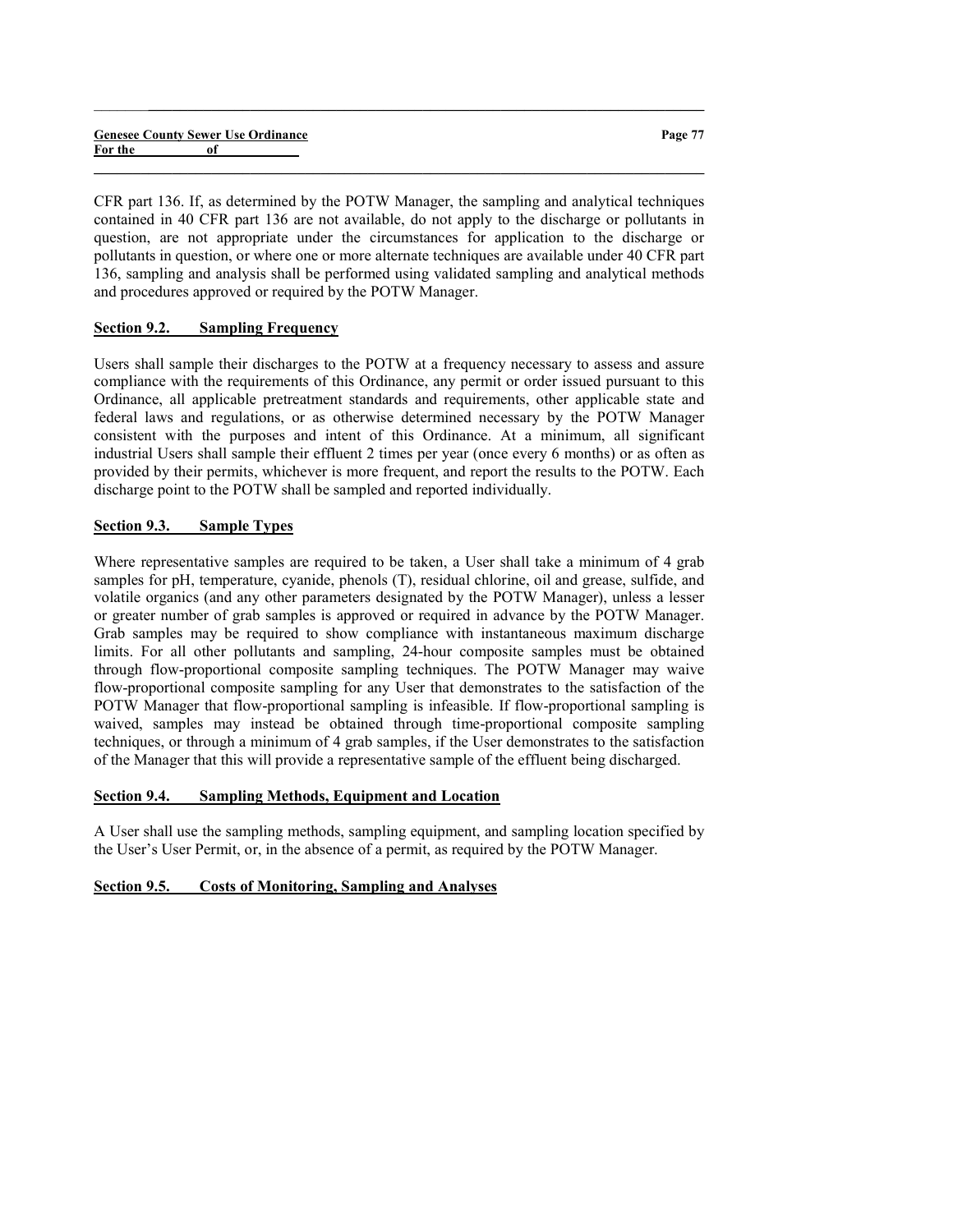All required monitoring, taking of samples, and sample analyses, whether performed by the POTW or by a User, including, but not limited to, the costs or fees associated with inspection or surveillance, shall be at the sole cost of the User.

 $\_$  , and the set of the set of the set of the set of the set of the set of the set of the set of the set of the set of the set of the set of the set of the set of the set of the set of the set of the set of the set of th

 $\_$  ,  $\_$  ,  $\_$  ,  $\_$  ,  $\_$  ,  $\_$  ,  $\_$  ,  $\_$  ,  $\_$  ,  $\_$  ,  $\_$  ,  $\_$  ,  $\_$  ,  $\_$  ,  $\_$  ,  $\_$  ,  $\_$  ,  $\_$  ,  $\_$ 

# Section 9.6. Self-monitoring

- A. Except as otherwise provided by this Ordinance, self-monitoring shall be conducted by each Nondomestic User to insure compliance with all applicable requirements of this Ordinance and other applicable laws and regulations.
- B. A User performing its own sampling shall submit the samples for analysis to a laboratory (which may include the User's own laboratory) approved by the POTW.
- C. A User performing its own sampling or monitoring shall record and maintain for all samples and monitoring the date, exact location (which shall match sampling locations identified in the User's User Permit, as applicable), time (including start time and stop time) and method of sampling or measurement, and the name(s) of person(s) taking the samples or measurements; sampler programming information; the sample preservation techniques or procedures used; the full chain-of-custody for each sample; the dates the analyses were performed and completed; who performed the analyses; the analytical techniques and methods used; the detection limits and/or quantification level used per parameter; quality assurance/quality control (QA/QC) procedures used and QA/QC data; and the results of the analyses.
- D. If sampling performed by a User indicates a violation, the User shall notify the POTW Manager within 24 hours of becoming aware of the violation. The User shall also repeat the sampling and analysis and submit the results of the repeat analysis to the POTW within 30 days after becoming aware of the violation, except that the User shall not be required to resample if (a) the POTW performs sampling at the User at a frequency of at least once per month, or (b) the POTW performs sampling at the User between the time when the User performs its initial sampling and the time when the User receives the results of the sampling that indicates the violation.
- E. If a User uses its own laboratory for sample analysis, the POTW Manager may require the User to send split samples to an independent laboratory at a frequency specified by the Manager as a quality control check.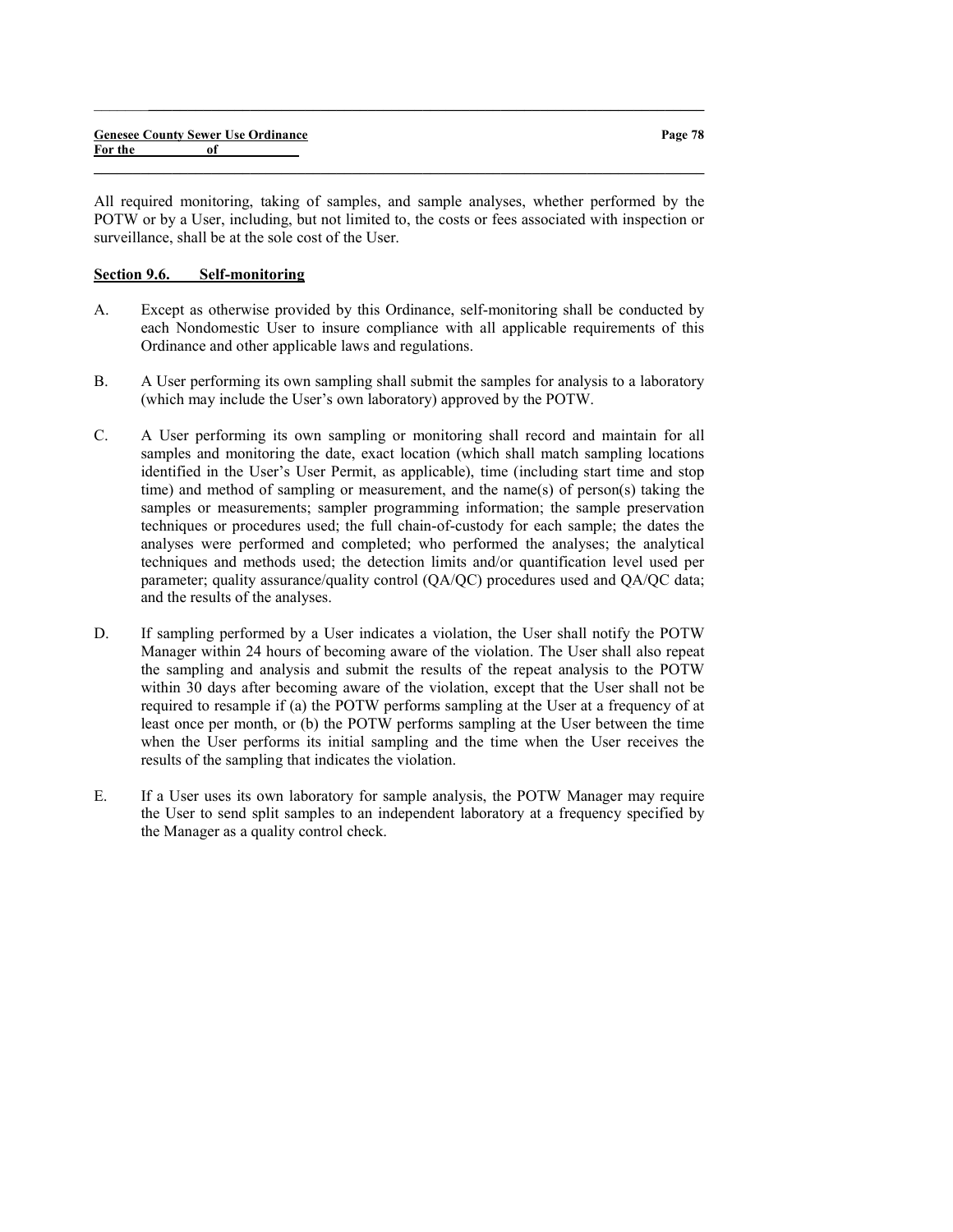#### Section 9.7. Sampling and Analyses Performed by POTW

A. The sampling and analysis required by this Ordinance may be performed by the POTW instead of the User, as determined necessary by the POTW Manager for purposes of this Ordinance. The POTW shall provide the User with copies of analytical results prepared by the POTW. If the results of any sampling and analysis performed by the POTW instead of the User show that a pretreatment standard has been violated, the POTW shall provide the User with copies of the analytical results within 10 days after the results are available.

 $\_$  ,  $\_$  ,  $\_$  ,  $\_$  ,  $\_$  ,  $\_$  ,  $\_$  ,  $\_$  ,  $\_$  ,  $\_$  ,  $\_$  ,  $\_$  ,  $\_$  ,  $\_$  ,  $\_$  ,  $\_$  ,  $\_$  ,  $\_$  ,  $\_$ 

 $\_$  , and the set of the set of the set of the set of the set of the set of the set of the set of the set of the set of the set of the set of the set of the set of the set of the set of the set of the set of the set of th

B. If the POTW performs the required sampling and analysis for a User, the User shall pay a sampling fee to the POTW to fully reimburse the POTW for the sampling, including administrative and overhead costs. The POTW may contract with an independent firm to perform the sampling and analysis and the User shall fully reimburse the POTW for amounts paid by the POTW to the independent firm.

### Section 9.8. Split Samples and Sample Results

- A. If requested by the POTW, the POTW shall be provided with splits of any sample taken by a User. Splits shall be provided by the User to the POTW at no cost to the POTW.
- B. If requested by a User prior to the collection of a sample of the User's discharge, the POTW shall leave a portion of the sample of the discharge taken from any sampling point on or adjacent to the premises for the User's independent analysis.
- C. In cases of disputes arising over split samples, the portion taken and analyzed by the POTW shall be controlling unless proven invalid. The burden of proving the POTW's results invalid shall be on the User and at the User's sole cost.

### Section 9.9. Maintenance, Repair and Calibration of Equipment

- A. A User who performs self-monitoring shall contract with an independent company (unless the requirement to use an independent company is waived in advance by the POTW Manager as determined appropriate by the Manager) to maintain, repair, and calibrate the sampling and flow measurement equipment and instruments used to monitor the User.
- B. The maintenance, repair, and calibration shall be performed as often as necessary to ensure that monitoring data is accurate and representative, and consistent with the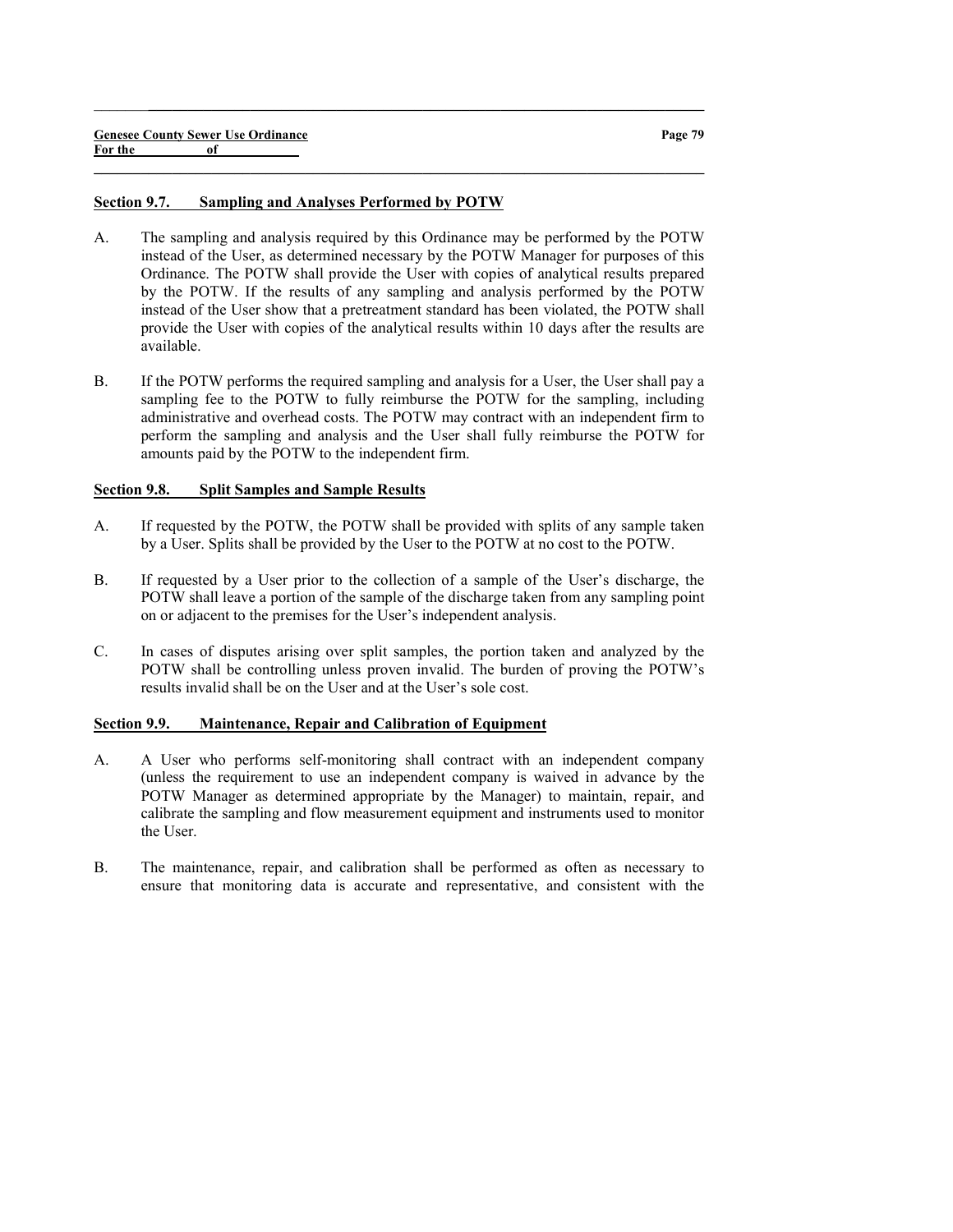accepted capability of the type of equipment used, and shall be at the sole cost of the User.

C. A User shall keep a complete and accurate written record of all calibrations, inspections and maintenance done (including, without limitation, the date and time of the activity, a description of what was done and the methods used, the names of persons conducting the activity, and any required or recommended follow-up). The record shall also include a description of all problems discovered regarding the equipment whether in response to a regularly scheduled inspection or otherwise.

 $\_$  ,  $\_$  ,  $\_$  ,  $\_$  ,  $\_$  ,  $\_$  ,  $\_$  ,  $\_$  ,  $\_$  ,  $\_$  ,  $\_$  ,  $\_$  ,  $\_$  ,  $\_$  ,  $\_$  ,  $\_$  ,  $\_$  ,  $\_$  ,  $\_$ 

 $\_$  , and the set of the set of the set of the set of the set of the set of the set of the set of the set of the set of the set of the set of the set of the set of the set of the set of the set of the set of the set of th

- D. The POTW, in any event, may inspect and test a User's sampling and flow measurement equipment and instruments at all reasonable times.
- E. In no case shall a User's failure to keep its equipment, instruments and facilities in good working order constitute grounds for the User to claim that sample results are unrepresentative of its discharge.

### Section 9.10. Required Sampling Structures and Devices

- A. The POTW may require any User to install at each discharge point a suitable control structure (such as a manhole or sampling vault) and necessary measuring and sampling devices (including automatic devices) to facilitate the observation, sampling, and measurement of the quantity, composition, and concentrations of discharges to the POTW. The structure and devices shall be maintained at all times in a safe, clean and proper operating condition at the sole expense of the User.
- B. There shall be ample room in or near the control structure to allow accurate monitoring, measuring, sampling and preparation of samples for analysis, as determined necessary by the POTW Manager. At a minimum, all sewers shall have an inspection and sampling manhole or structure with an opening of no less than 24 inches in diameter and an internal diameter of no less than thirty-six 36 inches containing flow measuring, recording and sampling equipment as required by the POTW Manager to assure compliance with this Ordinance.
- C. Any temporary or permanent obstruction for safe and easy access to the facility to be inspected and/or sampled shall be promptly removed by the User at the verbal or written request of the POTW. The costs of clearing such access shall be born by the User.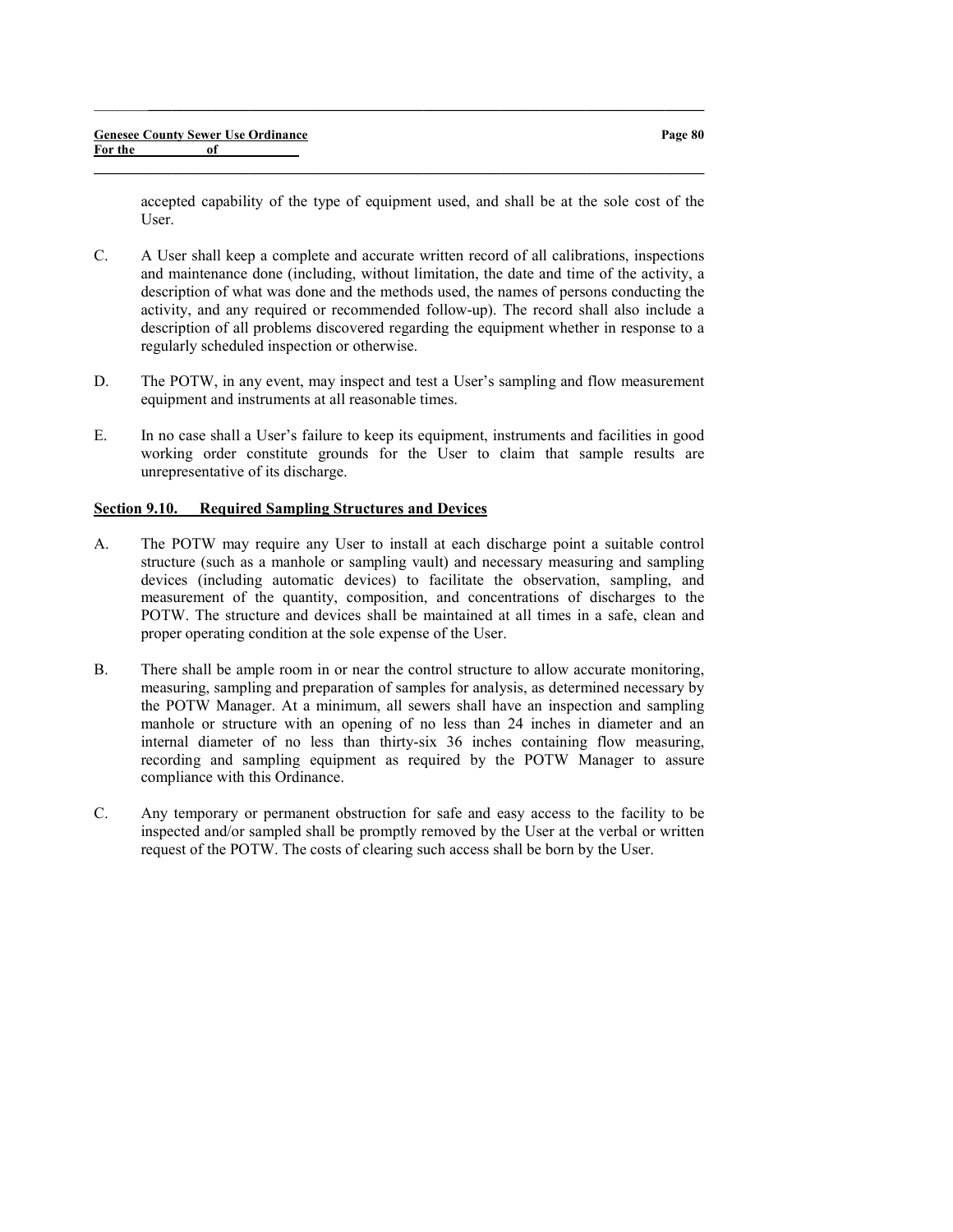|         | <b>Genesee County Sewer Use Ordinance</b> | Page 81 |
|---------|-------------------------------------------|---------|
| For the |                                           |         |
|         |                                           |         |

 $\_$  ,  $\_$  ,  $\_$  ,  $\_$  ,  $\_$  ,  $\_$  ,  $\_$  ,  $\_$  ,  $\_$  ,  $\_$  ,  $\_$  ,  $\_$  ,  $\_$  ,  $\_$  ,  $\_$  ,  $\_$  ,  $\_$  ,  $\_$  ,  $\_$ 

- D. The location and complexity of the required control structure or devices may vary with sampling requirements determined necessary by the POTW Manager to protect the POTW and to comply with applicable laws and regulations.
- E. The required sampling structures and devices shall be constructed and installed at the User's sole expense in accordance with plans submitted to the POTW, and in compliance with all applicable local construction standards and specifications. Construction shall be completed within 90 days following written notification by the POTW, or within such other shorter or longer time period specified by the POTW Manager as required by the particular circumstances to meet the requirements of this Ordinance. The structures and devices shall be operated and maintained by the User at the User's sole expense so as to be safe and accessible to POTW personnel during all reasonable times and so as to provide accurate and representative monitoring data. If a User fails to install or maintain a required structure or device, the POTW may do so and charge the costs to the User.
- F. The sampling structures and devices must be provided on the User's premises as approved by the POTW, but the POTW may, if it determines that such a location would be impractical or cause undue hardship to the User, allow the facility to be constructed in the public street or sidewalk area and located so that it will not be obstructed by landscaping or parked vehicles.
- G. Samples shall be taken at a control structure approved by the POTW. However, in the absence of a suitable control structure as required by this Section, samples shall be taken immediately downstream from pretreatment facilities if pretreatment facilities exist, or immediately downstream from the regulated process if no pretreatment facilities exist. If other wastewaters are mixed with a regulated process wastestream prior to pretreatment, the User must measure the flows and concentrations necessary to allow use of the combined wastestream formula under MAC R 323.2311(7) or other methods required by the POTW to evaluate compliance with applicable pretreatment standards and requirements.
- H. No User shall change monitoring points without first notifying and receiving the approval of the POTW Manager. The POTW Manager shall not approve any change in a User's monitoring point or points that would allow the User to substitute dilution for adequate treatment to achieve compliance with applicable standards.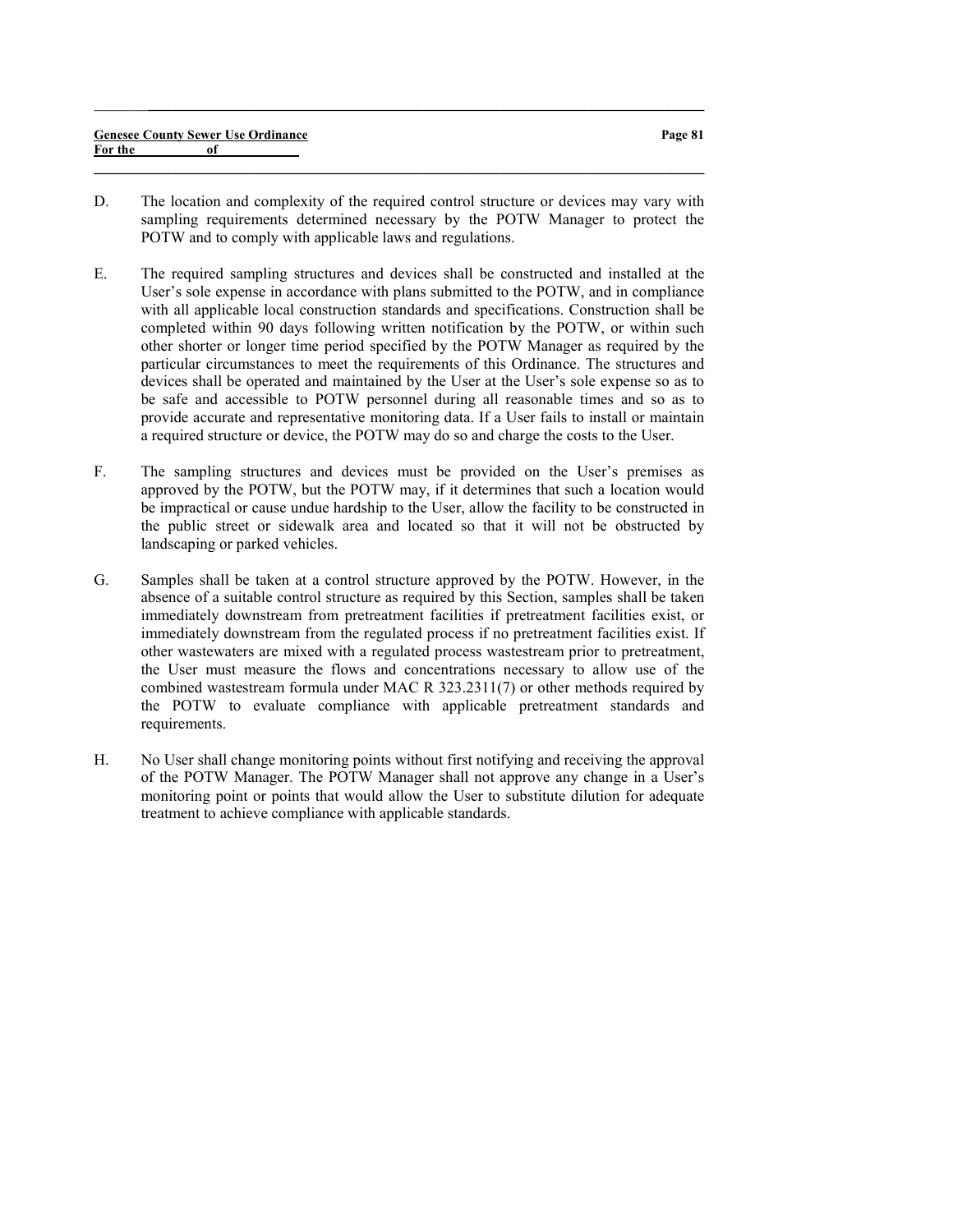#### ARTICLE 10 – ACCIDENTAL DISCHARGES

 $\_$  , and the set of the set of the set of the set of the set of the set of the set of the set of the set of the set of the set of the set of the set of the set of the set of the set of the set of the set of the set of th

 $\_$  ,  $\_$  ,  $\_$  ,  $\_$  ,  $\_$  ,  $\_$  ,  $\_$  ,  $\_$  ,  $\_$  ,  $\_$  ,  $\_$  ,  $\_$  ,  $\_$  ,  $\_$  ,  $\_$  ,  $\_$  ,  $\_$  ,  $\_$  ,  $\_$ 

### Section 10.1. General

This Article sets forth minimum requirements for Nondomestic Users (and any other Users as required by the POTW Manager) to prepare for, respond to, and report, accidental discharges to the POTW. Additional or more restrictive requirements may be required for particular Users under a User Permit, a slug control plan, or by other applicable laws and regulations.

- A. Each Nondomestic User shall provide and continuously maintain protection from accidental discharge of materials or other substances regulated by this Ordinance as provided by this Article.
- B. Detailed plans showing facilities and operating procedures to provide the protections required by this Article shall be submitted to the POTW for review. All existing Users shall submit the required plans and information with their permit applications or upon request of the POTW. For new sources, facilities and operating procedures to provide the protections required by this Article shall be approved by the POTW prior to commencing discharge. No User who commences discharging to the POTW after the effective date of this Ordinance shall be permitted to introduce pollutants into the system until accidental discharge facilities and procedures as provided by this Section are in place and have been approved by the POTW.
- C. Facilities to prevent accidental discharge of regulated materials or substances shall be provided and maintained at the User's cost and expense. Review and approval by the POTW of plans and operating procedures shall not relieve the User from the responsibility to modify the User's facility as necessary to meet the requirements of this Ordinance. Compliance with the requirements of this Article shall not relieve a User of any expense, loss, damage, or other liability that may be incurred as a result of damage to the POTW, or for any other damage to persons or property, or for any other liability that may be imposed under this Ordinance or under other applicable laws and regulations.
- D. No change shall be made in any plan or procedure approved by the POTW as provided by this Section without the prior review and approval of the POTW.
- E. All Users shall notify the POTW in writing within 5 days of any change in the information required to be provided to the POTW as set forth below in this Section (including, without limitation, information regarding the person in charge of discharge operations, the description of chemicals stored, used or manufactured by the User, the description of User discharges, and the description of User premises).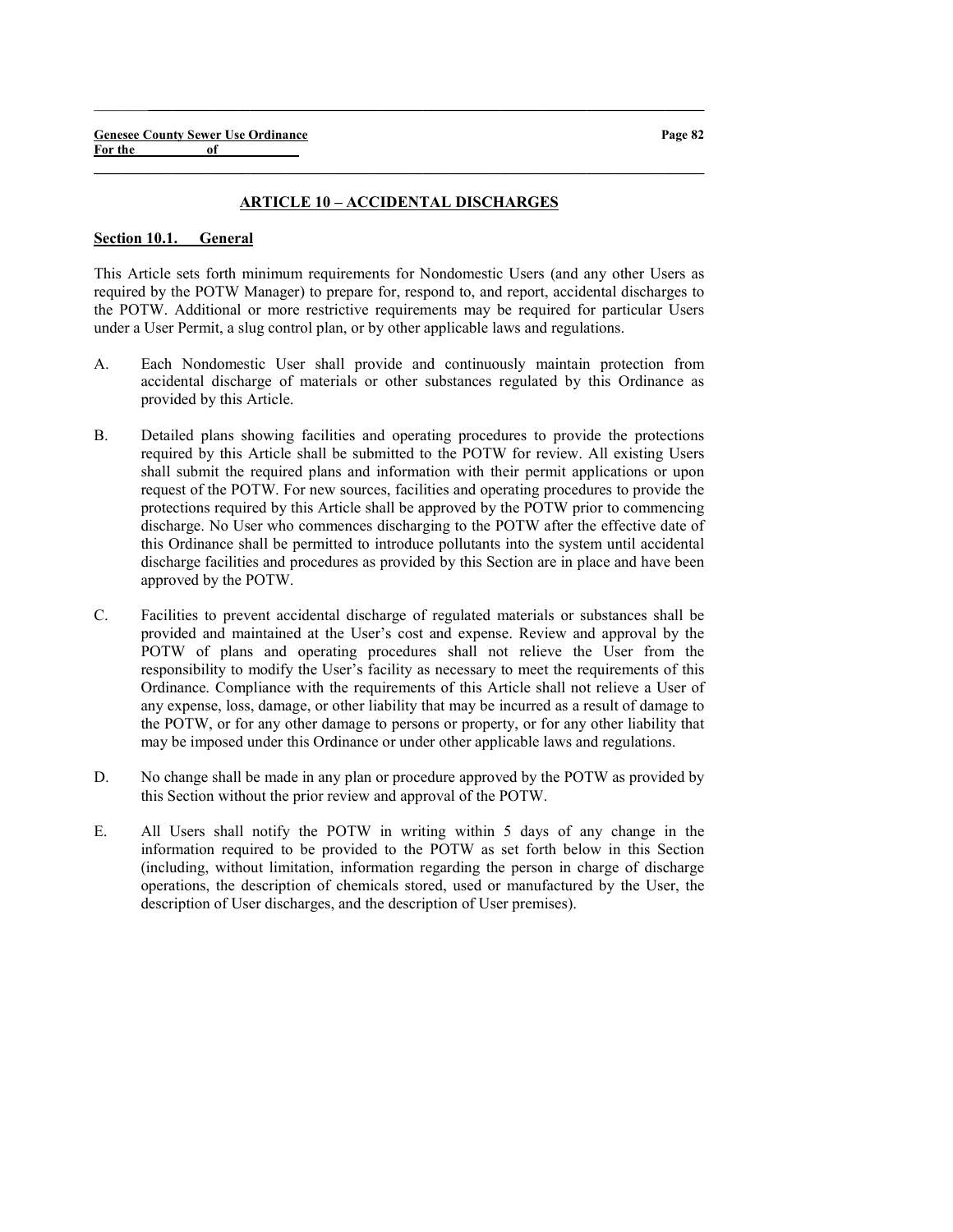### Section 10.2. Designation of Person in Charge of Discharge Operations

Each Nondomestic User shall designate at least one person to be in charge of and responsible for the User's discharges to the POTW, including responsibility for maintaining pretreatment facilities and operations, if any, and prevention of accidental discharges ("person in charge"). The person so designated shall be an individual or a position with knowledge of all toxic wastes or hazardous substances routinely or potentially generated by the User, and of all process alterations that could, in any manner, increase or decrease normal daily flow or waste strength to the POTW. The names of the person (or persons) designated as provided by this Section and a phone number where the person can be reached for 24 hour contact shall be submitted by each User to the POTW.

 $\_$  ,  $\_$  ,  $\_$  ,  $\_$  ,  $\_$  ,  $\_$  ,  $\_$  ,  $\_$  ,  $\_$  ,  $\_$  ,  $\_$  ,  $\_$  ,  $\_$  ,  $\_$  ,  $\_$  ,  $\_$  ,  $\_$  ,  $\_$  ,  $\_$ 

 $\_$  , and the set of the set of the set of the set of the set of the set of the set of the set of the set of the set of the set of the set of the set of the set of the set of the set of the set of the set of the set of th

# Section 10.3. Description of Chemicals Stored, Used or Manufactured by User; User Discharges; User Premises

Unless the following information has already been appropriately provided to the POTW pursuant to other requirements of this Ordinance, each Nondomestic User shall:

- A. Catalog all chemicals stored, used, or manufactured by the User at the User's premises. The list of chemicals shall include specific chemical names (not just manufacturer's codes) and shall be provided to the POTW.
- B. Provide the POTW with a written description of the User's discharge practices, including an estimate of daily average flows, waste strengths, and flow types, separated according to appropriate categories including process, cooling, sanitary, etc.
- C. Provide to the POTW a sketch of the User's plant building(s), including the location of pretreatment equipment, process and chemical storage areas, floor drains located near process and storage areas, manhole or other control structures, and sewer locations at the User's point of discharge into the POTW.

# Section 10.4. Segregation of Wastewaters Requiring Pretreatment

Nondomestic Users shall segregate wastewaters requiring pretreatment (including, without limitation, spent concentrates, toxics, and high strength organic wastes) as necessary to prevent pollutants from interfering with or passing through the POTW. All sludges generated by pretreatment shall be used and disposed of only as permitted by applicable local, state and federal laws and regulations.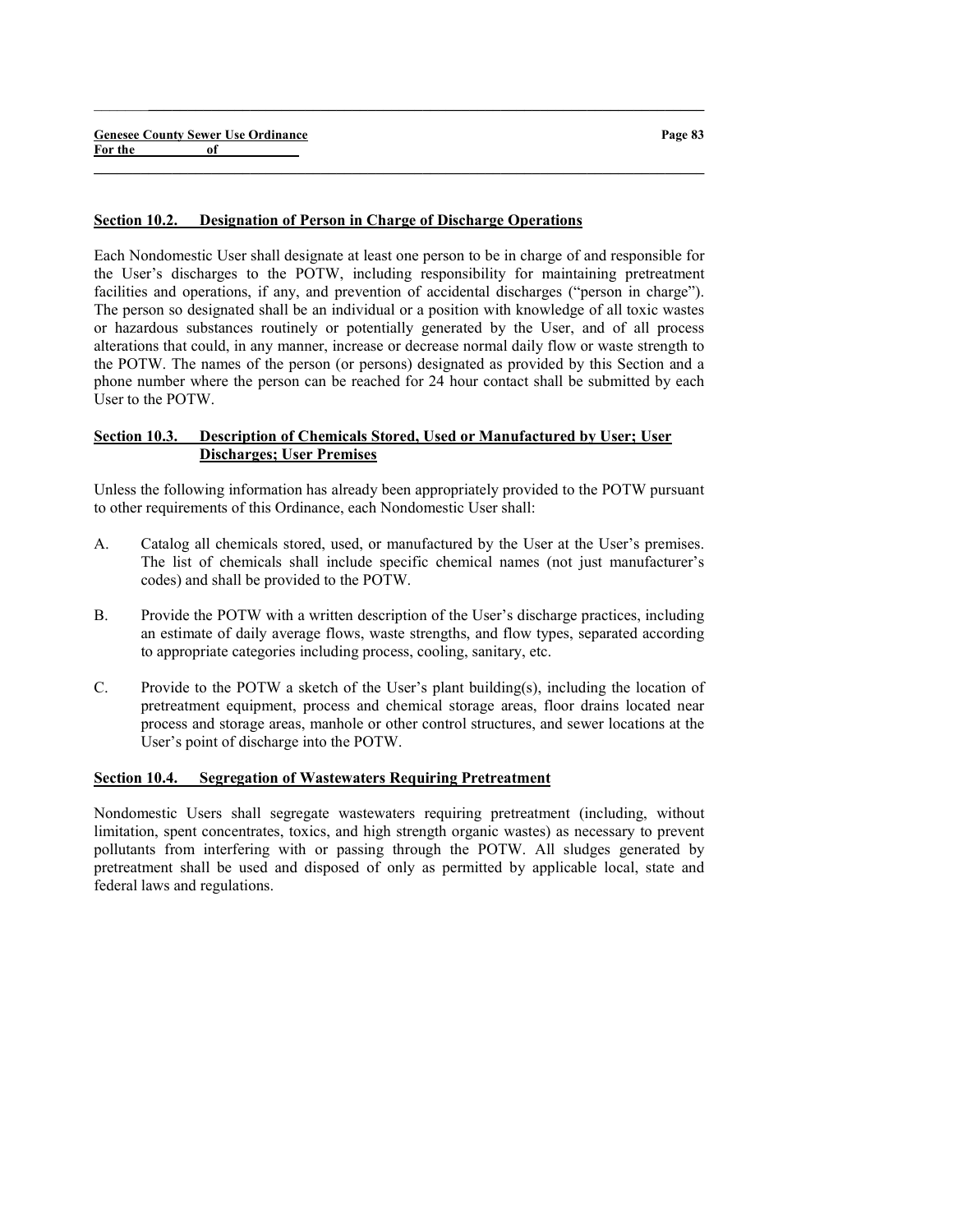#### Section 10.5. Secondary Containment Requirements

A. Each Nondomestic User must provide and maintain at the User's sole expense secondary spill containment structures (including diking, curbing or other appropriate structures) adequate to protect all floor drains from accidental spills and discharges to the POTW of any pollutants or discharges regulated by this Ordinance.

 $\_$  ,  $\_$  ,  $\_$  ,  $\_$  ,  $\_$  ,  $\_$  ,  $\_$  ,  $\_$  ,  $\_$  ,  $\_$  ,  $\_$  ,  $\_$  ,  $\_$  ,  $\_$  ,  $\_$  ,  $\_$  ,  $\_$  ,  $\_$  ,  $\_$ 

- B. The containment or curbing shall be sufficient to hold not less than 150% of the total process area tank volume and not less than 150% of liquid polluting material stored or used, unless a lesser containment area or alternate control measures are approved in advance by the POTW Manager.
- C. The containment area shall be constructed so that no liquid polluting material can escape from the area by gravity through the building sewers, drains, or otherwise directly or indirectly into the POTW. All floor drains found within the containment area must be plugged and sealed.
- D. Spill troughs and sumps within process areas must discharge to appropriate pretreatment tanks.
- E. Emergency containment shall also be provided for storage tanks that may be serviced by commercial haulers and for chemical storage areas.
- F. Solid pollutants shall be located in security areas designed to prevent the loss of the materials to the POTW.
- G. Detailed plans showing facilities and operating procedures to provide the protection required by this Section shall be submitted to the POTW Manager for review, and shall be approved by the Manager before construction. Construction of approved containment for existing sources shall be completed within the time period specified by the POTW Manager.
- H. No new source shall be permitted to discharge to the POTW until emergency containment facilities have been approved and constructed as required by this Section.
- I. The POTW Manager may order a User to take interim measures for emergency containment as determined necessary by the Manager under the circumstances.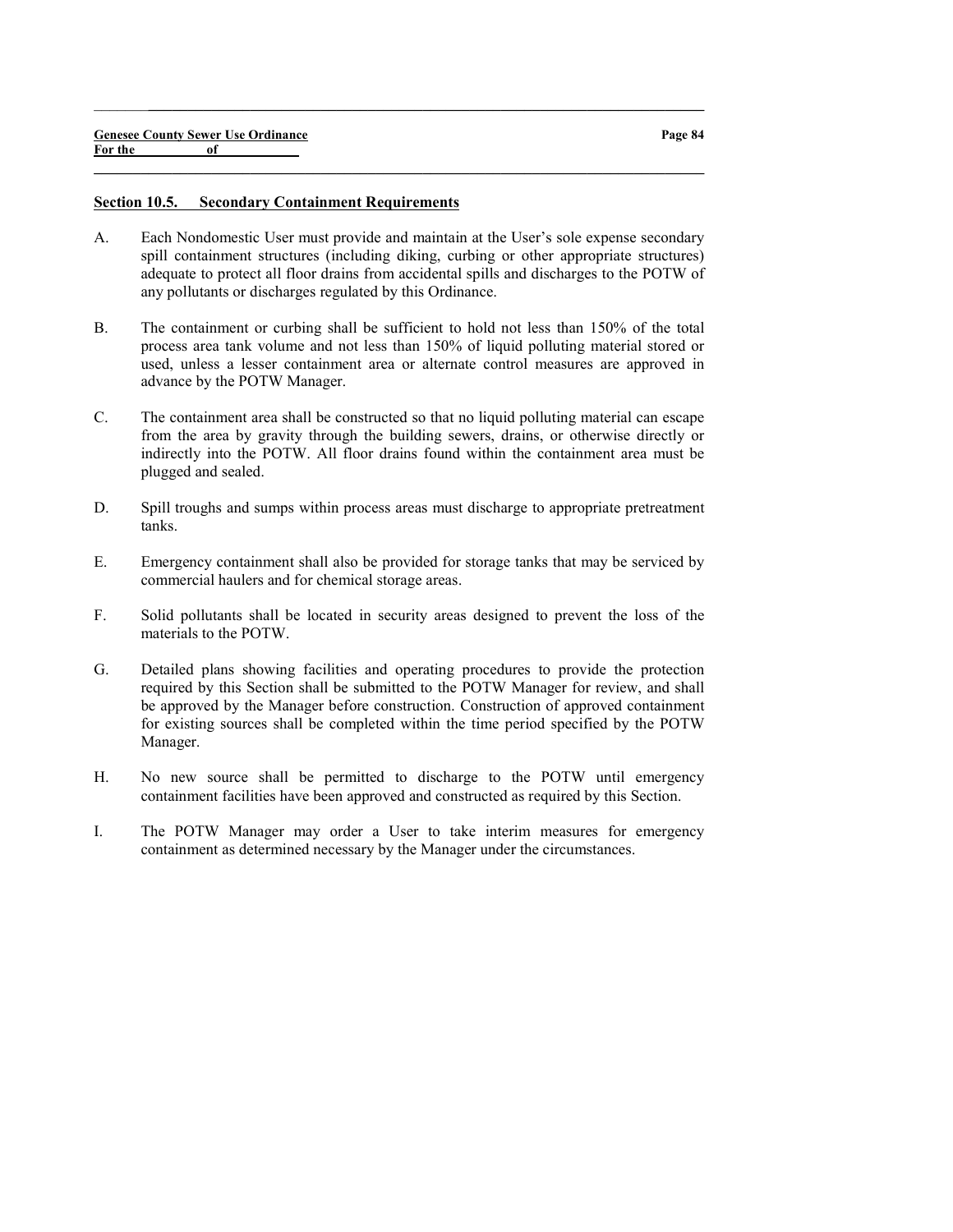#### Section 10.6. Submission of Pollution Incident Prevention Plan

A. Each User required to develop a pollution incident prevention ("PIP") plan as provided by Part 5 of the Michigan Water Resources Commission Rules, 1979 ACR 323.1151 et seq., as amended (promulgated pursuant to Part 31 of Act 451 of the Public Acts of Michigan of 1994, MCL §§ 324.3101 et seq., as amended), shall submit a copy of that plan to the POTW Manager.

 $\_$  ,  $\_$  ,  $\_$  ,  $\_$  ,  $\_$  ,  $\_$  ,  $\_$  ,  $\_$  ,  $\_$  ,  $\_$  ,  $\_$  ,  $\_$  ,  $\_$  ,  $\_$  ,  $\_$  ,  $\_$  ,  $\_$  ,  $\_$  ,  $\_$ 

 $\_$  , and the set of the set of the set of the set of the set of the set of the set of the set of the set of the set of the set of the set of the set of the set of the set of the set of the set of the set of the set of th

B. The PIP Plan shall be submitted to the Manager within 60 days of the effective date of this Ordinance for an existing source, or 30 days prior to the date of discharge for a new source.

#### Section 10.7. Posting of Accidental Discharge Information

All Nondomestic Users shall post a clearly legible set of instructions in the area where the User manages wastewater so that the applicable reporting and notice requirements are made known and are available to the User's employees. In addition, all Nondomestic Users shall instruct their employees on the applicable reporting and notice requirements of this Section.

#### Section 10.8. Notice of Accidental Discharge

- A. In the case of an accidental discharge, a User shall immediately notify the POTW of the incident by telephone.
- B. The notification shall include the name of the person placing the call, the name of the User, and all available information regarding the location of the discharge, its volume, duration, constituents, loading and concentrations, corrective actions taken and required, and other available information as necessary to determine what impact the discharge may have on the POTW.
- C. A detailed written report providing the same and any additional available information (including specifying the measures that will be taken by the User to prevent similar future discharges) shall also be provided by the User to the POTW Manager within 5 days of the incident.

#### Section 10.9. Slug Control Plan

A. Each significant industrial User shall prepare and implement an individualized slug control plan. Existing significant industrial Users shall submit a slug control plan to the POTW for approval within 90 days of the effective date of this Ordinance. New sources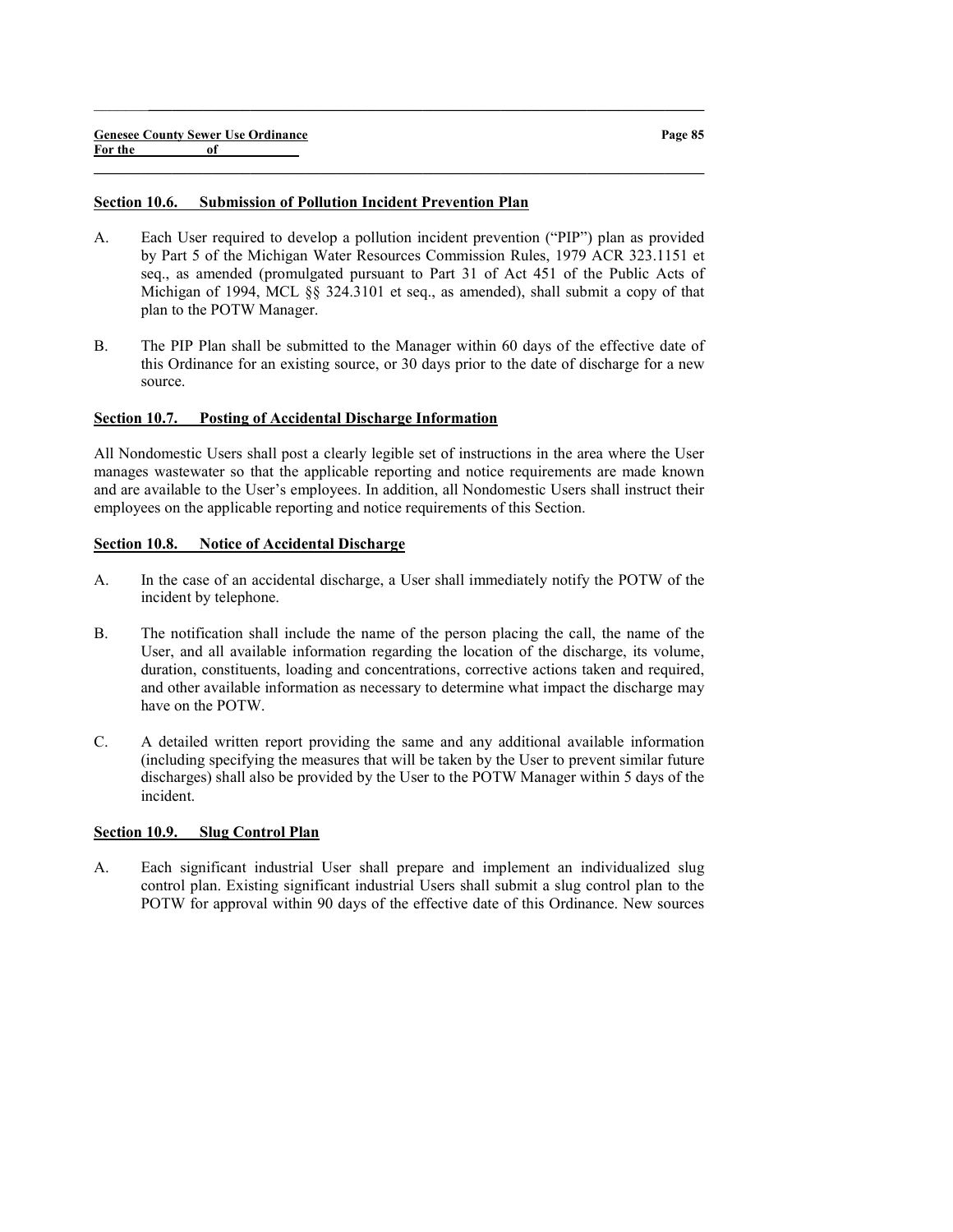that are significant industrial Users shall submit a slug control plan to the POTW for approval before beginning to discharge. Upon written notice from the POTW, Nondomestic Users that are not significant industrial Users may also be required to prepare and implement a slug control plan, and the plan shall be submitted to the POTW for approval as specified in the notice. All slug control plans shall contain at least the following elements:

(1) A description of discharge practices, including non-routine batch discharges;

 $\_$  ,  $\_$  ,  $\_$  ,  $\_$  ,  $\_$  ,  $\_$  ,  $\_$  ,  $\_$  ,  $\_$  ,  $\_$  ,  $\_$  ,  $\_$  ,  $\_$  ,  $\_$  ,  $\_$  ,  $\_$  ,  $\_$  ,  $\_$  ,  $\_$ 

 $\_$  , and the set of the set of the set of the set of the set of the set of the set of the set of the set of the set of the set of the set of the set of the set of the set of the set of the set of the set of the set of th

- (2) A description of stored chemicals;
- (3) The procedures for immediately notifying the POTW of slug discharges, including any discharge that would violate any discharge prohibition, limitation or requirement under this Article, and procedures for follow-up written notification within 5 days of the discharge;
- (4) The procedures to prevent adverse impact from accidental spills, including inspection and maintenance of storage areas, handling and transfer of materials, loading and unloading operations, control of plant site run-off, worker training, building of containment structures or equipment, measures for containing toxic organic pollutants (including solvents), and measures and equipment for emergency response.
- B. If a User has submitted to the POTW plans or documents pursuant to other requirements of local, state or federal laws and regulations which meet all applicable requirements of Subsection 10.9.A., the POTW may in its discretion determine that the User has satisfied the slug plan submission requirements of this Section.

# ARTICLE 11 – UPSET AND ADDITIONAL AFFIRMATIVE DEFENSES

### Section 11.1. Upset

An upset shall constitute an affirmative defense to an action brought for noncompliance with categorical pretreatment standards if all of the requirements of Section 11.1.A, below, are met. However, in the event of an upset, the User may still be liable for surcharges for exceeding applicable discharge limitations as provided by this Ordinance. In any enforcement proceeding, the User seeking to establish the occurrence of an upset shall have the burden of proof.

Page 86

Deleted: U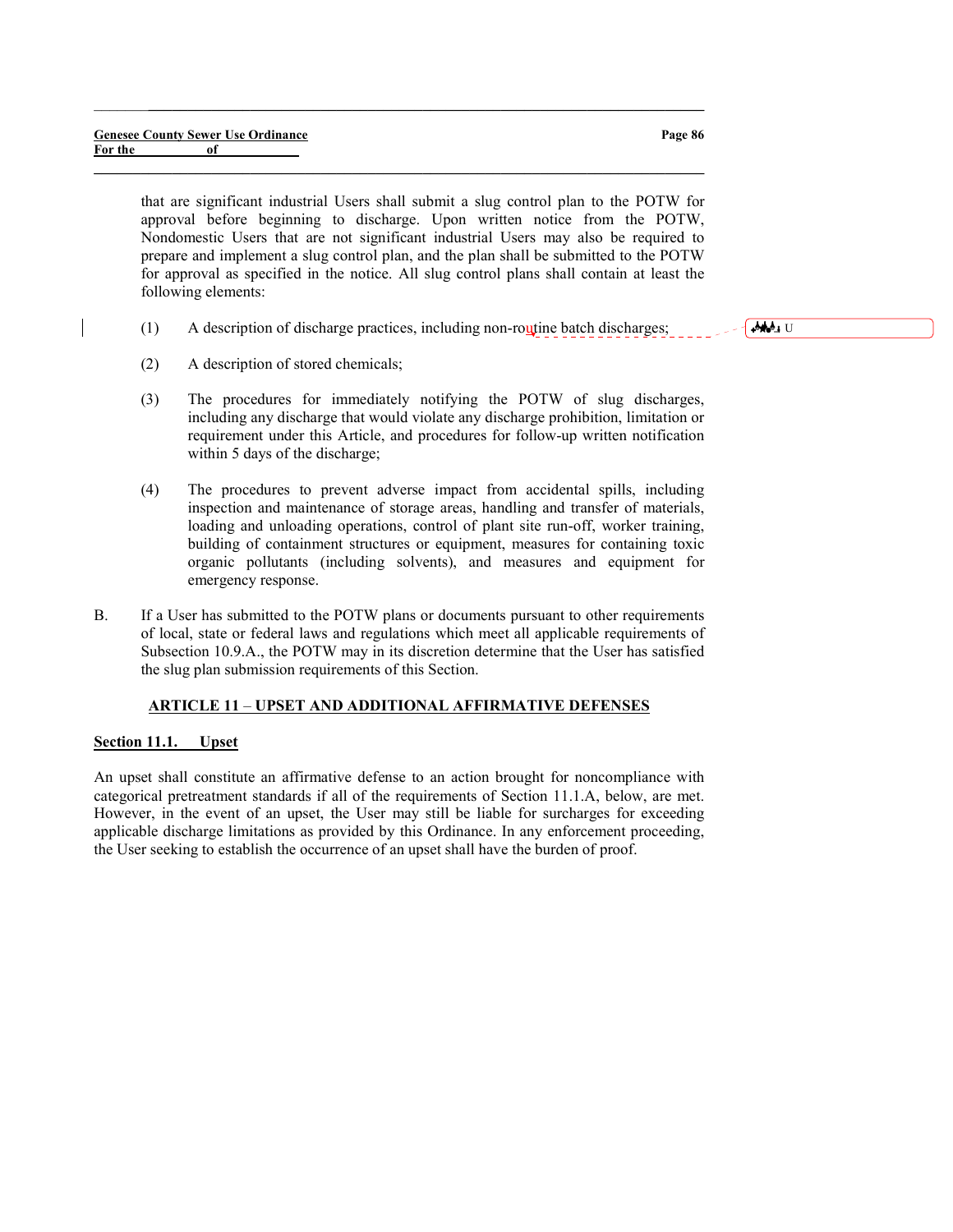A. Conditions Necessary to Demonstrate Upset. A User seeking to establish the affirmative defense of upset must demonstrate, through properly signed, contemporaneous operating logs, or other relevant evidence, all of the following:

 $\_$  , and the set of the set of the set of the set of the set of the set of the set of the set of the set of the set of the set of the set of the set of the set of the set of the set of the set of the set of the set of th

 $\_$  ,  $\_$  ,  $\_$  ,  $\_$  ,  $\_$  ,  $\_$  ,  $\_$  ,  $\_$  ,  $\_$  ,  $\_$  ,  $\_$  ,  $\_$  ,  $\_$  ,  $\_$  ,  $\_$  ,  $\_$  ,  $\_$  ,  $\_$  ,  $\_$ 

- (1) An upset occurred and the User can identify the cause(s) of the upset;
- (2) The facility was at the time being operated in a prudent and workmanlike manner and in compliance with applicable operation and maintenance procedures;
- (3) The User has submitted the following information to the POTW within 24 hours of becoming aware of the upset (if this information is provided orally, a written submission containing the same information must be provided within 5 days of becoming aware of the upset):
	- (a) A description of the discharge and cause of non-compliance;
	- (b) The period of noncompliance, including exact dates and times or, if not corrected, the anticipated time the non-compliance is expected to continue; and
	- (c) The steps being taken and/or planned to reduce, eliminate, and prevent recurrence of the noncompliance.
- B. User Responsibility in Case of Upset. The User shall control production or all discharges to the extent necessary to maintain compliance with categorical pretreatment standards and other applicable limits upon reduction, loss, or failure of its treatment facility until the facility is restored or an alternative method of treatment is provided. This requirement applies in the situation where, among other things, the primary source of power of the treatment facility is reduced, lost, or fails.

#### Section 11.2. Additional Affirmative Defenses

A User shall have an affirmative defense in any action brought against it alleging a violation of the general prohibitions under Section 6.1.A and specific prohibitions under Sections 6.1.B.(5), (6), (7) or (8) if the User can demonstrate that all of the conditions necessary to establish the defense under MAC R 323.2303(3)(a) and (b) are met. However, even if the affirmative defense is established, the User may still be liable for surcharges for exceeding applicable discharge limitations as provided by this Ordinance. In any enforcement proceeding, the User seeking to establish the affirmative defenses provided by MAC R 323.2303(3) shall have the burden of proof.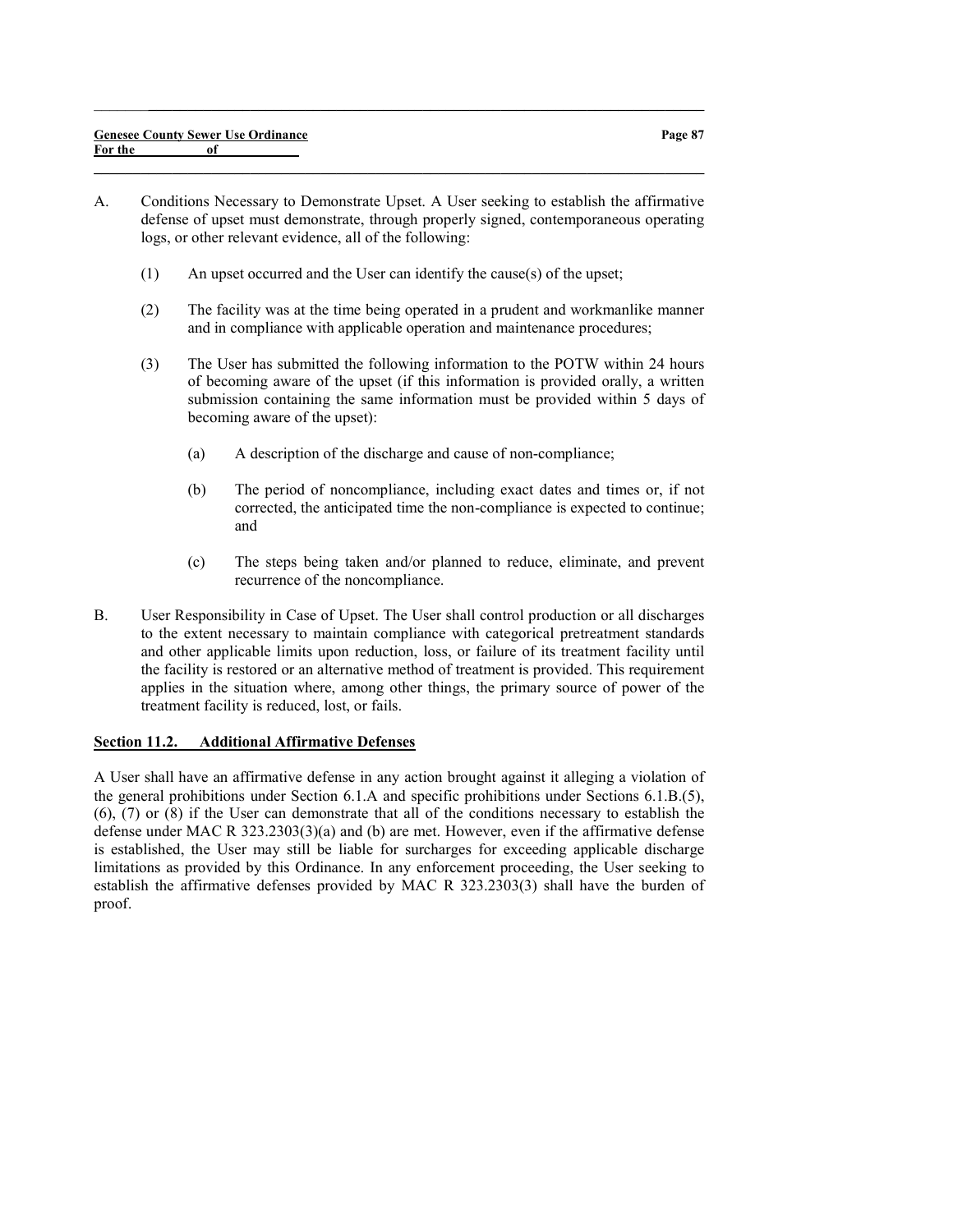# ARTICLE 12 – BYPASS

 $\_$  , and the set of the set of the set of the set of the set of the set of the set of the set of the set of the set of the set of the set of the set of the set of the set of the set of the set of the set of the set of th

 $\_$  ,  $\_$  ,  $\_$  ,  $\_$  ,  $\_$  ,  $\_$  ,  $\_$  ,  $\_$  ,  $\_$  ,  $\_$  ,  $\_$  ,  $\_$  ,  $\_$  ,  $\_$  ,  $\_$  ,  $\_$  ,  $\_$  ,  $\_$  ,  $\_$ 

#### Section 12.1. Bypass Not Violating Applicable Pretreatment Standards or Requirements

A Nondomestic User may allow any bypass to occur that does not cause pretreatment standards or requirements to be violated, but only if the bypass is for essential maintenance to assure efficient operation. A bypass that meets the requirements of the preceding sentence of this Section is not subject to the provisions in Sections 12.2, 12.3, and 12.4. However, nothing in this Section shall be construed to authorize a discharge that exceeds a discharge prohibition or limitation under this Ordinance or other applicable laws or regulations; nor to relieve a User for any expense, loss, damage, or liability that may be incurred as a result of the bypass, such as damage to the POTW, fish kills, or any other damage to person or property; nor to relieve the User of any fines, penalties or other liability that may be imposed by applicable laws or regulations as a result of the bypass.

### Section 12.2. Bypass Prohibited

Except as provided by Section 12.1, the bypass of industrial wastes from any portion of a User's facility is prohibited, and shall be subject to enforcement action, unless all of the following apply:

- A. Bypass was unavoidable to prevent loss of life, personal injury, or severe property damage.
- B. There were no feasible alternatives to the bypass, such as the use of auxiliary treatment facilities, retention of untreated waste, or maintenance during normal periods of equipment downtime. (This condition is not satisfied if adequate backup equipment should have been installed in the exercise of reasonable engineering judgment to prevent a bypass that occurred during normal periods of equipment downtime or preventative maintenance.)
- C. The User submitted the notices as required under Section 12.3.

# Section 12.3. Required Notices

A. Anticipated bypass. If a User knows in advance of the need for a bypass, it must submit prior notice of the bypass to the POTW. Such notice shall be submitted to the POTW as soon as the User becomes aware of the need for the bypass, and if possible, at least 10 days before the date of the bypass.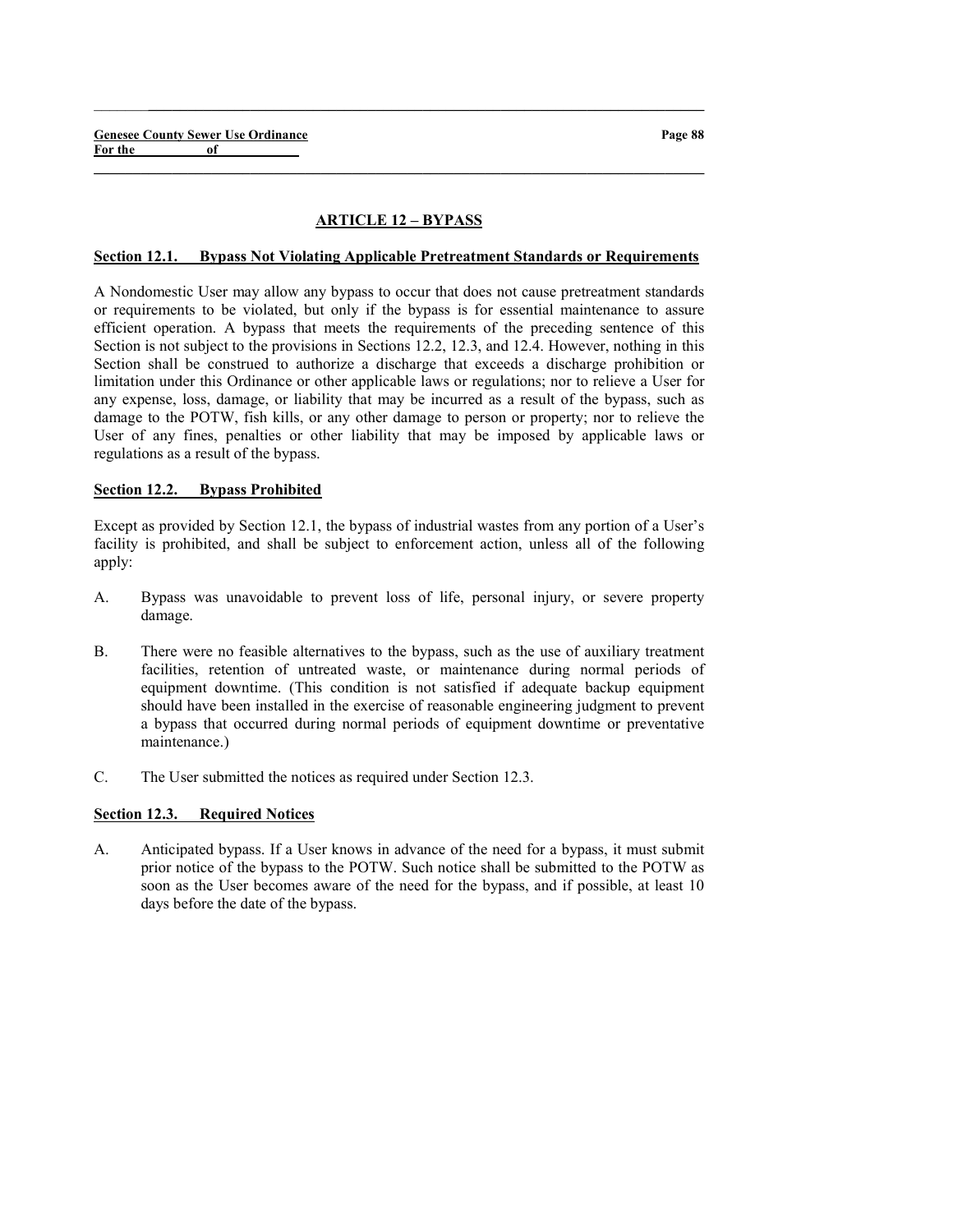B. Unanticipated bypass. A User shall submit oral notice of an unanticipated bypass that exceeds applicable pretreatment standards to the POTW within 24 hours from the time the User becomes aware of the bypass. A written submission shall also be provided within 5 days of the time the User becomes aware of the bypass. The written submission shall contain a description of the bypass and its cause; the duration of the bypass, including exact dates and times, and, if the bypass has not been corrected, the anticipated time it is expected to continue; and steps taken or planned to reduce, eliminate, and prevent reoccurrence of the bypass. The POTW Manager may waive the written report on a case-by-case basis if the oral report has been received within 24 hours.

 $\_$  ,  $\_$  ,  $\_$  ,  $\_$  ,  $\_$  ,  $\_$  ,  $\_$  ,  $\_$  ,  $\_$  ,  $\_$  ,  $\_$  ,  $\_$  ,  $\_$  ,  $\_$  ,  $\_$  ,  $\_$  ,  $\_$  ,  $\_$  ,  $\_$ 

 $\_$  , and the set of the set of the set of the set of the set of the set of the set of the set of the set of the set of the set of the set of the set of the set of the set of the set of the set of the set of the set of th

#### Section 12.4. POTW Approved Bypass

The POTW Manager may approve an anticipated bypass after considering its adverse effects, if the Manager determines that it meets the conditions set forth in Sections 12.2.A, 12.2.B and 12.2.C. It shall be a violation of this Ordinance for a User to allow an anticipated bypass to occur without the prior approval of the Manager.

# ARTICLE 13 – CONFIDENTIAL INFORMATION

### Section 13.1. Confidential Information

The following provisions shall apply regarding the treatment by the POTW of confidential information submitted to or obtained by the POTW in the administration of this Ordinance:

- A. Information and data regarding a User obtained from reports, questionnaires, permit applications, permits and monitoring programs, and from inspections shall be available to the public or other governmental agency without restriction unless the User specifically requests at the time of submission and is able to demonstrate to the satisfaction of the POTW Manager, and in accordance with applicable state and federal laws and regulations, that the release of such information would divulge information, processes or methods of production entitled to protection as trade secrets of the User.
- B. Information submitted by a User for which confidentiality is requested shall be clearly marked on each page as to the portion or portions considered by the User to be confidential and shall be accompanied by a written explanation of why the User considers the information to be confidential or why the release of the information would divulge information, processes or methods of production entitled to protection as trade secrets of the User.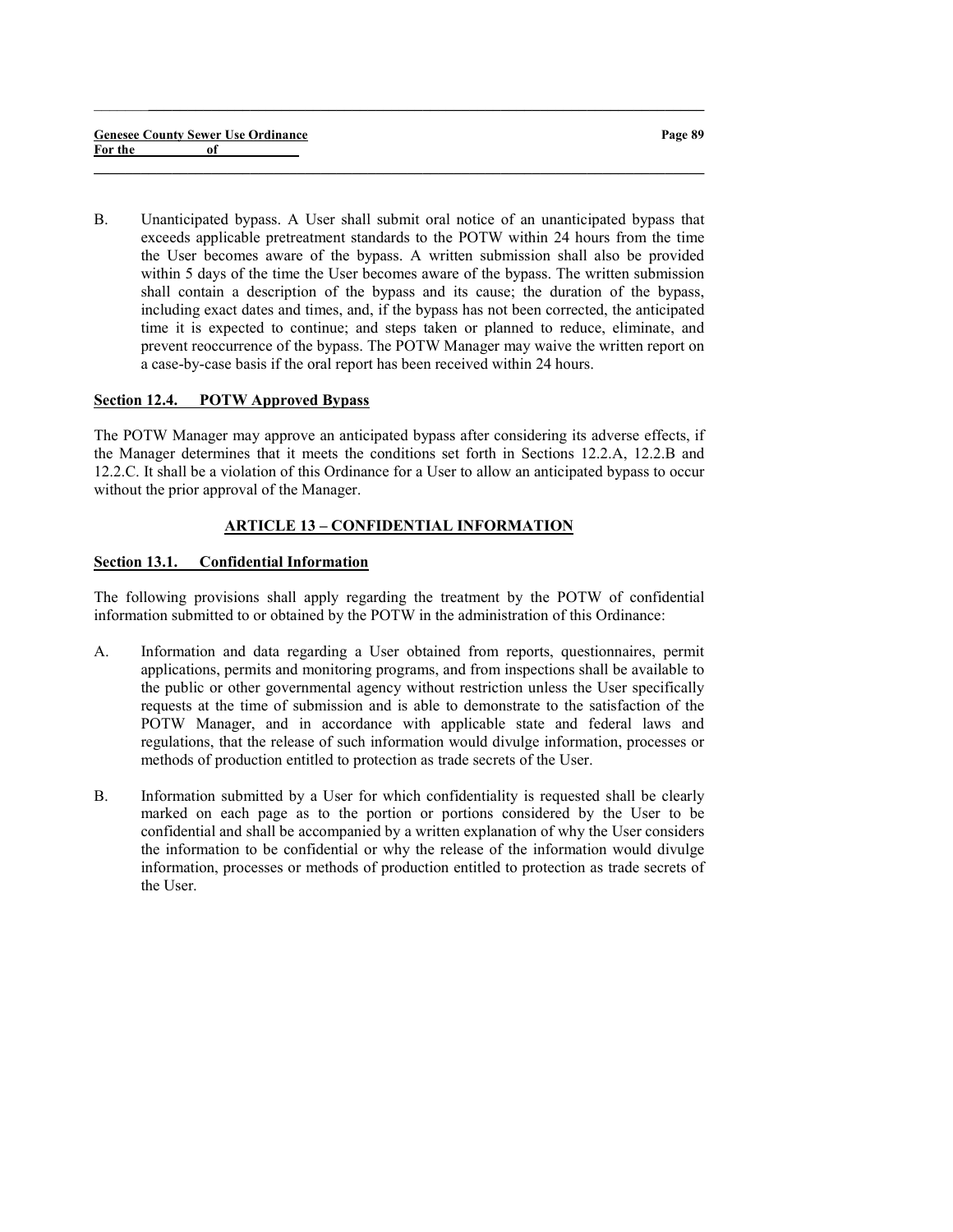#### Genesee County Sewer Use Ordinance For the of

C. Information that may disclose trade secrets or trade secret processes, and for which the User has requested, and been granted, confidentiality as provided by this Section, shall not be made available for inspection by the general public; however, that information shall be made available upon written request to governmental agencies for uses related to matters regulated by this Ordinance and shall be made available for use by the state, any state agency, or the POTW in judicial review or enforcement proceedings that involve the User that furnished the information. The POTW shall notify the User 10 days in advance if it intends to release confidential information to another governmental agency as authorized by this Section.

 $\_$  ,  $\_$  ,  $\_$  ,  $\_$  ,  $\_$  ,  $\_$  ,  $\_$  ,  $\_$  ,  $\_$  ,  $\_$  ,  $\_$  ,  $\_$  ,  $\_$  ,  $\_$  ,  $\_$  ,  $\_$  ,  $\_$  ,  $\_$  ,  $\_$ 

 $\_$  , and the set of the set of the set of the set of the set of the set of the set of the set of the set of the set of the set of the set of the set of the set of the set of the set of the set of the set of the set of th

- D. Information furnished to the POTW on the volume or characteristics of wastewater or pollutants discharged or proposed to be discharged into the POTW shall be available to the public or other governmental agency without restriction.
- E. If a User has mass-based limits as allowed by certain categorical pretreatment standards on a production basis, the production data necessary to determine compliance must also be provided by the User to the POTW, and shall be available to the public. If application of the combined waste stream formula is necessary to apply categorical pretreatment standards to a User, the flow measurements and other data used in the calculation must be provided by the User to the POTW, and shall be available to the public.
- F. Observations made by POTW and/or Local Unit inspectors shall be subject to the confidentiality provisions of this Section as if they were in writing if the User specifies to the POTW and the Local Unit in writing for which particular observations made by the inspector the User seeks confidentiality.
- G. All confidential information and/or data with respect to a particular User which is on file with the POTW shall be made available upon written request by that User or its authorized representative during regular business hours.

# ARTICLE 14 – RECORDS RETENTION

# Section 14.1. Maintenance of Records

All Users shall retain and preserve records, including, without limitation, all books, documents, memoranda, reports, correspondence and similar materials, related to matters regulated by this Ordinance as provided by the minimum requirements of this Section or as provided by a permit or order issued pursuant to this Ordinance.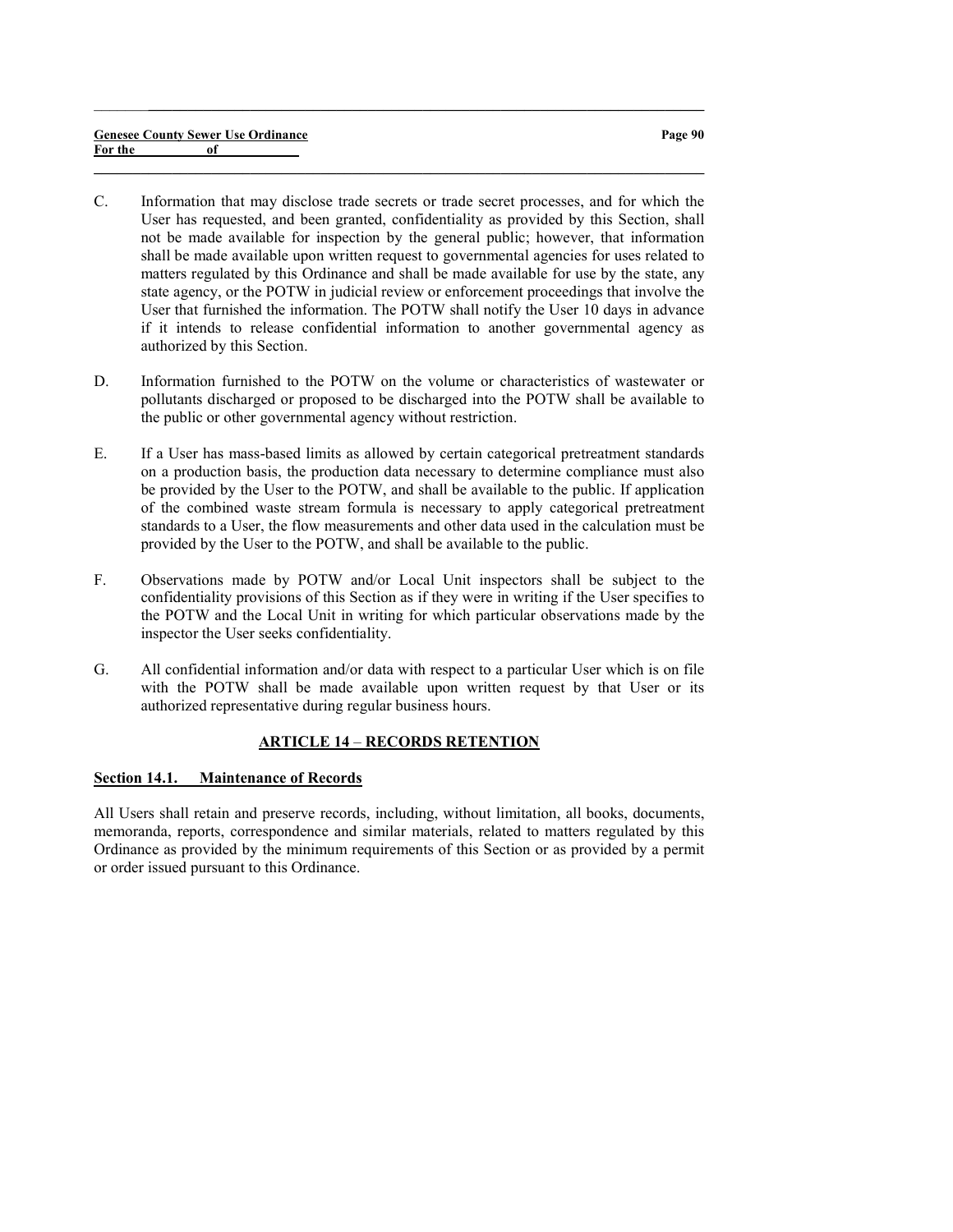A. Discharge Records. A Nondomestic User shall retain, preserve, and make available to the POTW for inspection and copying, for the period specified in Section 14.1.C, all records related to matters regulated by this Ordinance, including, without limitation, all documents, memoranda, correspondence and similar materials; copies of all required reports and notifications; all calibration and maintenance records and all original strip chart recordings for continuous monitoring instrumentation; copies of results of all sampling, monitoring, measurements and analyses; and records of all data used to complete the application for a permit. Any Nondomestic User subject to the sampling, monitoring, analysis, or reporting requirements of this Ordinance shall maintain copies of all records and information pertaining to those requirements or resulting from any monitoring activities (whether or not such monitoring activities are required by this Ordinance). For all samples, the records shall include, at a minimum, the information required to be recorded by Section 9.6 of this Ordinance.

 $\_$  , and the set of the set of the set of the set of the set of the set of the set of the set of the set of the set of the set of the set of the set of the set of the set of the set of the set of the set of the set of th

- B. Hazardous or Solid Waste. A Nondomestic User shall retain and preserve all records regarding its generation, treatment, storage, or disposal of hazardous waste or solid waste for the period specified in Section 14.1.C, and shall make them available to the POTW for inspection and copying, subject to the provisions in this Ordinance regarding confidential information. (As used in this Section, the terms "hazardous waste" and "solid waste" shall have the same definition as provided in the state hazardous waste management act, Part 111 of Act 451 of the Public Acts of Michigan of 1994, MCL §§ 324.11101 et seq., as amended, and the rules promulgated under that act.)
- C. Retention Period. Users subject to the reporting requirements of this Ordinance (or of any permit or order issued pursuant to this Ordinance) shall retain the records specified in Sections 14.1.A and 14.1.B for a period of at least 3 years from (a) the date the record was created or (b) the date the record was first used or relied upon by the User, whichever is later. The 3 year retention period shall be extended during any administrative or judicial action, enforcement proceeding or litigation regarding matters regulated by this Ordinance (or regarding discharges of the POTW under its NPDES permit), until all such actions, proceedings, or activities have concluded and all periods of limitation with respect to any and all appeals have expired. The 3 year retention period may also be extended at any time at the request of the POTW, the Michigan Department of Environmental Quality, or the U.S. EPA. The POTW shall retain all records, notices and other information regarding discharges to the POTW submitted to it by Nondomestic Users of the POTW for a period of not less than 3 years.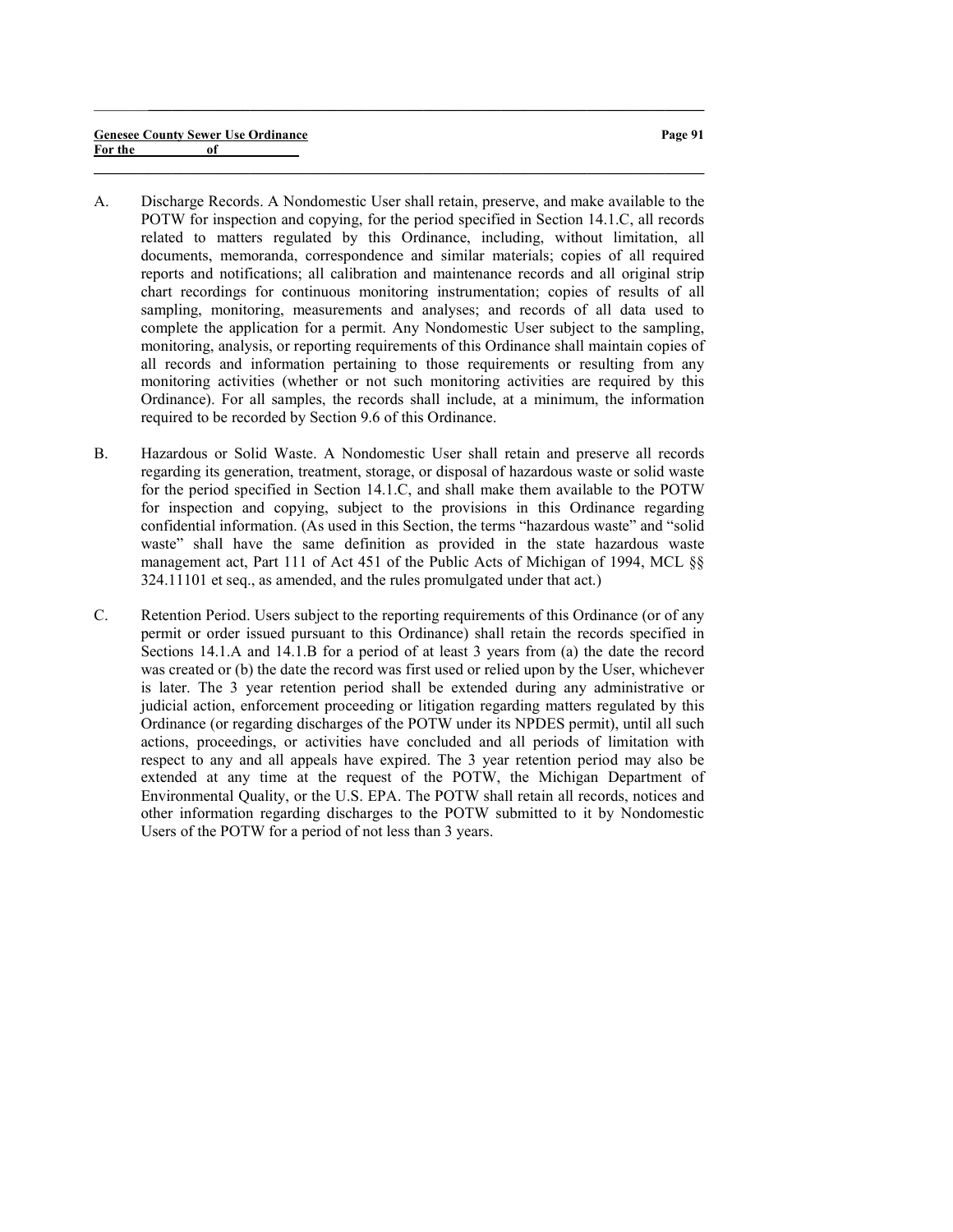#### ARTICLE 15 – ADMINISTRATION OF THE POTW

 $\_$  , and the set of the set of the set of the set of the set of the set of the set of the set of the set of the set of the set of the set of the set of the set of the set of the set of the set of the set of the set of th

 $\_$  , and the set of the set of the set of the set of the set of the set of the set of the set of the set of the set of the set of the set of the set of the set of the set of the set of the set of the set of the set of th

### Section 15.1. Operation and Management of POTW

Except as otherwise expressly provided by this Ordinance, the operation, maintenance, alteration, repair and management of the POTW shall be under the direct supervision and control of the County Agency. The County Agency has the exclusive right to establish, maintain and collect rates and charges for use of the POTW, and the County Agency may employ the persons in the capacities as the County Agency deems necessary and advisable to ensure the efficient establishment, operation, maintenance, and management of the POTW, to comply with the POTW's NPDES permit, and to discharge its financial obligations.

The County Agency may designate a POTW Manager for each of the separate Districts of the POTW. The POTW Manager shall be charged with the duty of investigating, preventing and abating violations and enforcing the provisions of this Ordinance. The County Agency may establish any rules, regulations and procedures as determined necessary to assure the efficient management and operation of the POTW. Any powers granted to or duties imposed upon the POTW Manager by the County Agency may be delegated to other persons in the discretion of the County Agency.

#### Section 15.2. Powers of POTW Manager

As directed by the County Agency, the POTW Manager shall, either directly or through authorized representatives, take the following actions:

- A. Supervise the implementation of this Ordinance.
- B. Review plans submitted by Users for pretreatment equipment.
- C. Make inspections and tests of existing and newly installed, constructed, reconstructed, or altered sampling, metering, or pretreatment equipment to determine compliance with the provisions of this Ordinance.
- D. Verify the completeness, accuracy and representativeness of self-monitoring data submitted and/or maintained by Users.
- E. Investigate complaints of violations of this Ordinance, make inspections and observations of discharges, and maintain a record of the investigations, complaints, inspections and observations.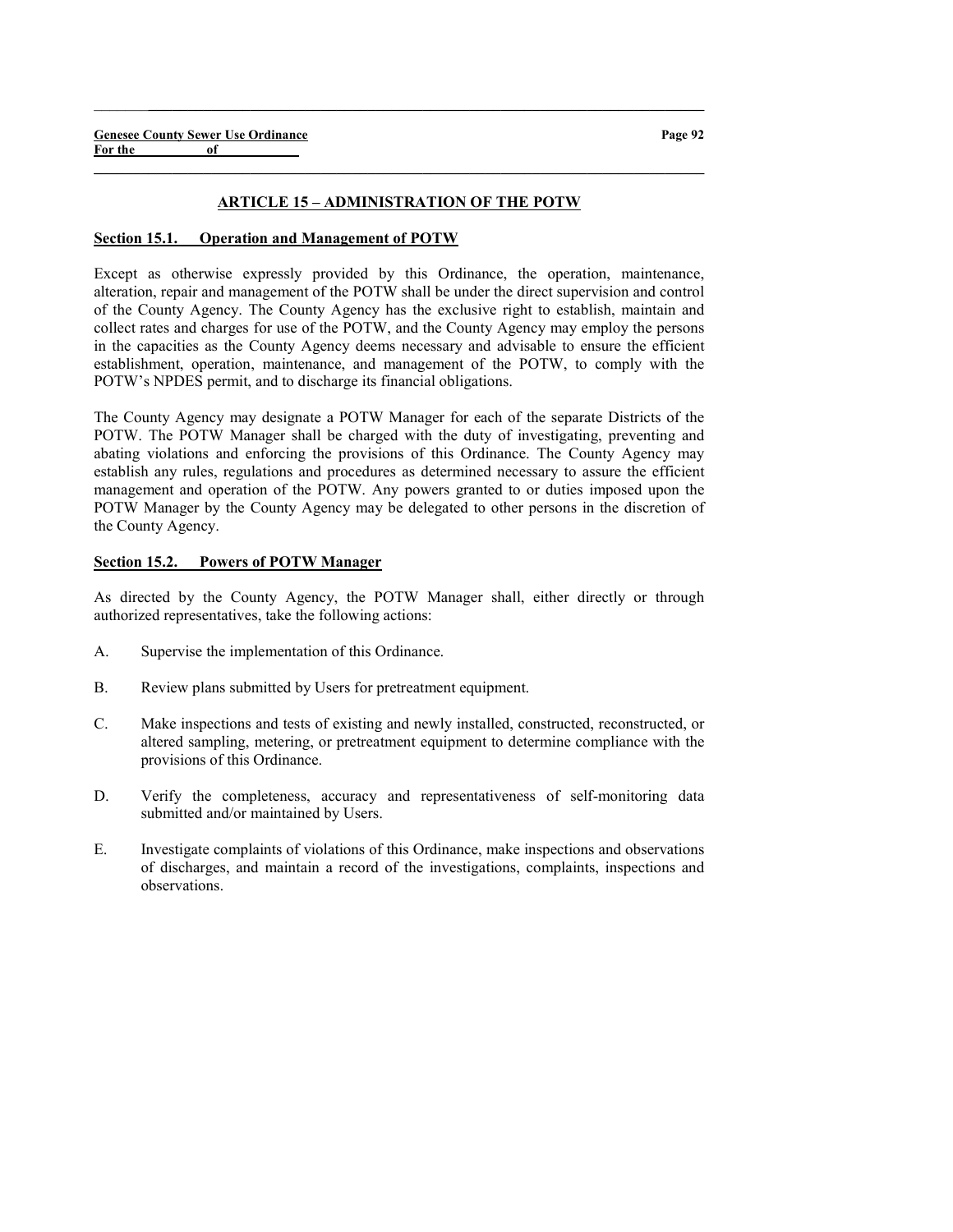| <b>Genesee County Sewer Use Ordinance</b> |  |
|-------------------------------------------|--|
| For the                                   |  |

F. Issue orders and notices of violation and take other actions as necessary to require compliance with this Ordinance.

 $\_$  , and the set of the set of the set of the set of the set of the set of the set of the set of the set of the set of the set of the set of the set of the set of the set of the set of the set of the set of the set of th

 $\_$  , and the set of the set of the set of the set of the set of the set of the set of the set of the set of the set of the set of the set of the set of the set of the set of the set of the set of the set of the set of th

- G. Develop and implement a Control Authority Enforcement Response (CAER) Plan as required by 40 CFR 403.8(f)(5). The CAER Plan shall provide procedures for the POTW to investigate and respond to instances of noncompliance by Users. The CAER Plan and any associated regulations developed by the POTW Manager shall become effective upon approval by the County Agency.
- H. With the approval of the County Agency and notice to the Local Unit, and in conjunction with the County Agency's legal counsel, institute necessary civil or criminal judicial legal actions and proceedings in a court of competent jurisdiction against all Users violating this Ordinance to prosecute violations of this Ordinance, to compel the abatement or prevention of violations, to compel compliance with this Ordinance and any order, determination, permit or agreement issued or entered into under this Ordinance, and to pursue other necessary or advisable judicial relief or remedies with respect to violations of this Ordinance.
- I. Commence a municipal civil infraction action against any User violating this Ordinance, and issue municipal civil infraction citations and municipal civil infraction violation notices for violations of this Ordinance.
- J. Perform any other actions authorized by this Ordinance, or as necessary or advisable for the supervision, management and operation of the POTW and the enforcement of this Ordinance and other applicable laws and regulations.

# ARTICLE 16 – USER POLLUTION CONTROLS

# Section 16.1. Provision by Users of Necessary Pretreatment Facilities

Users shall provide necessary wastewater treatment as required to comply with all applicable pretreatment standards and requirements within the time limitations specified by applicable law or regulation. All facilities required to pretreat wastewater shall be provided, operated, and maintained at the User's sole expense. Detailed plans showing the pretreatment facilities and operating procedures shall be submitted to the POTW for review, and shall be acceptable to the POTW before construction of the facility. The review of such plans and operating procedures does not in any way relieve the User from the responsibility of modifying the facility as necessary to produce an effluent acceptable to the POTW under the provisions of this Ordinance. Any subsequent changes in the pretreatment facilities or method of operation shall be reported to and be approved by the POTW prior to the User's initiation of the changes. (Users shall notify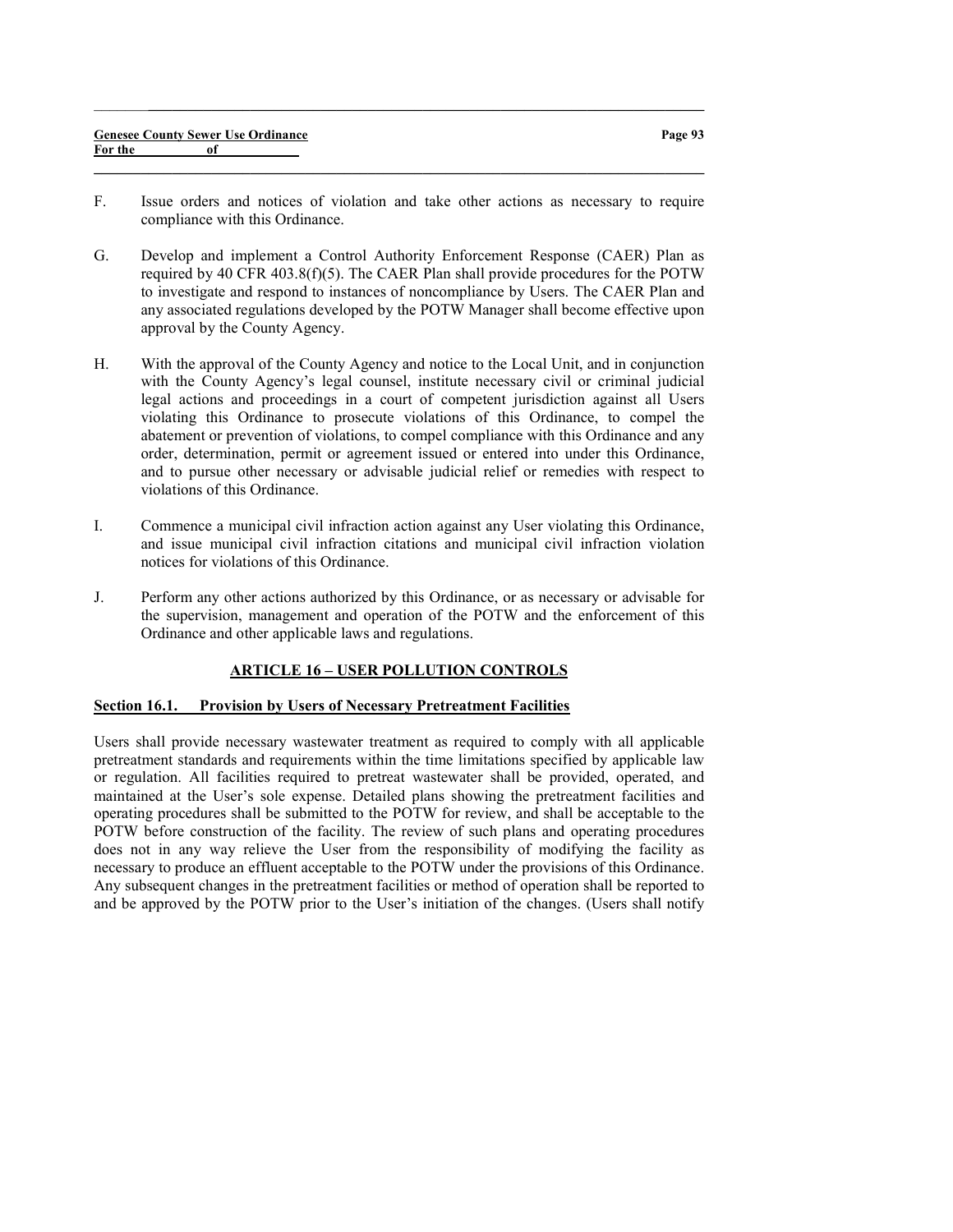the POTW regarding the installation of new pretreatment facilities as provided by Section 8.7 of this Ordinance.)

 $\_$  , and the set of the set of the set of the set of the set of the set of the set of the set of the set of the set of the set of the set of the set of the set of the set of the set of the set of the set of the set of th

 $\_$  , and the set of the set of the set of the set of the set of the set of the set of the set of the set of the set of the set of the set of the set of the set of the set of the set of the set of the set of the set of th

### Section 16.2. Proper Operation and Maintenance

A User shall at all times properly operate and maintain at the User's sole expense all facilities and systems of treatment and control (and related appurtenances) that are installed or used by the User to comply with the requirements of this Ordinance. Proper operation and maintenance includes, without limitation, effective performance, adequate funding, adequate operator staffing, and adequate quality assurance/quality control (QA/QC) procedures for sampling and analysis.

### Section 16.3. Removed Substances

Solids, sludges, filter backwash, or other pollutants removed in the course of treatment or control of wastewaters shall be disposed of in accordance with Section 405 of the Clean Water Act and Subtitles C and D of the Resource Conservation and Recovery Act, and other applicable local, state, and federal laws and regulations.

# Section 16.4. Duty to Halt or Reduce Activity

Upon reduction of efficiency of operation, or loss, or failure of all or part of a User's pretreatment equipment or facility, the User shall, to the extent necessary to maintain compliance with categorical pretreatment standards and other applicable standards, requirements, and limits, control its production and all discharges until operation of the equipment or facility is restored or an alternative method of treatment is provided. This requirement applies in situations, including, without limitation, where the primary source of power for the pretreatment equipment or facility is reduced, lost, or fails. It shall not be a defense for a User in an enforcement action that it would have been necessary to halt or reduce the permitted activity in order to maintain compliance with the conditions of this Ordinance.

# Section 16.5. Duty to Mitigate

A User shall take all reasonable steps to minimize or correct any adverse impact to the POTW or the environment resulting from noncompliance with this Ordinance, including such accelerated or additional monitoring as necessary to determine the nature and impact of the noncomplying discharge.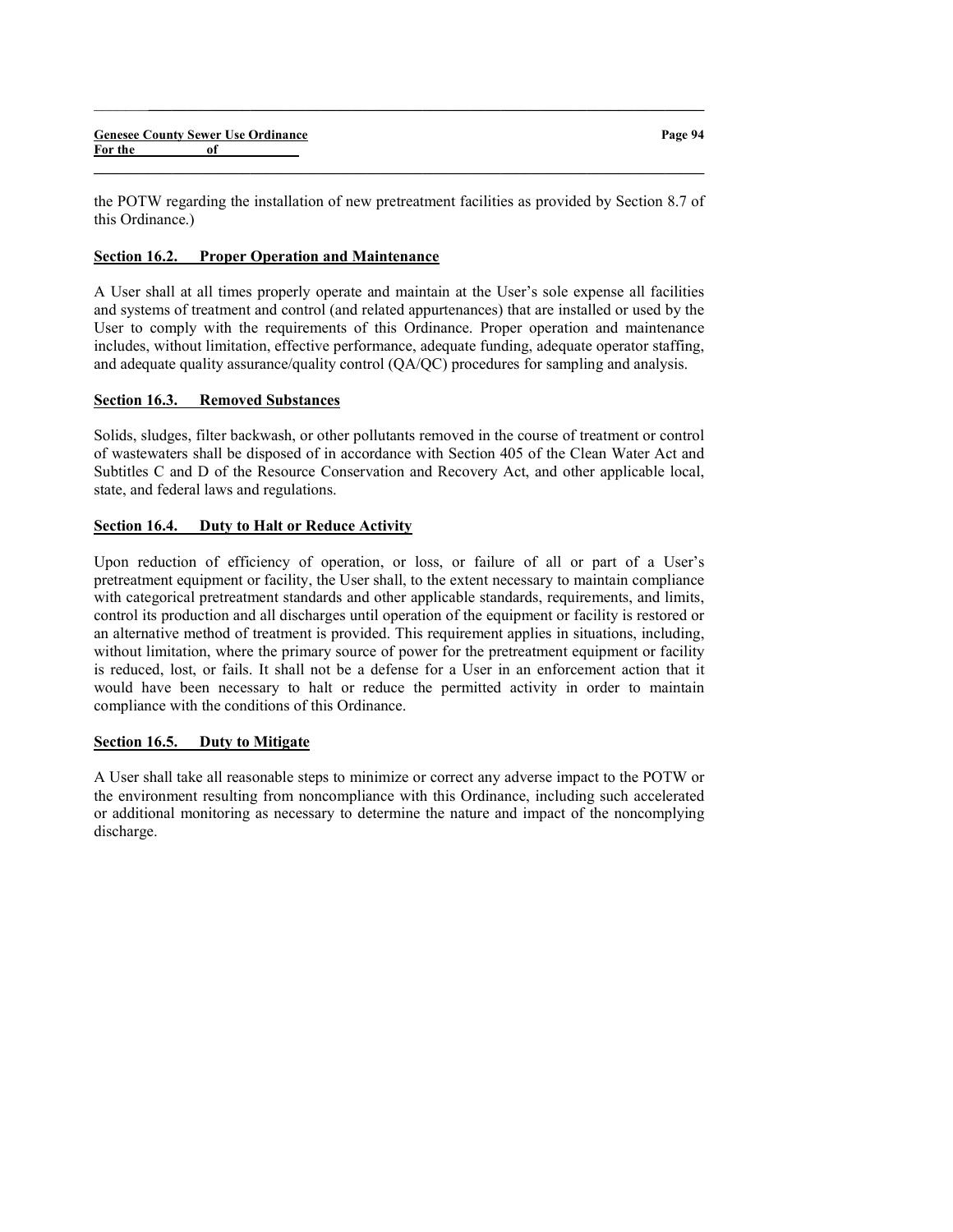#### Section 16.6. Duty to Pretreat Prior to Discharge to POTW

Except as otherwise expressly required by this Ordinance, by a User Permit or order issued pursuant to this Ordinance, or other applicable law or regulation, the prohibitions and limitations provided by this Ordinance or a User Permit shall apply at the point where wastewater and pollutants are discharged or caused to be discharged into the POTW and any required pretreatment shall, at a minimum, be completed before that point of discharge is reached.

 $\_$  , and the set of the set of the set of the set of the set of the set of the set of the set of the set of the set of the set of the set of the set of the set of the set of the set of the set of the set of the set of th

 $\_$  , and the set of the set of the set of the set of the set of the set of the set of the set of the set of the set of the set of the set of the set of the set of the set of the set of the set of the set of the set of th

### Section 16.7. Additional Pretreatment Measures

The POTW may require Users to take additional pretreatment measures, as determined necessary by the POTW, including, but not limited to, the following:

- A. Whenever deemed necessary, the POTW may require Users to restrict their discharge during peak flow periods, designate that certain wastewater be discharged only into specific sewers, relocate and/or consolidate points of discharge, separate sewage waste streams from industrial waste streams, and such other conditions as may be necessary to protect the POTW and determine the User's compliance with the requirements of this Ordinance.
- B. The POTW may require any person discharging into the POTW to install and maintain, on their property and at their expense, a suitable storage and flow control facility to ensure equalization of flow.
- C. Users with the reasonable potential to discharge explosive or flammable substances may be required to install and maintain an approved explosion hazard meter, combustible gas detection meter, or similar device, as determined appropriate by the POTW.

### Section 16.8 Implementation of Best Management Practices or Best Management Practices Plan

- A. The POTW Manager may require any User to develop and implement Best Management Practices to control, contain, treat, prevent, or reduce the discharge of wastewater, pollutants or other substances from the User's premises to the POTW, as determined necessary by the Manager.
- B. In addition, the POTW Manager may require a User to develop and submit a Best Management Practices Plan ("BMPP"), including an enforceable implementation schedule, for review and approval by the Manager. The BMPP shall be submitted within 30 days after notification by the Manager or as otherwise required by a User Permit. The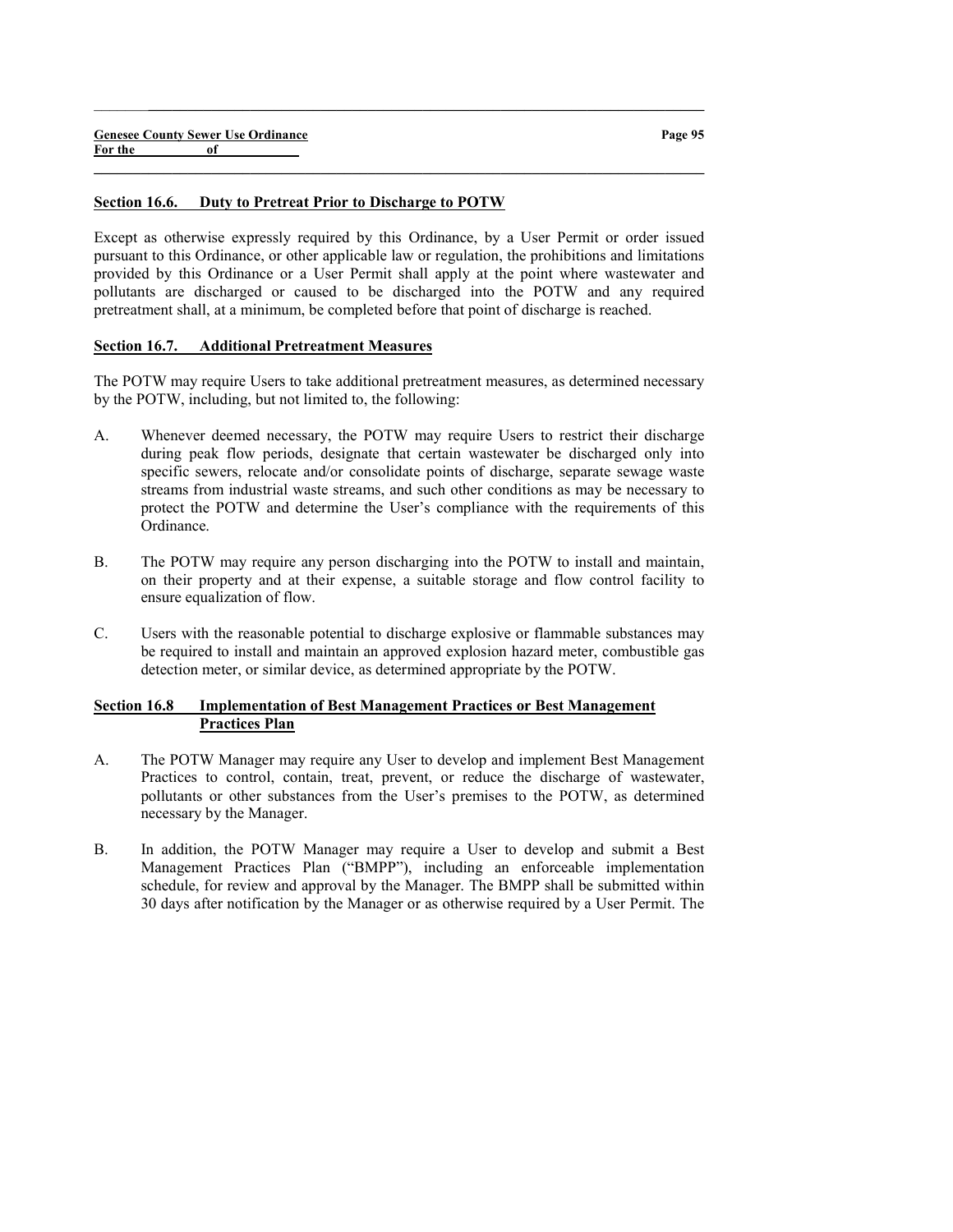BMPP shall be directed at preventing the entrance of pollutants, directly or indirectly, into the POTW. The BMPP shall be available for inspection at all times at the User's premises. At a minimum, a User's BMPP shall contain all of the following elements, as determined necessary by the POTW Manager, at a level of detail and in units and terms as determined necessary by the Manager to adequately evaluate the plan:

 $\_$  , and the set of the set of the set of the set of the set of the set of the set of the set of the set of the set of the set of the set of the set of the set of the set of the set of the set of the set of the set of th

- 1. A statement of the purpose and objectives of the plan.
- 2. A description of the strategies, methods, policies and procedures to prevent, minimize or reduce the introduction of pollutants into the User's discharge and to minimize waste generation.
- 3. A description of the options available to the User to control accidental spillage, leaks and drainage.
- 4. A description of best available or practicable control technologies available for the User's specific circumstances.
- 5. A detailed facility layout and site diagram showing points of entry into the POTW.
- 6. A description of the waste handling, treatment and discharge disposal facilities, including flow diagrams and process schematics.
- 7. A description of operating and maintenance processes and procedures.
- 8. Inventory of raw materials and a list of waste sources, including a list of all chemicals used or stored at the facility.
- 9. A description of employee training programs, policies and procedures; continuing education programs; and participation.
- 10. A description of documentation, including record keeping and forms.
- 11. A description of monitoring activities.
- 12. Information log of facility personnel, organization chart, emergency phone numbers, contact persons and maintenance or service representatives.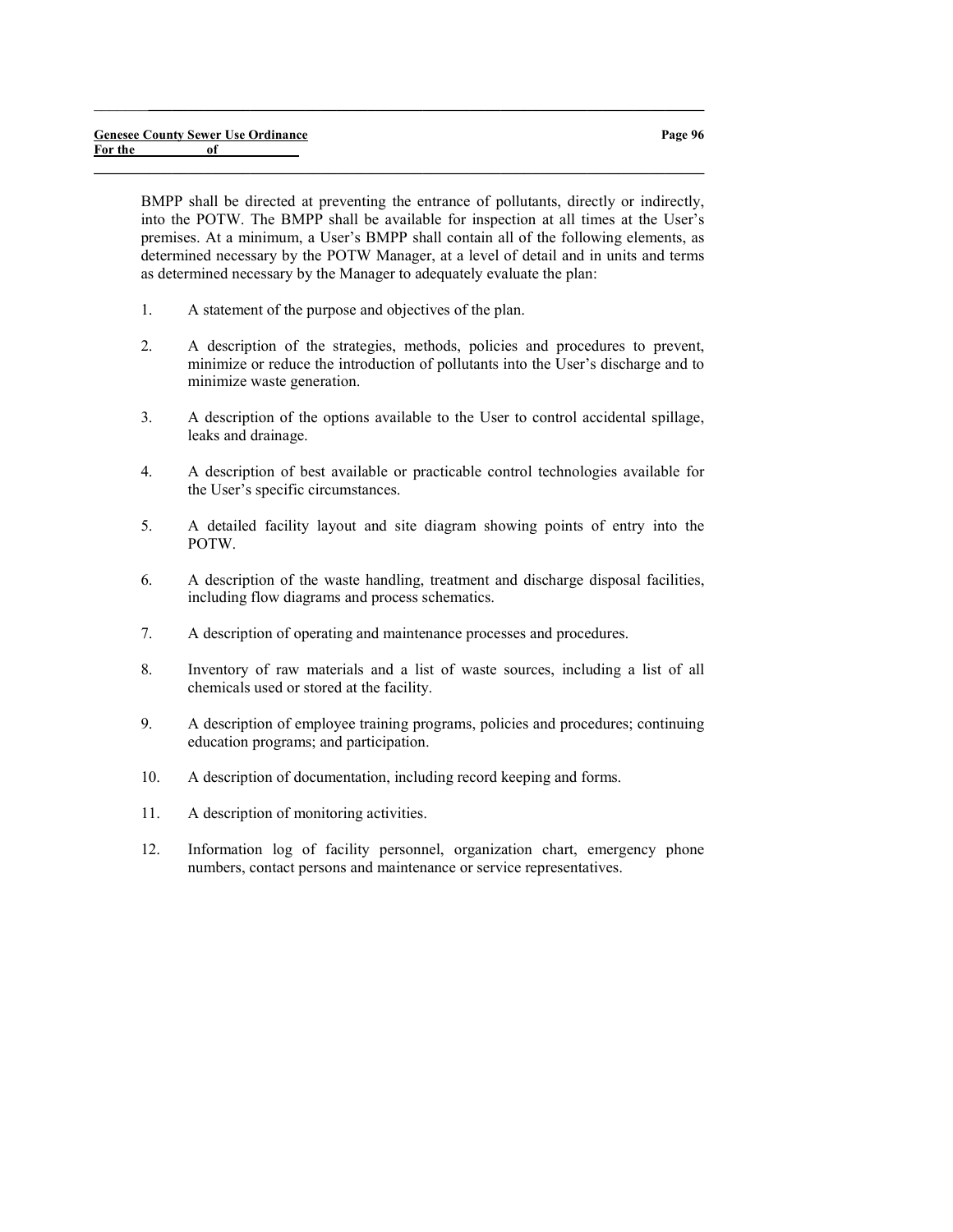13. Certification by a qualified professional that the plan is adequate to prevent spills, leaks, slug loads, or non-customary discharges of regulated substances, directly or indirectly, to the POTW.

 $\_$  , and the set of the set of the set of the set of the set of the set of the set of the set of the set of the set of the set of the set of the set of the set of the set of the set of the set of the set of the set of th

 $\_$  , and the set of the set of the set of the set of the set of the set of the set of the set of the set of the set of the set of the set of the set of the set of the set of the set of the set of the set of the set of th

- 14. Such other information, documents or diagrams as required by the POTW Manager, including, but not limited to, any of the information required under Section 7.4 of this Ordinance.
- C. The BMPs or BMPP required of a User or approved for a User shall be incorporated in a User Permit issued to the User. If the User already has a User Permit, the existing permit may be modified to incorporate the BMP requirements. If the User does not currently have a User Permit, a permit shall be issued for that purpose.
- D. The POTW Manager may require revisions to Users BMPP if the Manager determines that the plan contains elements that are inadequate, or as otherwise determined necessary by the Manager to ensure compliance with applicable requirements of this Ordinance. Review of a BMPP by the Manager shall not relieve the User from the responsibility to modify its facility as necessary to comply with local, state and federal laws and regulations.

### ARTICLE 17 – ENFORCEMENT

#### Section 17.1. POTW Inspection, Surveillance and Monitoring Authority; Right of Entry

- A. In general. The POTW is authorized to carry out all inspection, surveillance, sampling and monitoring activities and procedures, as necessary to determine, independent of information supplied by Users or any other persons, compliance or noncompliance with applicable pretreatment standards and requirements, with this Ordinance, and with other applicable laws and regulations. This authority includes, without limitation, the authority:
	- (1) To verify the completeness, accuracy and representativeness of self-monitoring data submitted by Users.
	- (2) To determine compliance with the terms, conditions and requirements of this Ordinance or of any permit, order, notice or agreement issued or entered into under this Ordinance.
	- (3) To support enforcement actions taken by the POTW against non-compliant Users.
	- (4) To determine if Users have corrected problems identified in previous inspections.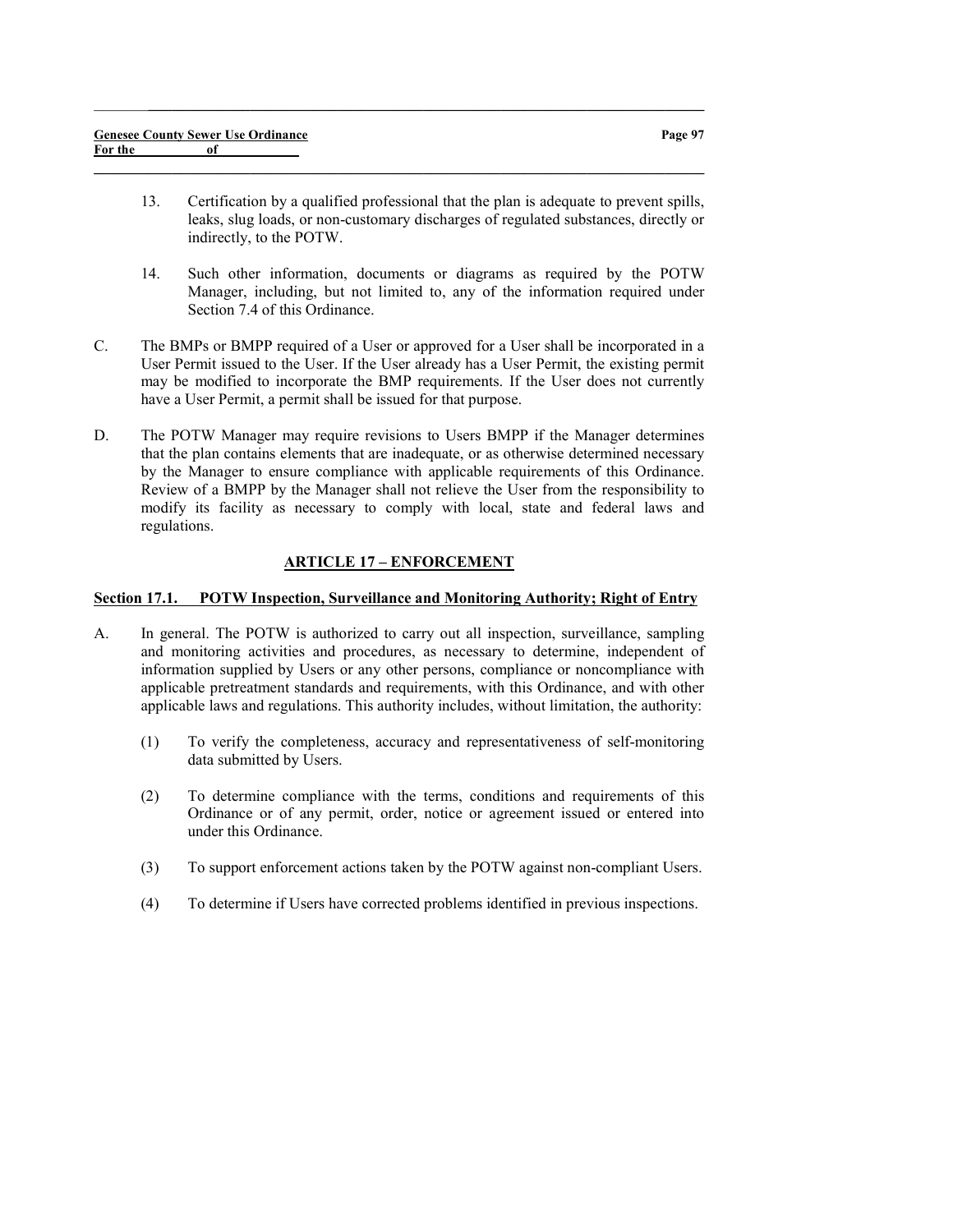(5) To identify which (and to what degree) Users influence the quality of the POTW's influent, effluent and sludge quality.

 $\_$  , and the set of the set of the set of the set of the set of the set of the set of the set of the set of the set of the set of the set of the set of the set of the set of the set of the set of the set of the set of th

- (6) To evaluate the impacts of the POTW's influent on its treatment processes and receiving stream.
- (7) To evaluate the need for revised local limits.
- (8) To maintain current data on each User.
- (9) To assess the adequacy of each User's self-monitoring program and User Permit.
- (10) To provide a basis for establishing sampling and monitoring requirements for Users.
- (11) To evaluate the adequacy of each User's operation and maintenance activities on its pretreatment system.
- (12) To assess the potential for spills and/or slug discharge control measures, and evaluate the effectiveness of spill and slug discharge control measures.
- (13) To gather information for User Permit development.
- (14) To evaluate compliance with existing enforcement actions.
- (15) To require any User to submit one or more representative samples of the wastewater discharged or that the User proposes to discharge into the POTW.
- (16) To determine compliance with requirements regarding implementation of best management practices; accidental discharge controls and protections; spill prevention or containment measures; and pollution prevention, minimization or reduction measures.
- B. Right of entry. The POTW Manager and other authorized representatives of the POTW and/or the Local Unit bearing proper credentials and identification are authorized to enter a Nondomestic User's premises (and any other User's premises, as determined necessary by the POTW Manager) to conduct inspection, surveillance and monitoring activities as necessary to determine compliance with this Ordinance, and in that regard shall have, without limitation, the following minimum authority: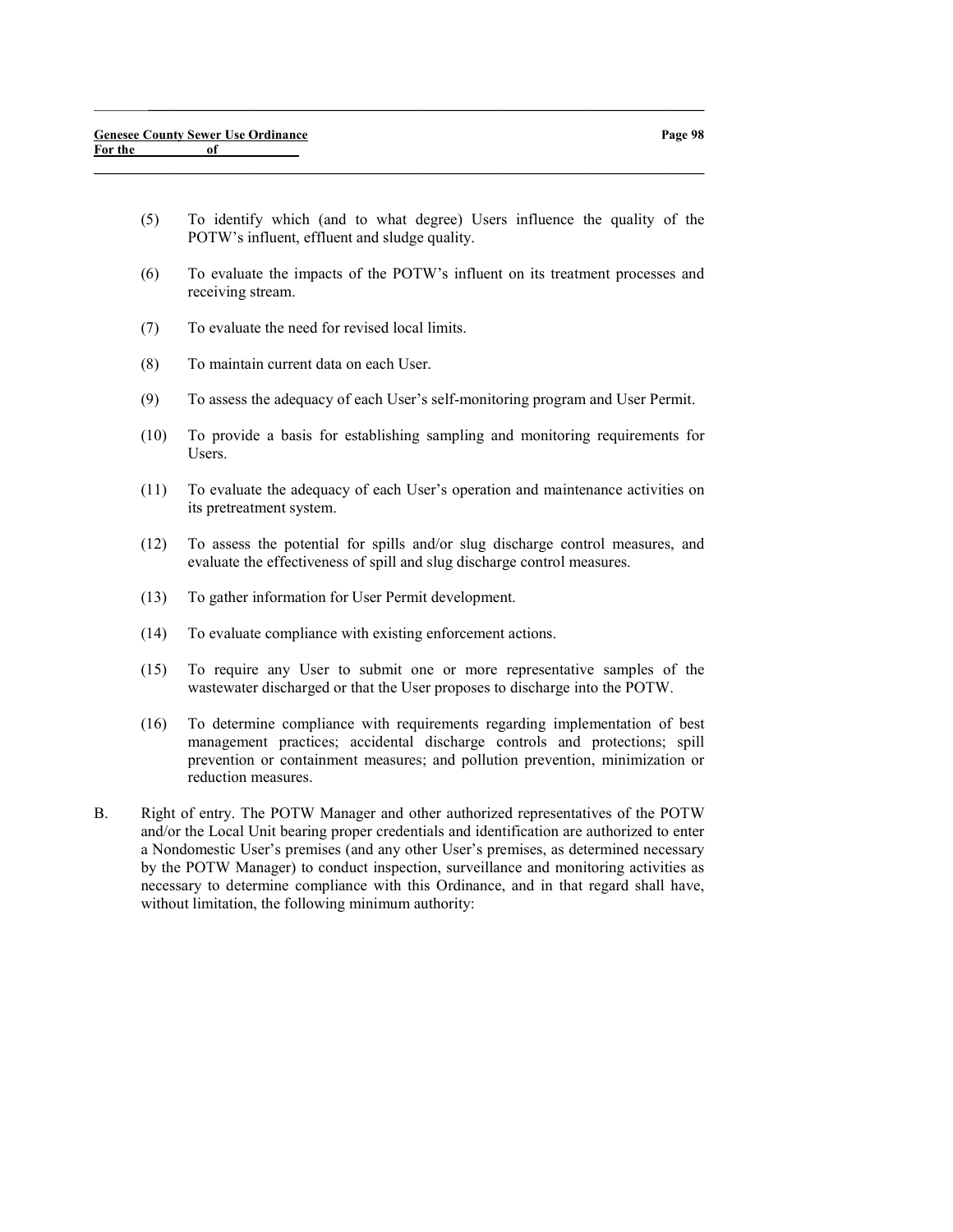(1) To enter into any premises of any User in which a discharge source, treatment system or activity is located or in which records are required to be kept as provided by this Ordinance, for the purpose of inspecting, observing, measuring, sampling and testing the wastewater discharge, removing samples of wastewater for analysis, and inspecting and making copies of required records. This shall include the right to take photographs.

 $\_$  , and the set of the set of the set of the set of the set of the set of the set of the set of the set of the set of the set of the set of the set of the set of the set of the set of the set of the set of the set of th

 $\_$  , and the set of the set of the set of the set of the set of the set of the set of the set of the set of the set of the set of the set of the set of the set of the set of the set of the set of the set of the set of th

- (2) To set up and maintain on the User's property such devices as are necessary to conduct sampling, inspection, compliance monitoring and/or metering operations, or to require the User to do so, at the User's sole expense.
- (3) To randomly sample and analyze the effluent from Users and conduct surveillance activities to identify occasional and continuing noncompliance with applicable standards and requirements. The POTW shall inspect and sample the effluent from each significant industrial User at least once a year.
- (4) To inspect any production, manufacturing, fabrication, or storage area where pollutants, subject to regulation under this Ordinance, could originate, be stored, or be discharged to the POTW.
- (5) To enter all private properties through which the POTW and/or the Local Unit or other governmental agency holds an easement for the purposes of, but not limited to, inspection, observation, measurement, sampling, repair, and maintenance of any portion of the POTW or wastewater transmission facilities lying within the easement.

POTW representatives entering a User's premises for purposes authorized by this Ordinance shall comply with the User's plant safety requirements regarding such matters as entry into confined spaces, use of safety glasses, and hearing protection requirements, as requested by the User. Entry shall be commenced and completed as expeditiously as practicable, consistent with the purposes for which the entry was made.

C. Access without delay required. Users shall allow the POTW ready access at all times to all parts of the User's facility or premises where wastewater governed by this Ordinance is created, handled, conveyed, treated or discharged, or where any production, manufacturing, fabrication, or storage area where pollutants regulated under this Ordinance could originate, be stored, or be discharged to the POTW, or where wastewater records are kept, for the purposes of inspection, sampling, records examination, or in the performance of any of the POTW's duties. If a User has security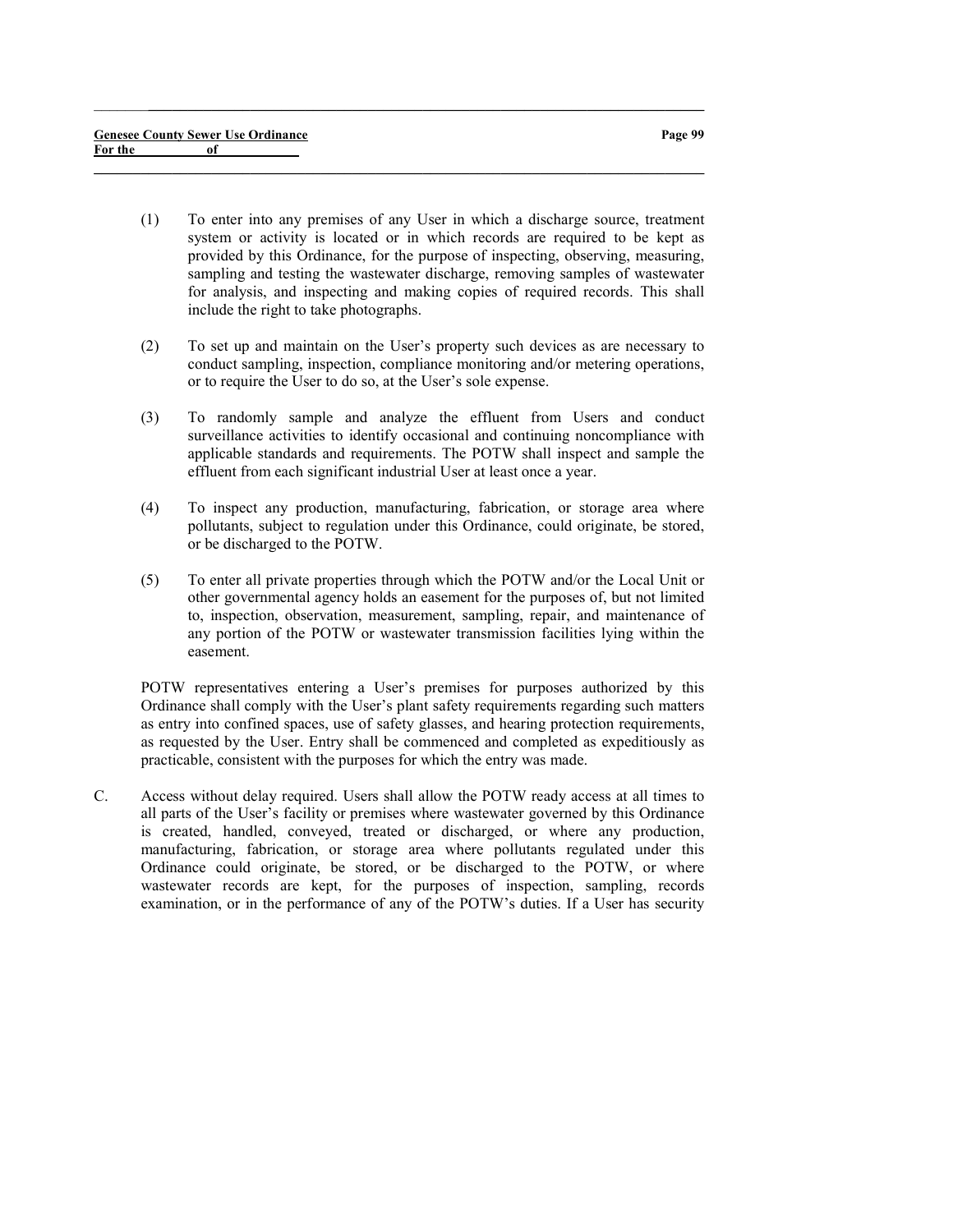measures in force that would require proper identification and clearance before entry into the premises by the POTW, the User shall make necessary arrangements in advance with its security guards so that upon presentation of suitable identification, authorized representatives of the POTW (or authorized state or federal personnel) will be permitted to enter, without delay, for the purposes of performing their specific responsibilities. Upon arrival at a User's premises, POTW representatives shall inform the User or its employees that inspections, sampling, compliance monitoring, metering or other POTW procedures are to be performed and that the User has the right to accompany the POTW employee/representative during the performance of his/her duties.

 $\_$  , and the set of the set of the set of the set of the set of the set of the set of the set of the set of the set of the set of the set of the set of the set of the set of the set of the set of the set of the set of th

 $\_$  , and the set of the set of the set of the set of the set of the set of the set of the set of the set of the set of the set of the set of the set of the set of the set of the set of the set of the set of the set of th

D. Refusal to allow entry. If a User refuses to permit access (or unreasonably delays access) to an authorized POTW representative or to permit the representative to obtain, take, and remove samples or make copies of documents or undertake other authorized inspection, surveillance and monitoring activities as provided by this Ordinance, the POTW Manager may order the termination of the discharge of wastewater to the POTW; order the User to permit access within a time certain; issue the User a notice of violation of this Section; or take other appropriate action as provided by this Ordinance and other applicable laws and regulations (including, but not limited to, seeking the issuance of a search warrant). Further, the refusal to permit access (or causing an unreasonable delay in access) as provided by this Section shall constitute a violation of this Ordinance.

## Section 17.2. Notice of Violation

- A. Any person found to be violating a provision of this Ordinance may be served with written notice stating the nature of the violation and providing a reasonable time limit for the satisfactory correction of the violation. The person shall, within the period of time stated in notice, permanently cease all violations. The notice of violation (NOV) shall be served and shall contain the information as provided by Section 17.4 of this Ordinance.
- B. Unless otherwise specified by the NOV, the following provisions shall apply: Within 30 days of the date of the NOV, the User shall submit to the POTW a written explanation of the violation and a plan for the satisfactory correction and prevention thereof, to include specific required actions. Submission of the required plan shall not in any way relieve the User of liability for any violations occurring before or after receipt of the Notice of Violation.
- C. Nothing in this Section shall limit the authority of the POTW and/or the Local Unit to take any action, including emergency actions or any other enforcement action, without first issuing a Notice of Violation, or otherwise require the POTW and/or the Local Unit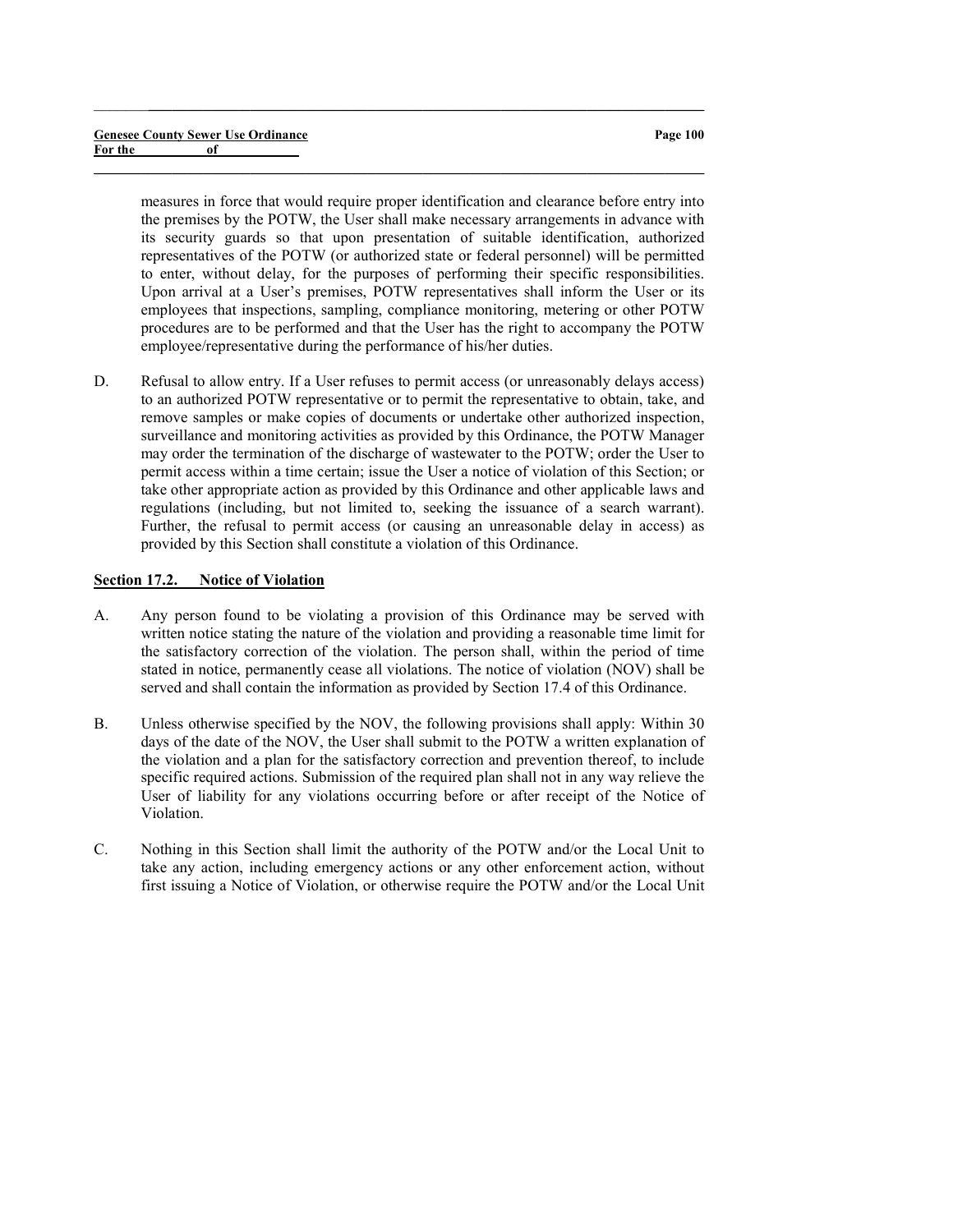|         | <b>Genesee County Sewer Use Ordinance</b> | Page 101 |
|---------|-------------------------------------------|----------|
| For the |                                           |          |
|         |                                           |          |

 $\_$  , and the set of the set of the set of the set of the set of the set of the set of the set of the set of the set of the set of the set of the set of the set of the set of the set of the set of the set of the set of th

to first issue a Notice of Violation before initiating a civil or criminal action against a person for violating this Ordinance.

D. Failure to comply with any requirement of a notice of violation shall constitute a separate violation of this Ordinance.

## Section 17.3. Orders and Supplemental Enforcement Tools

The POTW Manager may issue an order to any User as determined by the Manager to be appropriate under the circumstances, as provided by this Section. Multiple orders may be issued simultaneously or in combination as a single order with respect to a single User.

- A. Service. An order shall be served upon a User and shall contain the information as provided by Section 17.4 of this Ordinance. However, orders to immediately cease and desist discharge, or to terminate sewer services, or other emergency orders where delay might endanger human health, the environment or the POTW, may be oral and may be served by telephone (to be followed within 5 days by written confirmation of the order by the POTW Manager).
- B. Types of Orders. The POTW Manager may issue the following types of orders:
	- (1) Order to Immediately Cease and Desist Discharge. The POTW Manager may issue an order to cease and desist from discharging any wastewater, pollutant, or discharge not in compliance with this Ordinance. The order shall have immediate effect if the actual or threatened discharge to the POTW presents, or may present, imminent or substantial endangerment to the health or welfare of persons, to the environment, or causes, or may cause, interference or pass through. The POTW Manager shall implement whatever action is necessary to halt or prevent the discharge, including, but not limited to, emergency suspension of service. The User shall be assessed for any penalties, fines, charges, surcharges, expenses, or losses incurred due to the actual or threatened discharge of pollutants as provided by this Ordinance.
	- (2) Order to Cease Discharge Within a Time Certain. The POTW Manager may issue an order to cease and desist from discharging any wastewater, pollutant, or discharge not in compliance with this Ordinance by a certain time and date. The proposed time for remedial action shall be specified in the order. In addition to any other circumstances as determined appropriate by the POTW Manager, an order may be issued under this Section for the failure to pay applicable permit fees or to comply with any term of a User Permit.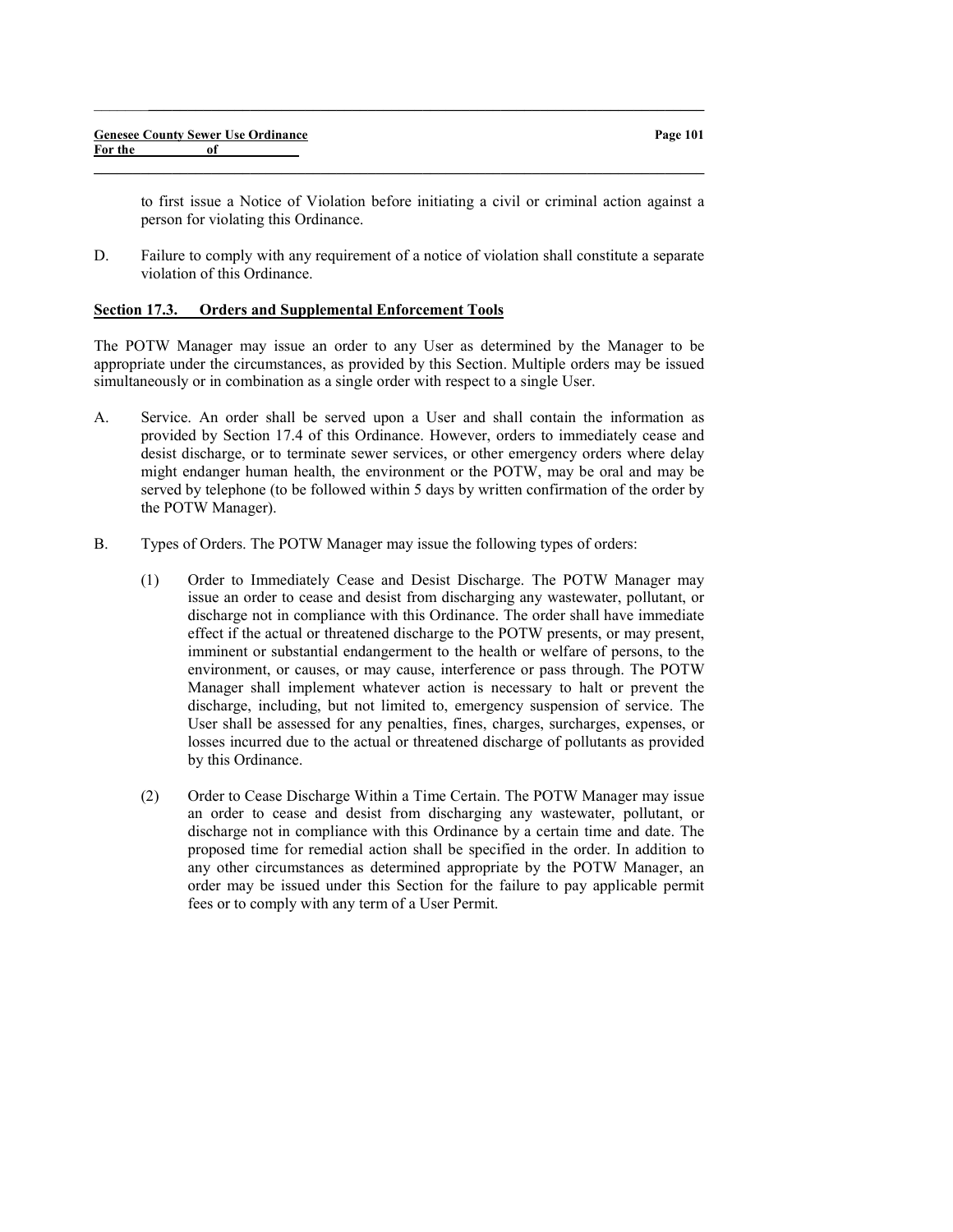(3) Order to Effect Pretreatment. The POTW Manager may issue an order to a User requiring the User to pretreat its discharge in accordance with this Ordinance. Any User subject to an order to pretreat shall prepare a plan to pretreat its discharge so that the discharge complies with the requirements of the order and this Ordinance. The plan shall be submitted to the POTW Manager within a reasonable period as specified in the order. The plan shall be prepared in accordance with good engineering practice and shall state whether construction is necessary, as well as identify measures that can be completed without construction. The plan shall contain a schedule of compliance for completion of each of the various phases necessary to implement full pretreatment. The schedule of compliance must be approved by the POTW Manager. The schedule of compliance shall consist of one or more remedial measures, including enforceable timetables for a sequence of actions or operations leading to compliance with an effluent standard, or other prohibition or standard. The following steps or phases shall be included in the schedule of compliance as determined necessary by the POTW Manager:

 $\_$  , and the set of the set of the set of the set of the set of the set of the set of the set of the set of the set of the set of the set of the set of the set of the set of the set of the set of the set of the set of th

- (a) Retain a qualified engineer and/or consultant.
- (b) Obtain any engineering or scientific investigation or surveys deemed necessary.
- (c) Prepare and submit a preliminary plan to achieve pretreatment.
- (d) Prepare plans and specifications, working drawings, or other engineering or architectural documents that may be necessary to effect pretreatment.
- (e) Establish a time to let any contract necessary for any construction.
- (f) Establish completion times for any construction necessary.
- (g) Establish a time limit to complete full pretreatment pursuant to the final order.
- (h) If a phase or unit of construction or implementation may be effected independently of another phase or unit, establish separate timetables for the phases or unit.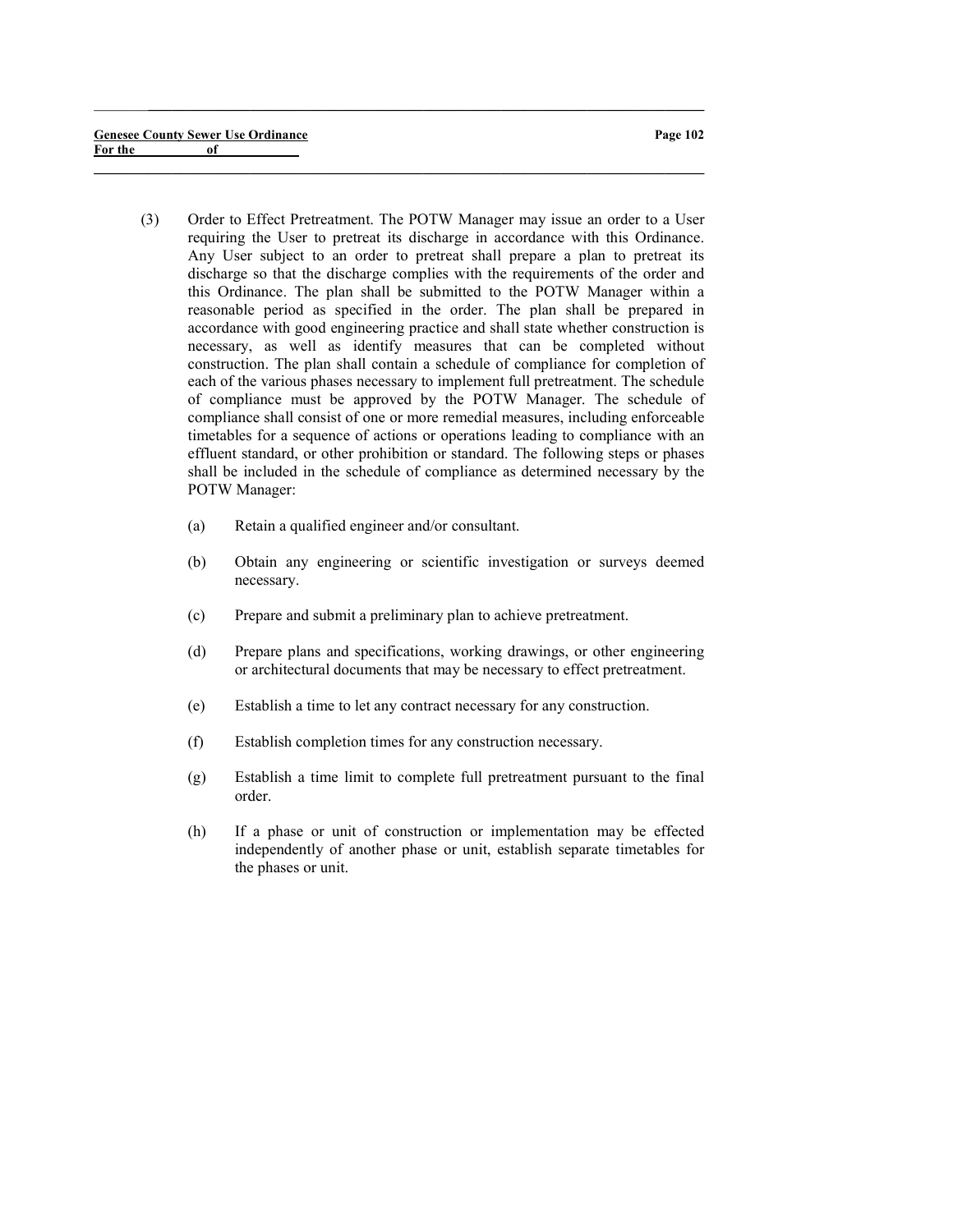(4) Order to Affirmatively Respond. The POTW Manager may issue an order requiring a User to perform any action required under this Ordinance, including, without limitation, requiring a User to submit samples; to install sampling, metering and monitoring equipment; to submit reports; to permit access for inspection, sampling, testing, monitoring and investigations; to reduce or eliminate a discharge or pollutants in a discharge; or to pay permit fees or other applicable charges.

 $\_$  , and the set of the set of the set of the set of the set of the set of the set of the set of the set of the set of the set of the set of the set of the set of the set of the set of the set of the set of the set of th

- (5) Order to Terminate Sewer Services. The POTW Manager may issue an order to terminate the sewer services of a User, including, but not limited to, physical blockage of the User's sewer connection, for reasons including, without limitation, the following:
	- (a) A discharge that violates any general or specific discharge prohibition, including any pretreatment standard or requirement, and that reasonably appears to present an imminent endangerment to human health, the environment or the POTW.
	- (b) Failure of a User to notify the POTW of any discharge as described in Section 17.3.B.(5)(a) of which the User was aware or reasonably should have been aware.
	- (c) Failure of a User to sample, monitor, pretreat or report, or failure to install monitoring or pretreatment facilities, as required by an order of the POTW Manager.
	- (d) A knowing, willful violation of any term, condition or requirement of an order or User Permit, or any provision of this Ordinance.
	- (e) A negligent violation of any major term, condition or requirement of an order or User Permit. For purposes of this Section, a "major" term, condition or requirement is one the violation of which is reasonably likely to endanger human health, the environment or the POTW.
- (6) Order to Show Cause. The POTW Manager may issue an order requiring a User to appear and explain any noncompliance with the requirements of this Ordinance or any permit, order, decision or determination promulgated, issued or made under this Ordinance, and to show cause why more severe enforcement actions against the User should not go forward. A show cause hearing shall be held within 10 days after the order to show cause is issued, as follows: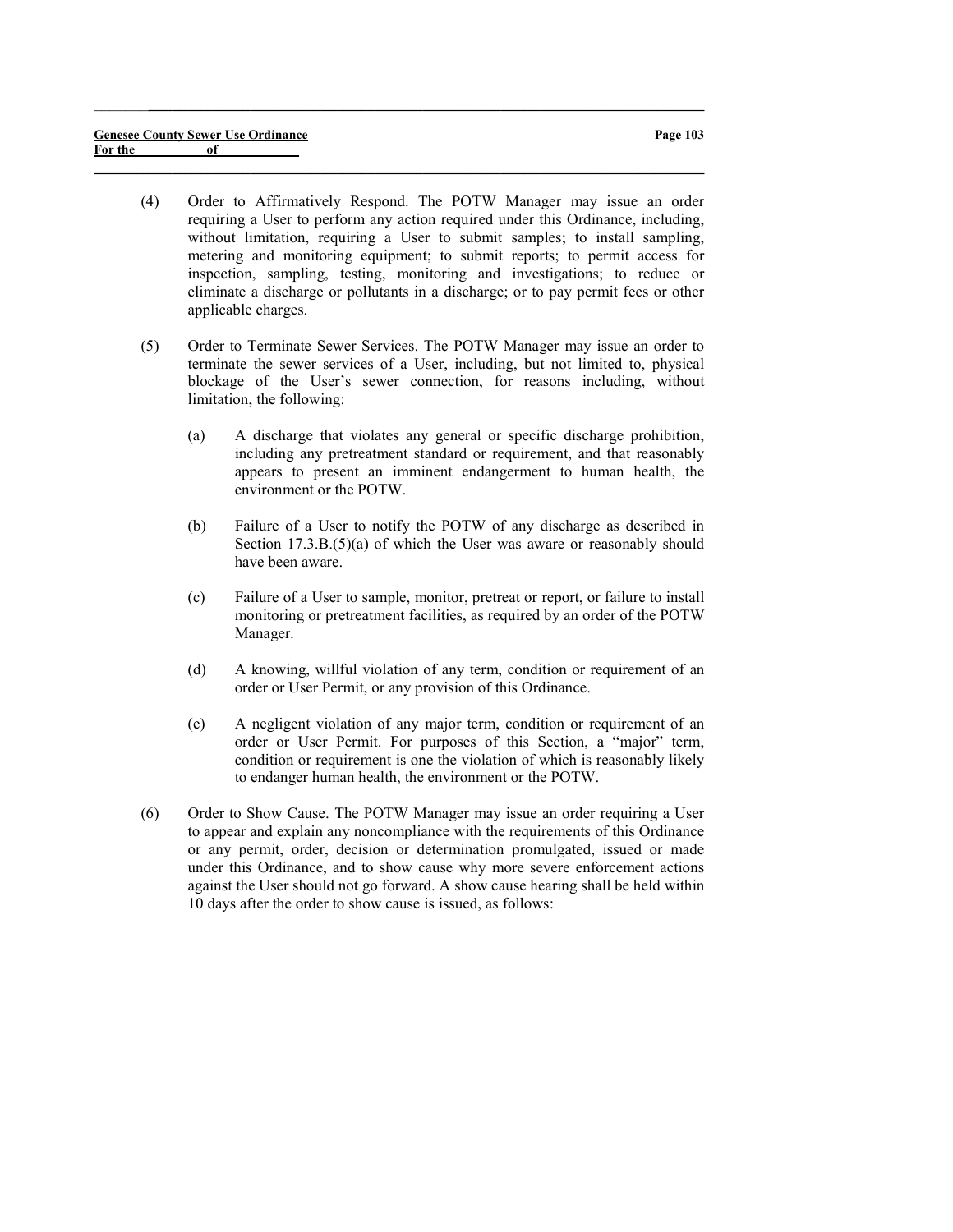(a) The hearing shall be conducted and evidence shall be taken by the POTW Board of Appeals. Notice of the hearing shall be provided to require the attendance and testimony of witnesses and the production of evidence relevant to any matter involved in the hearing.

 $\_$  , and the set of the set of the set of the set of the set of the set of the set of the set of the set of the set of the set of the set of the set of the set of the set of the set of the set of the set of the set of th

- (b) Any testimony taken at the hearing shall be under oath and recorded. A copy of the transcript of the hearing shall be made available at cost to any person upon payment of applicable charges for the transcript.
- (c) After reviewing the evidence taken at the hearing, the POTW Board of Appeals shall decide whether further enforcement action is required and, if so, the nature and extent of that further action, including, without limitation, the issuance of any order or imposition of any fines, fees, surcharges or penalties, as authorized by this Ordinance.
- C. Immediate Response to Order by User may be Required. Any User issued an order as provided by this Section to immediately suspend its discharge to the POTW shall immediately stop or eliminate the discharge using whatever means are necessary to do so, or take any other action as required by the order. If the User fails to comply voluntarily with the order to immediately suspend its discharge, the POTW shall take any action determined necessary as authorized by this Ordinance, including, without limitation, immediate suspension of water service and/or severance of the sewer connection or commencement of judicial proceedings, to prevent or minimize damage to the POTW or endangerment to public health, safety or the environment. The POTW may reinstate the wastewater treatment service and terminate any judicial proceedings, as applicable, upon satisfactory proof or other demonstration by the User that the noncomplying discharge has been eliminated or will not reoccur. A detailed written statement submitted by the User describing the causes of the noncomplying discharge and the measures taken to prevent any further occurrence shall be submitted to the POTW Manager within 15 days of the occurrence.
- D. Noncompliance Due to Factors Beyond User's Control. If noncompliance with an order is unintentional and temporary and due to factors beyond the reasonable control of a User, and the User can demonstrate the conditions necessary for demonstration of an upset as provided by Section 11.1.A, the POTW Manager may modify the order or take other actions as determined appropriate. However, a User shall not be relieved of liability for noncompliance with an order to the extent caused by operational error, improperly designed or inadequate treatment facilities, lack of preventative maintenance, or careless or improper operation.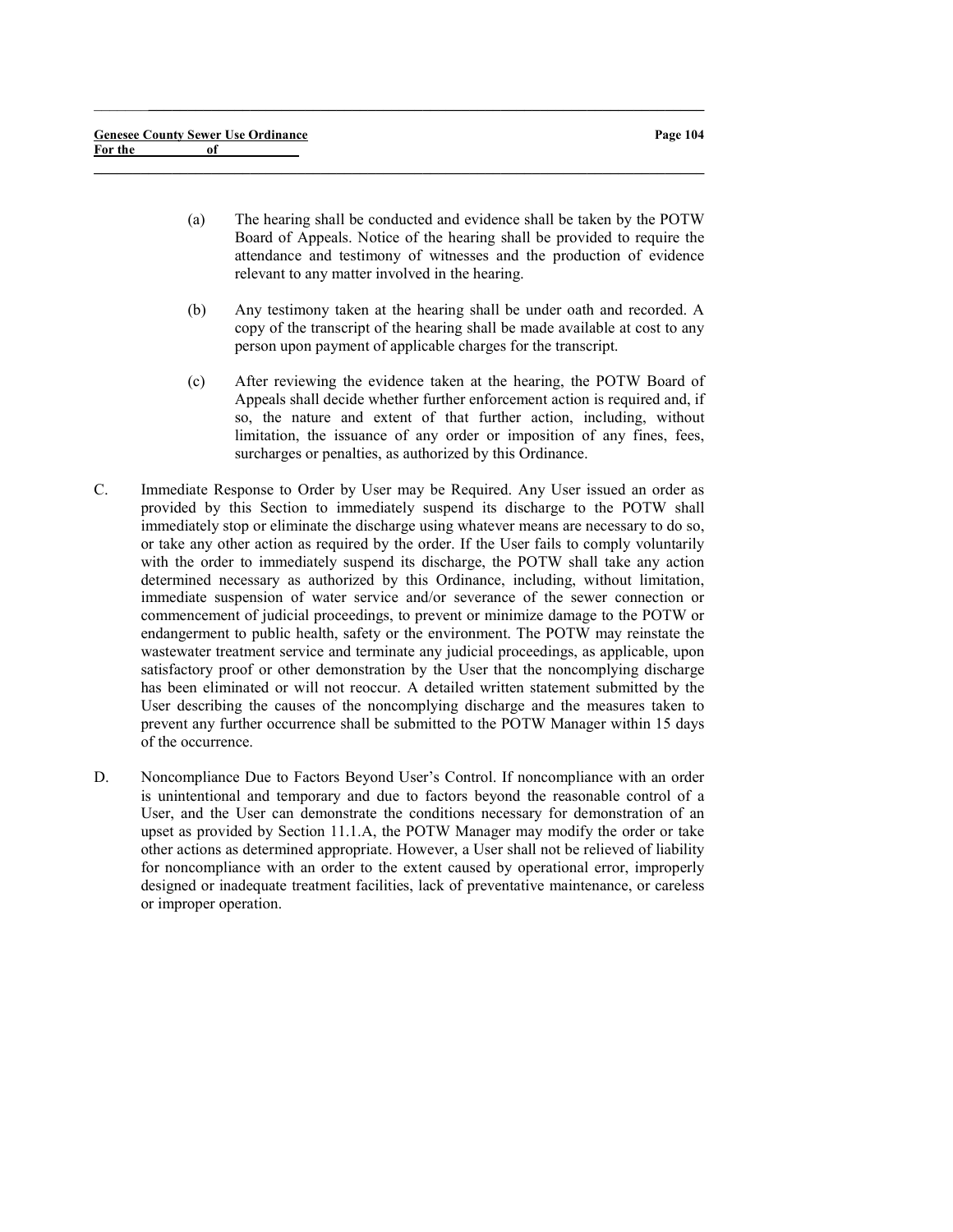#### Genesee County Sewer Use Ordinance For the of

E. Amendment, Suspension and Revocation of Orders. An order shall be subject to amendment, suspension or revocation as determined appropriate by the POTW Manager. Notice of the amendment, suspension or revocation shall be served upon the User in the same manner as notice was provided for the original order. An amendment, suspension or revocation of an order shall be subject to the same procedures for review and appeal as the original issuance of the order, as provided by this Ordinance.

 $\_$  , and the set of the set of the set of the set of the set of the set of the set of the set of the set of the set of the set of the set of the set of the set of the set of the set of the set of the set of the set of th

 $\_$  , and the set of the set of the set of the set of the set of the set of the set of the set of the set of the set of the set of the set of the set of the set of the set of the set of the set of the set of the set of th

- F. Consent Orders and Agreements. The POTW Manager may enter into a consent order or agreement with a User to resolve disputed claims and address identified and potential deficiencies in the User's compliance status. The order or agreement shall be in the form of a written agreement with the User and may contain appropriate provisions, including, without limitation, compliance schedules and stipulated fines and remedial actions.
- G. POTW Authority to Require Financial Assurances. The POTW may require any User to post a performance bond (or other form of surety acceptable to the POTW Manager) sufficient to cover expenses (direct and/or indirect) that might reasonably be incurred by the POTW as a result of the User's discharges to the POTW (including, but not limited to, the costs to restore or repair any damage to the POTW) or sufficient to achieve consistent compliance with applicable laws and regulations, as determined necessary by the POTW Manager. Further, any User that has in the prior 2 years been responsible for causing interference or pass through at the POTW may be required to obtain liability insurance sufficient to cover the reasonable costs of responding or restoring the POTW in the event of a second such incident. These financial assurance requirements may also be made conditions of a User Permit.

# Section 17.4. Service of Notices of Violations, Orders and Notices of Assessments

Except as otherwise expressly provided by this Ordinance, all orders, notices of violations and notices of assessments shall be served upon persons and shall contain the information as provided by this Section.

A. Service. Service shall be by personal delivery or certified mail (return receipt requested), addressed to the User, alleged violator or other person, as applicable, at the person's last know address as shown by POTW's and/or the Local Unit's records. The person served shall sign and date the order or notice and shall return the signed original copy to the POTW; provided, that the failure to do so shall not affect the person's obligation to comply with the order or notice. Further, a notice or order served by mail may not actually be received by the User, but this shall not nullify any enforcement action subsequently taken by the POTW against the User under authority of this Ordinance.

| All deficiency's      |  |
|-----------------------|--|
| <b>AND</b> person     |  |
| <b>AND</b> person     |  |
| Ma User<br>$i$ person |  |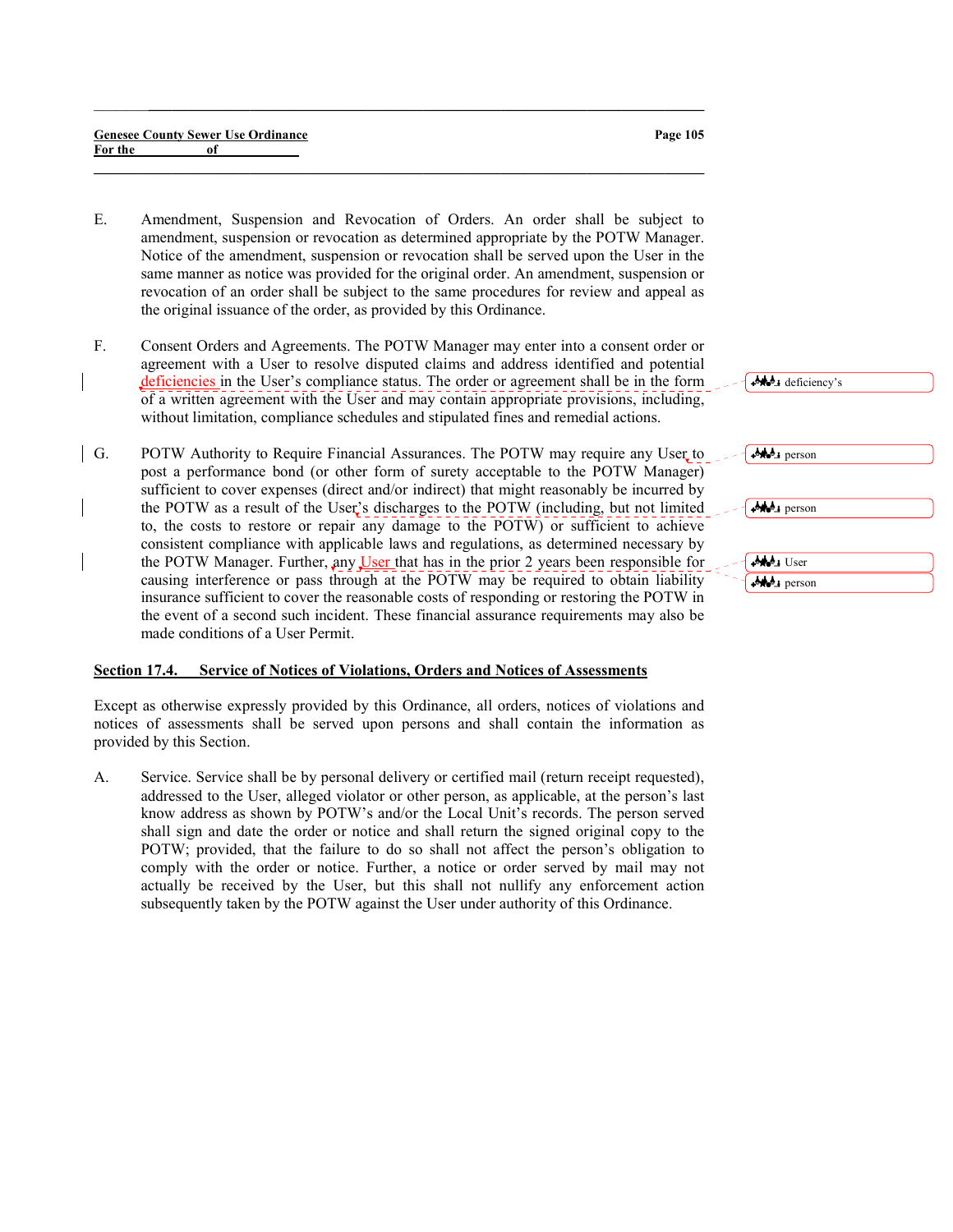B. Contents. All orders and notices shall contain at least the following information, to the extent known by the POTW and as determined by the POTW to be applicable to the situation:

 $\_$  , and the set of the set of the set of the set of the set of the set of the set of the set of the set of the set of the set of the set of the set of the set of the set of the set of the set of the set of the set of th

 $\_$  , and the set of the set of the set of the set of the set of the set of the set of the set of the set of the set of the set of the set of the set of the set of the set of the set of the set of the set of the set of th

- (1) The name and address of the violator;
- (2) The location and time that the violation occurred or was observed, and the duration of the violation;
- (3) The nature of the violation, including the provisions of this Ordinance or of any permit, order, decision, determination or agreement violated;
- (4) The basis for determining that a violation has occurred (personal observation, pollutant analysis, etc.);
- (5) The amount of the fine, penalty or charge assessed or due, if any;
- (6) The manner in which, and time and date by which, any fine, penalty or charge must be paid, including any penalty or charge for late payment;
- (7) The remedial action ordered, the time within which required actions must be taken, and any consequences for failure to do so.
- (8) The right to appeal the issuance of the order or notice and a summary of the procedures for appeal, or other applicable administrative procedures.
- (9) The date and time the order or notice was issued.
- C. Request for Additional Information. A person served may request additional information from the POTW Manager regarding the contents or requirements of any order or notice. However, a request for additional information shall not extend the time for compliance with an order or notice.

# Section 17.5. Publication of Users in Significant Noncompliance

The POTW shall publish once per year in the largest newspaper circulated in the County, a list of Nondomestic Users that, at any time during the previous 12 months, were in significant noncompliance with applicable pretreatment standards or requirements. For the purposes of this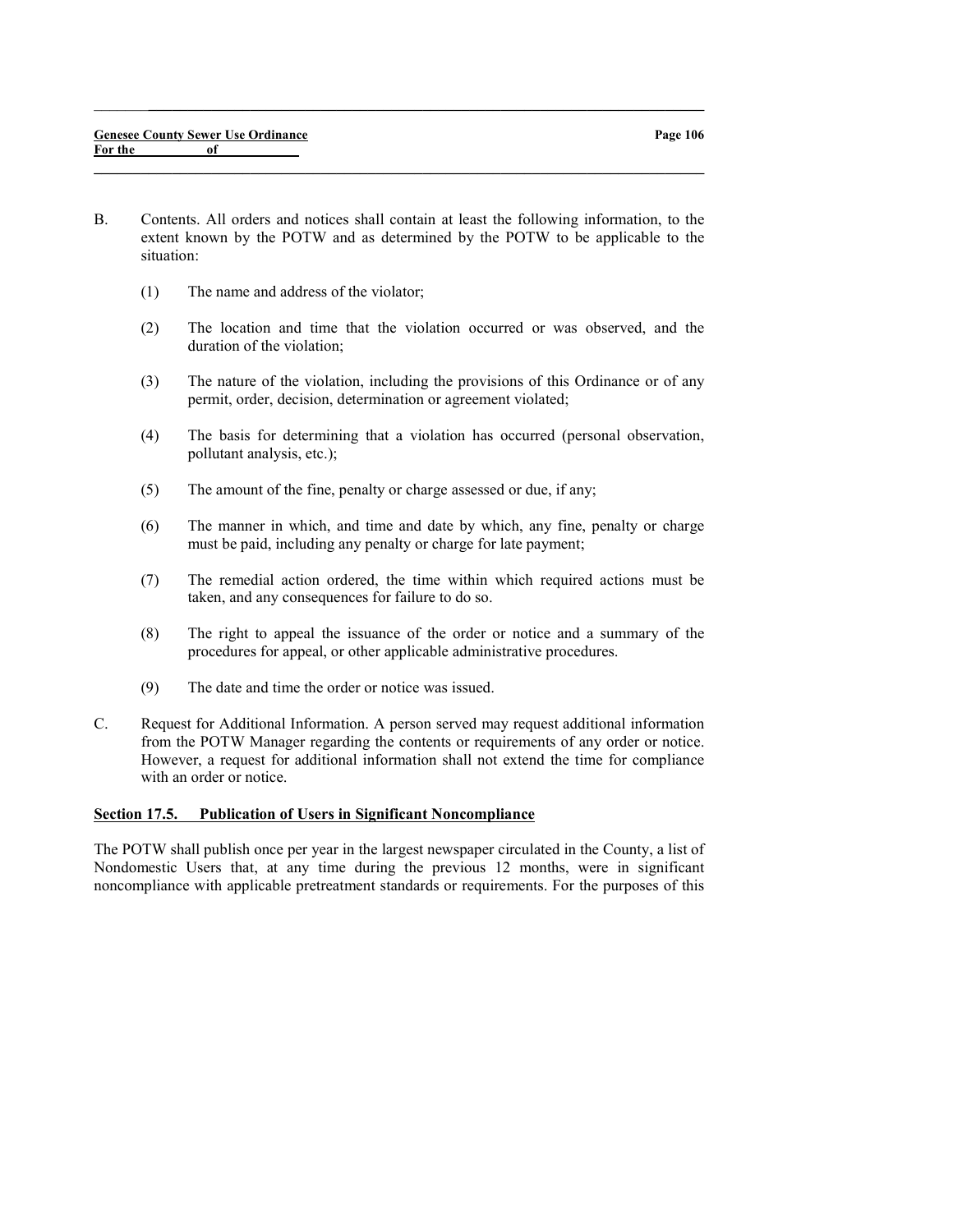Section, a User shall be considered to be in significant noncompliance if its violations meet one or more of the following criteria:

 $\_$  , and the set of the set of the set of the set of the set of the set of the set of the set of the set of the set of the set of the set of the set of the set of the set of the set of the set of the set of the set of th

 $\_$  , and the set of the set of the set of the set of the set of the set of the set of the set of the set of the set of the set of the set of the set of the set of the set of the set of the set of the set of the set of th

- A. Chronic violation of discharge limits, defined as results of analyses in which 66% or more of all of the measurements taken during a six-month period exceed (by any magnitude) the daily maximum limit or the average limit for the same pollutant parameter;
- B. Technical review criteria (TRC) violations, defined as results of analyses in which 33% or more of all of the measurements for each pollutant parameter taken during a six-month period equal or exceed the product of the daily maximum limit or the average limit times the applicable TRC (TRC =  $1.4$  for BOD, TSS, fats, oil and grease, and 1.2 for all other pollutants, except pH);
- C. Any other violation of a pretreatment effluent limit (instantaneous maximum concentration, daily maximum, or longer-term average) that the POTW determines has caused, alone or in combination with other discharges, interference or pass through (including endangering the health of Department personnel or the general public);
- D. Any discharge of a pollutant that has caused imminent endangerment to human health, welfare, or to the environment, or has resulted in the POTW's exercise of its emergency authority to halt or prevent the discharge;
- E. Failure to meet, within 90 days after the schedule date, a compliance schedule milestone contained in a permit or enforcement order, for starting construction, completing construction, or attaining final compliance;
- F. Failure to provide any required reports within 30 days after the due date;
- G. Failure to accurately report noncompliance; or
- H. Any other violation or group of violations that the POTW Manager determines will adversely affect the POTW or the operation or implementation of the POTW's pretreatment program.

#### Section 17.6. Municipal Civil Infractions

A. Violation; Municipal Civil Infraction. Except as provided by Section 17.7, and notwithstanding any other provision of the Genesee County's or the Local Unit's laws, ordinances and regulations to the contrary, a person who violates any provision of this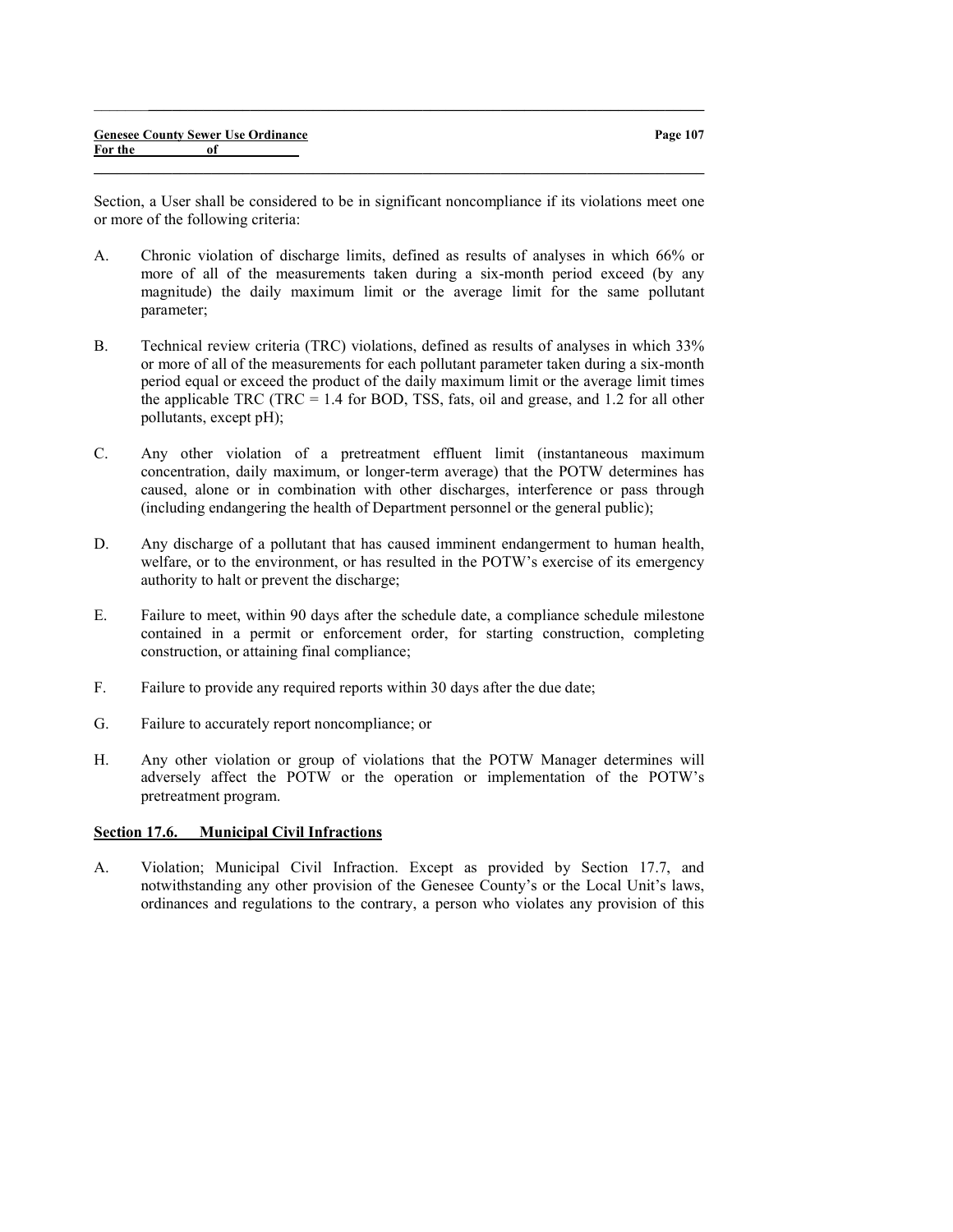Ordinance (including, without limitation, any notice, order, permit, decision or determination promulgated, issued or made by the POTW under this Ordinance) is responsible for a municipal civil infraction, subject to payment of a civil fine of not less than \$1,000.00 per day for each infraction and not more than \$10,000.00 per day for each infraction, plus costs and other sanctions.

 $\_$  , and the set of the set of the set of the set of the set of the set of the set of the set of the set of the set of the set of the set of the set of the set of the set of the set of the set of the set of the set of th

- B. Repeat Offenses; Increased Fines. Increased fines may be imposed for repeat offenses. As used in this Section, "repeat offense" means a second (or any subsequent) municipal civil infraction violation of the same requirement or provision of this Ordinance (i) committed by a person within any 90-day period and (ii) for which the person admits responsibility or is determined to be responsible. The increased fine for a repeat offense under this Ordinance shall be as follows:
	- (1) The fine for any offense that is a first repeat offense shall be not less than \$2,500.00, plus costs.
	- (2) The fine for any offense that is a second repeat offense or any subsequent repeat offense shall be not less than \$5,000.00, plus costs.
- C. Amount of Fines. Subject to the minimum fine amounts specified in Sections 17.6.A and 17.6.B, the following factors shall be considered by the court in determining the amount of a municipal civil infraction fine following the issuance of a municipal civil infraction citation for a violation of this Ordinance: the type, nature, severity, frequency, duration, preventability, potential and actual effect, and economic benefit to the violator (such as delayed or avoided costs or competitive advantage) of a violation; the violator's recalcitrance or efforts to comply; the economic impacts of the fine on the violator; and such other matters as justice may require. A violator shall bear the burden of demonstrating the presence and degree of any mitigating factors to be considered in determining the amount of a fine. However, mitigating factors shall not be considered unless it is determined that the violator has made all good faith efforts to correct and terminate all violations.
- D. Authorized Local Official. Notwithstanding any other provision of Genesee County's and/or the Local Unit's laws, ordinances and regulations to the contrary, the following persons are designated as the authorized local officials to issue municipal civil infraction citations directing alleged violators to appear in district court for violations of this Ordinance (or, if applicable, to issue municipal civil infraction notices directing alleged violators to appear at a municipal ordinance violations bureau): the POTW Manager or other person designated by the County Agency, and any sworn law enforcement officer,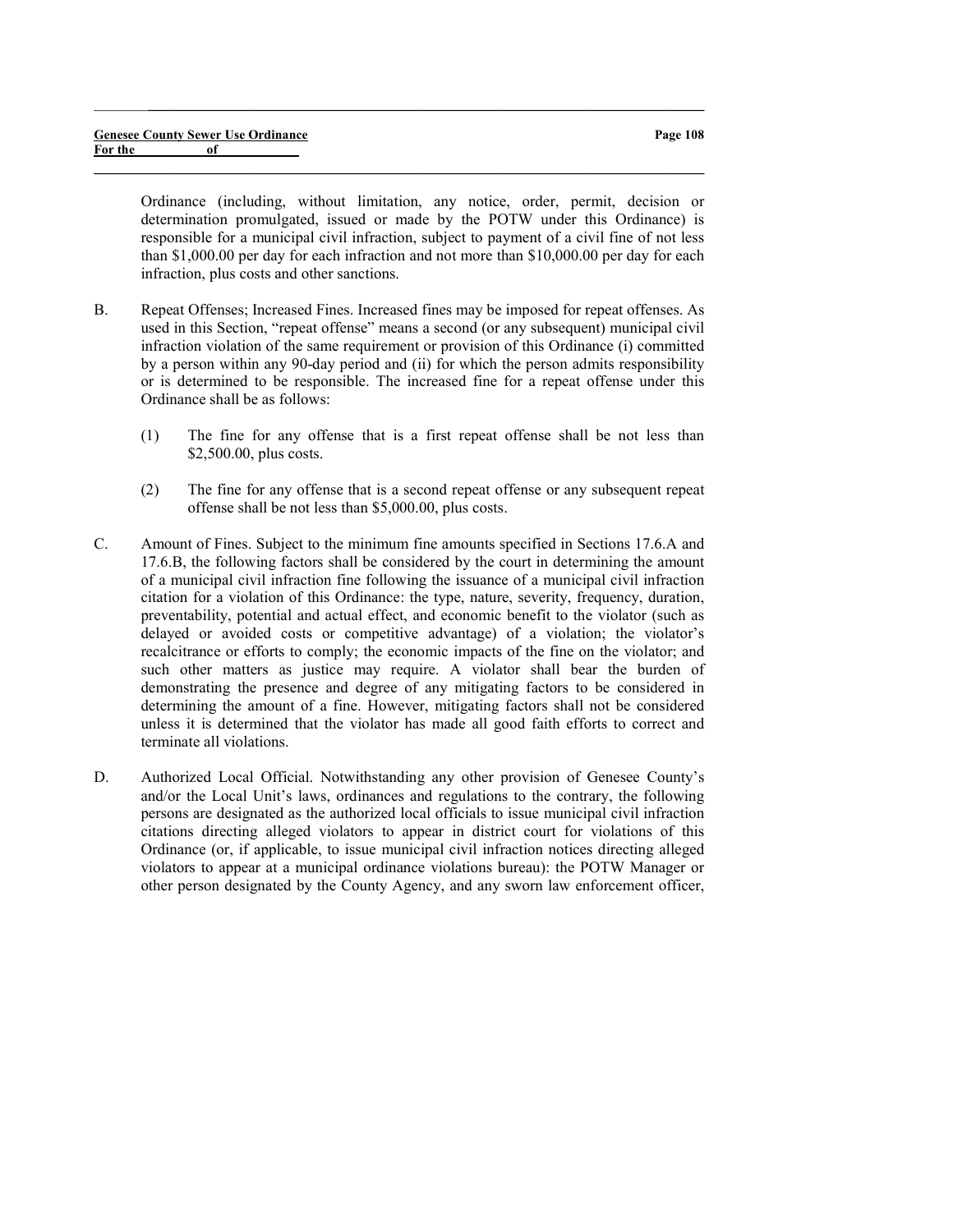|         | <b>Genesee County Sewer Use Ordinance</b> |
|---------|-------------------------------------------|
| For the | of                                        |

including the County Sheriff or the County Sheriff's deputies; and any other persons so designated by the Local Unit.

E. Other Requirements and Procedures. Except as otherwise provided by this Section, the requirements and procedures for commencing municipal civil infraction actions; issuance and service of municipal civil infraction citations; determination and collection of courtordered fines, costs and expenses; appearances and payment of fines and costs; failure to answer, appear or pay fines; disposition of fines, costs and expenses paid; and other matters regarding municipal civil infractions shall be as set forth in Act No. 236 of the Public Acts of 1961, as amended.

 $\_$  ,  $\_$  ,  $\_$  ,  $\_$  ,  $\_$  ,  $\_$  ,  $\_$  ,  $\_$  ,  $\_$  ,  $\_$  ,  $\_$  ,  $\_$  ,  $\_$  ,  $\_$  ,  $\_$  ,  $\_$  ,  $\_$  ,  $\_$  ,  $\_$ 

 $\_$  , and the set of the set of the set of the set of the set of the set of the set of the set of the set of the set of the set of the set of the set of the set of the set of the set of the set of the set of the set of th

#### Section 17.7. Criminal Penalties; Imprisonment

Any person who (1) at the time of a violation knew or should have known that a pollutant or substance was discharged contrary to any provision of this Ordinance, or contrary to any notice, order, permit, decision or determination promulgated, issued or made by the POTW under this Ordinance; or (2) intentionally makes a false statement, representation, or certification in an application for, or form pertaining to a permit, or in a notice, report, or record required by this Ordinance, or in any other correspondence or communication, written or oral, with the POTW regarding matters regulated by this Ordinance; or (3) intentionally falsifies, tampers with, or renders inaccurate any sampling or monitoring device or record required to be maintained by this Ordinance; or (4) commits any other act that is punishable under state law by imprisonment for more than 90 days; shall, upon conviction, be guilty of a misdemeanor punishable by a fine of \$500.00 per violation, per day, or imprisonment for up to 90 days, or both in the discretion of the court.

#### Section 17.8. Continuing Violation

Each act of violation, and each day or portion of a day that a violation of this Ordinance (or of any permit, order, notice or agreement issued or entered into under this Ordinance) exists or occurs, constitutes a separate violation subject to the fines, penalties and other sanctions and remedies as provided by this Ordinance.

#### Section 17.9. Number of Violations

The number of violations resulting from a User's noncompliance with applicable discharge prohibitions or effluent limitations shall be determined as follows: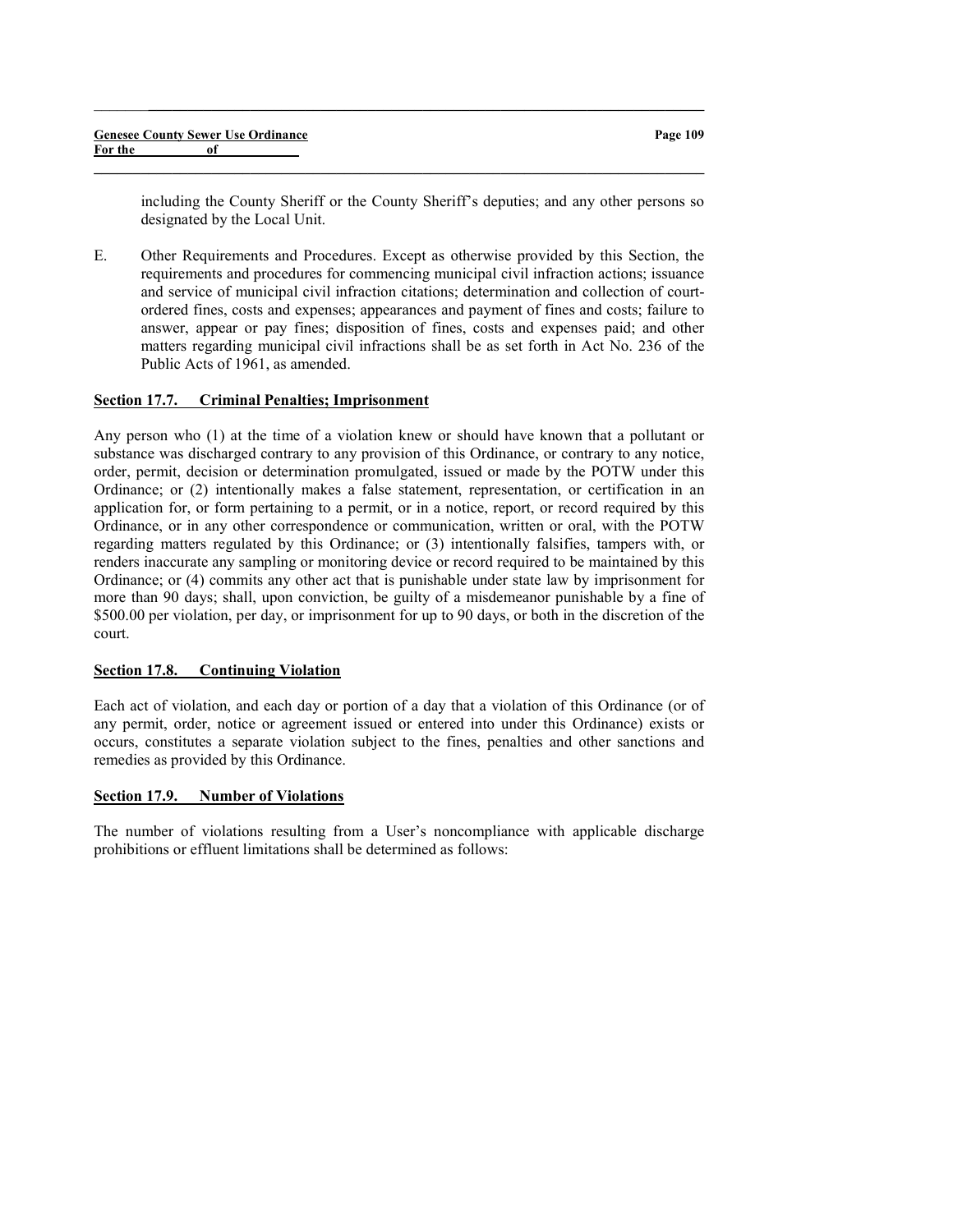|         |    | <b>Genesee County Sewer Use Ordinance</b> |
|---------|----|-------------------------------------------|
| For the | of |                                           |

A. Applicable concentration limitations and mass (or loading) limitations shall be treated as separate limitations, and a User may be liable and penalized separately for exceeding any of those limitations for a single pollutant or sampling parameter.

 $\_$  , and the set of the set of the set of the set of the set of the set of the set of the set of the set of the set of the set of the set of the set of the set of the set of the set of the set of the set of the set of th

 $\_$  ,  $\_$  ,  $\_$  ,  $\_$  ,  $\_$  ,  $\_$  ,  $\_$  ,  $\_$  ,  $\_$  ,  $\_$  ,  $\_$  ,  $\_$  ,  $\_$  ,  $\_$  ,  $\_$  ,  $\_$  ,  $\_$  ,  $\_$  ,  $\_$ 

- B. Each violation of a daily maximum limit for a single pollutant or sampling parameter shall constitute a separate violation for each day on which the violation occurs or continues.
- C. Each violation of an instantaneous maximum limit for a single pollutant or sampling parameter shall constitute a separate violation for each such occurrence, and there may be multiple violations for each day on which such a violation occurs or continues.
- D. Each violation of a monthly average limit (or of some other average limit period) for a single pollutant or sampling parameter shall constitute a separate violation for each day of the month (or other stated period) during which the violation occurred, regardless of the number of days on which samples were actually taken. (For example, in a month with 31 days, a violation of the monthly average limit for that month constitutes 31 violations for each pollutant parameter for which the monthly average limit was exceeded during the month.)
- E. If a User Permit regulates more than one outfall, each outfall shall be considered separately in computing the number of violations as provided by this Section.

### Section 17.10. Nuisance

A violation of this Ordinance, or of any permit, order, notice or agreement issued or entered into under this Ordinance, is deemed to be a public nuisance and shall be corrected or abated as directed by the County Agency or the Local Unit. In addition to any other legal or equitable remedies available under the law, any person creating a public nuisance shall be subject to the provisions of state law, this Ordinance, the Genesee County Sewer Use Ordinance, or other ordinance of the Local Unit governing such nuisances, including reimbursing the County Agency and/or the Local Unit for any costs incurred in removing, abating, or remedying said nuisance, as applicable.

## Section 17.11. Reimbursement

A. Any person who discharges to the POTW, including, but not limited to, any person who causes or creates a discharge that violates any provision of this Ordinance, produces a deposit or obstruction, or otherwise damages, injures, or impairs the POTW, or causes or contributes to a violation of any federal, state or local law governing the POTW, whether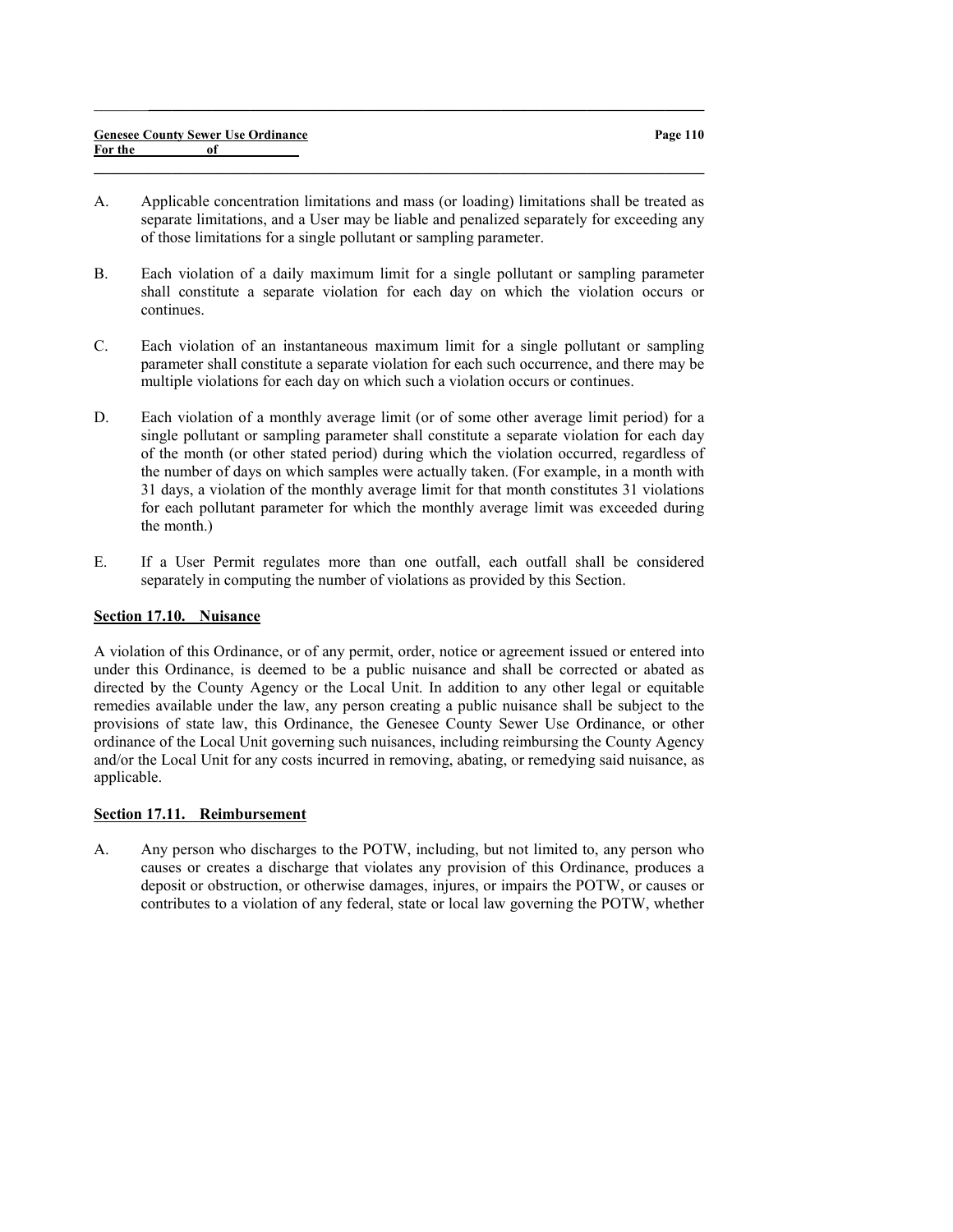any such act is intentional or unintentional, shall be liable to and shall fully reimburse the POTW for all expenses, costs, losses or damages (direct or indirect) payable or incurred by the POTW as a result of any such discharge, deposit, obstruction, damage, injury, impairment, violation, exceedence, noncompliance, or act. The costs that must be reimbursed to the POTW shall include, but shall not be limited to, all of the following:

 $\_$  ,  $\_$  ,  $\_$  ,  $\_$  ,  $\_$  ,  $\_$  ,  $\_$  ,  $\_$  ,  $\_$  ,  $\_$  ,  $\_$  ,  $\_$  ,  $\_$  ,  $\_$  ,  $\_$  ,  $\_$  ,  $\_$  ,  $\_$  ,  $\_$ 

 $\_$  , and the set of the set of the set of the set of the set of the set of the set of the set of the set of the set of the set of the set of the set of the set of the set of the set of the set of the set of the set of th

- (1) All costs incurred by the POTW in responding to the violation or discharge, including, expenses for any cleaning, repair or replacement work, and the costs of sampling, monitoring, and treatment, as a result of the discharge, violation, or noncompliance.
- (2) All costs to the POTW of monitoring, surveillance, and enforcement in connection with investigating, verifying, and prosecuting any discharge, violation, or noncompliance.
- (3) The full amount of any fines, assessments, penalties, and claims, including natural resource damages, levied against the POTW, or any POTW representative, by any governmental agency or third party as a result of a violation of the POTW's NPDES permit (or other applicable law or regulation) that is caused by or contributed to by any discharge, violation, or noncompliance.
- (4) The full value of any POTW staff time (including any administrative and overhead costs and any required overtime), consultant and engineering fees, and actual attorney fees and defense costs (including the POTW's legal counsel and any special legal counsel), associated with responding to, investigating, verifying, and prosecuting any discharge, violation, or noncompliance or otherwise incurred by the POTW in administering and enforcing the requirements of this Ordinance.

Further, the POTW is authorized to correct any violation of this Ordinance or damage or impairment to the POTW caused by a discharge and to bill the person causing the violation or discharge for the amounts to be reimbursed. The costs reimbursable under this Section shall be in addition to fees, amounts or other costs and expenses required to be paid by Users under other Sections of this Ordinance.

- B. In determining the amounts to be reimbursed, the POTW may consider factors such as, but not limited to, the following:
	- (1) The volume of the discharge.
	- (2) The length of time the discharge occurred.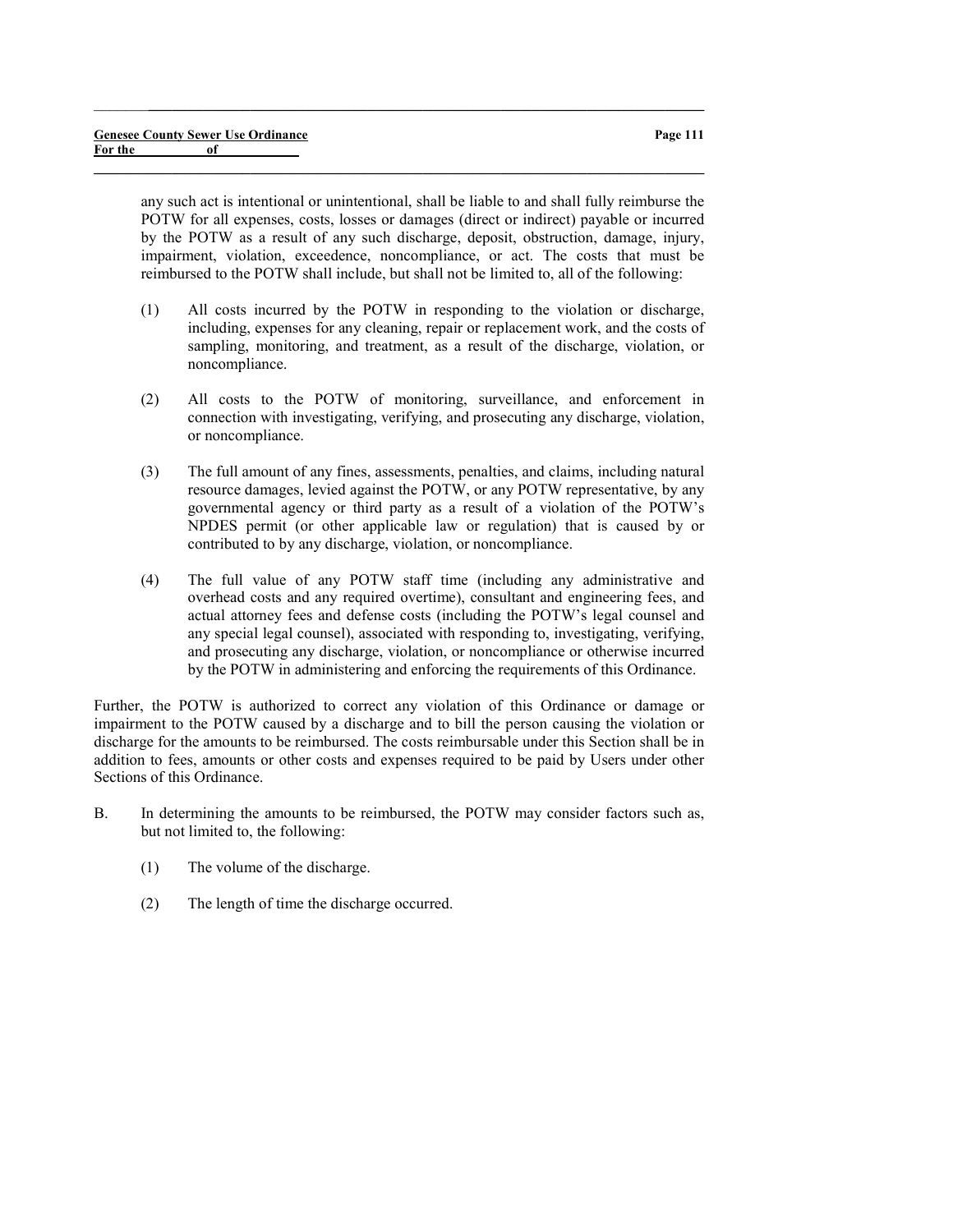- (3) The composition of the discharge.
- (4) The nature, extent, and degree of success the POTW may achieve in minimizing or mitigating the effect of the discharge.

 $\_$  ,  $\_$  ,  $\_$  ,  $\_$  ,  $\_$  ,  $\_$  ,  $\_$  ,  $\_$  ,  $\_$  ,  $\_$  ,  $\_$  ,  $\_$  ,  $\_$  ,  $\_$  ,  $\_$  ,  $\_$  ,  $\_$  ,  $\_$  ,  $\_$ 

 $\_$  , and the set of the set of the set of the set of the set of the set of the set of the set of the set of the set of the set of the set of the set of the set of the set of the set of the set of the set of the set of th

- (5) The toxicity, degradability, treatability and dispersal characteristics of the discharges.
- (6) The direct and indirect costs incurred by the POTW, or imposed upon the POTW to treat the discharges, including sludge handling and disposal costs.
- (7) Fines, assessments, levies, charges, expenses and penalties imposed upon and/or incurred by the POTW, including the POTW's costs of defense of actions, or suits brought or threatened against the POTW by governmental agencies or third parties.
- (8) Such other factors, including the amount of any attorney's fees, consultant and expert fees, expenses, costs, sampling and analytical fees, repairs, etc., as the POTW deems appropriate under the circumstances.
- C. Costs to be reimbursed to the POTW as provided by this Section may be assessed to the User as provided by Section 17.4 of this Ordinance, or as otherwise determined appropriate by the POTW Manager in conjunction with an enforcement action.
- D. The failure by any person to pay any amounts required to be reimbursed to the POTW as provided by this Section shall constitute an additional violation of this Ordinance.

## Section 17.12. Judicial Relief

With the approval of the County Agency and notice to the Local Unit, and, as necessary, in conjunction with the County Agency's legal counsel and the Local Unit and the Local Unit's legal counsel, the POTW Manager may institute legal proceedings in a court of competent jurisdiction to seek all appropriate relief for violations of this Ordinance or of any permit, order, notice or agreement issued or entered into under this Ordinance. The action may seek temporary or permanent injunctive relief, damages, penalties, costs, and any other relief, at law or equity, that a court may order. The POTW Manager may also seek collection of surcharges, fines, penalties and any other amounts due to the POTW that a User has not paid. The Local Unit may also institute legal proceedings and seek all appropriate legal and equitable relief for violations of this Ordinance as provided by this Section.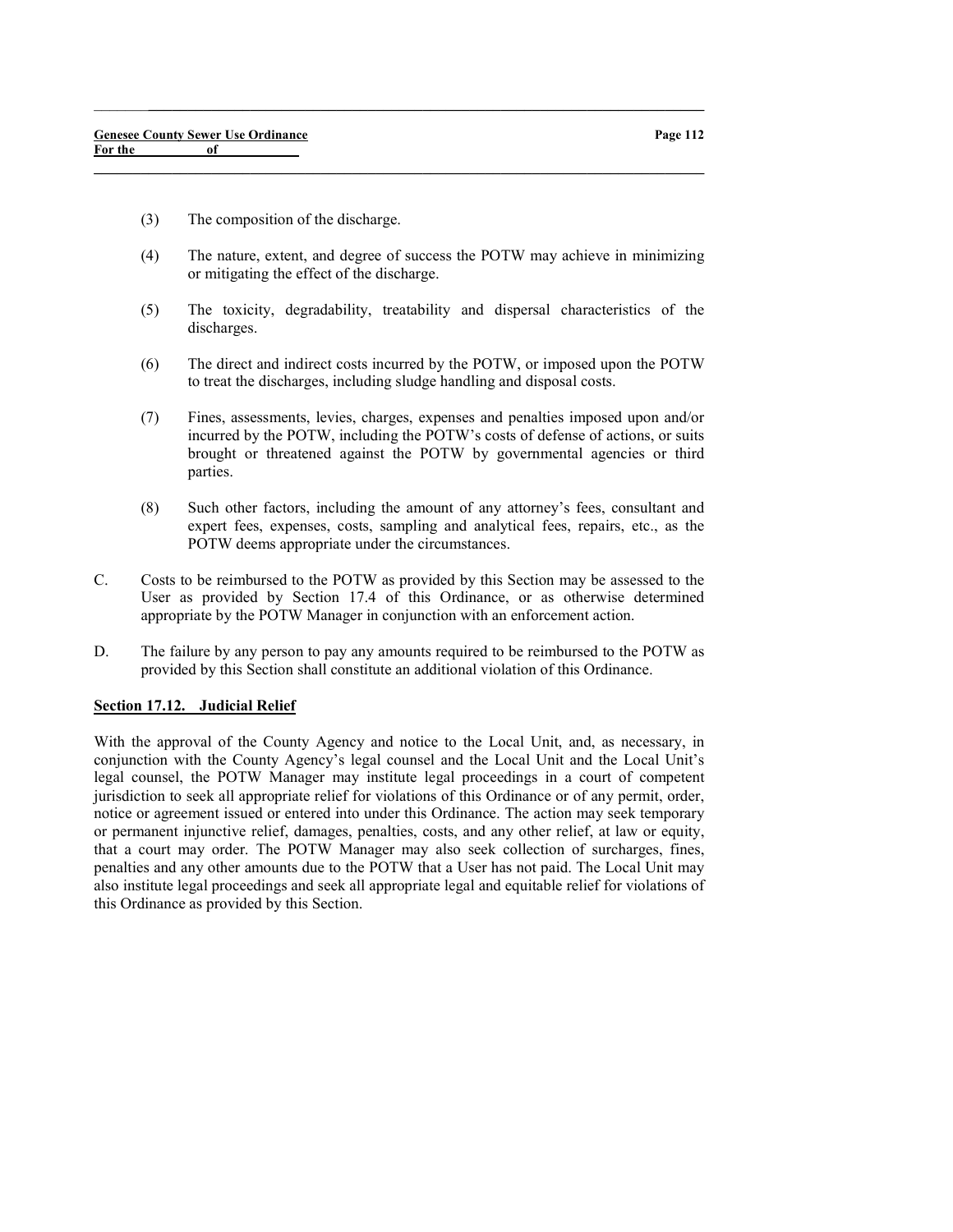|         |    | <b>Genesee County Sewer Use Ordinance</b> |
|---------|----|-------------------------------------------|
| For the | 0f |                                           |

### Section 17.13. Cumulative Remedies

The imposition of a single penalty, fine, order, damage, or surcharge upon any person for a violation of this Ordinance, or of any permit, order, notice or agreement issued or entered into under this Ordinance, shall not preclude the imposition by the POTW, the Local Unit, or a court of competent jurisdiction of a combination of any or all of those sanctions and remedies or additional sanctions and remedies with respect to the same violation, consistent with applicable limitations on penalty amounts under state or federal laws or regulations. A criminal citation and prosecution of a criminal action against a person shall not be dependent upon and need not be held in abeyance during any civil, judicial, or administrative proceeding, conference, or hearing regarding the person.

 $\_$  ,  $\_$  ,  $\_$  ,  $\_$  ,  $\_$  ,  $\_$  ,  $\_$  ,  $\_$  ,  $\_$  ,  $\_$  ,  $\_$  ,  $\_$  ,  $\_$  ,  $\_$  ,  $\_$  ,  $\_$  ,  $\_$  ,  $\_$  ,  $\_$ 

 $\_$  , and the set of the set of the set of the set of the set of the set of the set of the set of the set of the set of the set of the set of the set of the set of the set of the set of the set of the set of the set of th

## Section 17.14. Severance of Water Supply

If a User violates or continues to violate any provision of this Ordinance (including, without limitation, any notice, order, permit, decision or determination promulgated, issued or made by the POTW under this Ordinance), water service provided directly or indirectly to the User by the County and/or the Local Unit may be severed. If severed, the water service shall recommence only after the User has satisfactorily demonstrated the User's ability to comply with all applicable provisions of this Ordinance, and only at the User's sole expense.

## ARTICLE 18 – ADMINISTRATIVE REVIEW AND APPEALS

#### Section 18.1. Procedures Available

Any person aggrieved by a Notice of Violation (NOV), a Cease and Desist Order (C&D), an Order To Pre-treat (OTP), an Order to Affirmatively Respond (OAR), or an Order to Terminate Service (OTS), or other action taken by the POTW Manager under this Ordinance may request review and reconsideration by the POTW Manager or may appeal to the POTW Board of Appeals as provided by this Article. If review and reconsideration or appeal is not properly and timely requested in connection with an action as provided by this Article, the action shall be deemed final.

## Section 18.2. Review and Reconsideration by the POTW Manager

A request for review and reconsideration by the POTW Manager must be made in writing within 7 days from the date of the POTW Manager's action in question. The request must state the reasons for the review and shall include all supporting documents and dates. The POTW Manager may affirm, reverse, or modify, in whole or in part, the action taken and must notify the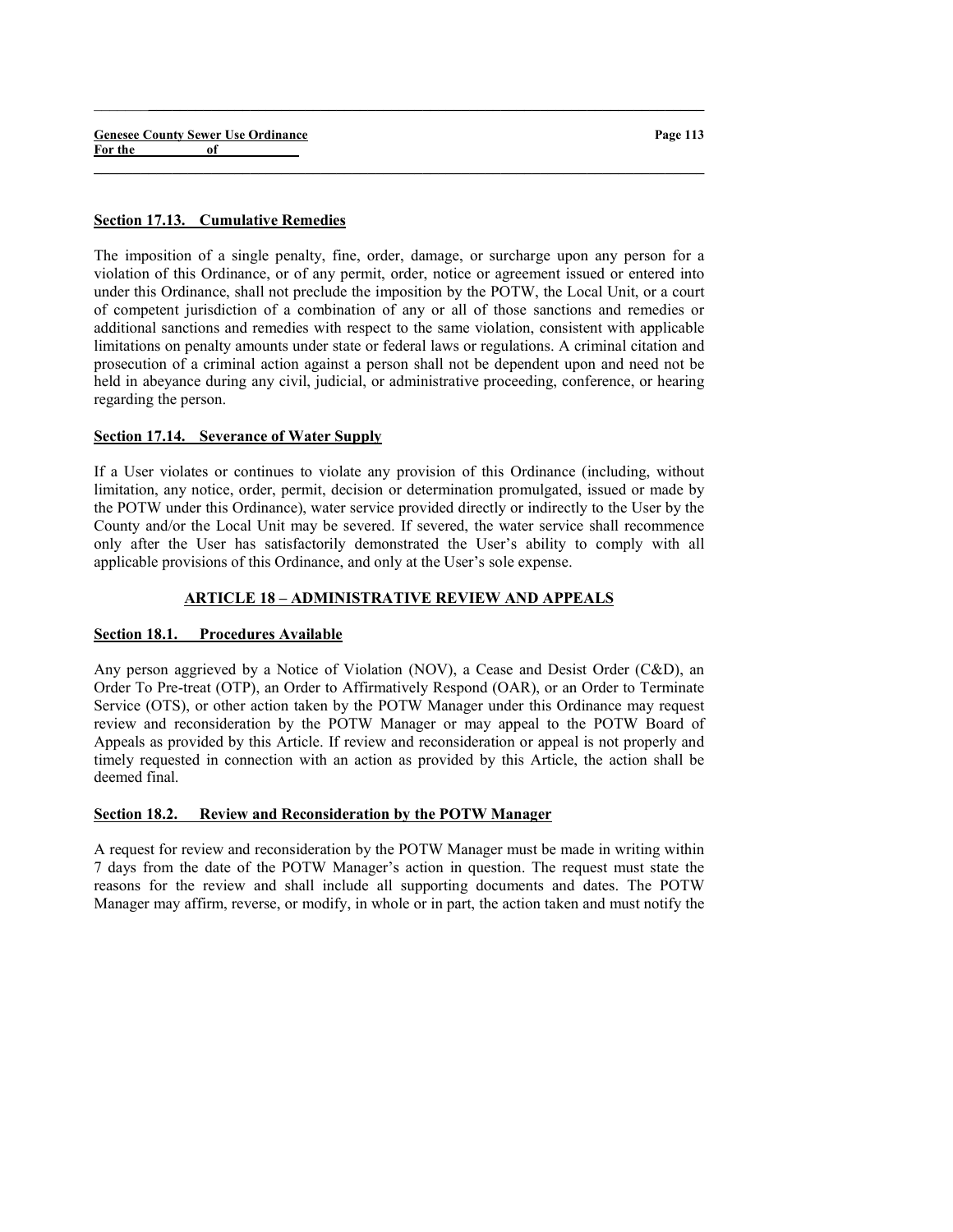|         | <b>Genesee County Sewer Use Ordinance</b> | Page 114 |
|---------|-------------------------------------------|----------|
| For the |                                           |          |
|         |                                           |          |

 $\_$  ,  $\_$  ,  $\_$  ,  $\_$  ,  $\_$  ,  $\_$  ,  $\_$  ,  $\_$  ,  $\_$  ,  $\_$  ,  $\_$  ,  $\_$  ,  $\_$  ,  $\_$  ,  $\_$  ,  $\_$  ,  $\_$  ,  $\_$  ,  $\_$ 

aggrieved person of the decision on the request within fourteen (14) days of its submission. The POTW Manager may request additional information and extend the time for his/her decision by an additional seven (7) days following the submission of the additional information. The decision of the Manager may be appealed to the POTW Board of Appeals as provided by Section 18.3.

## Section 18.3. Appeal to POTW Board of Appeals

A three-member "POTW Board of Appeals" shall consider appeals from final decisions of the POTW Manager and recommend an appropriate disposition of the appeal to the County Agency, including, in particular cases, whether any deviation from strict compliance will violate the purposes and intent of this Ordinance, or endanger public health, safety or welfare, or the environment, or have an adverse impact on the POTW or on the POTW's ability to comply with applicable laws and regulations. The POTW Board of Appeals shall consist of three members of the Water and Waste Services Advisory Board appointed from time to time by the County Agency and who are not Advisory Board members from the same community as the aggrieved person. The following provisions shall govern appeals of final decisions of the POTW Manager made to the POTW Board of Appeals under this Ordinance:

- A. An appeal from any final action of the POTW Manager must be made to the POTW Board of Appeals within 7 days from the date of the action appealed. The appeal may be taken by any person aggrieved by the action. The appellant shall file a notice of appeal with the County Agency and shall be accompanied by payment of any appeal fee in the amount as may be established by the POTW. The notice of appeal shall specify the grounds for the appeal and shall include all documentation that will be submitted in support of the appeal. All documentation and evidence in support of the appeal shall be provided at the sole cost of the appellant. Failure to file a timely notice of appeal shall be deemed to be a waiver of the right to appeal.
- B. Prior to a hearing before the POTW Board of Appeals regarding an appeal, the POTW Manager shall transmit to the POTW Board of Appeals a written summary of all previous action taken in connection with the action being appealed. The POTW Board of Appeals may, at its discretion, request the POTW Manager to provide further information regarding the action that is the subject of the appeal.
- C. The POTW Board of Appeals shall fix a reasonable time for the hearing of the appeal. Notice of the hearing shall be provided to require the attendance and testimony of witnesses and the production of evidence relevant to any matter involved in the hearing. Any testimony taken at the hearing shall be under oath and recorded. A copy of the transcript of the hearing shall be made available at cost to any person upon payment of applicable charges for the transcript. The POTW Board of Appeals shall hear the appeal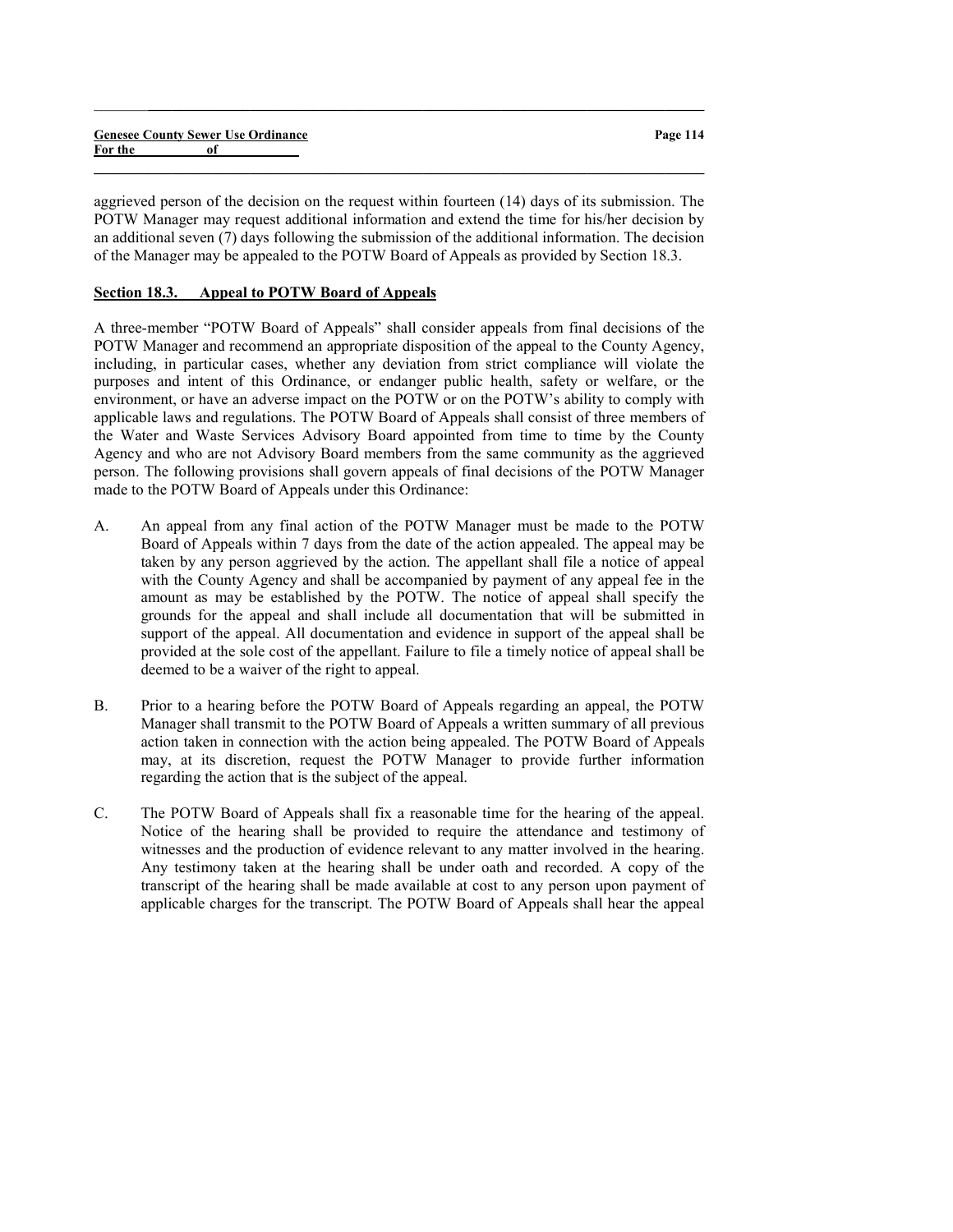and make its recommendation to the County Agency within a reasonable time. The POTW Board of Appeals shall make its recommendation by a majority vote.

D. The County Agency may accept or reject, in whole or in part, the recommendation of the POTW Board of Appeals, or may make any order, requirement, decision or determination as, in its opinion, ought to be made in the case under consideration.

 $\_$  , and the set of the set of the set of the set of the set of the set of the set of the set of the set of the set of the set of the set of the set of the set of the set of the set of the set of the set of the set of th

 $\_$  , and the set of the set of the set of the set of the set of the set of the set of the set of the set of the set of the set of the set of the set of the set of the set of the set of the set of the set of the set of th

E. The final disposition of the appeal shall be in the form of a ruling by the County Agency reversing, modifying, or affirming, in whole or in part, the action of the POTW Manager. The decision of the County Agency shall be final.

## Section 18.4. Payment of Charges, Penalties, Fines, and Other Costs or Fees Pending Outcome of Appeal

All service charges, penalties, fines, fees, surcharges, costs or expenses outstanding during any appeal process shall be due and payable to the POTW and the Local Unit, as applicable. Upon resolution of any appeal, the amounts due and payable shall be adjusted accordingly, provided that any refunds shall be retroactive to the previous four monthly billings only. The POTW may terminate wastewater treatment services if a corrective course of action is not taken or if service charges, penalties, fines, fees, surcharges, costs or expenses are not paid by a User.

## Section 18.5. Finality of Action

If an appeal is not demanded as provided by this Article within the periods specified by this Article, the POTW Manager's action shall be deemed final. If an appeal is properly demanded, the action appealed shall be suspended until a final determination has been made by the County Agency, except for orders to immediately cease and desist discharge; orders to terminate sewer services; other emergency orders or actions where a suspension or delay might endanger human health, the environment, or the POTW; and as otherwise expressly provided by this Ordinance (such as for permit appeals, Section 7.14).

## Section 18.6. Appeals from Determination of POTW Board of Appeals

Appeals from the determination of the County Agency may be made to circuit court as provided by law. All findings of fact made by the County Agency, if supported by the evidence, shall be deemed conclusive.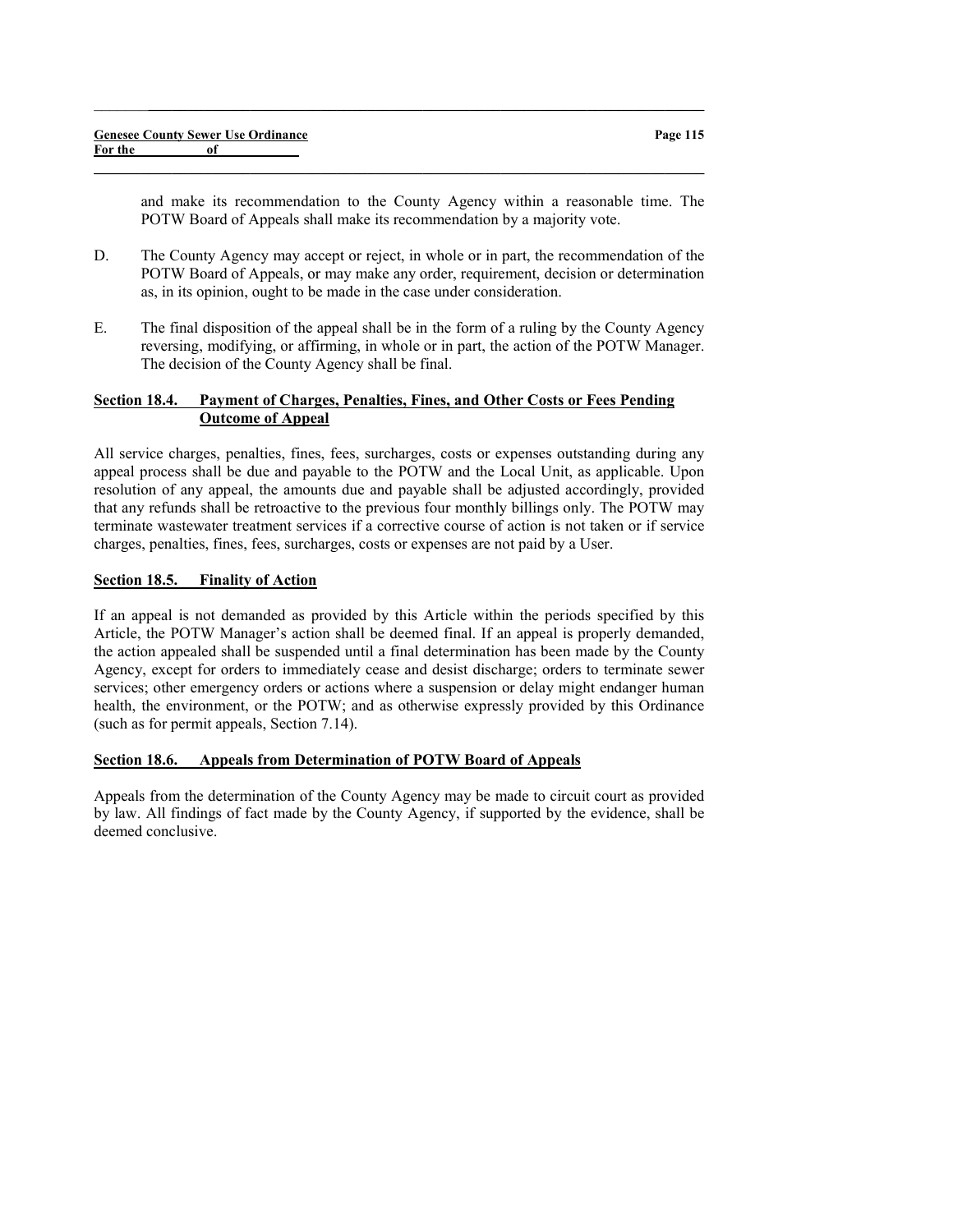### ARTICLE 19 – PROTECTION FROM DAMAGE

 $\_$  , and the set of the set of the set of the set of the set of the set of the set of the set of the set of the set of the set of the set of the set of the set of the set of the set of the set of the set of the set of th

 $\_$  , and the set of the set of the set of the set of the set of the set of the set of the set of the set of the set of the set of the set of the set of the set of the set of the set of the set of the set of the set of th

It is a misdemeanor for any person to maliciously or willfully break, damage, destroy, uncover, deface or tamper with any structure, appurtenance, or equipment that is part of the POTW. Any person violating this provision shall be subject to immediate arrest under charge of disorderly conduct, and shall be subject to other sanctions and remedies as provided by this Ordinance, including, but not limited to, reimbursement of the POTW as provided by Section 17.11 of this Ordinance.

## ARTICLE 20 – MUNICIPAL LIABILITY

Neither the POTW nor the Local Unit shall be responsible for interruptions of service due to natural calamities, equipment failures, or actions of the system Users. It shall be the responsibility of the customer that all connected equipment remain in good working order so as not to cause disruption of service of any sewer or treatment plant equipment.

## ARTICLE 21 – INDUSTRIAL PRETREATMENT PROGRAM FEES

#### Section 21.1. Purpose

It is a purpose of this Ordinance to provide for the recovery from Users of the POTW of all costs incurred by the POTW for the administration and implementation by the POTW of the industrial pretreatment program (IPP) established by this Ordinance. The IPP fees provided for by this Article are separate from, and in addition to, amounts chargeable to Users for sewage disposal services by the POTW and/or the Local Unit and costs required to be reimbursed to the POTW and/or the Local Unit under any other provisions of this Ordinance or other laws and regulations.

#### Section 21.2. Rates, Charges, and Fees for Nondomestic Users

Sewerage system rates, charges or fees payable by Nondomestic Users shall be established by the POTW, and shall be subject to amendment or revision by the POTW from time to time. Such rates, charges or fees shall be sufficient to meet the costs of the operation, maintenance, improvement or replacement of the sewerage system and the treatment plant, and may include, but are not limited to, any of the following:

- A. Fees to reimburse the POTW for the costs of development and operation of an Industrial Pretreatment Program, and fees to reimburse the POTW for monitoring, inspections and surveillance procedures, including expenses incurred for analysis of samples.
- B. Fees for reviewing discharge reports, and for related enforcement procedures.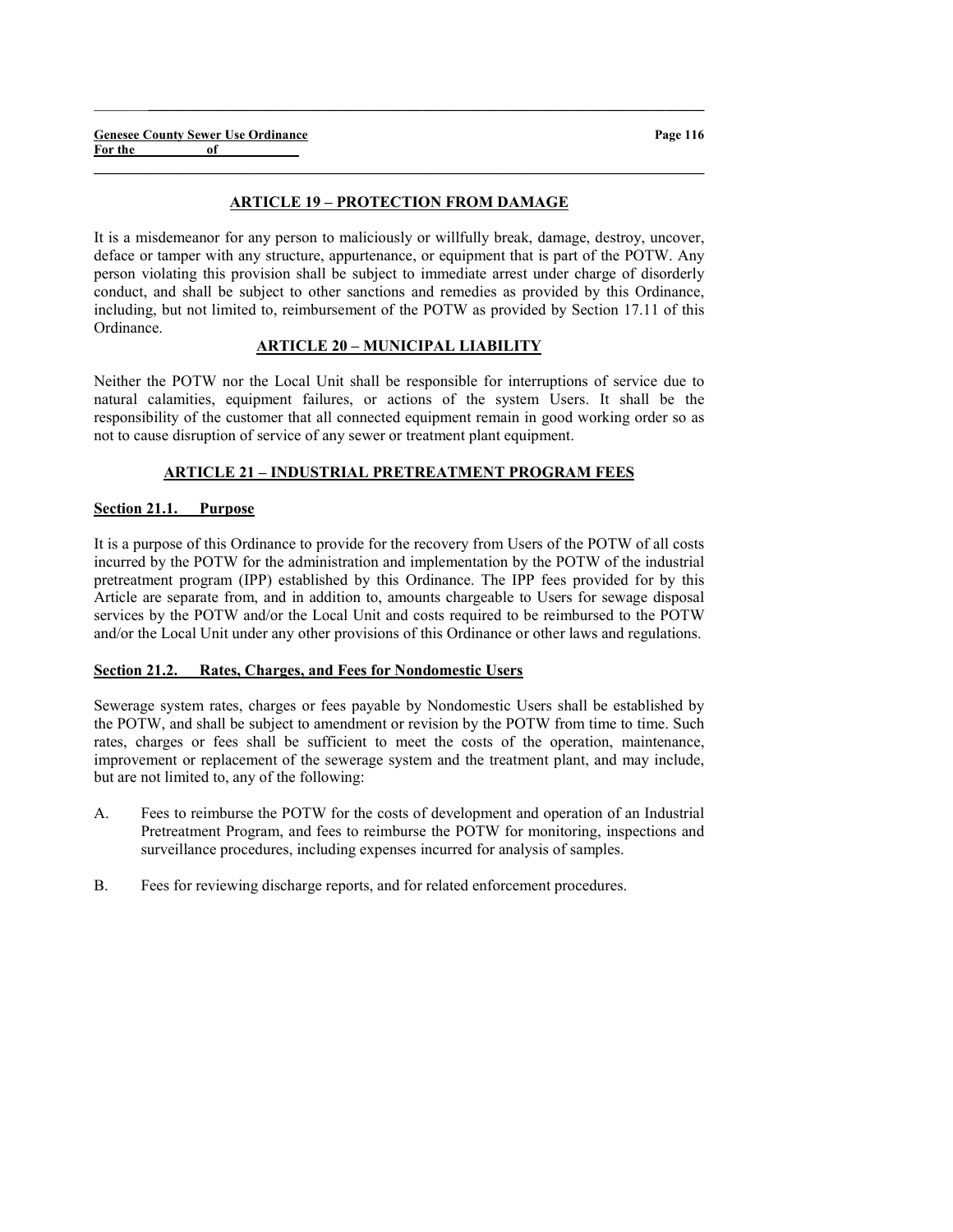- C. Fees for permit applications.
- D. Fees for filing appeals.
- E. Fees for removal by the POTW of pollutants subject to Federal or State pretreatment standards.

 $\_$  , and the set of the set of the set of the set of the set of the set of the set of the set of the set of the set of the set of the set of the set of the set of the set of the set of the set of the set of the set of th

 $\_$  , and the set of the set of the set of the set of the set of the set of the set of the set of the set of the set of the set of the set of the set of the set of the set of the set of the set of the set of the set of th

- F. User fees based on volume of waste and concentration or quantity of specific pollutants in the discharge.
- G. Other charges or fees for services or procedures performed by the POTW as are required by law.
- H. Such other charges or fees as the POTW may deem necessary to perform fully the provisions of applicable Federal and State laws, this Ordinance, rules and regulations issued or adopted pursuant to law or ordinance, and terms and conditions of service.

## Section 21.3. IPP Fee Amounts

IPP fees shall be paid by Users to the POTW in amounts determined necessary by the POTW from time to time to reimburse the POTW for all expenses incurred by the POTW in administering the IPP. To the extent practical, the fees shall be set in an amount to include at least the POTW's average total costs for that purpose. With regard to IPP activities undertaken by the POTW with regard to particular Users, the fees shall be charged to the Users on a time and materials basis, plus general administrative expenses, based on the nature and requirements of the IPP activities undertaken.

#### Section 21.4. Surcharges

- A. Surcharges are intended to reimburse the POTW for all costs incurred by the POTW in handling or treating a discharge which contains pollutants in excess of specified surcharge concentrations, loadings or other applicable limits.
- B. Any User exceeding applicable surcharge limitations or other applicable limits shall be subject to the imposition of one or more surcharges as provided by this Section to reimburse the POTW for any costs or expenses, direct or indirect, the POTW may incur in handling or treating the discharge, or which may be imposed upon the POTW, where the exceedence of applicable limits causes or contributes to those costs or expenses.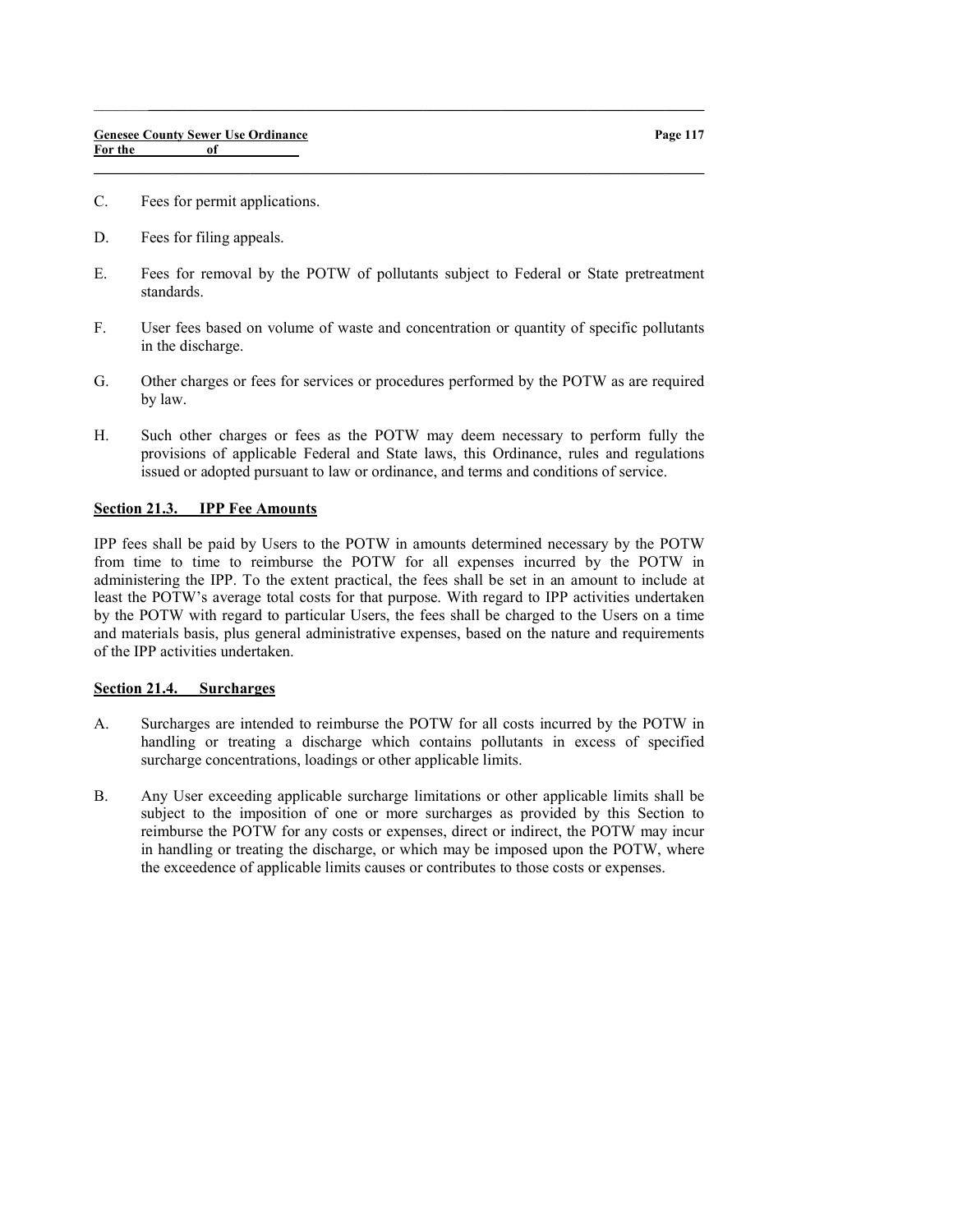| <b>Genesee County Sewer Use Ordinance</b> |    |  |
|-------------------------------------------|----|--|
| For the                                   | of |  |

C. The amount of a surcharge assessed shall be as specified in the surcharge rate schedule and associated surcharge provisions prepared by the POTW and approved from time-totime by the POTW.

 $\_$  , and the set of the set of the set of the set of the set of the set of the set of the set of the set of the set of the set of the set of the set of the set of the set of the set of the set of the set of the set of th

 $\_$  , and the set of the set of the set of the set of the set of the set of the set of the set of the set of the set of the set of the set of the set of the set of the set of the set of the set of the set of the set of th

D. All violations of applicable discharge prohibitions and limitations and all instances of noncompliance with applicable discharge requirements shall constitute a violation of this Ordinance, subject to applicable fines, penalties and other enforcement actions provided by this Ordinance. In no event shall the imposition of a surcharge for a discharge which does not meet the applicable prohibitions, limitations or requirements be construed as authorizing the illegal discharge or otherwise excuse a violation of this Ordinance.

## Section 21.5. Billing and Collection of IPP Fees

User Permit application fees shall be due upon submission of permit applications. All other IPP fees shall be due within 30 days of the date of the activity or service for which the fee is required. For fees not paid at the time of service, the amount of the fee shall be added to the User's waste service charge or billed separately. IPP fees provided for by this Article shall be billed, collected and enforced pursuant to the procedures as provided by POTW for sewerage system rates and charges as provided by Article 22 of this Ordinance and/or as otherwise established by the POTW.

## ARTICLE 22 – RATES AND CHARGES FOR SEWER SERVICE

## Section 22.1. Sewer Rates and County Capital Improvement Fee (CCIF)

The County Agency shall prescribe the base rates of the County for sewer service and other County sewer charges for all Local Units that discharge to the POTW (with the Local Units prescribing the rates and charges to be paid by the individual Users located within each Local Unit). The County Agency may impose a one-time County Capital Improvement Fee (CCIF) for each new direct or indirect connection to the POTW as a method for financing the costs of construction and related expenses of any expansion to the POTW on and after that date. The sewer rates, charges, and CCIF shall be subject to revision from time to time.

#### Section 22.2. Sewer Usage Charges and CCIF; Metering; Estimates

The usage charges of the County for sewer service to a User's premises connected to the POTW shall be determined by applying the base sewer rate established by the County Agency to the quantity of wastewater discharged from the premises during each billing cycle. If the source of fresh water to a User's premises is by connection to a public water supply system, the quantity of wastewater discharged from the premises shall be deemed the equivalent of the quantity of fresh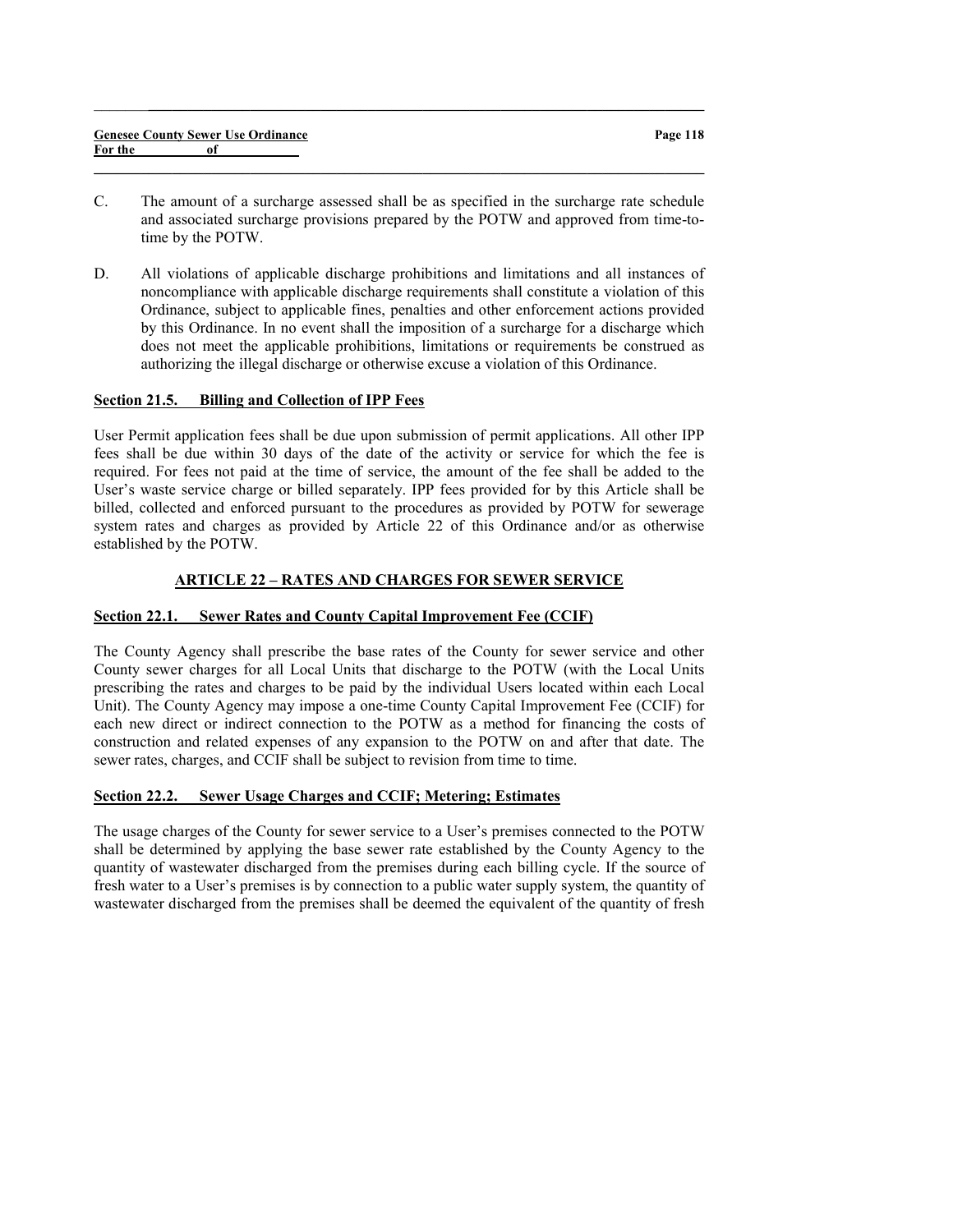|         |    | <b>Genesee County Sewer Use Ordinance</b> |
|---------|----|-------------------------------------------|
| For the | 0f |                                           |

water supplied to the premises as measured by the water meter connected to the premises' water supply line.

 $\_$  , and the set of the set of the set of the set of the set of the set of the set of the set of the set of the set of the set of the set of the set of the set of the set of the set of the set of the set of the set of th

 $\_$  , and the set of the set of the set of the set of the set of the set of the set of the set of the set of the set of the set of the set of the set of the set of the set of the set of the set of the set of the set of th

The usage charges of the County for domestic sewer service to a single-family detached residential dwelling without metered water is a flat rate charge assessed each billing cycle. The flat rate is based on an estimate of the quantity of fresh water supplied to a single-family detached residential dwelling for domestic use during a billing cycle multiplied by the base sewer rate.

The usage charges of the County for nondomestic sewer service to a premises without metered water shall be determined by applying the number of residential equivalent units (REUs) assigned to the type or classification of use or uses on the premises by the County Agency to the established flat rate. REUs are factors or multipliers assigned to Nondomestic Users by type or classification of User, which factors or multipliers are generally accepted and used by water and/or sewer service providers when metering has not been used. The Table of Residential Equivalent Units is published and kept on file by, and available upon request to, the County Agency.

If the source of fresh water to a Nondomestic User's premises is by connection to a private well, beginning with new connections to the POTW on and after January 1, 2007, the User must, as a condition of connection to the POTW, install, at the User's sole expense, a water meter on the water supply line to the premises. The quantity of wastewater discharged from the premises shall be deemed the equivalent of the fresh water supplied to the premises as measured by the water meter connected to the premises' water supply line.

A Domestic User or Nondomestic User with a premises that was connected to the POTW before January 1, 2007, which premises has its fresh water supplied from a private well without metering its water use may, at any time thereafter, and at the User's sole expense, install a water meter. The quantity of water measured by the meter shall, from that time forward, be used in determining the quantity of wastewater discharged from the premises.

A water meter that has been installed shall not be removed or replaced without the prior approval of the County; nor shall the meter be bypassed, tampered with, or otherwise rendered inoperable or inaccurate in any way by any person. Further, each water meter shall be installed, maintained in good working order, and kept calibrated at all times by the User at the User's sole expense.

#### Section 22.3. Sewer Capacity Purchase (CCIF)

The County Capital Improvement Fee (CCIF) is a one-time fee assessed, if at all, at the time of application for connection to the POTW by applying the established CCIF rate to the unit or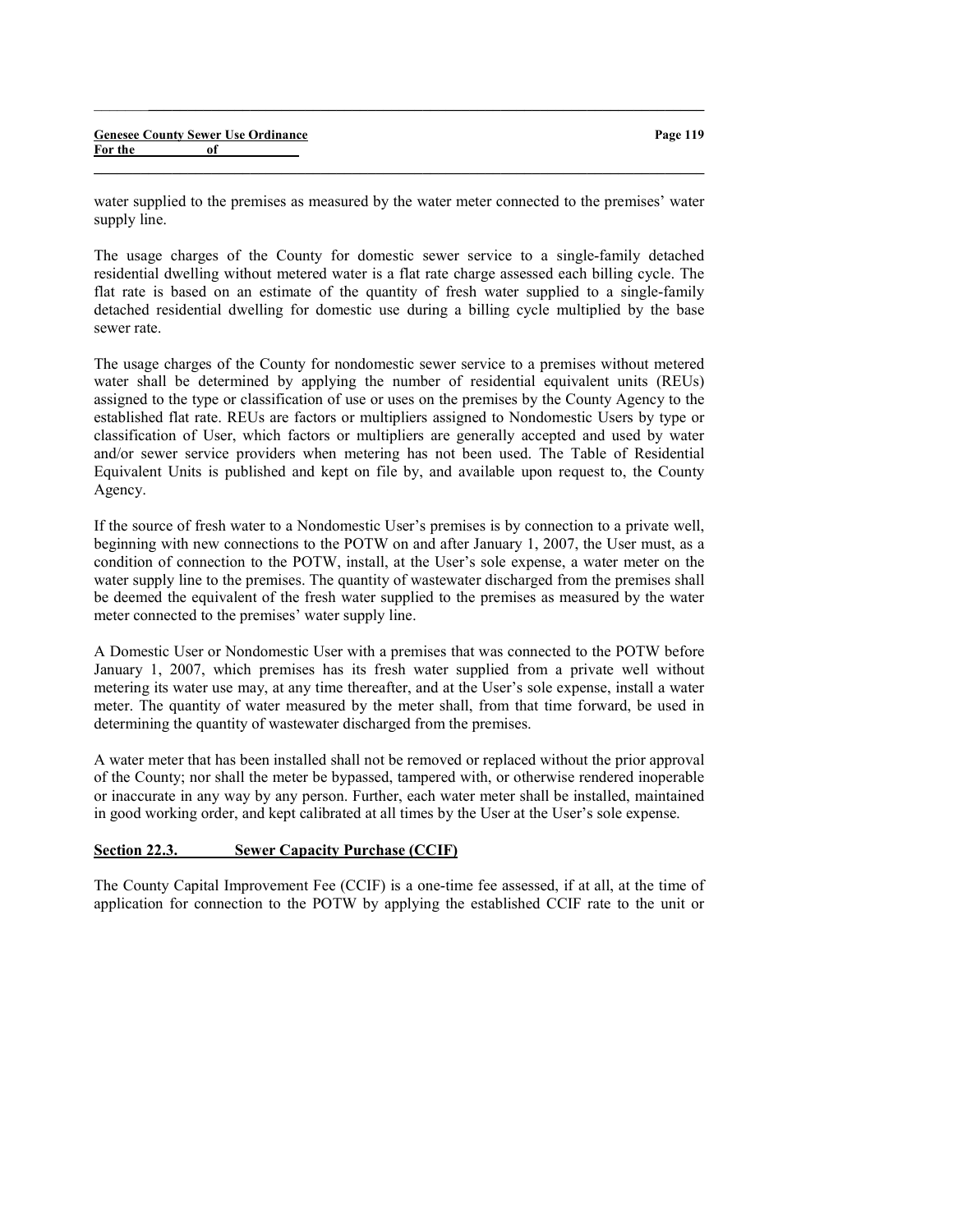number of REUs assigned by the County Agency to a classification of User. One unit is based upon a peak hour use. A peak hour use of 52.5 gallons per hour (1260 gallons per day) is 1 unit. A single-family detached residential dwelling is considered 1 unit. The number of units assigned per connection to a nondomestic building is determined by one of two ways:

 $\_$  , and the set of the set of the set of the set of the set of the set of the set of the set of the set of the set of the set of the set of the set of the set of the set of the set of the set of the set of the set of th

 $\_$  , and the set of the set of the set of the set of the set of the set of the set of the set of the set of the set of the set of the set of the set of the set of the set of the set of the set of the set of the set of th

- 1. Using existing water usage records from metering, identifying the peak hourly usage and dividing by 52.5 and dividing again by the percentage of occupancy at time of usage yields the number of units.
- 2. If metering data is not available, the County Agency shall assign the number of units based upon the approved site plan and the Table of Residential Equivalent Units.

All connections (whether domestic or nondomestic) shall be assigned at least 1 unit. Any partial units will be rounded up to the next whole number.

## Section 22.4. Domestic Use of a Premises; Nondomestic Use of a Premises

Notwithstanding anything to the contrary provided by other provisions of this Ordinance, and solely for the purpose of calculating rates, charges, and fees as provided by this Article 22, the only use of a premises that shall be considered a domestic use shall be use for a single-family detached dwelling; all other uses of a premises, including but not limited to, all other residential uses such as multiple-family residential dwellings, shall be considered nondomestic uses for the purpose of calculating rates, charges, and fees as provided by this Article.

## Section 22.5. Review of Non-Metered Usage Charges and CCIF; Mandatory Metering

If a Nondomestic User requests review by the Genesee County Board of Review of usage charges for sewer service and/or the CCIF, which charges or CCIF are based on the application of REUs due to the absence of metering, the User shall, at its sole expense, be required to install a meter capable of reading and recording instantaneous (peak hour) flow of water on the water supply line to the building before consideration by the Board of Review. Upon installation of the water meter, the usage charges of the County for sewer service shall thereafter be determined as set forth in Section 22.2 above.

If a single-family detached dwelling User requests review by the Genesee County Board of Review of usage charges for sewer service based on use of the flat rate, the User shall, at the User's sole expense, be required to install a water meter on the water supply line of the dwelling before consideration by the Board of Review of the User's request for review. Upon installation of the water meter, the usage charges of the County for sewer service shall thereafter be determined as set forth in Section 22.2 above.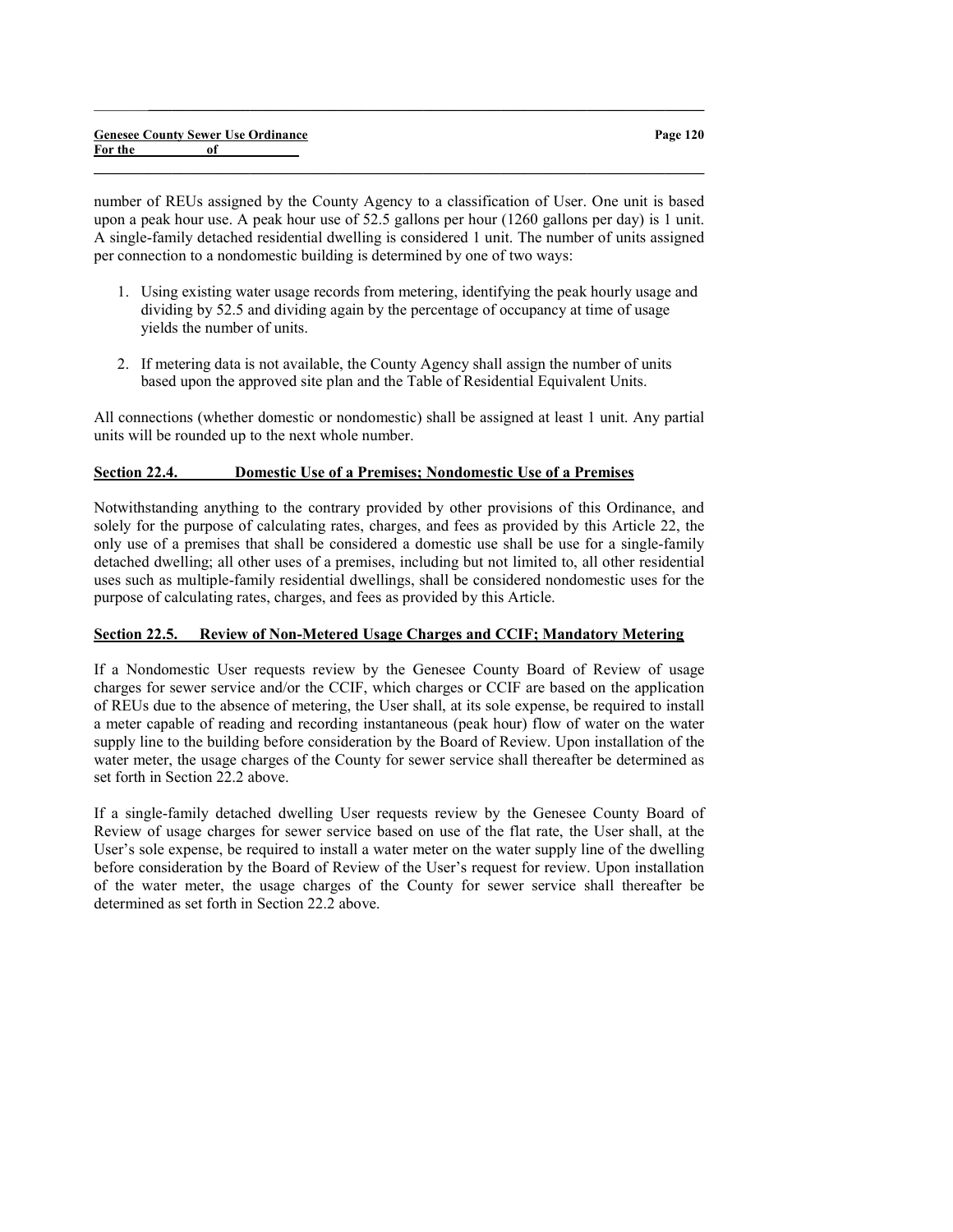If, during the 2 year period before metering, the County's sewer use charges paid by a domestic or Nondomestic User exceeded the County's sewer use charges paid by that User following 2 years of metering, and the use of the premises at the time of metering was substantially the same as its use by that User before metering, the County Agency shall refund to that User the amount of the difference between what was paid by that User for the County's charges for the 2 year period before metering and what was paid by that User for the County's charges after 2 years of metering provided, however, that the Board of Review has not previously finally adjusted the User's sewer service charges.

 $\_$  , and the set of the set of the set of the set of the set of the set of the set of the set of the set of the set of the set of the set of the set of the set of the set of the set of the set of the set of the set of th

 $\_$  , and the set of the set of the set of the set of the set of the set of the set of the set of the set of the set of the set of the set of the set of the set of the set of the set of the set of the set of the set of th

Conversely, if it is determined that the County's sewer use charges paid by that User for the 2 year period prior to metering were less than what was charged following 2 years of metering, the County Agency may retroactively adjust the usage charges of the County by adding the amount of the difference to the charges assessed the Local Unit for County sewer service. The Local Unit shall apportion the adjusted amount as equally as possible on future bills for sewer service to that User over a 2 year period.

Similarly, a Nondomestic User requesting the Board of Review to grant a refund of a portion of the CCIF paid by the User, which CCIF was based on the application of REUs in accordance with Section 22.3(2), above, shall be entitled to a refund of a portion of the CCIF paid if, following 2 years of metering, the application of the formula stated above in Section 22.3(1) to the meter data collected shows that the User overpaid the CCIF. In that event, the User shall be refunded the difference between the CCIF paid by application of the REUs and the amount determined by the metering data collected. If the meter data discloses that the CCIF charged to that User was less than what would have been charged had the data been available, the County Agency may require that User to pay the amount of the underpayment.

A challenge to the CCIF must be filed before the next regularly scheduled meeting of the Board of Review or the challenge shall be barred as untimely.

#### Section 22.6. Collection Action

The POTW and/or the Local Unit may in any court having jurisdiction in the premises initiate an action for the collection of unpaid sewer service rates or charges, and to recover court costs and reasonable attorney fees. With respect to the collection of sewerage system rates and charges, the POTW and the Local Unit shall have all powers granted to them by applicable state and federal laws, rules and regulations.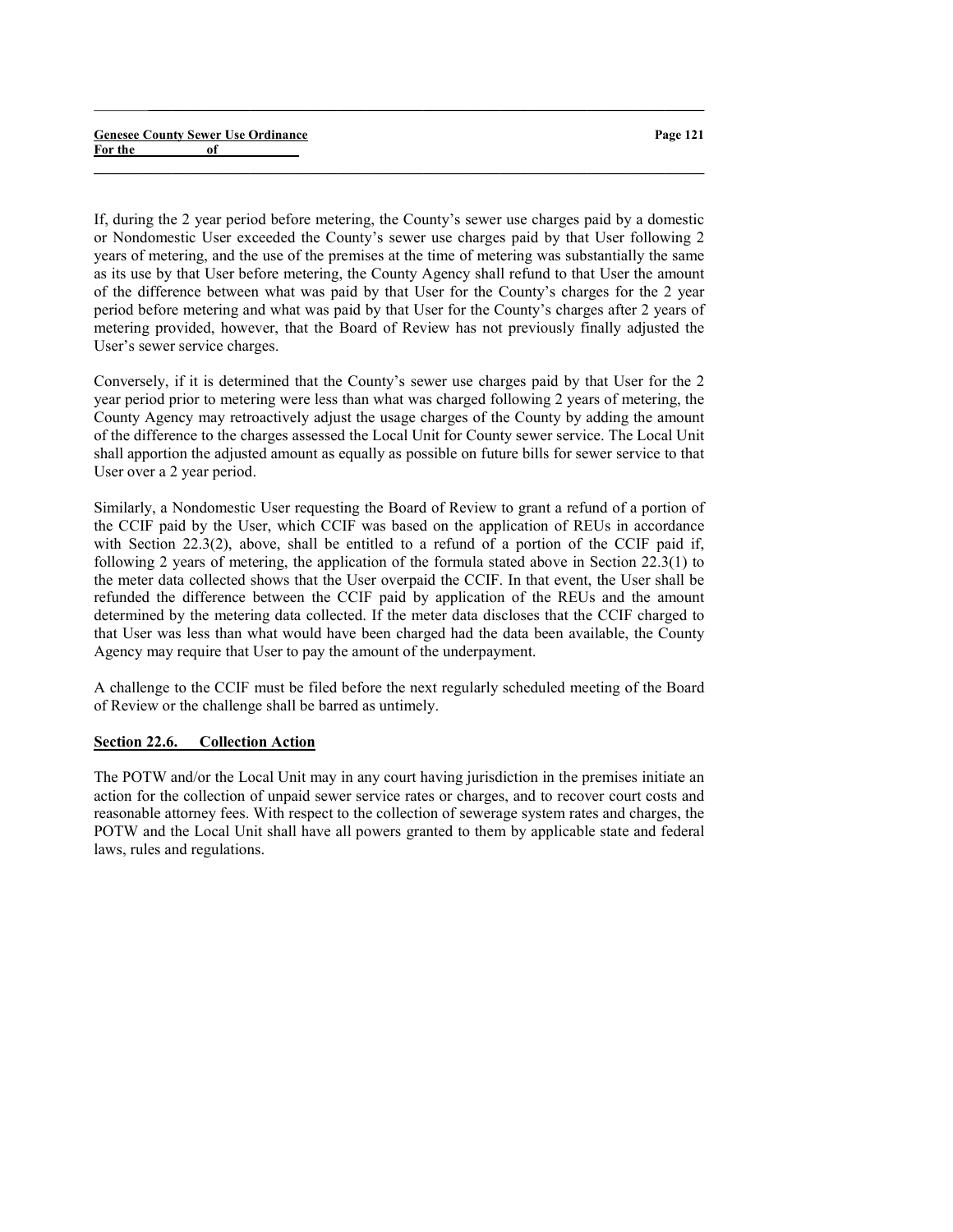#### Section 22.7. Separate Books, Records and Accounts; Audit

The POTW shall maintain and keep books of records and accounts, separate from all other records and accounts, in which shall be made full and correct entries of all matters relating to the sewerage system and to the wastewater treatment plant. An annual audit of such books of record and accounts for the preceding operating year shall be by an independent certified public accountant. The operating year of the POTW shall commence on January 1 and shall end on December 31.

 $\_$  , and the set of the set of the set of the set of the set of the set of the set of the set of the set of the set of the set of the set of the set of the set of the set of the set of the set of the set of the set of th

 $\_$  , and the set of the set of the set of the set of the set of the set of the set of the set of the set of the set of the set of the set of the set of the set of the set of the set of the set of the set of the set of th

## Section 22.8. Annual Review of Rates, Fees, Charges and Surcharges

In conjunction with the annual sewerage works audit of the POTW, the POTW shall review sewer rates, fees, charges, and surcharges for the purpose of meeting anticipated expenditures for the following operating year.

## Section 22.9. Annual Review of Nondomestic Users

A review shall be performed by the POTW at the end of each operating year of the classifications of all Nondomestic Users.

## Section 22.10. Insurance

The POTW shall obtain and maintain in full force and effect insurance on the physical properties of the sewerage works. The insurance shall be of the kinds and in the amounts as are customarily carried by public entities engaged in the operation of public sewage disposal systems. All monies received for losses under any such insurance coverages shall be used solely for the repair, restoration or replacement of the sewerage system or of the wastewater treatment plant.

## Section 22.11. Service Terms and Conditions

The terms and conditions of sewerage system use and/or service shall be as prescribed by the POTW; provided, however, that such terms and conditions shall not be less stringent than Federal or State laws or regulations issued pursuant thereto by governmental agencies having jurisdiction in the premises. The terms and conditions of sewerage system services shall include a provision for the discontinuance of service in the event of non-payment or delinquency in payment of sewer service rates or charges.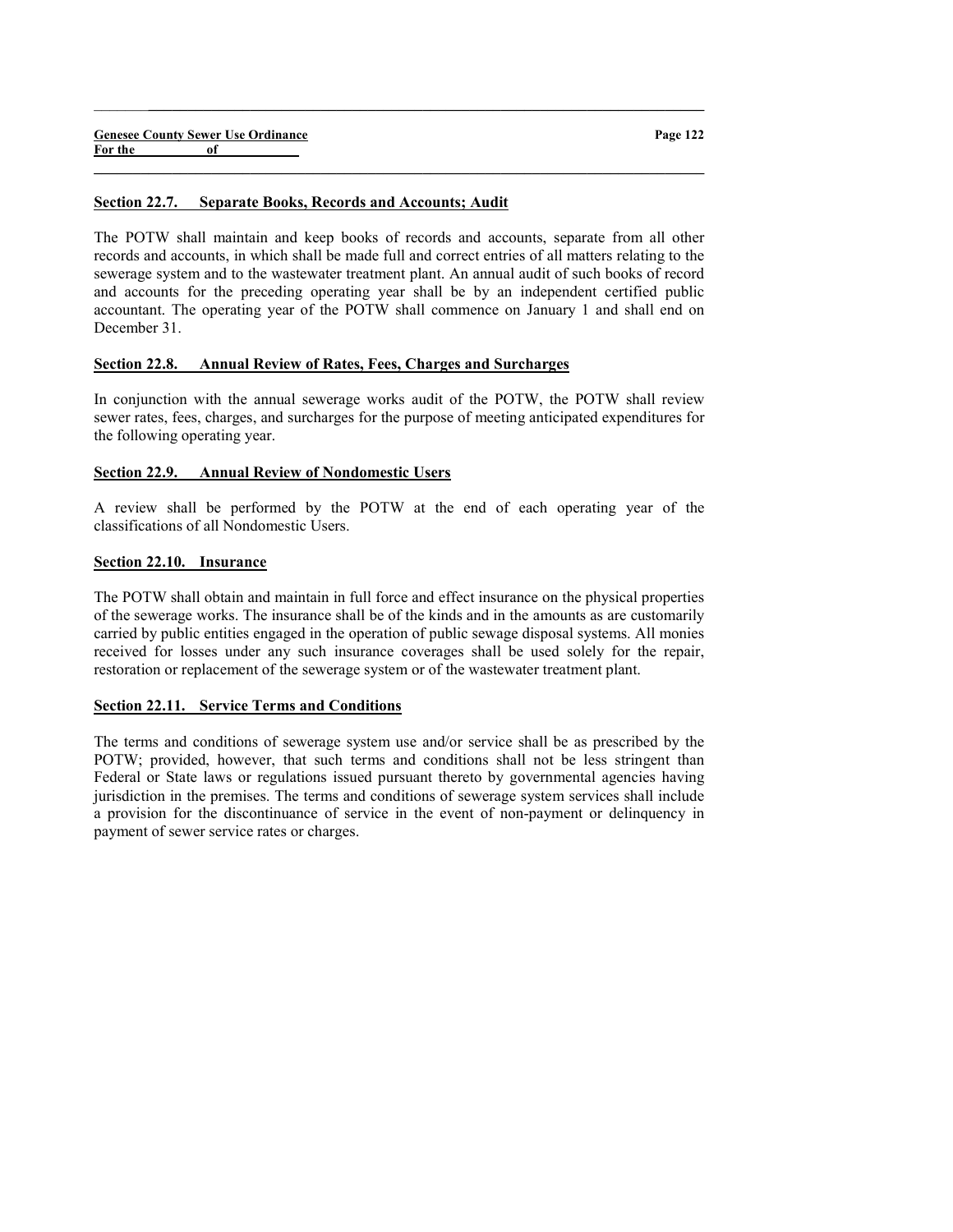|         | <b>Genesee County Sewer Use Ordinance</b> |  |  |
|---------|-------------------------------------------|--|--|
| For the | of                                        |  |  |

## Section 22.12. Lien

The Local Unit and POTW shall have as security for the collection of sewerage system rates or charges a lien upon the real property to which service is provided. Such lien shall become effective immediately upon the supplying of the sewerage system service, and shall be enforceable as provided by law.

 $\_$  , and the set of the set of the set of the set of the set of the set of the set of the set of the set of the set of the set of the set of the set of the set of the set of the set of the set of the set of the set of th

 $\_$  , and the set of the set of the set of the set of the set of the set of the set of the set of the set of the set of the set of the set of the set of the set of the set of the set of the set of the set of the set of th

#### ARTICLE 23 – COUNTY AGENCY REQUESTS FOR INFORMATION REGARDING DISCHARGES FROM LOCAL UNIT

#### Section 23.1. User Inventory and Other Information

The Local Unit shall provide information (or access thereto) as requested by the County Agency regarding discharges from Users located within the Local Unit, including by not limited to, the following:

- A. An inventory of all Users located within the Local Unit that are discharging to the POTW. The Local Unit shall revise the inventory at least annually.
- B. A description of the quality and volume of wastewater discharged to the POTW by the Local Unit.
- C. Such other information as the County Agency may deem necessary.

## [\*\*\*The following enacting sections may need to be adapted to each local unit's enacting language and requirements, for final review and approval by the County Agency \*\*\*  $\vert$

Section 2. Severability. Sections of this Ordinance shall be deemed severable and should any section, clause or provision of this ordinance be declared to be invalid, the same shall not affect the validity of the Ordinance as a whole or any part thereof other than the part so declared to be invalid.

Section 3. Saving Clause. The amendment or repeal by this ordinance of any ordinance or ordinance provision shall have no effect upon prosecutions commenced prior to the effective date of this ordinance or prosecutions based upon actions taken by any person prior to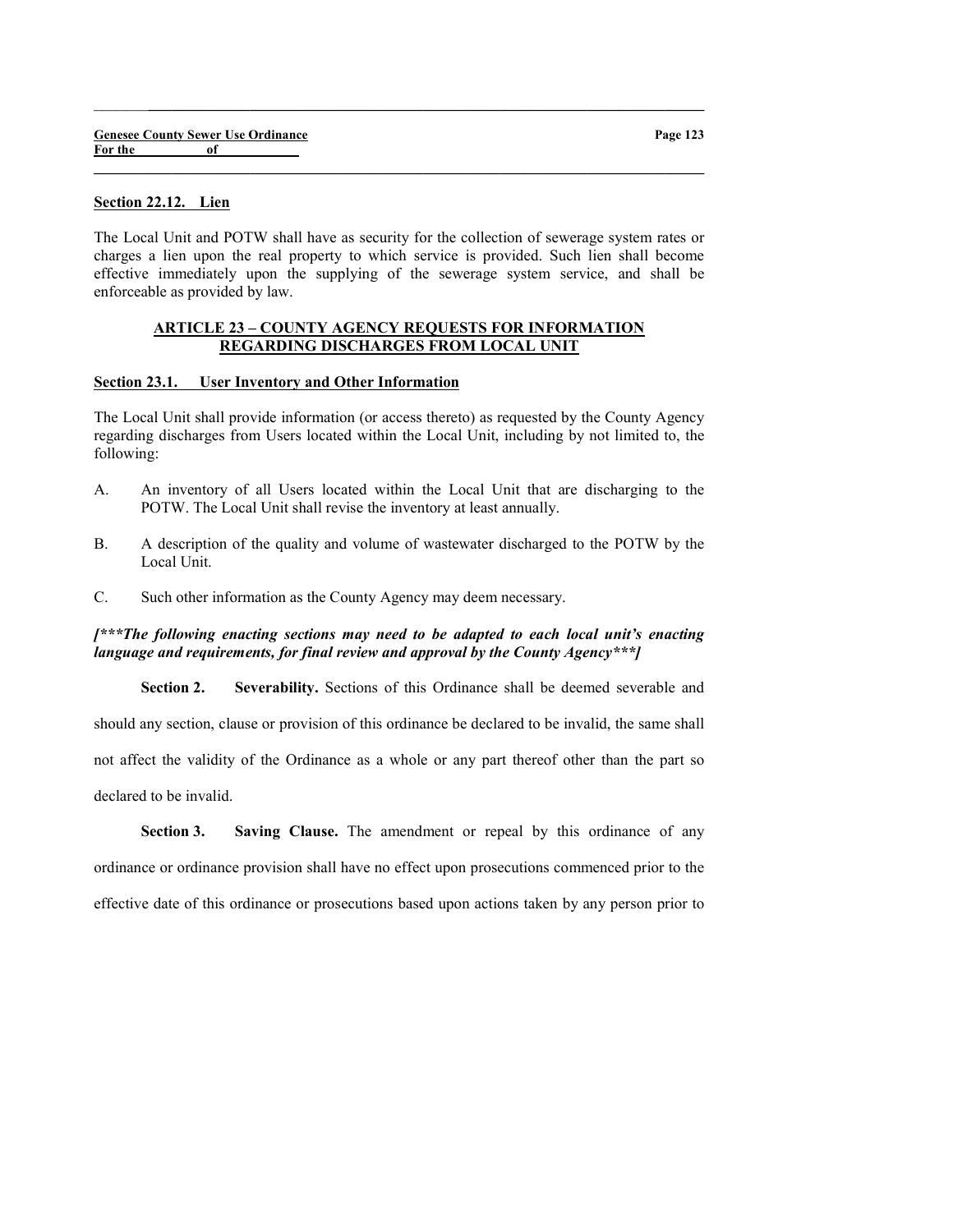the effective date of this Ordinances. Those prosecutions shall be conducted under the ordinance provisions in effect prior to the effective date of this Ordinance.

 $\_$  , and the set of the set of the set of the set of the set of the set of the set of the set of the set of the set of the set of the set of the set of the set of the set of the set of the set of the set of the set of th

 $\_$  , and the set of the set of the set of the set of the set of the set of the set of the set of the set of the set of the set of the set of the set of the set of the set of the set of the set of the set of the set of th

Section 4. Conflict. Except as otherwise expressly provided, the provisions of this Ordinance shall control in the event of any inconsistency or conflict between this Ordinance and any other provision of any other Ordinance of the Local Unit.

Section 5. Publication. This Ordinance shall be published by publishing a summary of the Ordinance in a newspaper of general circulation in the \_\_\_\_\_\_\_\_\_\_\_\_\_\_ of \_\_\_\_\_\_\_\_\_\_\_\_\_\_, including the designation in the publication of the location in the of where a true copy of the Ordinance can be inspected or obtained, as authorized by State law.

Section 6. Effective Date. This Ordinance shall become effective upon the date of publication of the notice of its adoption as provided in Section 5, above, and as certified by the

Clerk, below.

| this<br>Adopted             | day | of | , Michigan. | 2008, | by | the |
|-----------------------------|-----|----|-------------|-------|----|-----|
| On roll call, the vote was: |     |    |             |       |    |     |
| Yeas:                       |     |    |             |       |    |     |
| Nays:                       |     |    |             |       |    |     |
|                             |     |    |             |       |    |     |
|                             |     |    |             |       |    |     |

 $\mathbf{B}$ y: